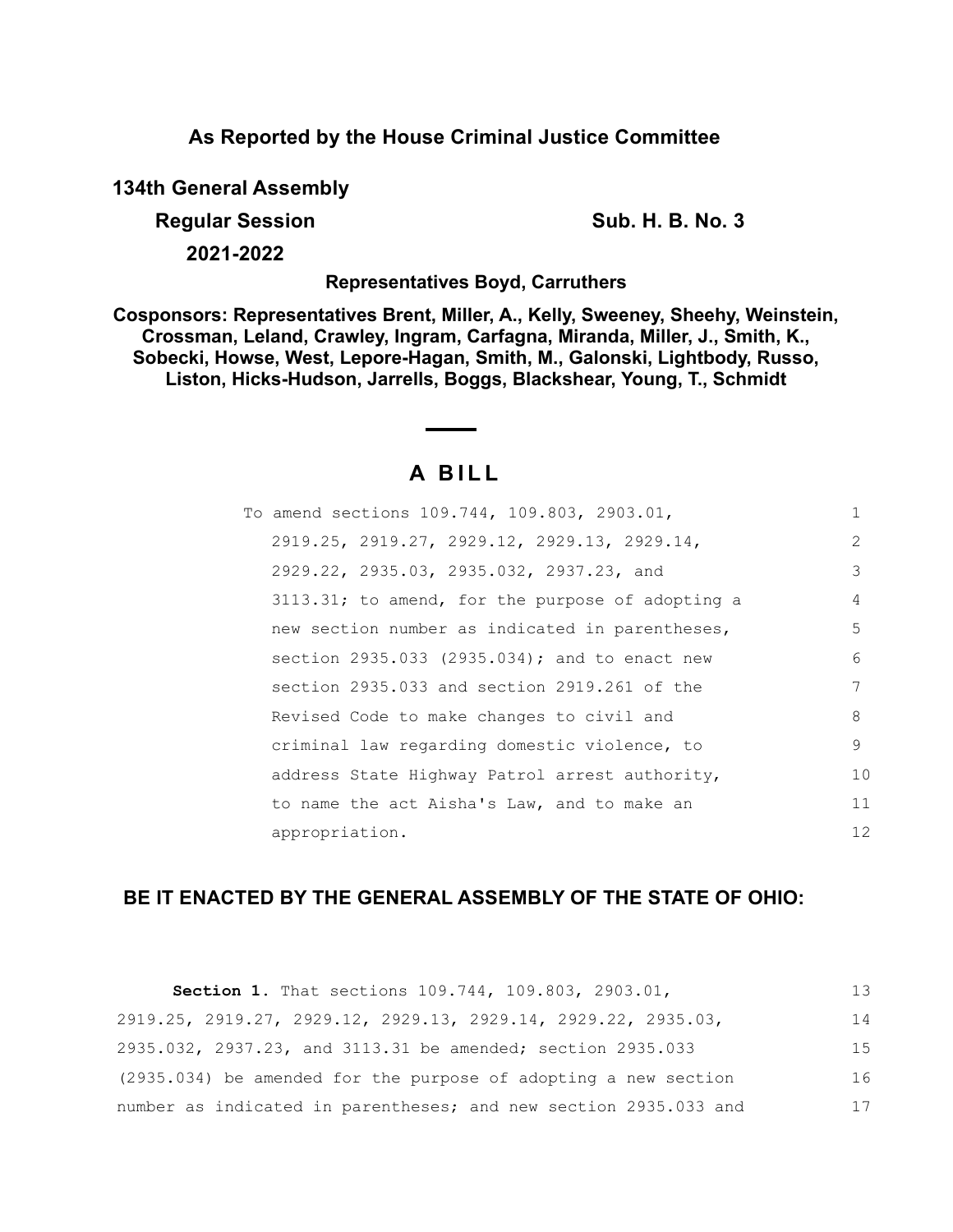# **Sub. H. B. No. 3 Page 2 As Reported by the House Criminal Justice Committee**

2935.033 of the Revised Code.

section 2919.261 of the Revised Code be enacted to read as follows: **Sec. 109.744.** The attorney general shall adopt, in accordance with Chapter 119. of the Revised Code or pursuant to section 109.74 of the Revised Code, rules governing the training of peace officers in the handling of the offense of domestic violence, other types of domestic violence-related offenses and incidents, and protection orders and consent agreements issued or approved under section 2919.26 or 3113.31 of the Revised Code. The provisions of the rules shall include, but shall not be limited to, all of the following: (A) A specified amount of training that is necessary for the satisfactory completion of basic training programs at approved peace officer training schools, other than the Ohio peace officer training academy; (B) A requirement that the training include, but not be limited to, training in all of the following: (1) All recent amendments to domestic violence-related laws; (2) Notifying a victim of domestic violence of the victim's rights; (3) Processing protection orders and consent agreements issued or approved under section 2919.26 or 3113.31 of the Revised Code; (4) Using an evidence-based lethality assessment screening tool to determine the level of risk to a victim of domestic violence and to refer high risk victims to local or regional domestic violence advocacy services, as required under section 18 19 20 21 22 23  $24$ 25 26 27 28 29 30 31 32 33 34 35 36 37 38 39 40 41 42 43 44 45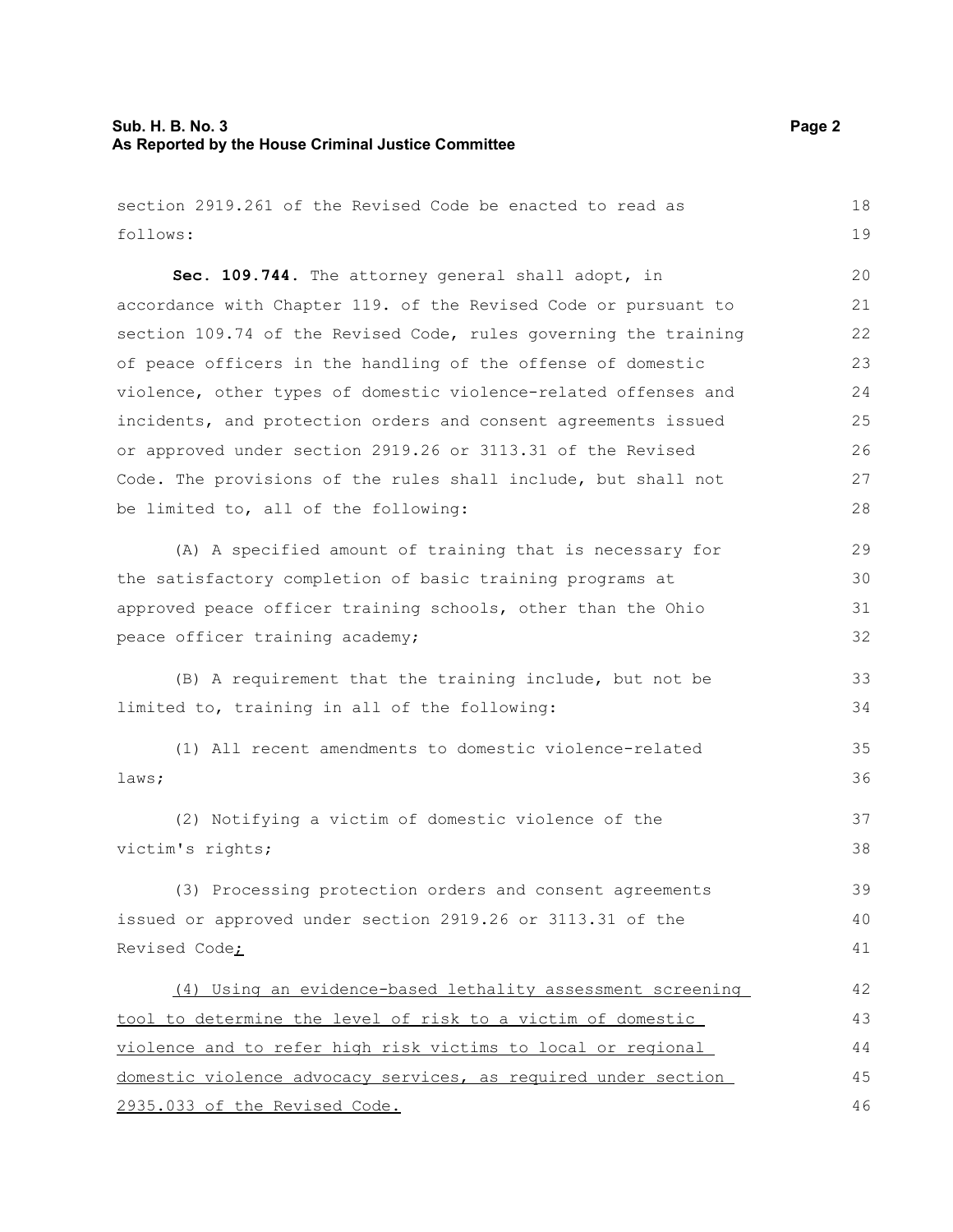| (C) A list of validated and evidence-based lethality                   | 47 |
|------------------------------------------------------------------------|----|
| assessment screening tools that constitute qualified lethality         | 48 |
| assessment screening tools including all of the following:             | 49 |
| The domestic violence lethality screen for first<br>(1)                | 50 |
| responders developed by the Maryland network against domestic          | 51 |
| violence;                                                              | 52 |
| (2) The danger assessment for law enforcement tool                     | 53 |
| developed by the Jeanne Geiger crisis center;                          | 54 |
| (3) Any other lethality assessment screening tool endorsed             | 55 |
| by the United States department of justice and found to meet           | 56 |
| criteria established by the attorney general.                          | 57 |
| <b>Sec. 109.803.</b> (A) (1) Subject to divisions (A) (2) and (B)      | 58 |
| of this section, every appointing authority shall require each         | 59 |
| of its appointed peace officers and troopers to complete up to         | 60 |
| twenty-four hours of continuing professional training each             | 61 |
| calendar year, as directed by the Ohio peace officer training          | 62 |
| commission. The number of hours directed by the commission, up         | 63 |
| to twenty-four hours, is intended to be a minimum requirement,         | 64 |
| and appointing authorities are encouraged to exceed the number         | 65 |
| of hours the commission directs as the minimum. The commission         | 66 |
| shall set the required minimum number of hours based upon              | 67 |
| available funding for reimbursement as described in this               | 68 |
| division. <del>If Except</del> as provided in division (B) (4) of this | 69 |
| section, if no funding for the reimbursement is available, no          | 70 |
| continuing professional training will be required.                     | 71 |
| (2) An appointing authority may submit a written request               | 72 |

to the peace officer training commission that requests for a calendar year because of emergency circumstances an extension of the time within which one or more of its appointed peace 73 74 75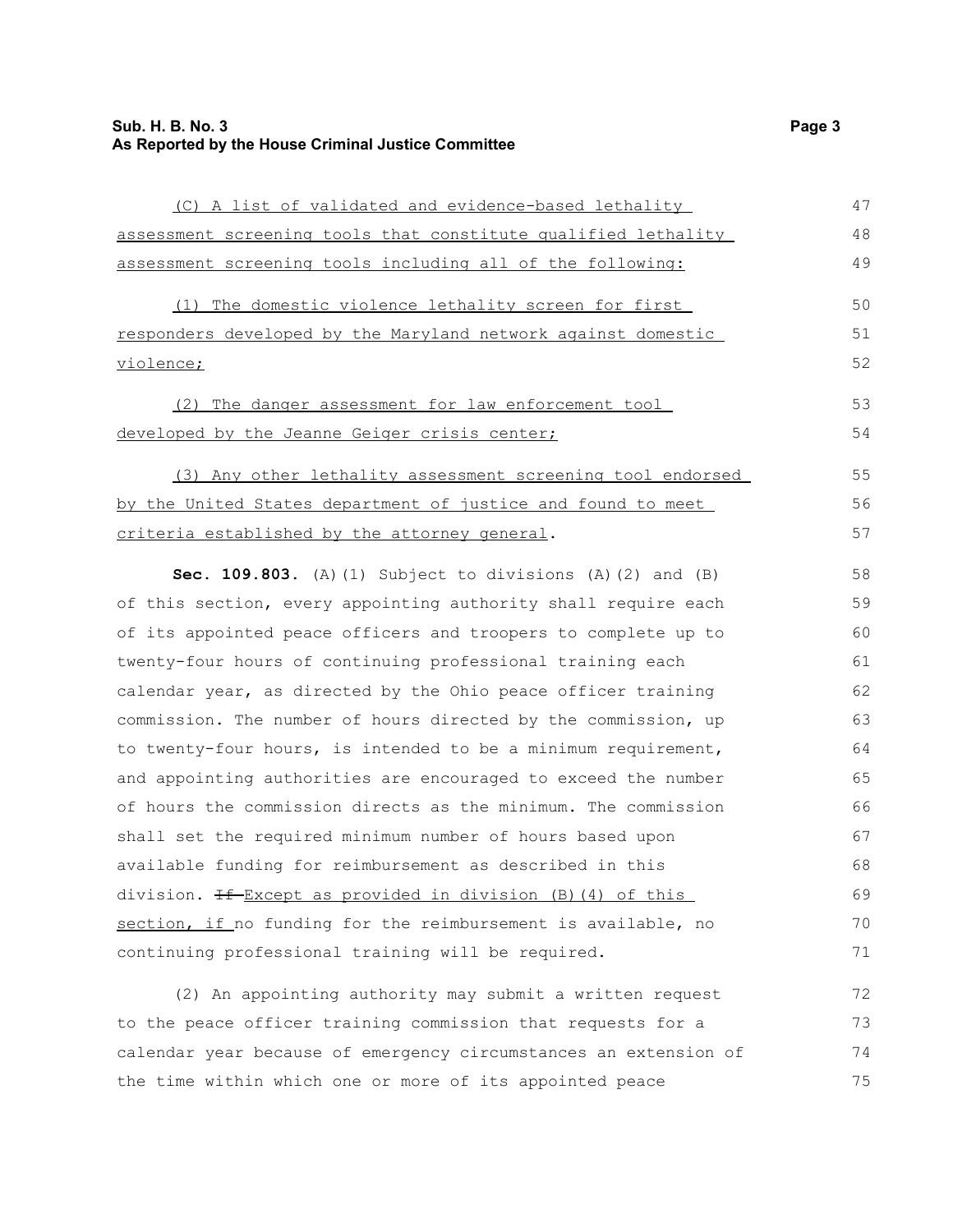# **Sub. H. B. No. 3 Page 4 As Reported by the House Criminal Justice Committee**

officers or troopers must complete the required minimum number of hours of continuing professional training set by the commission, as described in division (A)(1) of this section. A request made under this division shall set forth the name of each of the appointing authority's peace officers or troopers for whom an extension is requested, identify the emergency circumstances related to that peace officer or trooper, include documentation of those emergency circumstances, and set forth the date on which the request is submitted to the commission. A request shall be made under this division not later than the fifteenth day of December in the calendar year for which the extension is requested. 76 77 78 79 80 81 82 83 84 85 86 87

Upon receipt of a written request made under this division, the executive director of the commission shall review the request and the submitted documentation. If the executive director of the commission is satisfied that emergency circumstances exist for any peace officer or trooper for whom a request was made under this division, the executive director may approve the request for that peace officer or trooper and grant an extension of the time within which that peace officer or trooper must complete the required minimum number of hours of continuing professional training set by the commission. An extension granted under this division may be for any period of time the executive director believes to be appropriate, and the executive director shall specify in the notice granting the extension the date on which the extension ends. Not later than thirty days after the date on which a request is submitted to the commission, for each peace officer and trooper for whom an extension is requested, the executive director either shall approve the request and grant an extension or deny the request and deny an extension and shall send to the appointing authority 88 89 90 91 92 93 94 95 96 97 98 99 100 101 102 103 104 105 106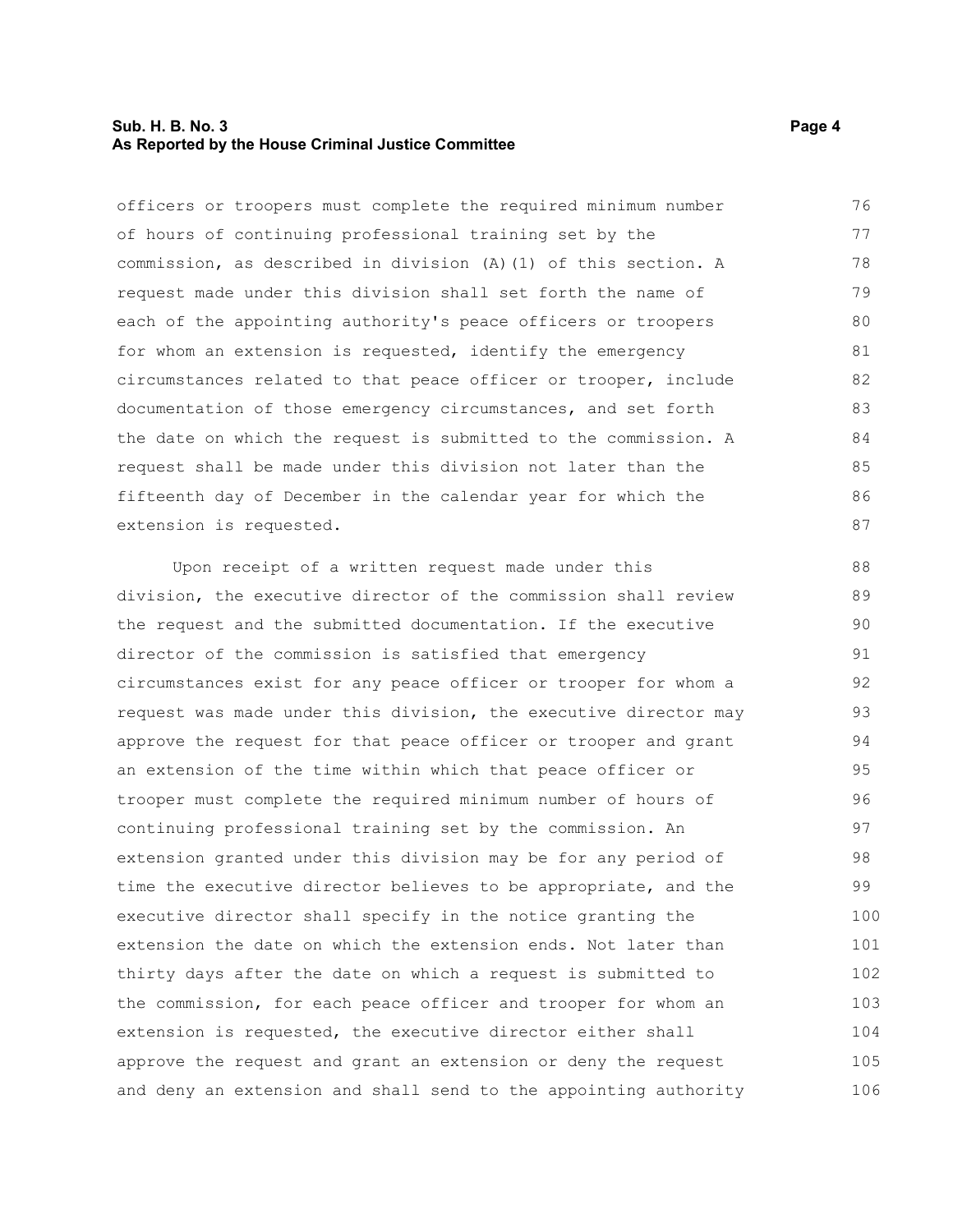# **Sub. H. B. No. 3** Page 5 **As Reported by the House Criminal Justice Committee**

that submitted the request written notice of the executive director's decision. 107 108

If the executive director grants an extension of the time within which a particular appointed peace officer or trooper of an appointing authority must complete the required minimum number of hours of continuing professional training set by the commission, the appointing authority shall require that peace officer or trooper to complete the required minimum number of hours of training not later than the date on which the extension ends. 109 110 111 112 113 114 115 116

(B) With the advice of the Ohio peace officer training commission, the attorney general shall adopt in accordance with Chapter 119. of the Revised Code rules setting forth minimum standards for continuing professional training for peace officers and troopers and governing the administration of continuing professional training programs for peace officers and troopers. The rules adopted by the attorney general under division (B) of this section shall do all of the following: 117 118 119 120 121 122 123 124

(1) Allow peace officers and troopers to earn credit for up to four hours of continuing professional training for time spent while on duty providing drug use prevention education training that utilizes evidence-based curricula to students in school districts, community schools established under Chapter 3314., STEM schools established under Chapter 3326., and college-preparatory boarding schools established under Chapter 3328. of the Revised Code. 125 126 127 128 129 130 131 132

(2) Allow a peace officer or trooper appointed by a law enforcement agency to earn hours of continuing professional training for other peace officers or troopers appointed by the law enforcement agency by providing drug use prevention 133 134 135 136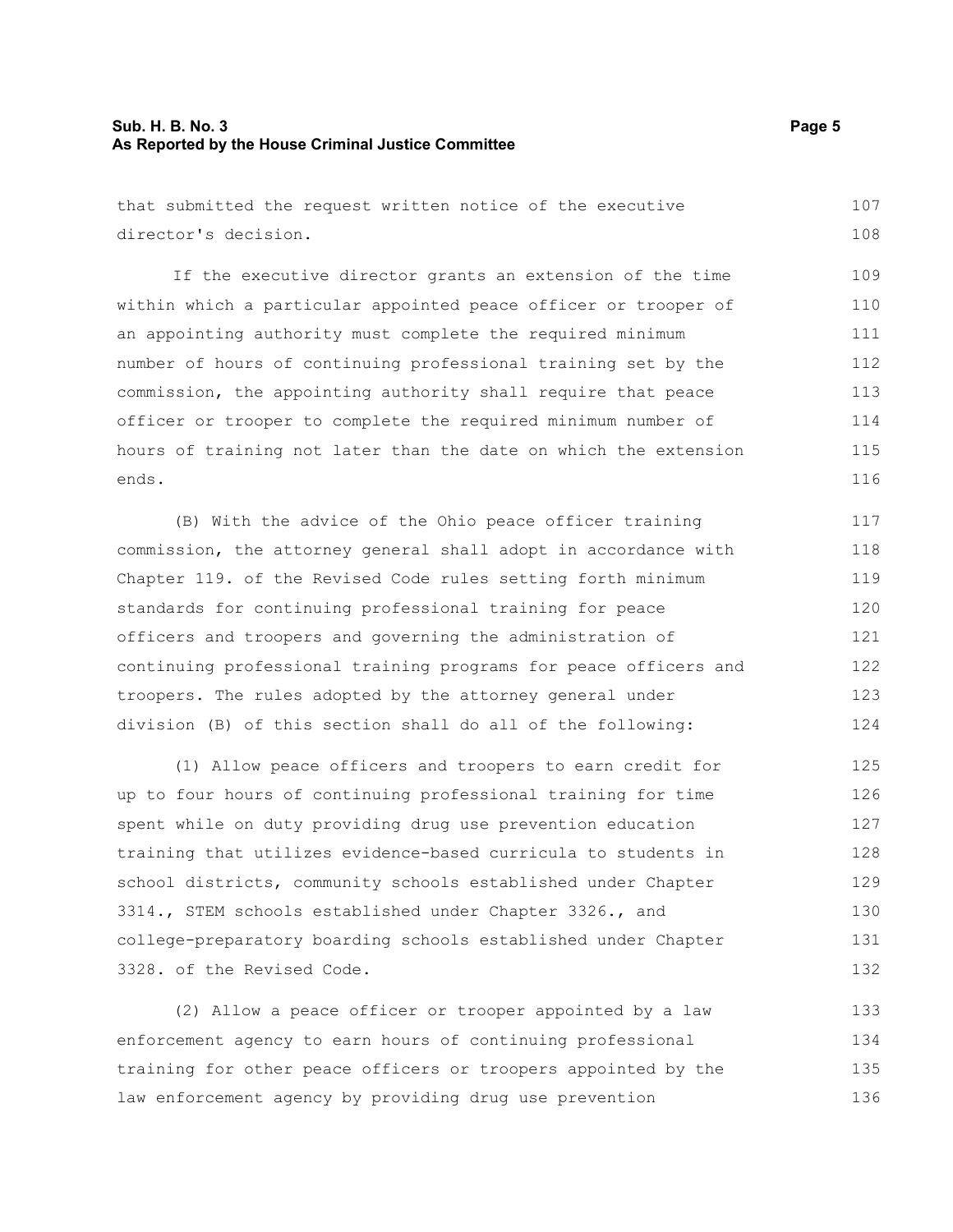# **Sub. H. B. No. 3 Page 6 As Reported by the House Criminal Justice Committee**

| education training under division (B) (1) of this section so that | 137 |
|-------------------------------------------------------------------|-----|
| hours earned by the peace officer or trooper providing the        | 138 |
| training in excess of four hours may be applied to offset the     | 139 |
| number of continuing professional training hours required of      | 140 |
| another peace officer or trooper appointed by that law            | 141 |
| enforcement agency.                                               | 142 |
| (3) Prohibit the use of continuing professional training          | 143 |
| hours earned under division (B)(1) or (2) of this section from    | 144 |
| being used to offset any mandatory hands-on training              | 145 |
| requirement.                                                      | 146 |
| (4) Require every peace officer and trooper who handles           | 147 |
| complaints of domestic violence to complete biennial              | 148 |
| professional training on both of the following:                   | 149 |
| (a) Intervention techniques in domestic violence cases and        | 150 |
| the use of an evidence-based lethality assessment screening tool  | 151 |
| to determine the level of risk to a victim of domestic violence;  | 152 |
| (b) The referral of high risk victims to local or regional        | 153 |
| domestic violence advocacy services, as required under section    | 154 |
| 2935.033 of the Revised Code.                                     | 155 |
| (5) Allow the peace officer training commission to pay for        | 156 |
| training required under division (B) (4) of this section using    | 157 |
| federal funds made available to the state or localities pursuant  | 158 |
| to a program of the United States department of justice or using  | 159 |
| funds appropriated by the general assembly or allocated for that  | 160 |
| purpose by the attorney general.                                  | 161 |
| (C) The attorney general shall transmit a certified copy          | 162 |
| of any rule adopted under this section to the secretary of        | 163 |
| state.                                                            | 164 |
| Sec. 2903.01. (A) No person shall purposely, and with             | 165 |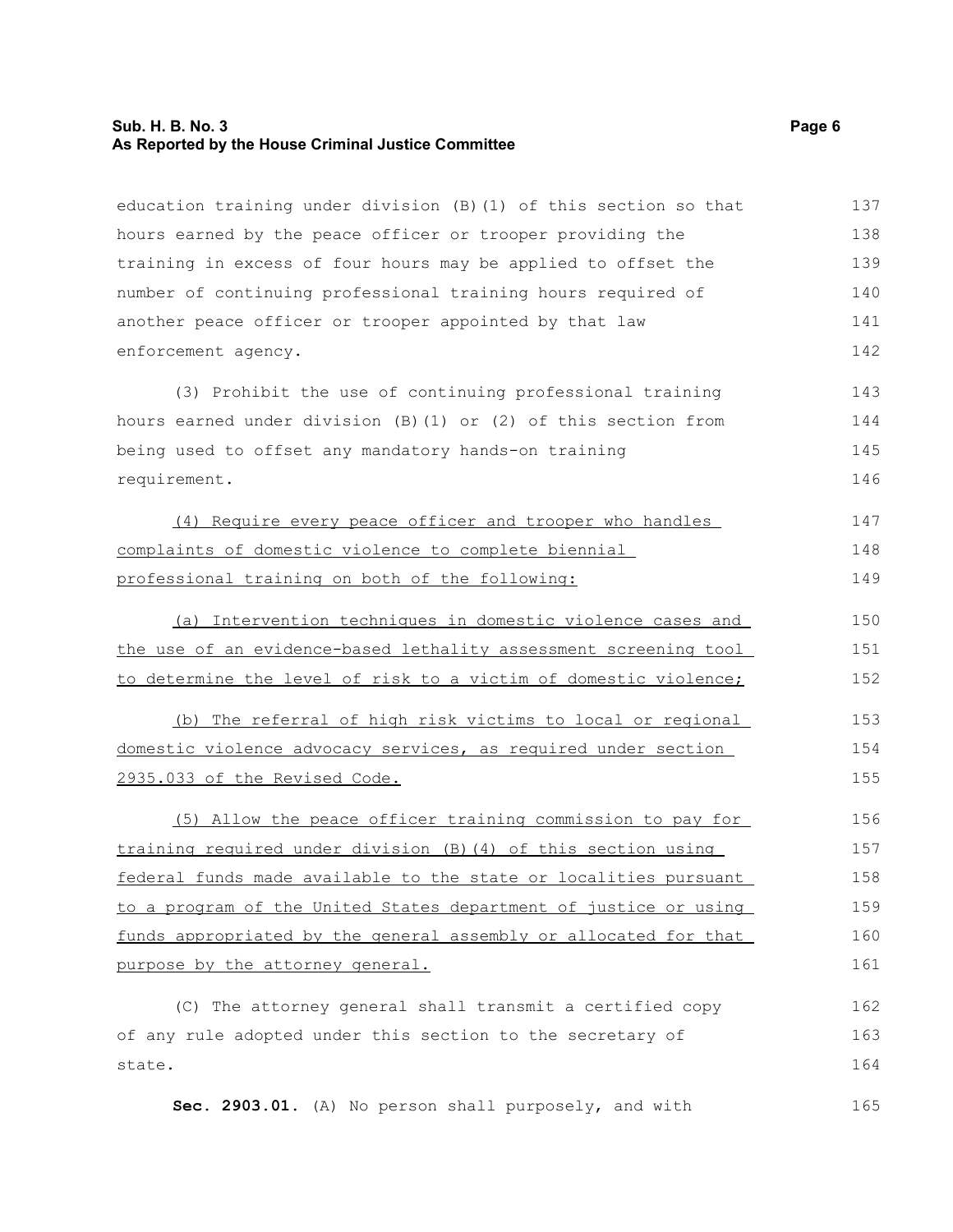# **Sub. H. B. No. 3 Page 7 As Reported by the House Criminal Justice Committee**

prior calculation and design, cause the death of another or the unlawful termination of another's pregnancy. (B) No person shall purposely cause the death of another or the unlawful termination of another's pregnancy while committing or attempting to commit, or while fleeing immediately after committing or attempting to commit, kidnapping, rape, aggravated arson, arson, aggravated robbery, robbery, aggravated burglary, burglary, trespass in a habitation when a person is present or likely to be present, terrorism, or escape. (C) No person shall purposely cause the death of another who is under thirteen years of age at the time of the commission of the offense. (D) No person who is under detention as a result of having been found guilty of or having pleaded guilty to a felony or who breaks that detention shall purposely cause the death of another. (E) No person shall purposely cause the death of a law enforcement officer whom the offender knows or has reasonable cause to know is a law enforcement officer when either of the following applies: (1) The victim, at the time of the commission of the offense, is engaged in the victim's duties. (2) It is the offender's specific purpose to kill a law enforcement officer. (F) No person shall purposely cause the death of a first responder or military member whom the offender knows or has reasonable cause to know is a first responder or military member when it is the offender's specific purpose to kill a first responder or military member. 167 168 169 170 171 172 173 174 175 176 177 178 179 180 181 182 183 184 185 186 187 188 189 190 191 192 193 194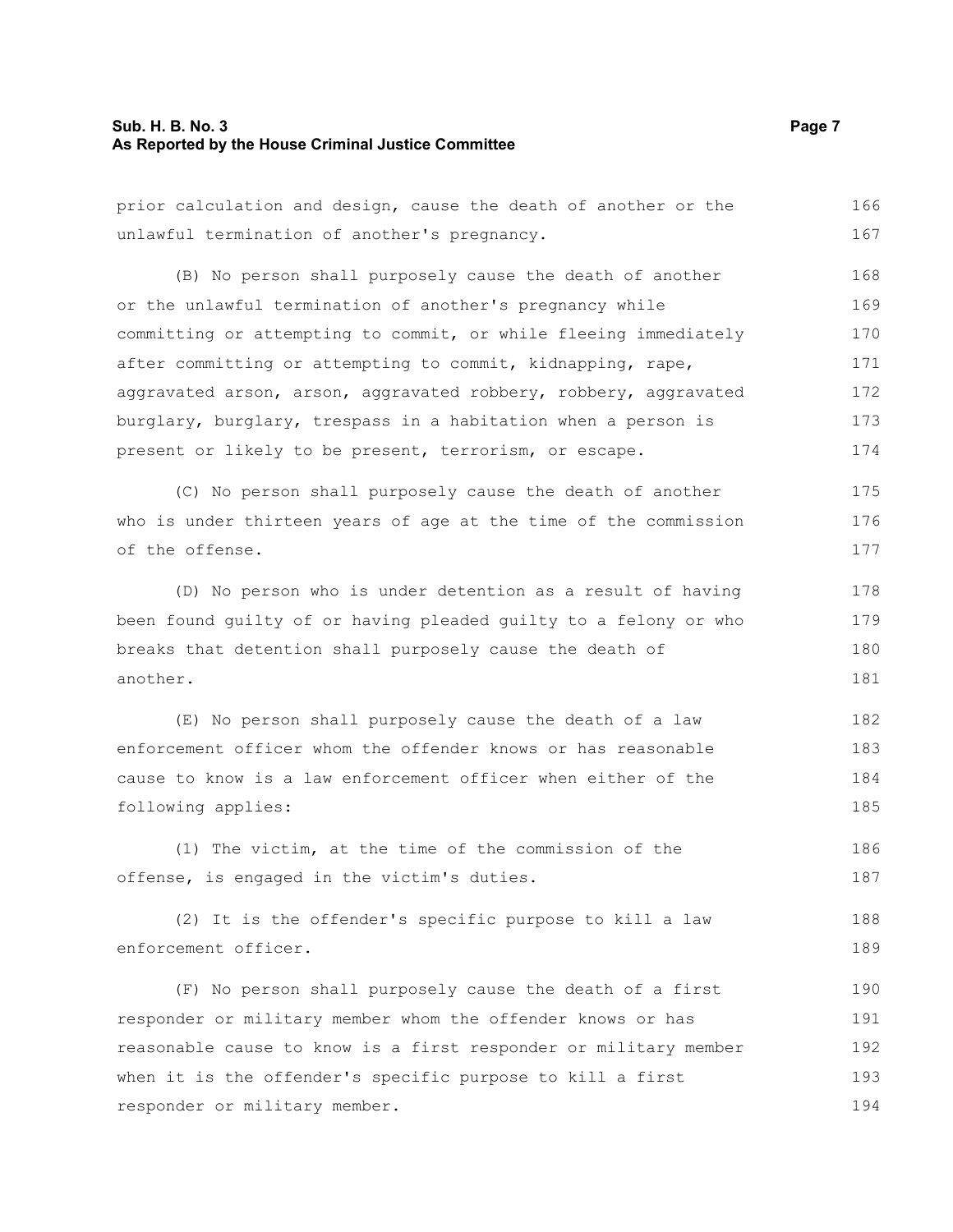| (G) No person shall purposely cause the death of another         | 195 |
|------------------------------------------------------------------|-----|
| person when both of the following apply:                         | 196 |
| (1) The victim was a family or household member of the           | 197 |
| offender;                                                        | 198 |
| (2) The offender has previously been convicted of domestic       | 199 |
| violence when the offense was a felony and resulted in serious   | 200 |
| physical harm or has previously been convicted of a felony       | 201 |
| offense of violence against the victim that resulted in serious  | 202 |
| physical harm.                                                   | 203 |
| (H) Whoever violates this section is guilty of aggravated        | 204 |
| murder, and shall be punished as provided in section 2929.02 of  | 205 |
| the Revised Code.                                                | 206 |
| $(H)$ (I) As used in this section:                               | 207 |
| (1) "Detention" has the same meaning as in section 2921.01       | 208 |
| of the Revised Code.                                             | 209 |
| (2) "Law enforcement officer" has the same meaning as in         | 210 |
| section 2911.01 of the Revised Code and also includes any        | 211 |
| federal law enforcement officer as defined in section 2921.51 of | 212 |
| the Revised Code and anyone who has previously served as a law   | 213 |
| enforcement officer or federal law enforcement officer.          | 214 |
| (3) "First responder" means an emergency medical service         | 215 |
| provider, a firefighter, or any other emergency response         | 216 |
| personnel, or anyone who has previously served as a first        | 217 |
| responder.                                                       | 218 |
| (4) "Military member" means a member of the armed forces         | 219 |
| of the United States, reserves, or Ohio national guard, a        | 220 |
| participant in ROTC, JROTC, or any similar military training     | 221 |
| program, or anyone who has previously served in the military.    | 222 |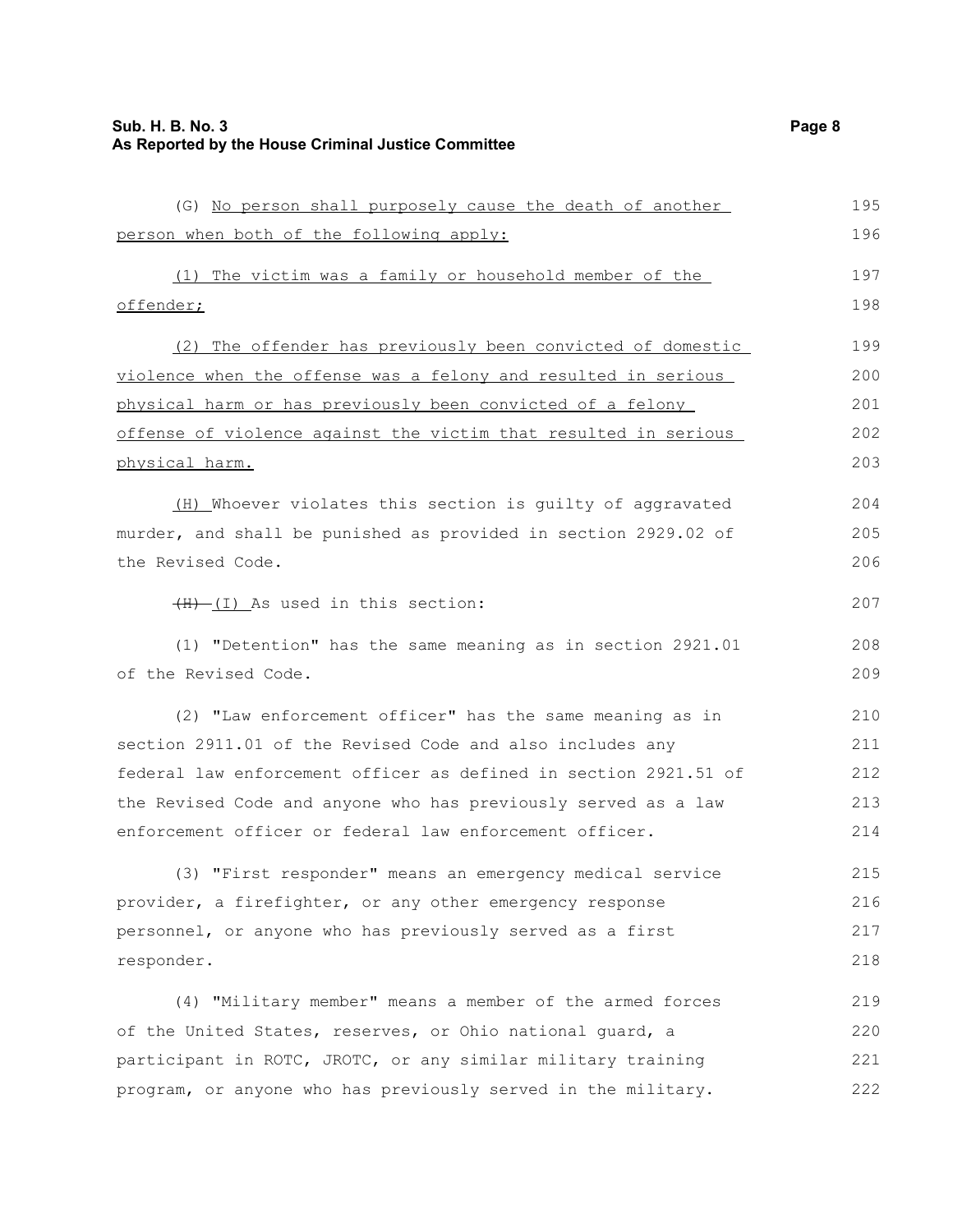| (5) "Family or household member" means any of the                | 223 |
|------------------------------------------------------------------|-----|
| following:                                                       | 224 |
| (a) Any of the following who is residing with or has             | 225 |
| resided with the offender:                                       | 226 |
| (i) A spouse, a person living as a spouse, or a former           | 227 |
| spouse of the offender;                                          | 228 |
| (ii) A parent, a foster parent, or a child of the                | 229 |
| offender, or another person related by consanguinity or affinity | 230 |
| to the offender;                                                 | 231 |
| (iii) A parent or a child of a spouse, person living as a        | 232 |
| spouse, or former spouse of the offender, or another person      | 233 |
| related by consanguinity or affinity to a spouse, person living  | 234 |
| as a spouse, or former spouse of the offender;                   | 235 |
| (iv) A child whose quardian or custodian is a spouse,            | 236 |
| person living as a spouse, or former spouse of the offender.     | 237 |
| (b) The natural parent of any child of whom the offender         | 238 |
| is the other natural parent or is the putative other natural     | 239 |
| parent.                                                          | 240 |
| (6) "Person living as a spouse" means a person who is            | 241 |
| living or has lived with the offender in a common law marital    | 242 |
| relationship, who otherwise is cohabiting with the offender, or  | 243 |
| who otherwise has cohabited with the offender within five years  | 244 |
| prior to the date of the alleged occurrence of the act in        | 245 |
| question.                                                        | 246 |
| (7) "Child," "custodian," and "guardian" have the same           | 247 |
| meanings as in section 3109.51 of the Revised Code.              | 248 |
| Sec. 2919.25. (A) No person shall knowingly cause or             | 249 |
| attempt to cause physical harm to a family or household member.  | 250 |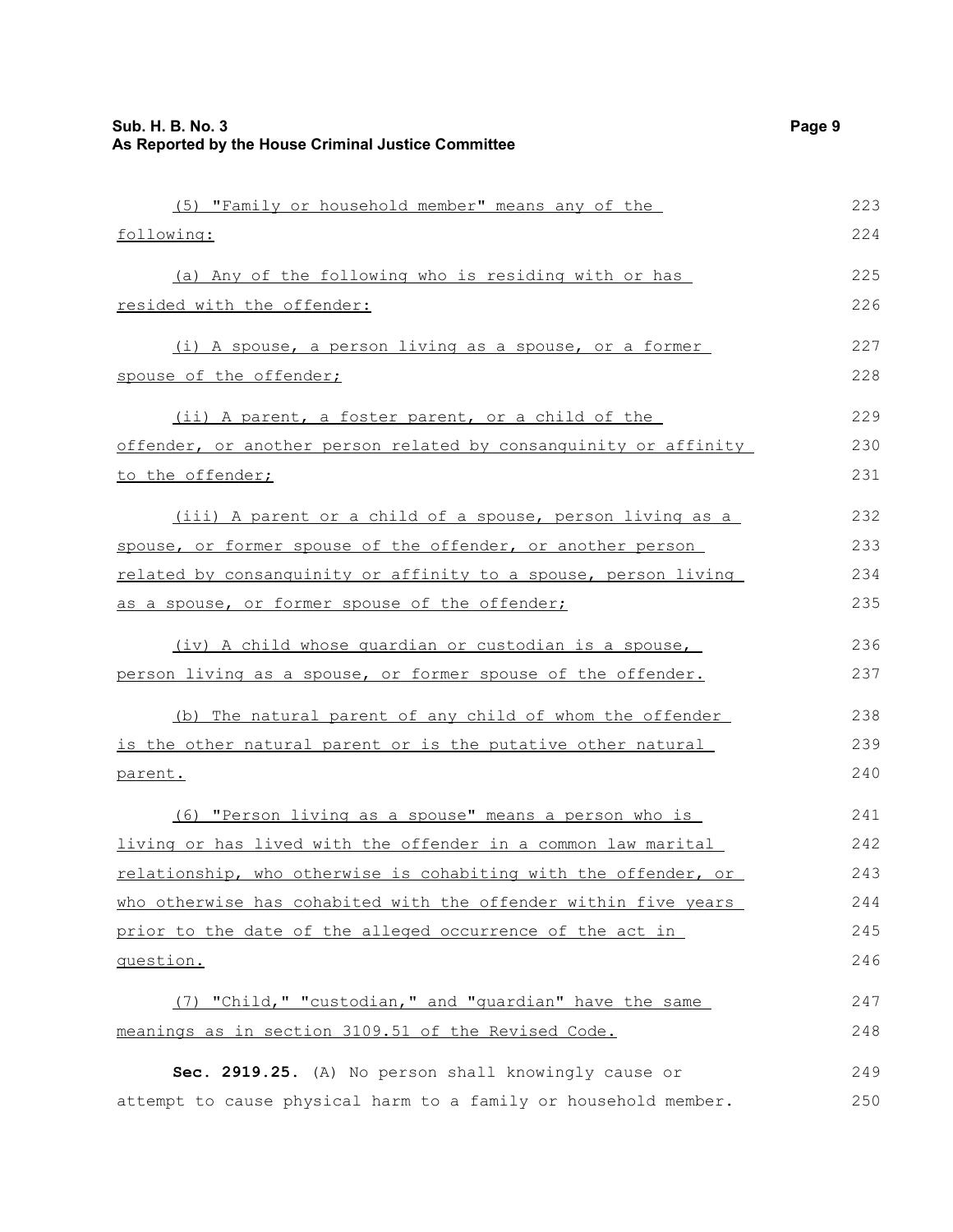# **Sub. H. B. No. 3 Page 10 As Reported by the House Criminal Justice Committee**

(B) No person shall recklessly cause serious physical harm to a family or household member. (C) No person, by threat of force, shall knowingly cause a family or household member to believe that the offender will cause imminent physical harm to the family or household member. (D) No person shall knowingly impede the normal breathing or circulation of the blood of a family or household member by applying pressure to the throat or neck, or by covering the nose and mouth, of the family or household member. (E)(1) Whoever violates this section is guilty of domestic violence, and the court shall sentence the offender as provided in divisions  $(D)$  (E)(2) to  $(6)$  (8) of this section. (2) Except as otherwise provided in divisions  $\overline{(B)(E)}$ (3) to (5) of this section, a violation of division (C) of this section 252 253 254 255 256 257 258 259 260 261 262 263 264

is a misdemeanor of the fourth degree, and a violation of division (A) or (B) of this section is a misdemeanor of the first degree. 265 266 267

(3) Except as otherwise provided in division  $(D)$  (E)(4) of this section, if the offender previously has pleaded guilty to or been convicted of domestic violence, a violation of an existing or former municipal ordinance or law of this or any other state or the United States that is substantially similar to domestic violence, a violation of section 2903.14, 2909.06, 2909.07, 2911.12, 2911.211, or 2919.22 of the Revised Code if the victim of the violation was a family or household member at the time of the violation, a violation of an existing or former municipal ordinance or law of this or any other state or the United States that is substantially similar to any of those sections if the victim of the violation was a family or 268 269 270 271 272 273 274 275 276 277 278 279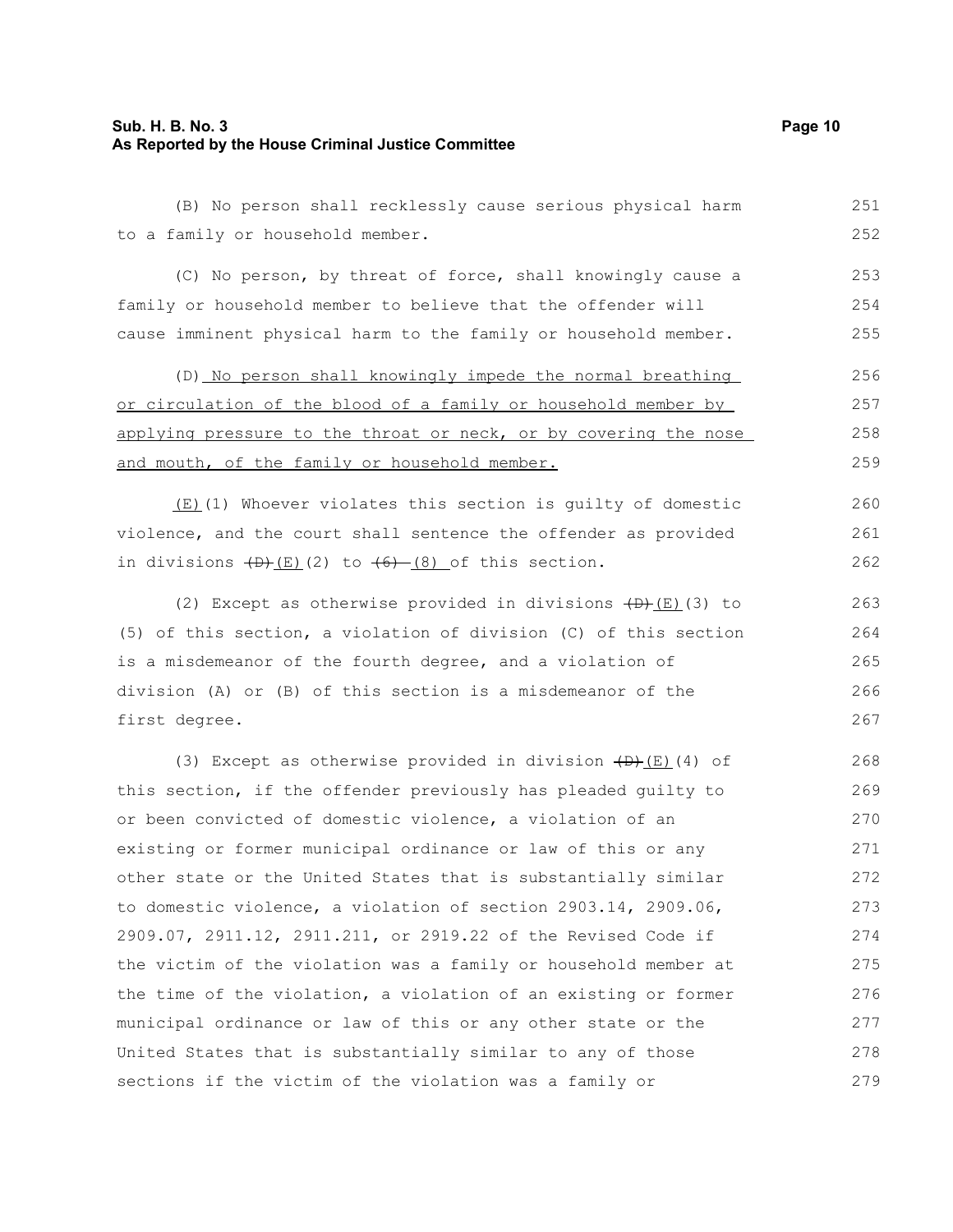### **Sub. H. B. No. 3 Page 11 As Reported by the House Criminal Justice Committee**

household member at the time of the commission of the violation, or any offense of violence if the victim of the offense was a family or household member at the time of the commission of the offense, a violation of division (A) or (B) of this section is a felony of the fourth degree, and, if the offender knew that the victim of the violation was pregnant at the time of the violation, the court shall impose a mandatory prison term on the offender pursuant to division  $\left(\frac{D}{C}\right)\left(\frac{E}{C}\right)$  (8) of this section, and a violation of division (C) of this section is a misdemeanor of the second degree. 280 281 282 283 284 285 286 287 288 289

(4) If the offender previously has pleaded guilty to or been convicted of two or more offenses of domestic violence or two or more violations or offenses of the type described in division  $(D+(E)$ (3) of this section involving a person who was a family or household member at the time of the violations or offenses, a violation of division (A) or (B) of this section is a felony of the third degree, and, if the offender knew that the victim of the violation was pregnant at the time of the violation, the court shall impose a mandatory prison term on the offender pursuant to division  $\left(\frac{D}{C}\right)\left(\frac{E}{C}\right)$  of this section, and a violation of division (C) of this section is a misdemeanor of the first degree. 290 291 292 293 294 295 296 297 298 299 300 301

(5) Except as otherwise provided in division  $(D)$  (E)(3) or (4) of this section, if the offender knew that the victim of the violation was pregnant at the time of the violation, a violation of division (A) or (B) of this section is a felony of the fifth degree, and the court shall impose a mandatory prison term on the offender pursuant to division  $(D)$   $(6)$   $(E)$   $(8)$  of this section, and a violation of division (C) of this section is a misdemeanor of the third degree. 302 303 304 305 306 307 308 309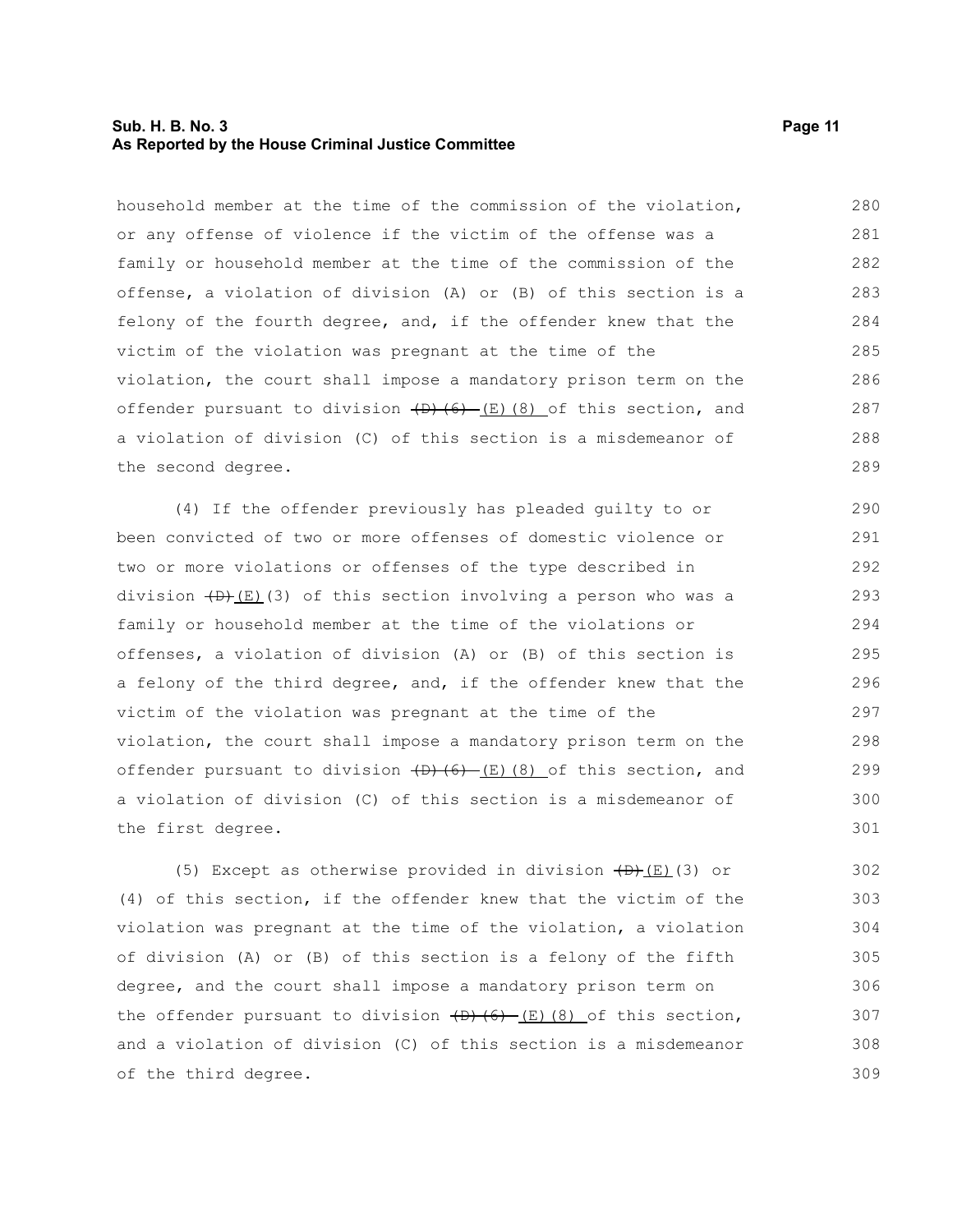| (6) Except as otherwise provided in division (E) (7) of                | 310 |
|------------------------------------------------------------------------|-----|
| this section, a violation of division (D) of this section is a         | 311 |
| felony of the third degree.                                            | 312 |
| (7) If the offender previously has pleaded quilty to or                | 313 |
| been convicted of a violation of this section, or if the               | 314 |
| offender previously has pleaded quilty to or been convicted of         | 315 |
| two or more offenses of violence, a violation of division (D) of       | 316 |
| this section is a felony of the second degree.                         | 317 |
| $(8)$ If division $(D)$ $(E)$ $(3)$ , $(4)$ , or $(5)$ of this section | 318 |
| requires the court that sentences an offender for a violation of       | 319 |
| division (A) or (B) of this section to impose a mandatory prison       | 320 |
| term on the offender pursuant to this division, the court shall        | 321 |
| impose the mandatory prison term as follows:                           | 322 |
| (a) If the violation of division (A) or (B) of this                    | 323 |
| section is a felony of the fourth or fifth degree, except as           | 324 |
| otherwise provided in division $(D) (6) (E) (8) (b)$ or (c) of this    | 325 |
| section, the court shall impose a mandatory prison term on the         | 326 |
| offender of at least six months.                                       | 327 |
| (b) If the violation of division (A) or (B) of this                    | 328 |
| section is a felony of the fifth degree and the offender, in           | 329 |
| committing the violation, caused serious physical harm to the          | 330 |
| pregnant woman's unborn or caused the termination of the               | 331 |
| pregnant woman's pregnancy, the court shall impose a mandatory         | 332 |
| prison term on the offender of twelve months.                          | 333 |
| (c) If the violation of division (A) or (B) of this                    | 334 |
| section is a felony of the fourth degree and the offender, in          | 335 |
| committing the violation, caused serious physical harm to the          | 336 |
| pregnant woman's unborn or caused the termination of the               | 337 |
| pregnant woman's pregnancy, the court shall impose a mandatory         | 338 |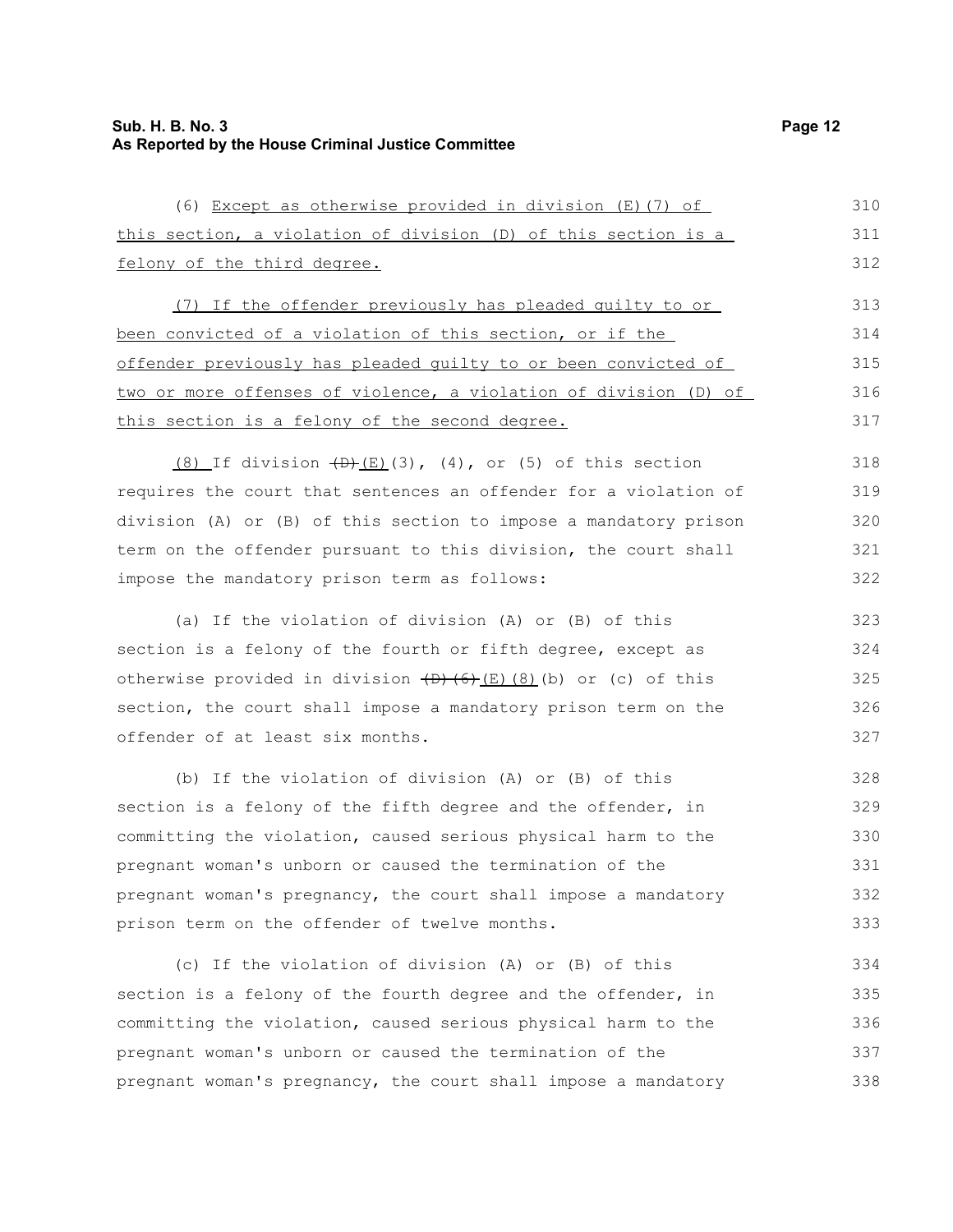# **Sub. H. B. No. 3 Page 13 As Reported by the House Criminal Justice Committee**

prison term on the offender of at least twelve months. (d) If the violation of division (A) or (B) of this section is a felony of the third degree, except as otherwise provided in division  $(D)$   $(6)$   $(E)$   $(8)$  (e) of this section and notwithstanding the range of definite prison terms prescribed in division (A)(3) of section 2929.14 of the Revised Code for a felony of the third degree, the court shall impose a mandatory prison term on the offender of either a definite term of six months or one of the prison terms prescribed in division (A)(3) (b) of section 2929.14 of the Revised Code for felonies of the third degree. (e) If the violation of division (A) or (B) of this 340 341 342 343 344 345 346 347 348 349 350

section is a felony of the third degree and the offender, in committing the violation, caused serious physical harm to the pregnant woman's unborn or caused the termination of the pregnant woman's pregnancy, notwithstanding the range of definite prison terms prescribed in division (A)(3) of section 2929.14 of the Revised Code for a felony of the third degree, the court shall impose a mandatory prison term on the offender of either a definite term of one year or one of the prison terms prescribed in division (A)(3)(b) of section 2929.14 of the Revised Code for felonies of the third degree. 351 352 353 354 355 356 357 358 359 360

 $(E)$  (F) Notwithstanding any provision of law to the contrary, no court or unit of state or local government shall charge any fee, cost, deposit, or money in connection with the filing of charges against a person alleging that the person violated this section or a municipal ordinance substantially similar to this section or in connection with the prosecution of any charges so filed. 361 362 363 364 365 366 367

 $(F)$  (G) It is not required in a prosecution under division

339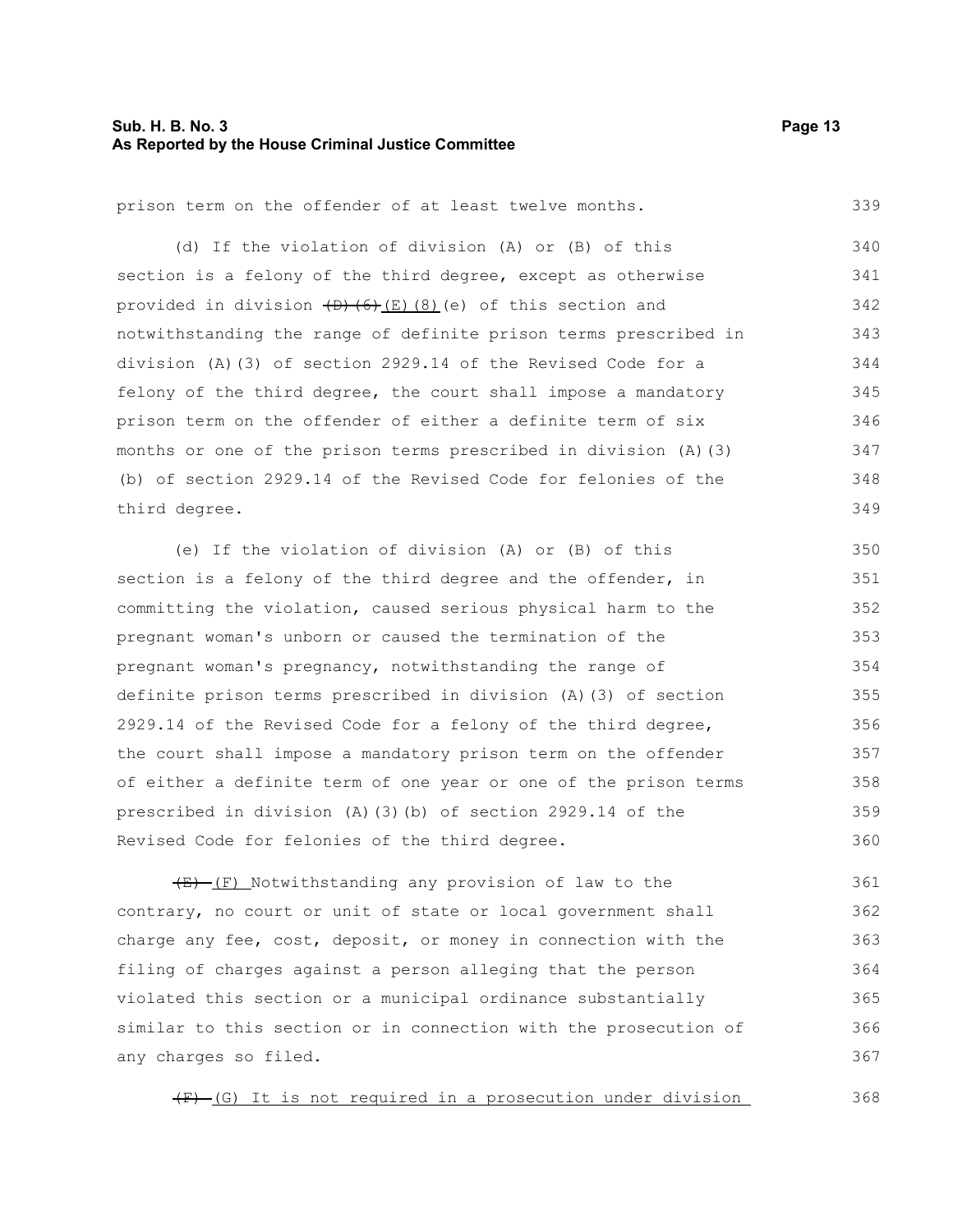# **Sub. H. B. No. 3 Page 14 As Reported by the House Criminal Justice Committee**

| (D) of this section to allege or prove that the family or            | 369 |
|----------------------------------------------------------------------|-----|
| household member who is the victim suffered physical harm or         | 370 |
| serious physical harm or visible injury or that there was an         | 371 |
| intent to kill or protractedly injure the family or household        | 372 |
| member.                                                              | 373 |
| (H) It is an affirmative defense to a charge under                   | 374 |
| division (D) of this section that the act was done to the family     | 375 |
| or household member as part of a medical or other procedure          | 376 |
| undertaken to aid or benefit the victim.                             | 377 |
| (I) A prosecution for a violation of this section does not           | 378 |
| preclude a prosecution of a violation of any other section of        | 379 |
| the Revised Code. One or more acts, a series of acts, or a           | 380 |
| course of behavior that can be prosecuted under this section or      | 381 |
| <u>any other section of the Revised Code may be prosecuted under</u> | 382 |
| this section, the other section of the Revised Code, or both         | 383 |
| sections. However, if an offender is convicted of or pleads          | 384 |
| guilty to a violation of this section and also is convicted of       | 385 |
| or pleads quilty to a violation of section 2903.11, 2903.12, or      | 386 |
| 2903.13 of the Revised Code based on the same conduct involving      | 387 |
| the same victim that was the basis of the violation of this          | 388 |
| section, the two offenses are allied offenses of similar import      | 389 |
| under section 2941.25 of the Revised Code.                           | 390 |
| (J) As used in this section and sections 2919.251 and                | 391 |
| 2919.26 of the Revised Code:                                         | 392 |
| (1) "Family or household member" means any of the                    | 393 |
| following:                                                           | 394 |
| (a) Any of the following who is residing or has resided              | 395 |
| with the offender:                                                   | 396 |
| (i) A spouse, a person living as a spouse, or a former               | 397 |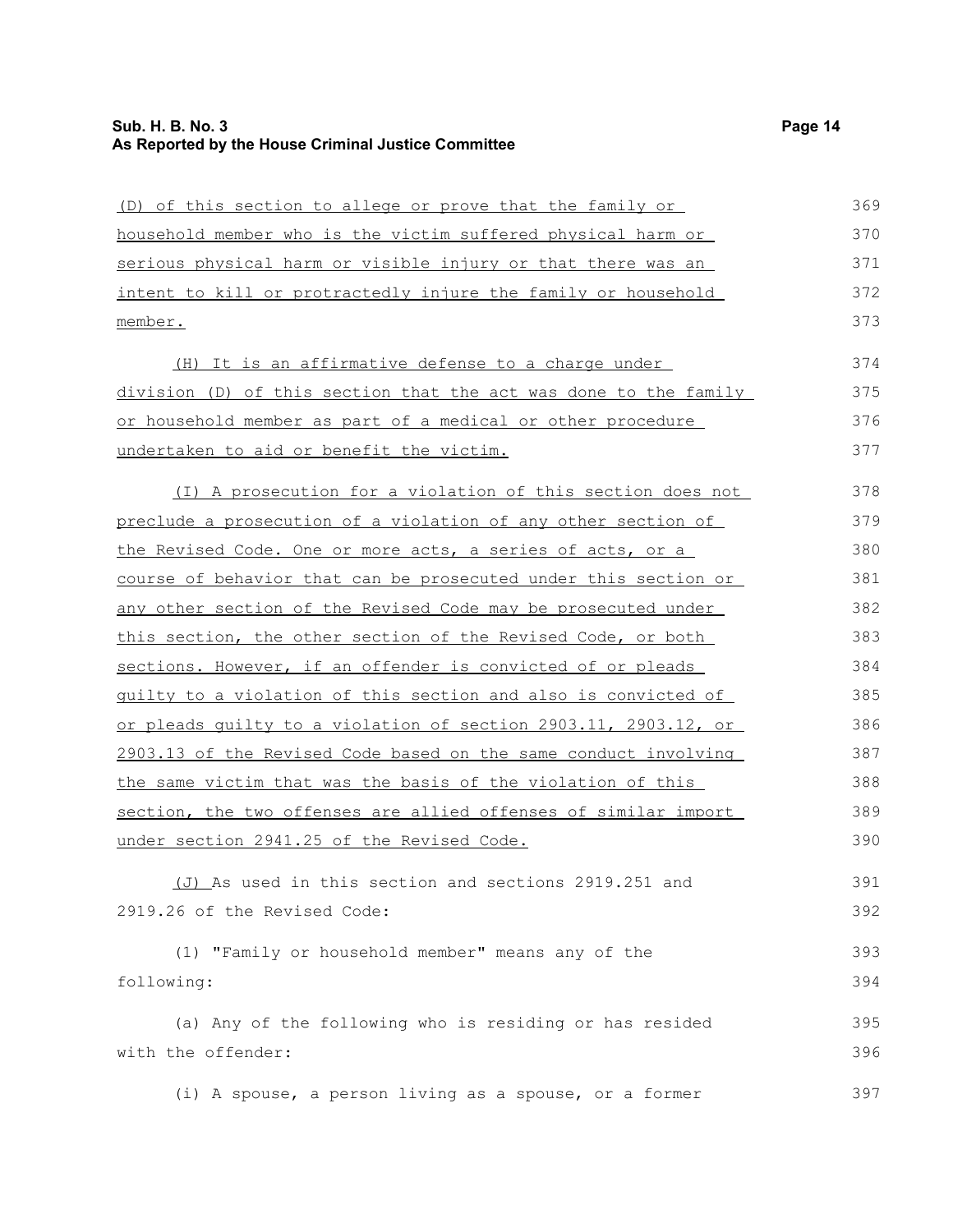(ii) A parent, a foster parent, or a child of the offender, or another person related by consanguinity or affinity to the offender; (iii) A parent or a child of a spouse, person living as a spouse, or former spouse of the offender, or another person related by consanguinity or affinity to a spouse, person living as a spouse, or former spouse of the offender. (b) The natural parent of any child of whom the offender

is the other natural parent or is the putative other natural parent. 406 407 408

(2) "Person living as a spouse" means a person who is living or has lived with the offender in a common law marital relationship, who otherwise is cohabiting with the offender, or who otherwise has cohabited with the offender within five years prior to the date of the alleged commission of the act in question. 409 410 411 412 413 414

(3) "Pregnant woman's unborn" has the same meaning as "such other person's unborn," as set forth in section 2903.09 of the Revised Code, as it relates to the pregnant woman. Division (C) of that section applies regarding the use of the term in this section, except that the second and third sentences of division (C)(1) of that section shall be construed for purposes of this section as if they included a reference to this section in the listing of Revised Code sections they contain. 415 416 417 418 419 420 421 422

(4) "Termination of the pregnant woman's pregnancy" has the same meaning as "unlawful termination of another's pregnancy," as set forth in section 2903.09 of the Revised Code, as it relates to the pregnant woman. Division (C) of that 423 424 425 426

398

399 400 401

spouse of the offender;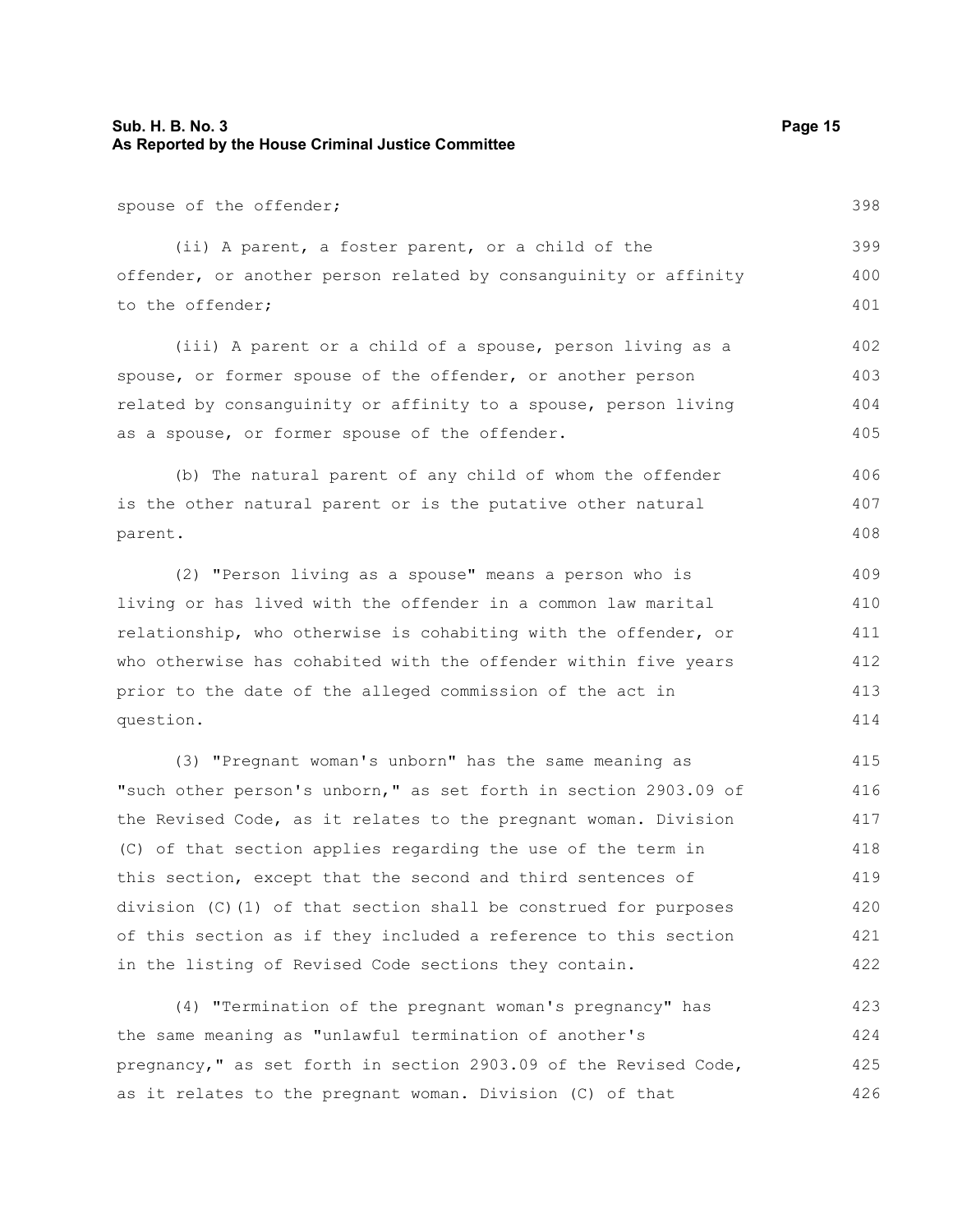## **Sub. H. B. No. 3 Page 16 As Reported by the House Criminal Justice Committee**

section applies regarding the use of the term in this section, except that the second and third sentences of division (C)(1) of that section shall be construed for purposes of this section as if they included a reference to this section in the listing of Revised Code sections they contain. 427 428 429 430 431

| Sec. 2919.261. (A) A law enforcement officer, on behalf of       | 432 |
|------------------------------------------------------------------|-----|
| a victim of domestic violence, may request an emergency          | 433 |
| protection order from a judicial officer during any period of    | 434 |
| time that the court is not open for regular business. Except as  | 435 |
| otherwise provided in this division, a law enforcement officer   | 436 |
| may make such a request only with the consent of the victim. If  | 437 |
| the victim is unable to give the specified consent for any       | 438 |
| reason, including that the victim is intoxicated, drugged, or    | 439 |
| unconscious, the law enforcement officer may make such a request | 440 |
| without the specified consent of the victim.                     | 441 |

The request may be made orally or in writing based upon the sworn statement of the law enforcement officer. If the request is made orally, it shall be recorded by the judicial officer and made a part of the file regarding the matter. The request shall contain all of the following: 442 443 444 445 446

(1) An allegation of either of the following by the person seeking the order: 447 448

(a) That the victim is in immediate and present danger of domestic violence based on the officer's observations and an allegation of a recent incident of domestic violence; 449 450 451

(b) That a child of the victim is in immediate and present danger, based on the officer's observations and an allegation of a recent incident of domestic violence. 452 453 454

(2) Whether the law enforcement officer making the request 455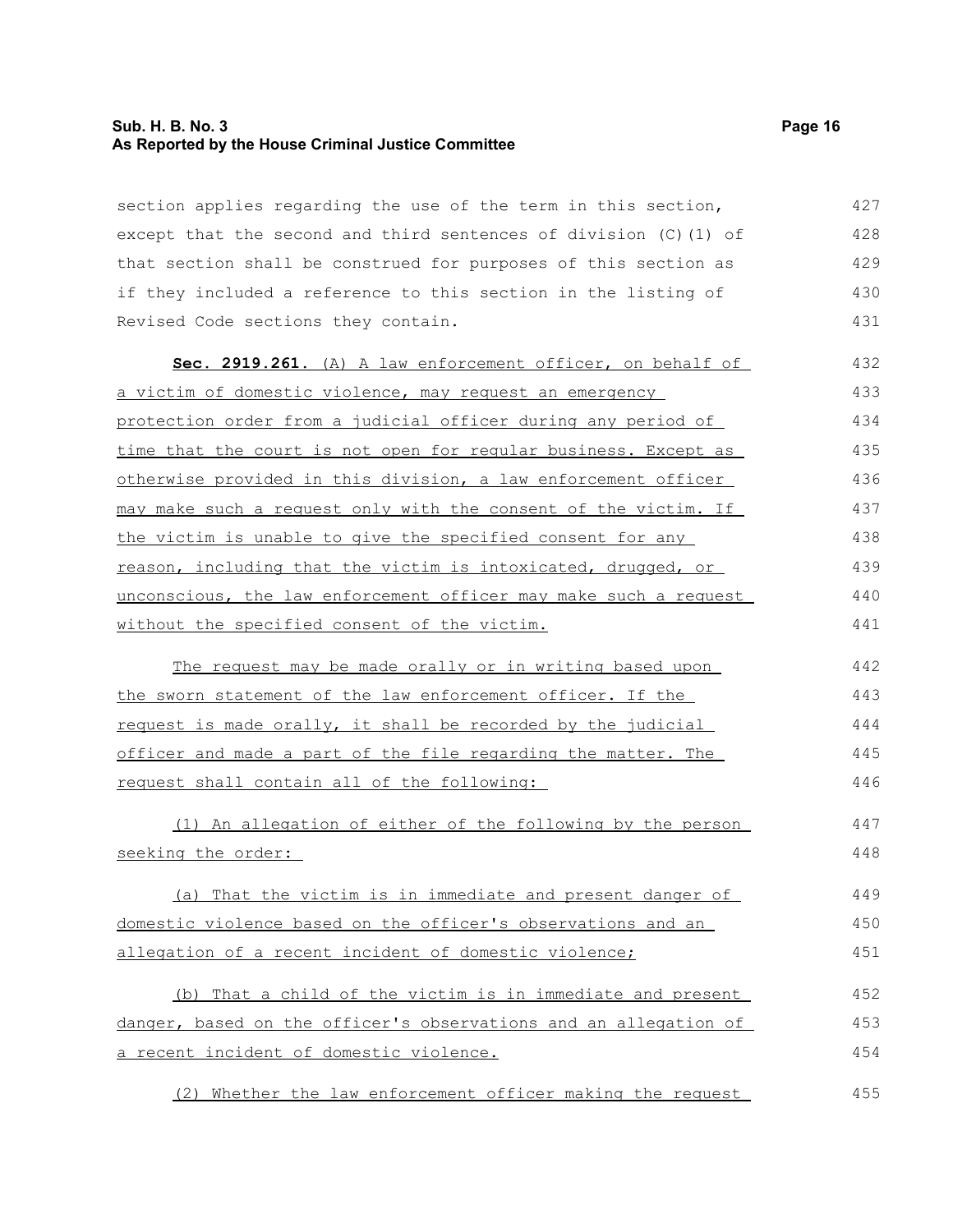# **Sub. H. B. No. 3 Page 17 As Reported by the House Criminal Justice Committee**

| is doing so with the consent of the victim or is making it          | 456 |
|---------------------------------------------------------------------|-----|
| without the consent of the victim and, if the officer is making     | 457 |
| it without the consent of the victim, the reason for which the      | 458 |
| victim is unable to give the consent.                               | 459 |
| (B) When a request is made under division (A) of this               | 460 |
| section, if the court finds probable cause based on the request     | 461 |
| to believe that the victim or child of a victim is in immediate     | 462 |
| danger based on an allegation of a recent incident of domestic      | 463 |
| violence, the court shall approve the request and issue an          | 464 |
| emergency protection order. If the request is made without the      | 465 |
| consent of the victim, in addition to all other information         | 466 |
| considered in determining whether to find probable cause for        | 467 |
| that belief, the court shall consider the reason for which the      | 468 |
| victim is unable to give the consent, as specified in the           | 469 |
| request.                                                            | 470 |
| Absent such a finding of probable cause, the court shall            | 471 |
| <u>deny the request and shall not issue an emergency protection</u> | 472 |
| order, and the law enforcement officer who made the request may     | 473 |
| not make a request under division (A) of this section to a          | 474 |
| different judge with respect to the same victim based on the        | 475 |
| same allegation of a recent incident of domestic violence that      | 476 |
| was included in the request that was denied.                        | 477 |
| (C) An emergency protection order issued under this                 | 478 |
| section may contain any of the following terms:                     | 479 |
| (1) That the alleged domestic violence offender refrain             | 480 |
| from abusing, threatening, harassing, stalking, or forcing          | 481 |
| sexual relations on a protected person;                             | 482 |
| (2) That the alleged domestic violence offender refrain             | 483 |
| from entering or interfering with the residence, school,            | 484 |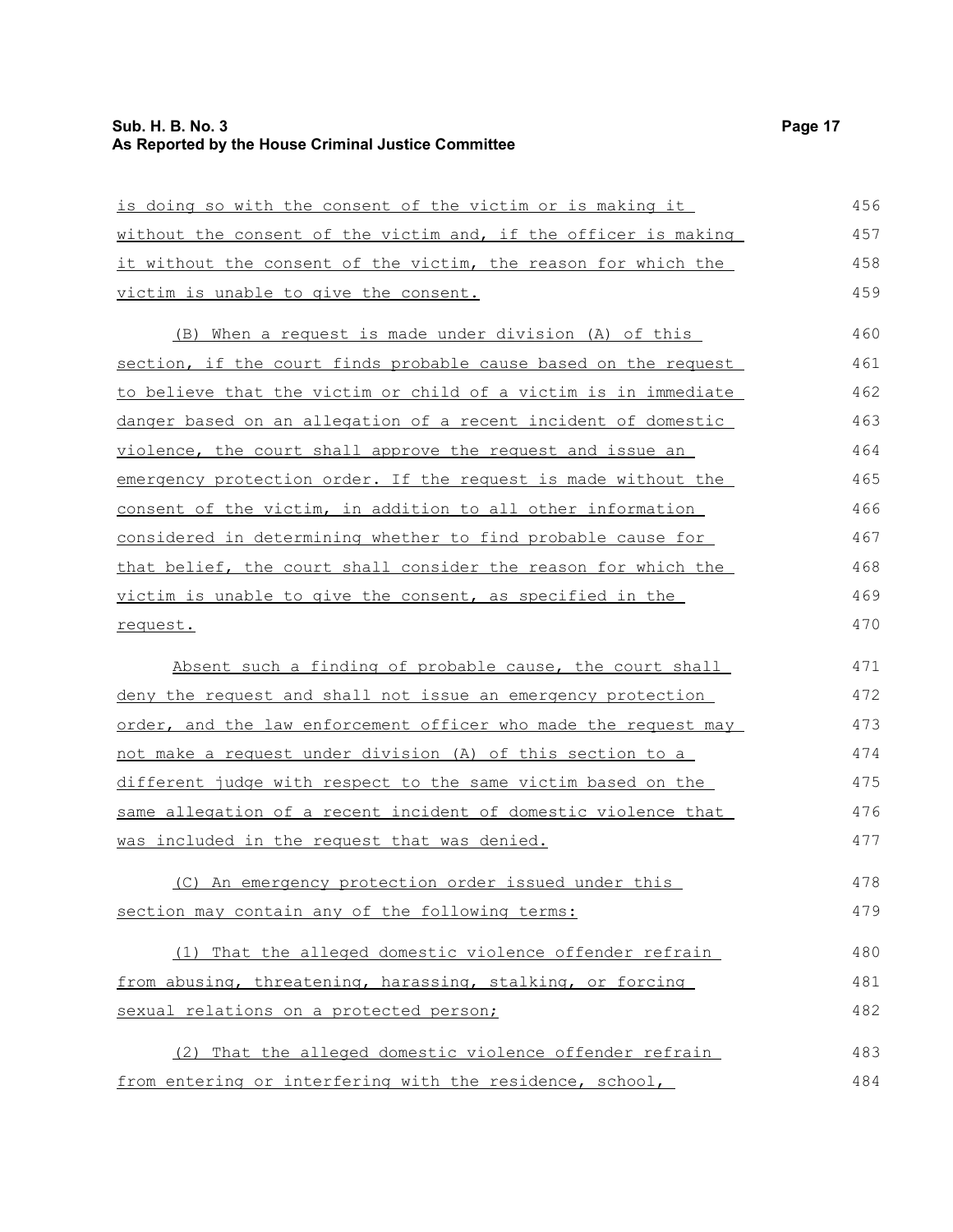| business, place of employment, child care provider, or child     | 485 |
|------------------------------------------------------------------|-----|
| day-care center of a protected person;                           | 486 |
| (3) That the alleged domestic violence offender refrain          | 487 |
| from initiating or having any contact with a protected person or | 488 |
| the residence, school, business, place of employment, child care | 489 |
| provider, or child day-care center of a protected person;        | 490 |
| (4) That the alleged domestic violence offender refrain          | 491 |
| from being within five hundred feet of a protected person.       | 492 |
| (D) A court that orders an emergency protection order            | 493 |
| under this section shall communicate the terms of the order by   | 494 |
| reliable electronic means to an officer of the appropriate law   | 495 |
| enforcement agency. Upon receiving the order, the law            | 496 |
| enforcement officer shall do both of the following:              | 497 |
| (1) Provide a copy of the order to each person protected         | 498 |
| <u>by the order;</u>                                             | 499 |
| (2) Provide a copy of the order to the alleged offender          | 500 |
| who is subject to the order or inform the alleged offender of    | 501 |
| the existence of the protection order.                           | 502 |
| (E) An emergency protection order issued under this              | 503 |
| section is effective as soon as it is signed by the court and    | 504 |
| shall remain in effect until the earliest of the following:      | 505 |
| (1) Ninety-six hours after the order was signed;                 | 506 |
| (2) The first day that the court is open for business            | 507 |
| after the day that the order was signed;                         | 508 |
| (3) The time at which the court, at the request of the           | 509 |
| victim, terminates the order.                                    | 510 |
| (F) As used in this section, "contact" includes telephone        | 511 |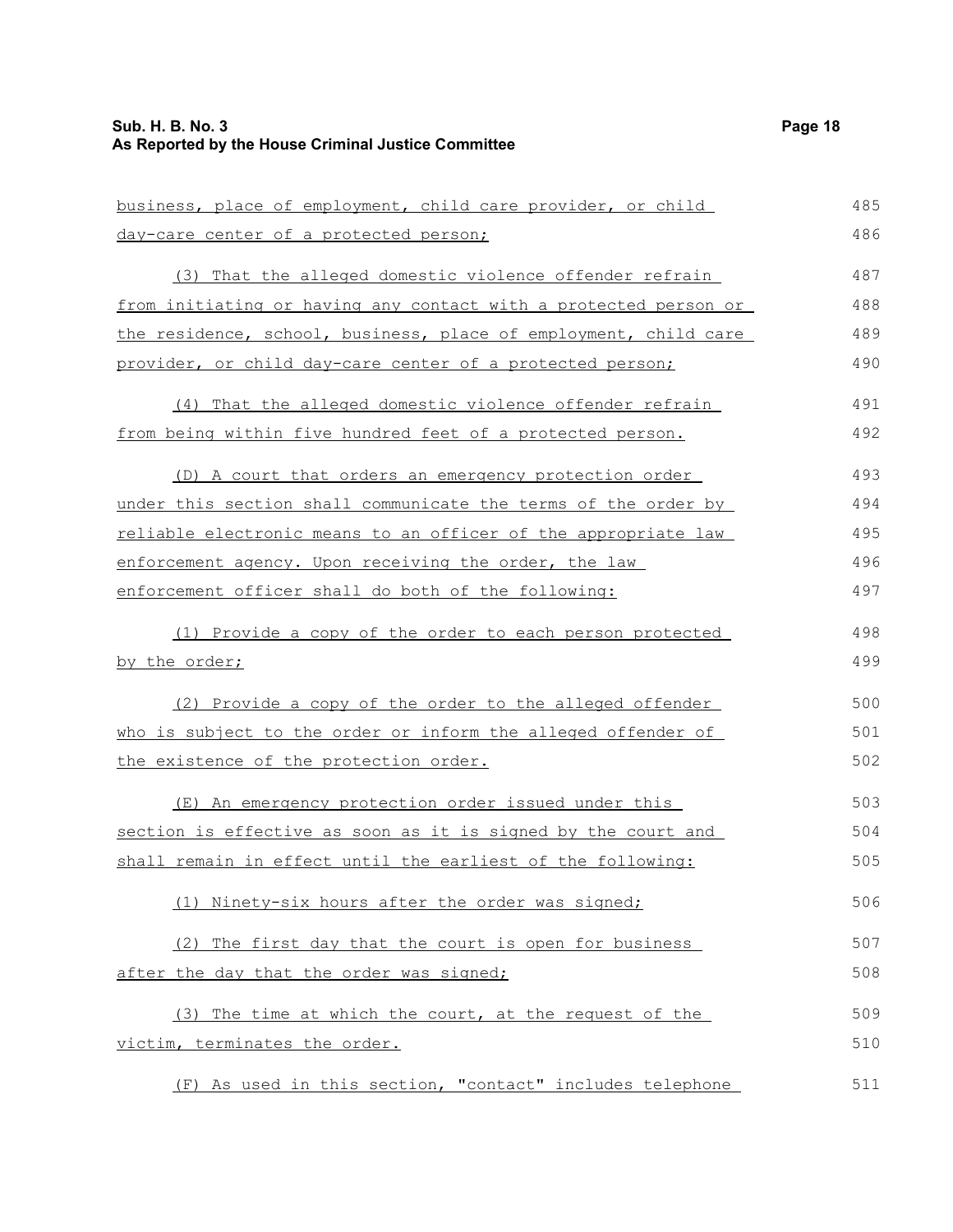| contact; contact by text message, instant message, voice mail,   | 512 |
|------------------------------------------------------------------|-----|
| electronic mail, or social networking media; and contact by any  | 513 |
| other means of communication.                                    | 514 |
| Sec. 2919.27. (A) No person shall recklessly violate the         | 515 |
| terms of any of the following:                                   | 516 |
| (1) A protection order issued or consent agreement               | 517 |
| approved pursuant to section 2919.26, 2919.261, or 3113.31 of    | 518 |
| the Revised Code;                                                | 519 |
| (2) A protection order issued pursuant to section $2151.34$ ,    | 520 |
| 2903.213, or 2903.214 of the Revised Code;                       | 521 |
| (3) A protection order issued by a court of another state.       | 522 |
| (B) (1) Whoever violates this section is guilty of               | 523 |
| violating a protection order.                                    | 524 |
| (2) Except as otherwise provided in division (B) (3) or (4)      | 525 |
| of this section, violating a protection order is a misdemeanor   | 526 |
| of the first degree.                                             | 527 |
| (3) Violating a protection order is a felony of the fifth        | 528 |
| degree if the offender previously has been convicted of, pleaded | 529 |
| guilty to, or been adjudicated a delinquent child for any of the | 530 |
| following:                                                       | 531 |
| (a) A violation of a protection order issued or consent          | 532 |
| agreement approved pursuant to section 2151.34, 2903.213,        | 533 |
| 2903.214, 2919.26, 2919.261, or 3113.31 of the Revised Code;     | 534 |
| (b) Two or more violations of section $2903.21$ , $2903.211$ ,   | 535 |
| 2903.22, or 2911.211 of the Revised Code, or any combination of  | 536 |
| those offenses, that involved the same person who is the subject | 537 |
| of the protection order or consent agreement;                    | 538 |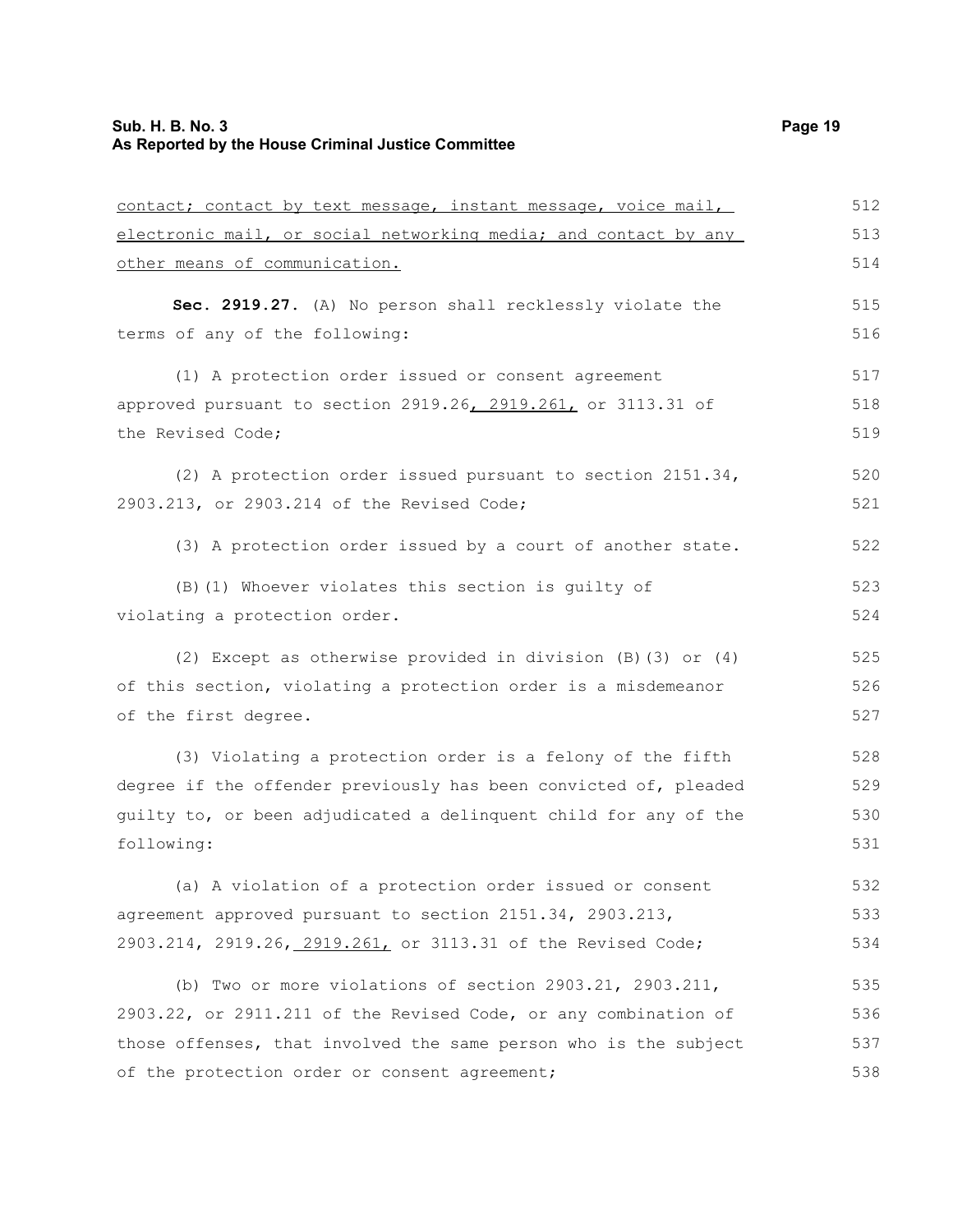# **Sub. H. B. No. 3 Page 20 As Reported by the House Criminal Justice Committee**

(c) One or more violations of this section. 539

(4) If the offender violates a protection order or consent agreement while committing a felony offense, violating a protection order is a felony of the third degree. 540 541 542

(5) If the protection order violated by the offender was an order issued pursuant to section 2151.34 or 2903.214 of the Revised Code that required electronic monitoring of the offender pursuant to that section, the court may require in addition to any other sentence imposed upon the offender that the offender be electronically monitored for a period not exceeding five years by a law enforcement agency designated by the court. If the court requires under this division that the offender be electronically monitored, unless the court determines that the offender is indigent, the court shall order that the offender pay the costs of the installation of the electronic monitoring device and the cost of monitoring the electronic monitoring device. If the court determines that the offender is indigent and subject to the maximum amount allowable and the rules promulgated by the attorney general under section 2903.214 of the Revised Code, the costs of the installation of the electronic monitoring device and the cost of monitoring the electronic monitoring device may be paid out of funds from the reparations fund created pursuant to section 2743.191 of the Revised Code. The total amount paid from the reparations fund created pursuant to section 2743.191 of the Revised Code for electronic monitoring under this section and sections 2151.34 and 2903.214 of the Revised Code shall not exceed three hundred thousand dollars per year. 543 544 545 546 547 548 549 550 551 552 553 554 555 556 557 558 559 560 561 562 563 564 565 566

(C) It is an affirmative defense to a charge under division (A)(3) of this section that the protection order issued 567 568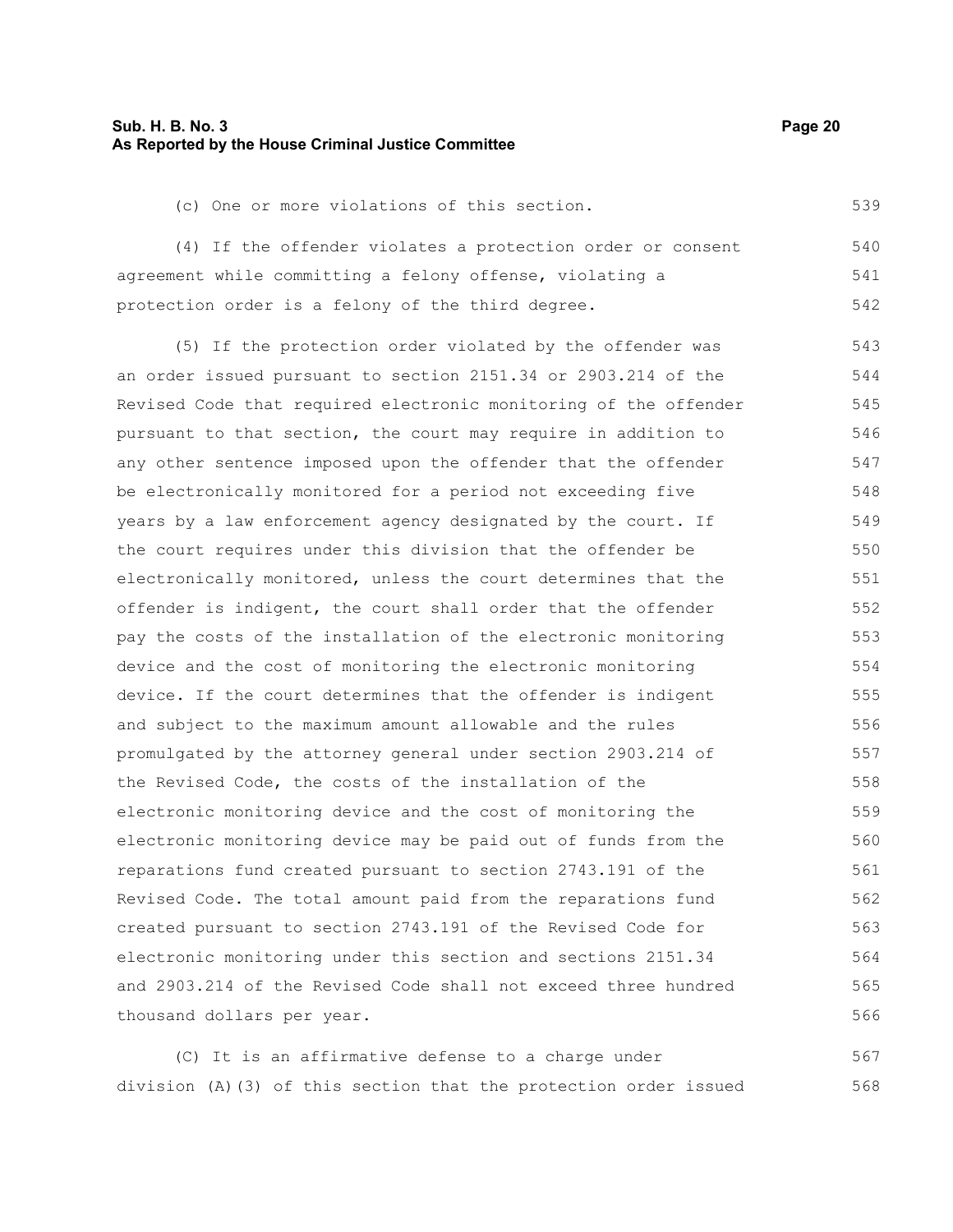#### **Sub. H. B. No. 3 Page 21 As Reported by the House Criminal Justice Committee**

by a court of another state does not comply with the requirements specified in 18 U.S.C. 2265(b) for a protection order that must be accorded full faith and credit by a court of this state or that it is not entitled to full faith and credit under 18 U.S.C. 2265(c). 569 570 571 572 573

(D) In a prosecution for a violation of this section, it is not necessary for the prosecution to prove that the protection order or consent agreement was served on the defendant if the prosecution proves that the defendant was shown the protection order or consent agreement or a copy of either or a judge, magistrate, or law enforcement officer informed the defendant that a protection order or consent agreement had been issued, and proves that the defendant recklessly violated the terms of the order or agreement.

(E) As used in this section, "protection order issued by a court of another state" means an injunction or another order issued by a criminal court of another state for the purpose of preventing violent or threatening acts or harassment against, contact or communication with, or physical proximity to another person, including a temporary order, and means an injunction or order of that nature issued by a civil court of another state, including a temporary order and a final order issued in an independent action or as a pendente lite order in a proceeding for other relief, if the court issued it in response to a complaint, petition, or motion filed by or on behalf of a person seeking protection. "Protection order issued by a court of another state" does not include an order for support or for custody of a child issued pursuant to the divorce and child custody laws of another state, except to the extent that the order for support or for custody of a child is entitled to full faith and credit under the laws of the United States. 583 584 585 586 587 588 589 590 591 592 593 594 595 596 597 598 599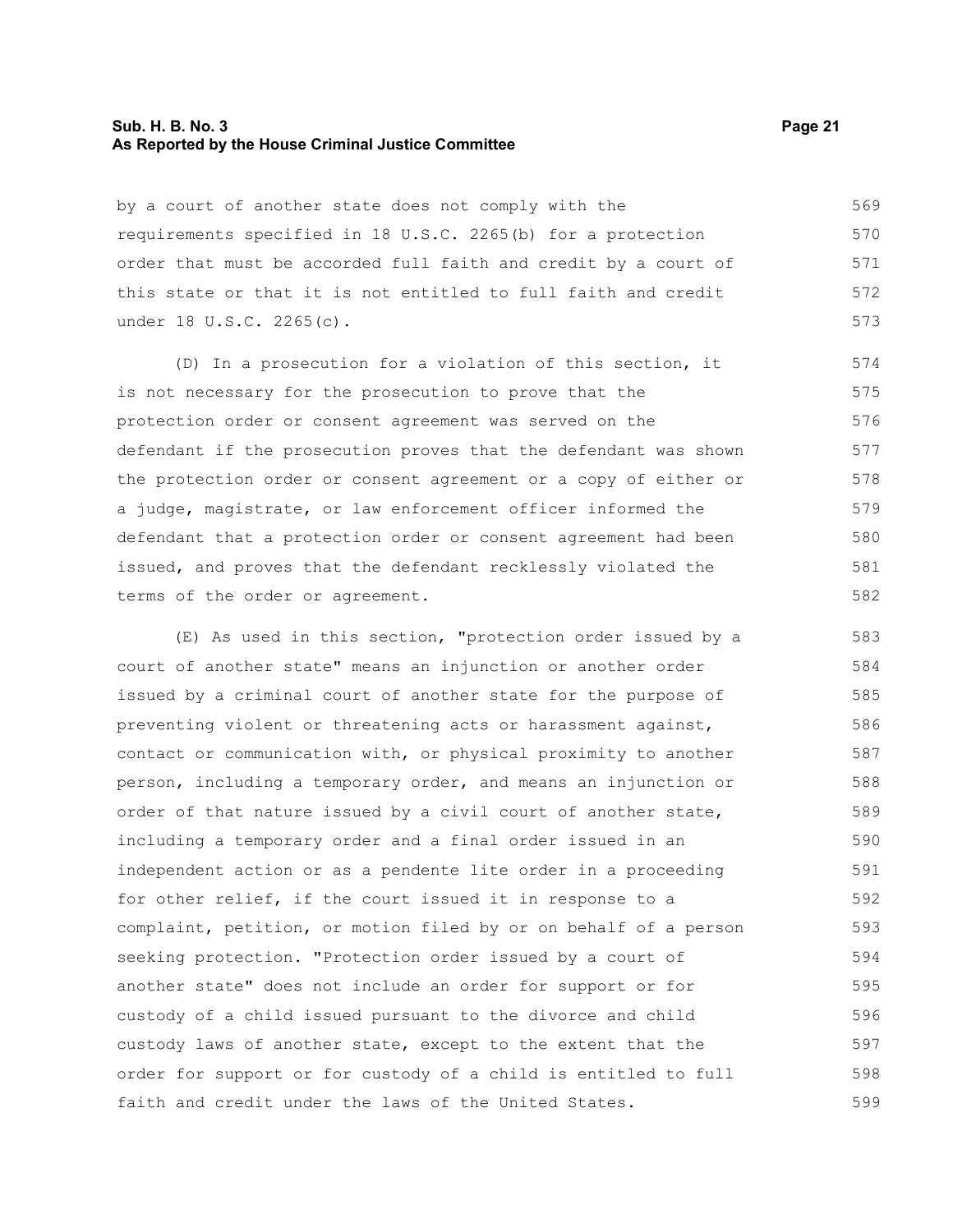# **Sub. H. B. No. 3 Page 22 As Reported by the House Criminal Justice Committee**

Sec. 2929.12. (A) Unless otherwise required by section 2929.13 or 2929.14 of the Revised Code, a court that imposes a sentence under this chapter upon an offender for a felony has discretion to determine the most effective way to comply with the purposes and principles of sentencing set forth in section 2929.11 of the Revised Code. In exercising that discretion, the court shall consider the factors set forth in divisions (B) and (C) of this section relating to the seriousness of the conduct, the factors provided in divisions (D) and (E) of this section relating to the likelihood of the offender's recidivism, and the factors set forth in division (F) of this section pertaining to the offender's service in the armed forces of the United States and, in addition, may consider any other factors that are relevant to achieving those purposes and principles of sentencing. 600 601 602 603 604 605 606 607 608 609 610 611 612 613 614

(B) The sentencing court shall consider all of the following that apply regarding the offender, the offense, or the victim, and any other relevant factors, as indicating that the offender's conduct is more serious than conduct normally constituting the offense: 615 616 617 618 619

(1) The physical or mental injury suffered by the victim of the offense due to the conduct of the offender was exacerbated because of the physical or mental condition or age of the victim. 620 621 622 623

(2) The victim of the offense suffered serious physical, psychological, or economic harm as a result of the offense. 624 625

(3) The offender held a public office or position of trust in the community, and the offense related to that office or position. 626 627 628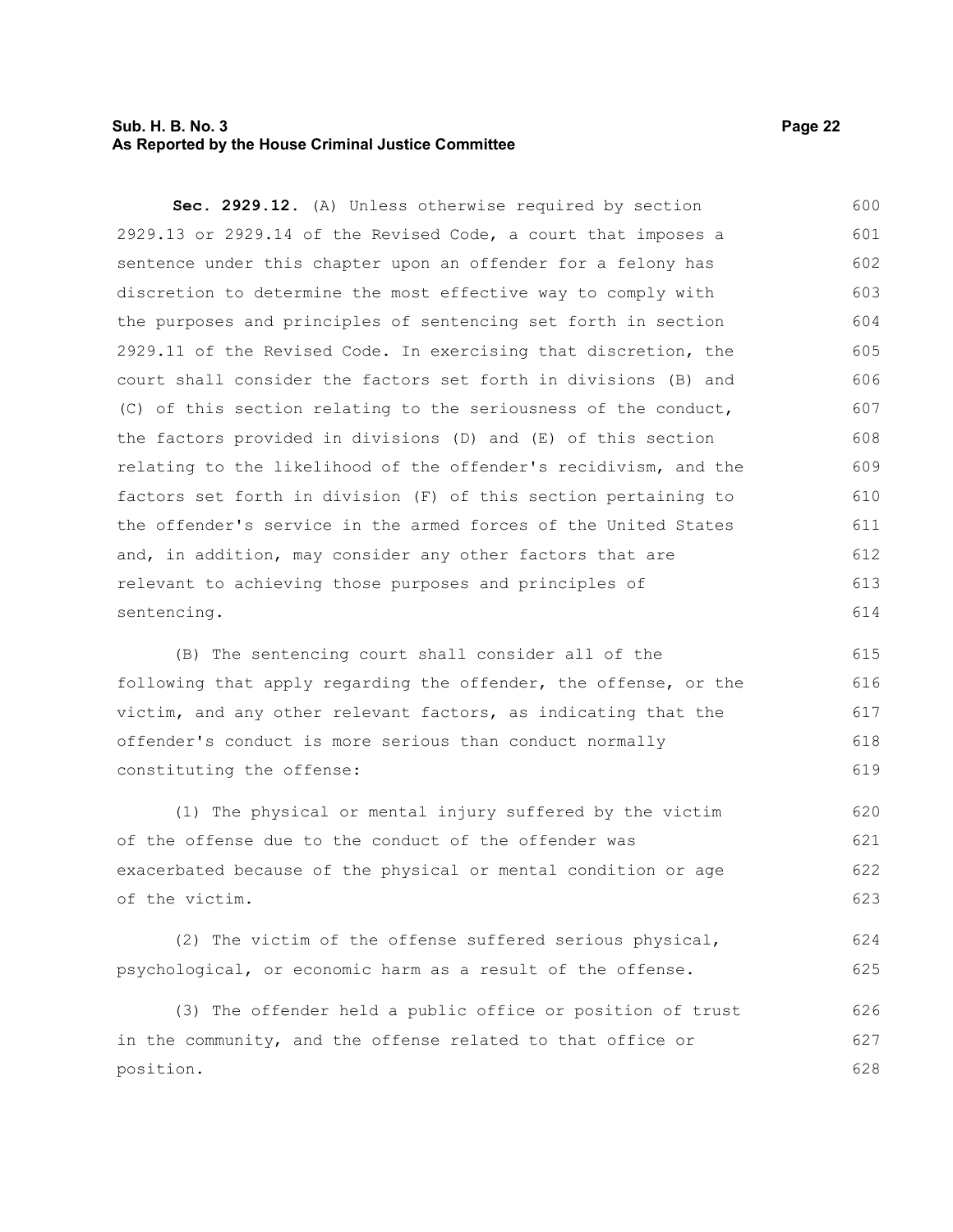# **Sub. H. B. No. 3 Page 23 As Reported by the House Criminal Justice Committee**

| (4) The offender's occupation, elected office, or                | 629 |
|------------------------------------------------------------------|-----|
| profession obliged the offender to prevent the offense or bring  | 630 |
| others committing it to justice.                                 | 631 |
| (5) The offender's professional reputation or occupation,        | 632 |
| elected office, or profession was used to facilitate the offense | 633 |
| or is likely to influence the future conduct of others.          | 634 |
| (6) The offender's relationship with the victim                  | 635 |
| facilitated the offense.                                         | 636 |
| (7) The offender committed the offense for hire or as a          | 637 |
| part of an organized criminal activity.                          | 638 |
| (8) In committing the offense, the offender was motivated        | 639 |
| by prejudice based on race, ethnic background, gender, sexual    | 640 |
| orientation, or religion.                                        | 641 |
| (9) If the offense is a violation of section 2919.25 or a        | 642 |
| violation of section 2903.11, 2903.12, or 2903.13 of the Revised | 643 |
| Code involving a person who was a family or household member at  | 644 |
| the time of the violation, the offender committed the offense in | 645 |
| the vicinity of one or more children who are not victims of the  | 646 |
| offense, and the offender or the victim of the offense is a      | 647 |
| parent, guardian, custodian, or person in loco parentis of one   | 648 |
| or more of those children.                                       | 649 |
| (C) The sentencing court shall consider all of the               | 650 |
| following that apply regarding the offender, the offense, or the | 651 |
| victim, and any other relevant factors, as indicating that the   | 652 |
| offender's conduct is less serious than conduct normally         | 653 |
| constituting the offense:                                        | 654 |
| (1) The victim induced or facilitated the offense.               | 655 |

(2) In committing the offense, the offender acted under 656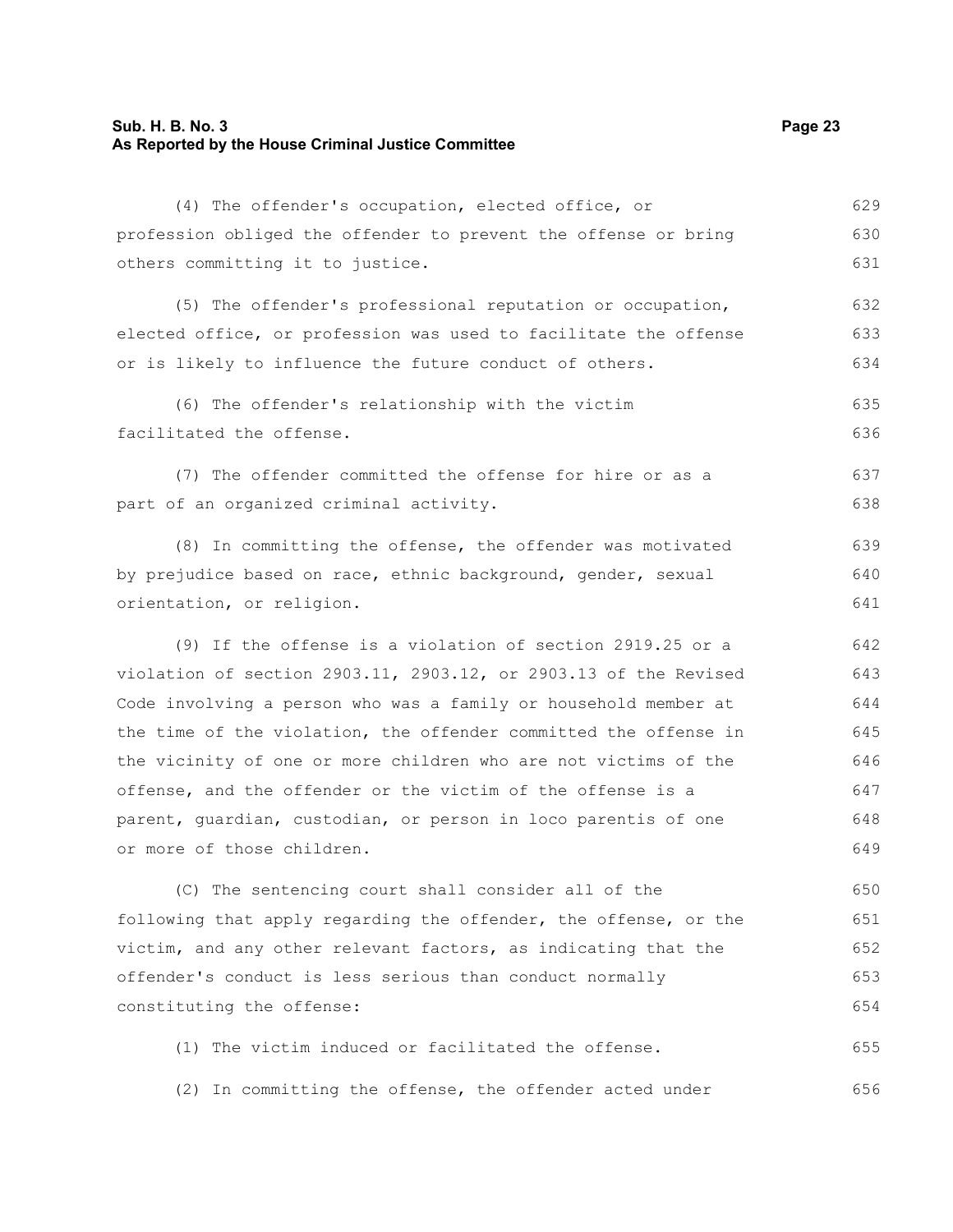# **Sub. H. B. No. 3 Page 24 As Reported by the House Criminal Justice Committee**

657

658 659

strong provocation.

(3) In committing the offense, the offender did not cause or expect to cause physical harm to any person or property.

(4) There are substantial grounds to mitigate the offender's conduct, although the grounds are not enough to constitute a defense. 660 661 662

(D) The sentencing court shall consider all of the following that apply regarding the offender, and any other relevant factors, as factors indicating that the offender is likely to commit future crimes: 663 664 665 666

(1) At the time of committing the offense, the offender was under release from confinement before trial or sentencing; was under a sanction imposed pursuant to section 2929.16, 2929.17, or 2929.18 of the Revised Code; was under post-release control pursuant to section 2967.28 or any other provision of the Revised Code for an earlier offense or had been unfavorably terminated from post-release control for a prior offense pursuant to division (B) of section 2967.16 or section 2929.141 of the Revised Code; was under transitional control in connection with a prior offense; or had absconded from the offender's approved community placement resulting in the offender's removal from the transitional control program under section 2967.26 of the Revised Code. 667 668 669 670 671 672 673 674 675 676 677 678 679

(2) The offender previously was adjudicated a delinquent child pursuant to Chapter 2151. of the Revised Code prior to January 1, 2002, or pursuant to Chapter 2152. of the Revised Code, or the offender has a history of criminal convictions. 680 681 682 683

(3) The offender has not been rehabilitated to a satisfactory degree after previously being adjudicated a 684 685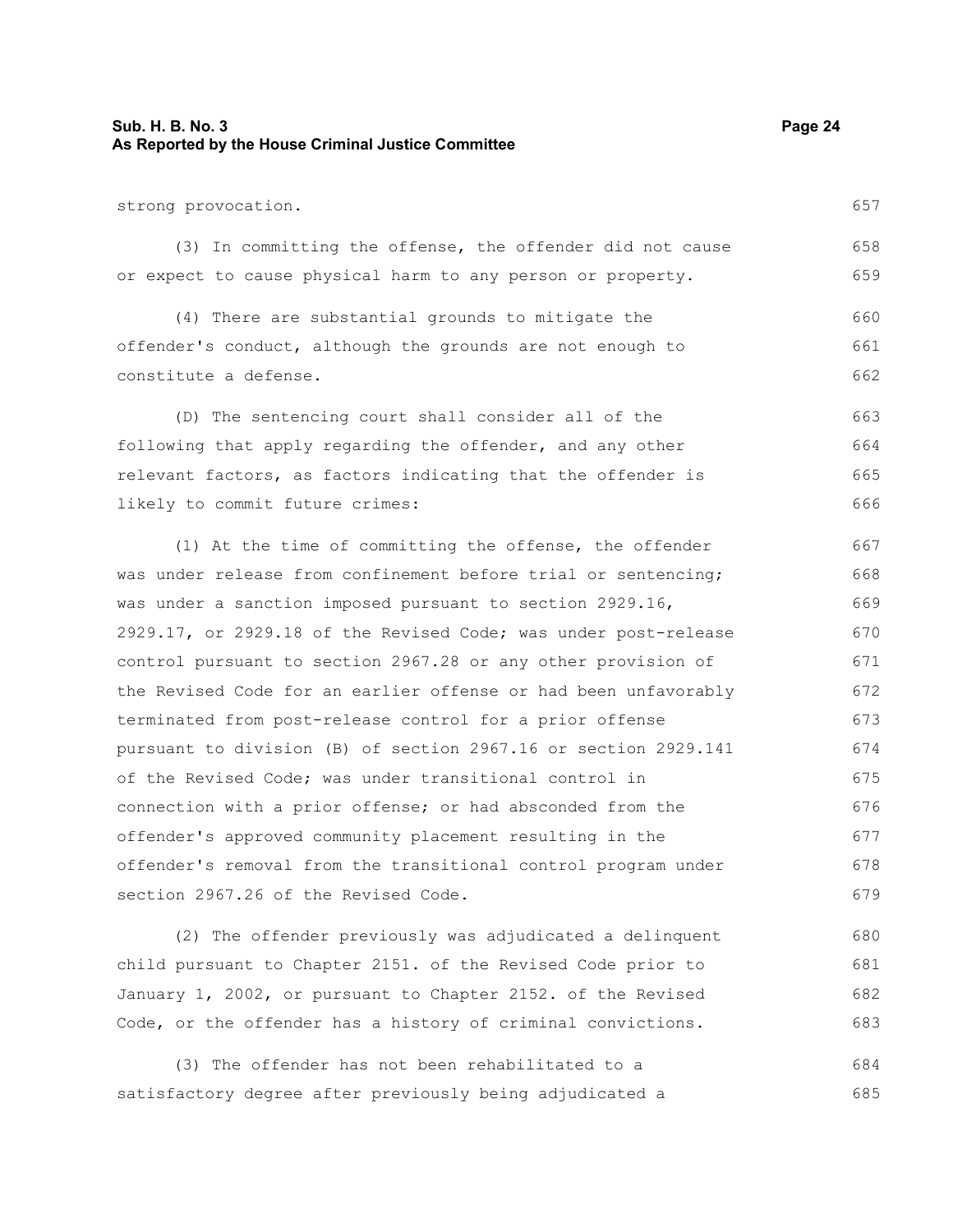#### **Sub. H. B. No. 3 Page 25 As Reported by the House Criminal Justice Committee**

delinquent child pursuant to Chapter 2151. of the Revised Code prior to January 1, 2002, or pursuant to Chapter 2152. of the Revised Code, or the offender has not responded favorably to sanctions previously imposed for criminal convictions. 686 687 688 689

(4) The offender has demonstrated a pattern of drug or alcohol abuse that is related to the offense, and the offender refuses to acknowledge that the offender has demonstrated that pattern, or the offender refuses treatment for the drug or alcohol abuse. 690 691 692 693 694

(5) The offender shows no genuine remorse for the offense. 695

(E) The sentencing court shall consider all of the following that apply regarding the offender, and any other relevant factors, as factors indicating that the offender is not likely to commit future crimes: 696 697 698 699

(1) Prior to committing the offense, the offender had not been adjudicated a delinquent child.

(2) Prior to committing the offense, the offender had not been convicted of or pleaded guilty to a criminal offense. 702 703

(3) Prior to committing the offense, the offender had led a law-abiding life for a significant number of years. 704 705

(4) The offense was committed under circumstances not likely to recur. 706 707

(5) The offender shows genuine remorse for the offense. 708

(F) The sentencing court shall consider the offender's military service record and whether the offender has an emotional, mental, or physical condition that is traceable to the offender's service in the armed forces of the United States and that was a contributing factor in the offender's commission 709 710 711 712 713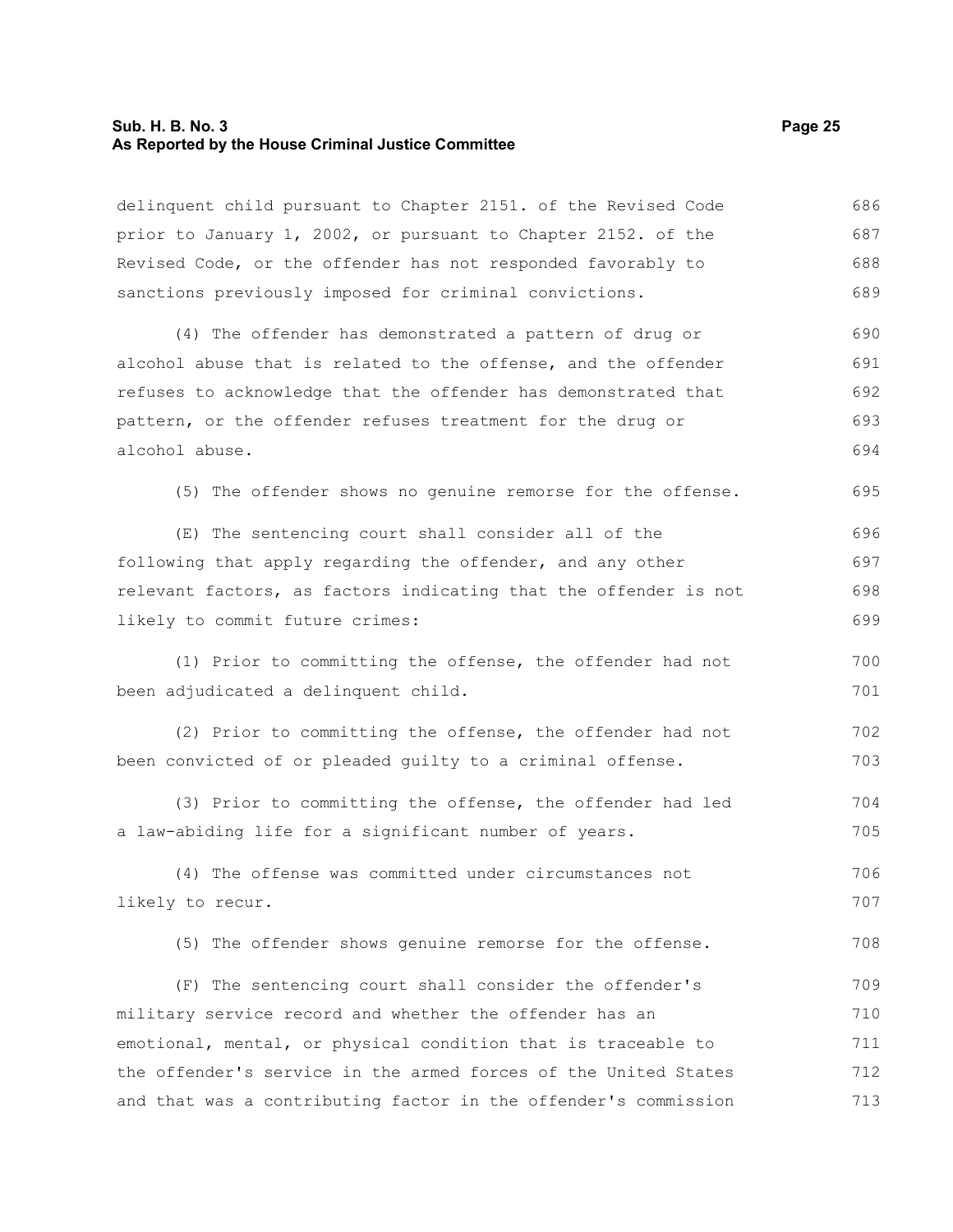of the offense or offenses.

(G) The sentencing court shall consider the results of any screening conducted in the case under division (A)(2)(e) of section 2935.032 of the Revised Code, if any such results are available. 715 716 717 718

**Sec. 2929.13.** (A) Except as provided in division (E), (F), or (G) of this section and unless a specific sanction is required to be imposed or is precluded from being imposed pursuant to law, a court that imposes a sentence upon an offender for a felony may impose any sanction or combination of sanctions on the offender that are provided in sections 2929.14 to 2929.18 of the Revised Code. 719 720 721 722 723 724 725

If the offender is eligible to be sentenced to community control sanctions, the court shall consider the appropriateness of imposing a financial sanction pursuant to section 2929.18 of the Revised Code or a sanction of community service pursuant to section 2929.17 of the Revised Code as the sole sanction for the offense. Except as otherwise provided in this division, if the court is required to impose a mandatory prison term for the offense for which sentence is being imposed, the court also shall impose any financial sanction pursuant to section 2929.18 of the Revised Code that is required for the offense and may impose any other financial sanction pursuant to that section but may not impose any additional sanction or combination of sanctions under section 2929.16 or 2929.17 of the Revised Code. 726 727 728 729 730 731 732 733 734 735 736 737 738

If the offender is being sentenced for a fourth degree felony OVI offense or for a third degree felony OVI offense, in addition to the mandatory term of local incarceration or the mandatory prison term required for the offense by division (G) (1) or (2) of this section, the court shall impose upon the 739 740 741 742 743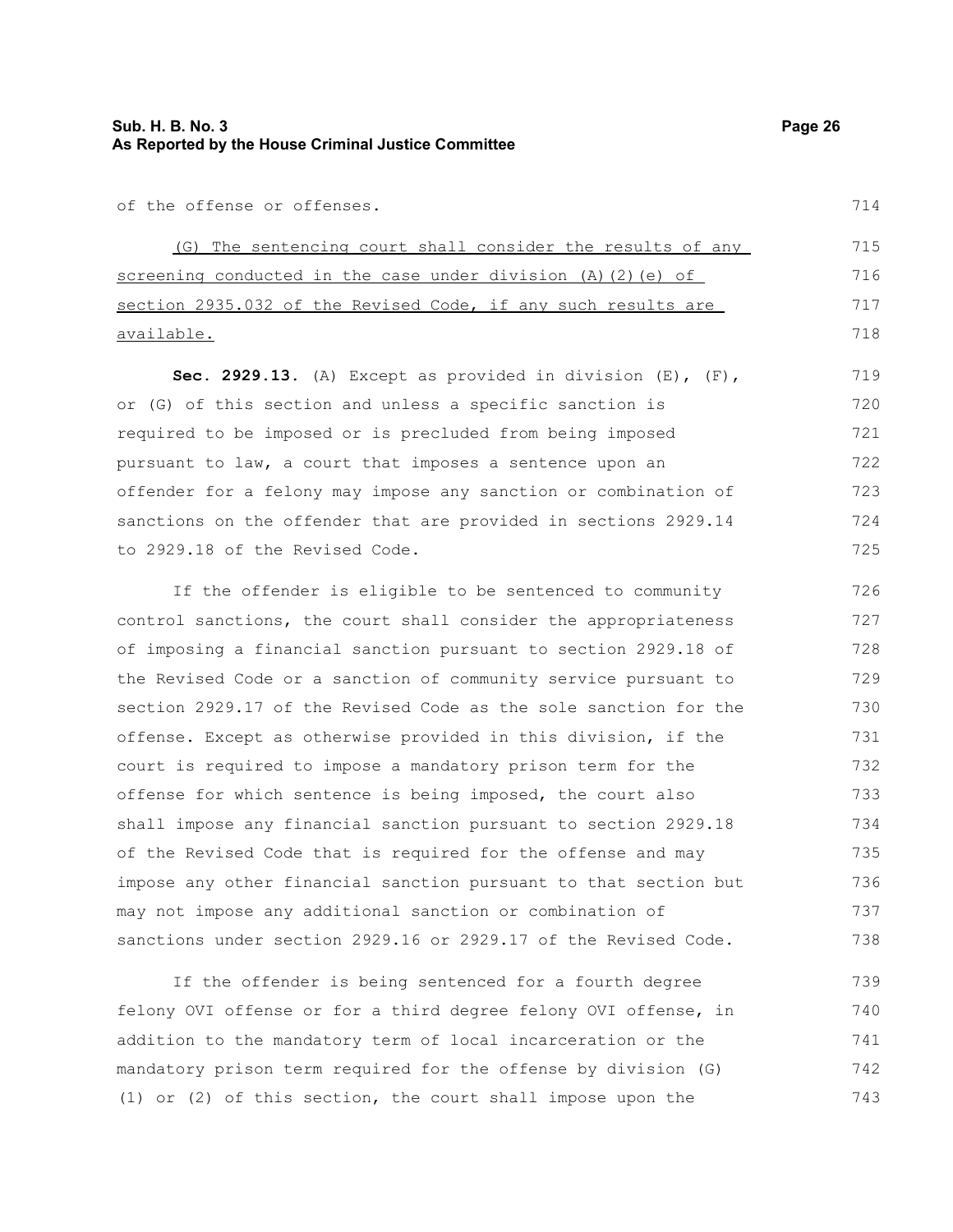# **Sub. H. B. No. 3 Page 27 As Reported by the House Criminal Justice Committee**

offender a mandatory fine in accordance with division (B)(3) of section 2929.18 of the Revised Code and may impose whichever of the following is applicable: 744 745 746

(1) For a fourth degree felony OVI offense for which sentence is imposed under division (G)(1) of this section, an additional community control sanction or combination of community control sanctions under section 2929.16 or 2929.17 of the Revised Code. If the court imposes upon the offender a community control sanction and the offender violates any condition of the community control sanction, the court may take any action prescribed in division (B) of section 2929.15 of the Revised Code relative to the offender, including imposing a prison term on the offender pursuant to that division. 747 748 749 750 751 752 753 754 755 756

(2) For a third or fourth degree felony OVI offense for which sentence is imposed under division (G)(2) of this section, an additional prison term as described in division (B)(4) of section 2929.14 of the Revised Code or a community control sanction as described in division (G)(2) of this section. 757 758 759 760 761

(B)(1)(a) Except as provided in division (B)(1)(b) of this section, if an offender is convicted of or pleads guilty to a felony of the fourth or fifth degree that is not an offense of violence or that is a qualifying assault offense, the court shall sentence the offender to a community control sanction or combination of community control sanctions if all of the following apply: 762 763 764 765 766 767 768

(i) The offender previously has not been convicted of or pleaded guilty to a felony offense.

(ii) The most serious charge against the offender at the time of sentencing is a felony of the fourth or fifth degree. 771 772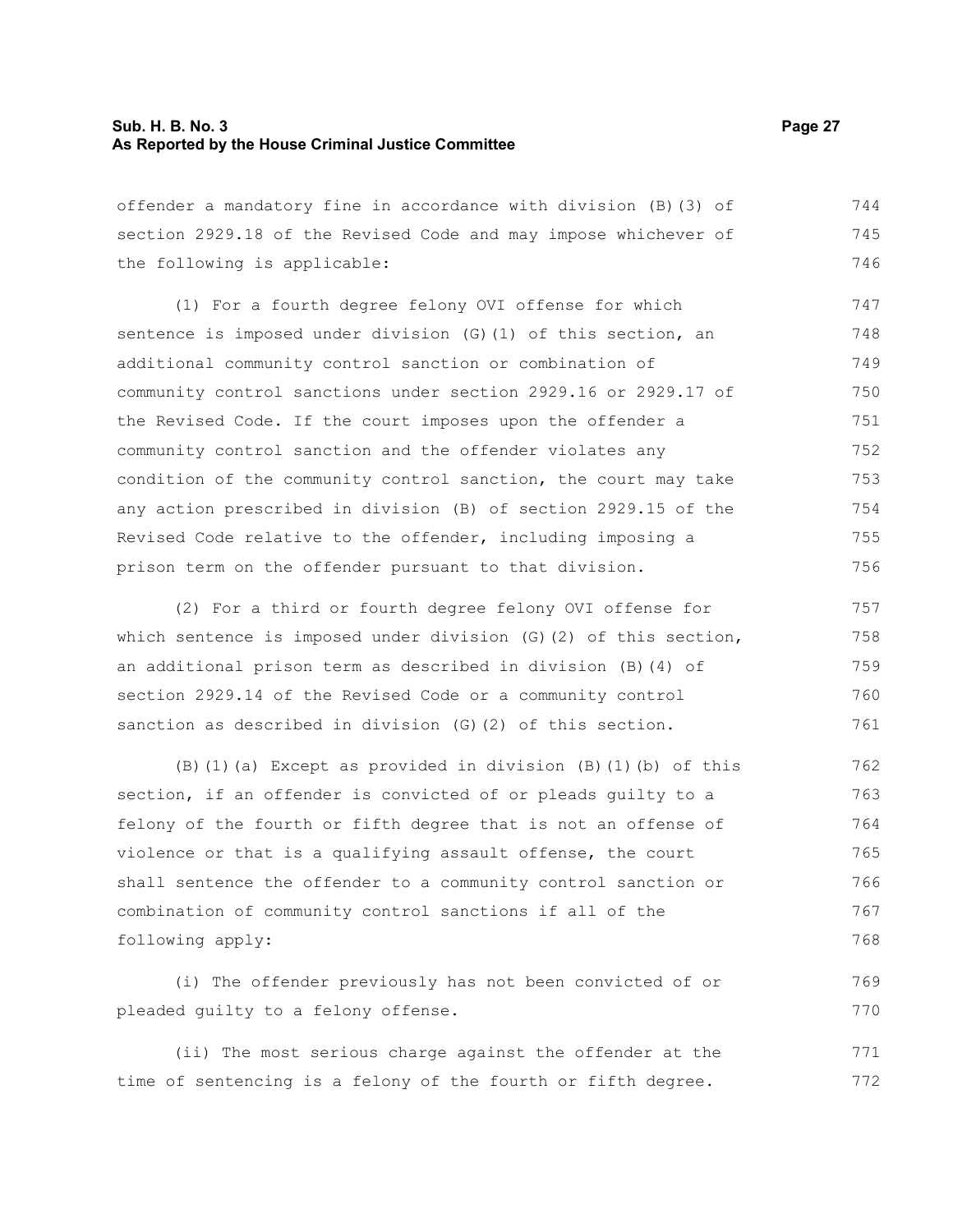# **Sub. H. B. No. 3 Page 28 As Reported by the House Criminal Justice Committee**

(iii) The offender previously has not been convicted of or pleaded guilty to a misdemeanor offense of violence that the offender committed within two years prior to the offense for which sentence is being imposed. 773 774 775 776

(b) The court has discretion to impose a prison term upon an offender who is convicted of or pleads guilty to a felony of the fourth or fifth degree that is not an offense of violence or that is a qualifying assault offense if any of the following apply: 777 778 779 780 781

(i) The offender committed the offense while having a firearm on or about the offender's person or under the offender's control. 782 783 784

(ii) If the offense is a qualifying assault offense, the offender caused serious physical harm to another person while committing the offense, and, if the offense is not a qualifying assault offense, the offender caused physical harm to another person while committing the offense. 785 786 787 788 789

(iii) The offender violated a term of the conditions of bond as set by the court. 790 791

(iv) The offense is a sex offense that is a fourth or fifth degree felony violation of any provision of Chapter 2907. of the Revised Code. 792 793 794

(v) In committing the offense, the offender attempted to cause or made an actual threat of physical harm to a person with a deadly weapon. 795 796 797

(vi) In committing the offense, the offender attempted to cause or made an actual threat of physical harm to a person, and the offender previously was convicted of an offense that caused physical harm to a person. 798 799 800 801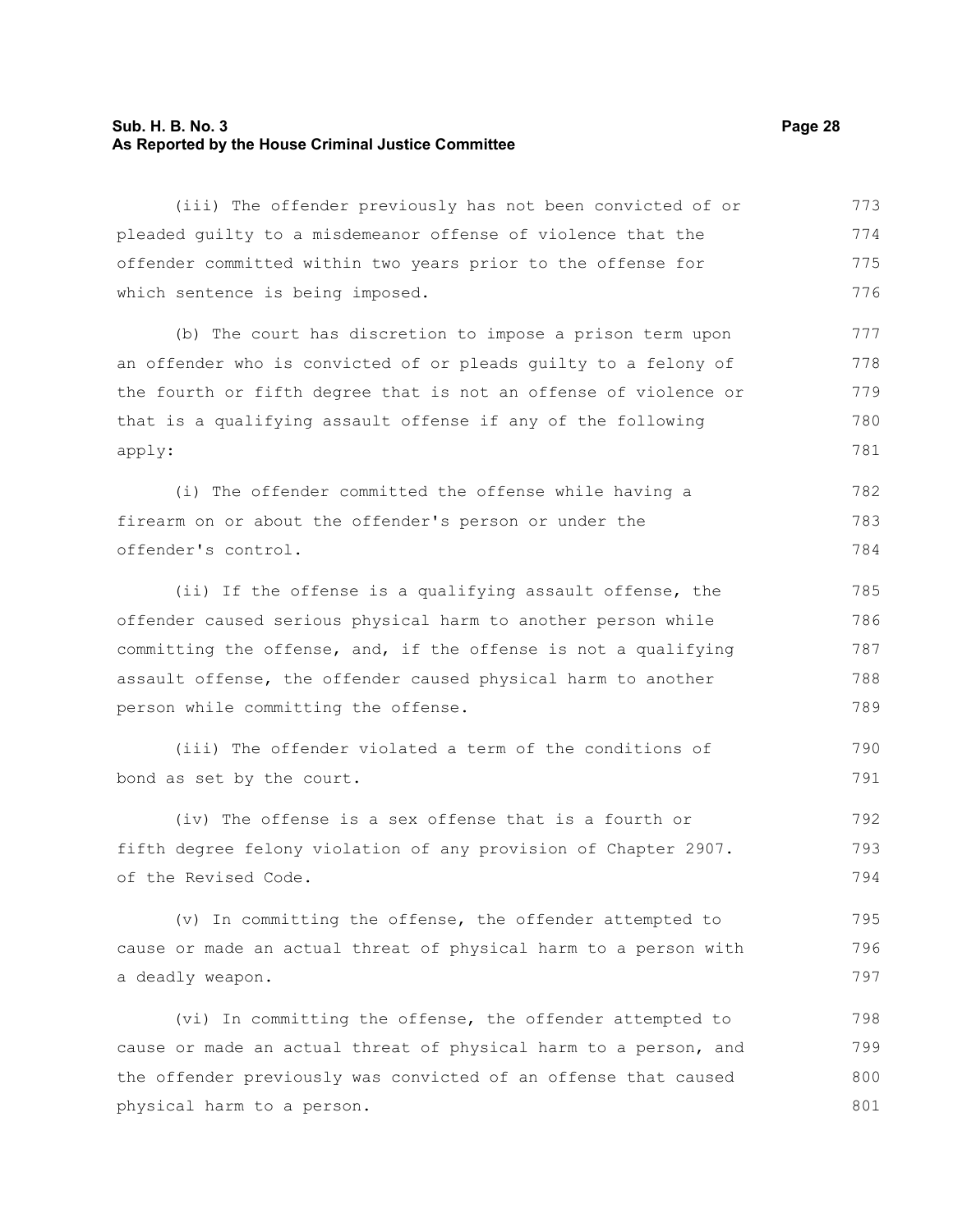### **Sub. H. B. No. 3 Page 29 As Reported by the House Criminal Justice Committee**

(vii) The offender held a public office or position of trust, and the offense related to that office or position; the offender's position obliged the offender to prevent the offense or to bring those committing it to justice; or the offender's professional reputation or position facilitated the offense or was likely to influence the future conduct of others. 802 803 804 805 806 807

(viii) The offender committed the offense for hire or as part of an organized criminal activity. 808 809

(ix) The offender at the time of the offense was serving, or the offender previously had served, a prison term. 810 811

(x) The offender committed the offense while under a community control sanction, while on probation, or while released from custody on a bond or personal recognizance. 812 813 814

(c) A sentencing court may impose an additional penalty under division (B) of section 2929.15 of the Revised Code upon an offender sentenced to a community control sanction under division (B)(1)(a) of this section if the offender violates the conditions of the community control sanction, violates a law, or leaves the state without the permission of the court or the offender's probation officer. 815 816 817 818 819 820 821

(2) If division (B)(1) of this section does not apply, except as provided in division  $(E)$ ,  $(F)$ , or  $(G)$  of this section, in determining whether to impose a prison term as a sanction for a felony of the fourth or fifth degree, the sentencing court shall comply with the purposes and principles of sentencing under section 2929.11 of the Revised Code and with section 2929.12 of the Revised Code. 822 823 824 825 826 827 828

(C) Except as provided in division (D), (E), (F), or (G) of this section, in determining whether to impose a prison term 829 830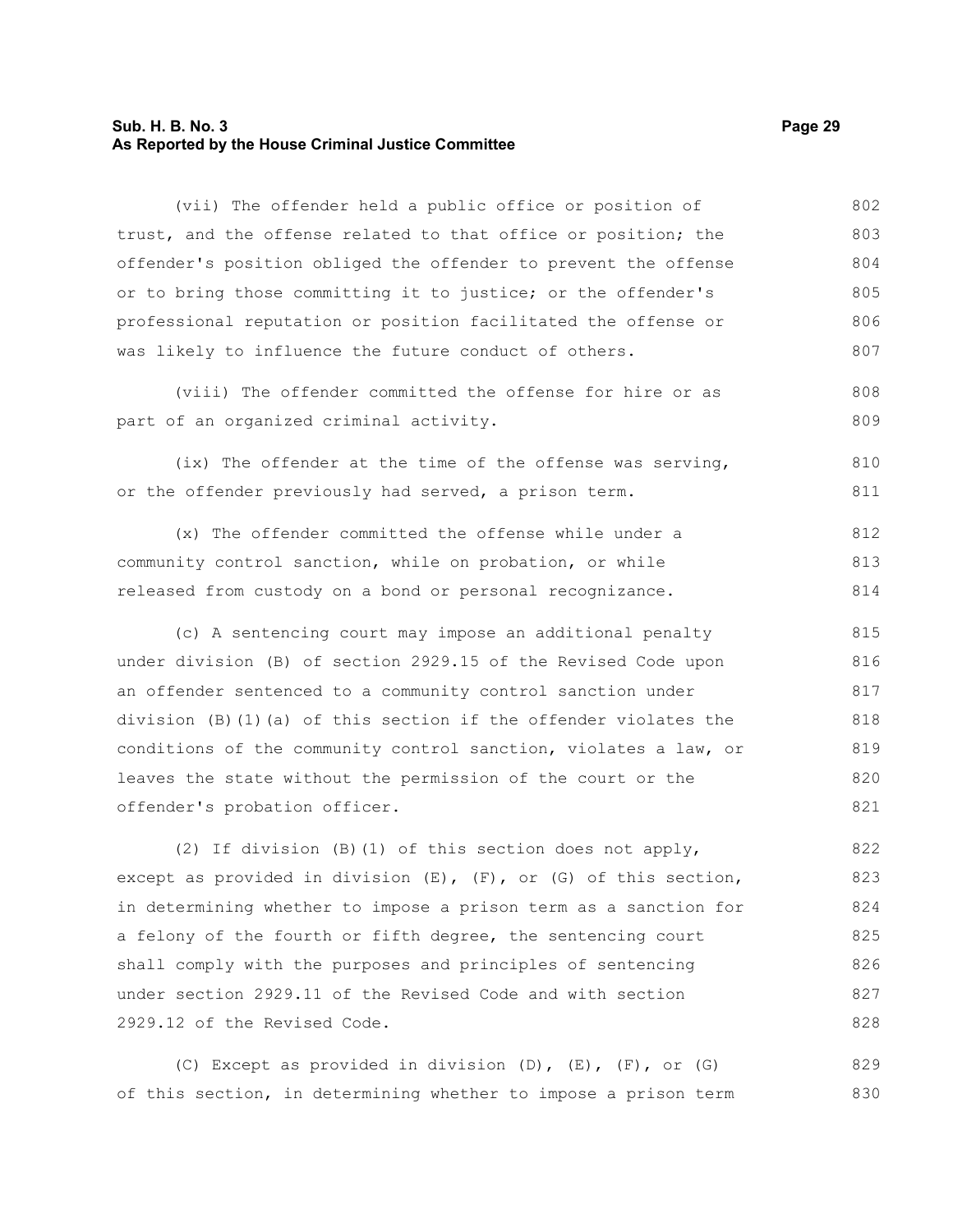#### **Sub. H. B. No. 3 Page 30 As Reported by the House Criminal Justice Committee**

as a sanction for a felony of the third degree or a felony drug offense that is a violation of a provision of Chapter 2925. of the Revised Code and that is specified as being subject to this division for purposes of sentencing, the sentencing court shall comply with the purposes and principles of sentencing under section 2929.11 of the Revised Code and with section 2929.12 of the Revised Code. 831 832 833 834 835 836 837

(D)(1) Except as provided in division (E) or (F) of this section, for a felony of the first or second degree, for a felony drug offense that is a violation of any provision of Chapter 2925., 3719., or 4729. of the Revised Code for which a presumption in favor of a prison term is specified as being applicable, and for a violation of division (A)(4) or (B) of section 2907.05 of the Revised Code for which a presumption in favor of a prison term is specified as being applicable, it is presumed that a prison term is necessary in order to comply with the purposes and principles of sentencing under section 2929.11 of the Revised Code. Division (D)(2) of this section does not apply to a presumption established under this division for a violation of division (A)(4) of section 2907.05 of the Revised Code. 838 839 840 841 842 843 844 845 846 847 848 849 850 851

(2) Notwithstanding the presumption established under division (D)(1) of this section for the offenses listed in that division other than a violation of division (A)(4) or (B) of section 2907.05 of the Revised Code, the sentencing court may impose a community control sanction or a combination of community control sanctions instead of a prison term on an offender for a felony of the first or second degree or for a felony drug offense that is a violation of any provision of Chapter 2925., 3719., or 4729. of the Revised Code for which a presumption in favor of a prison term is specified as being 852 853 854 855 856 857 858 859 860 861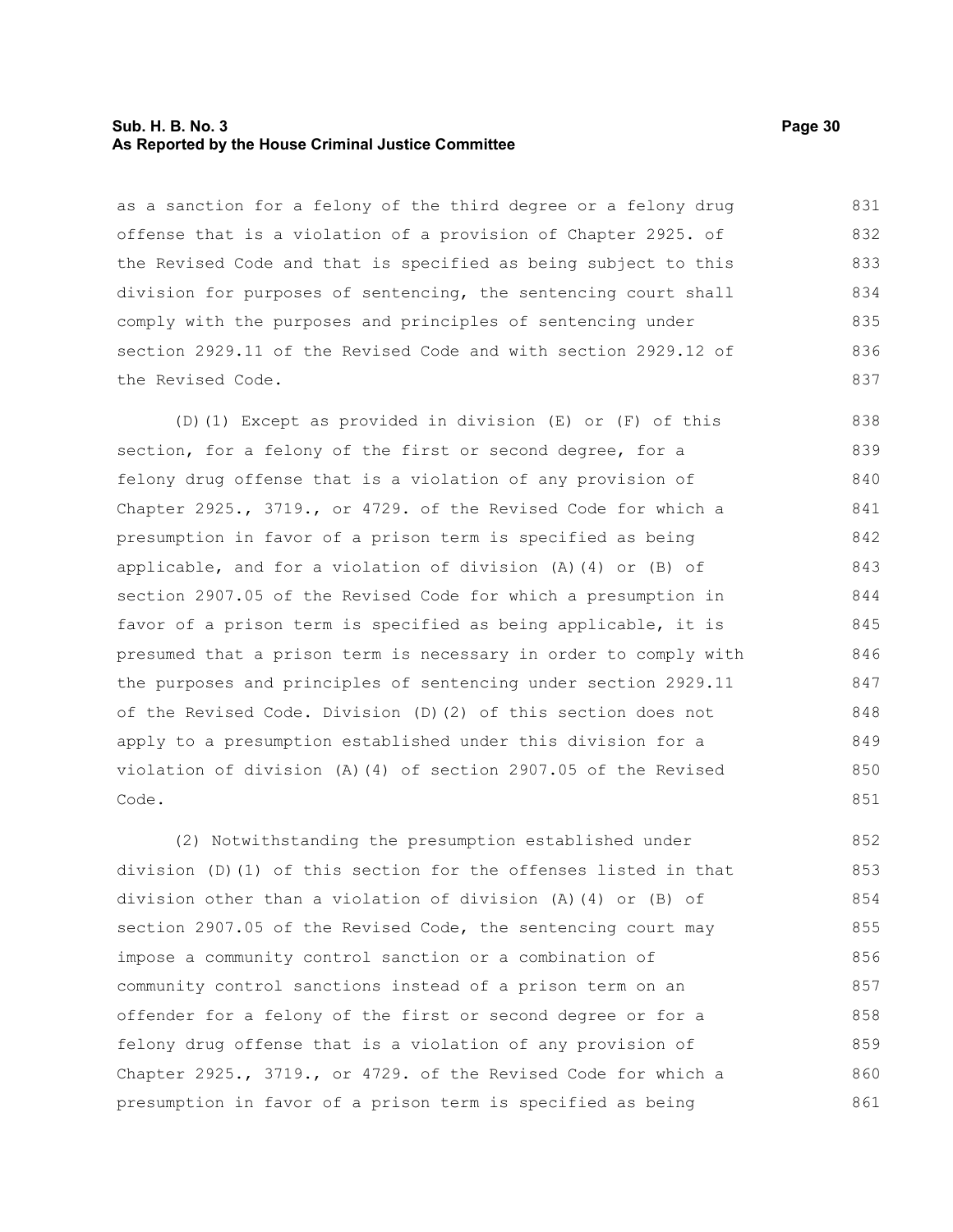(a) A community control sanction or a combination of community control sanctions would adequately punish the offender and protect the public from future crime, because the applicable factors under section 2929.12 of the Revised Code indicating a lesser likelihood of recidivism outweigh the applicable factors under that section indicating a greater likelihood of recidivism. 863 864 865 866 867 868 869

(b) A community control sanction or a combination of community control sanctions would not demean the seriousness of the offense, because one or more factors under section 2929.12 of the Revised Code that indicate that the offender's conduct was less serious than conduct normally constituting the offense are applicable, and they outweigh the applicable factors under that section that indicate that the offender's conduct was more serious than conduct normally constituting the offense. 870 871 872 873 874 875 876 877

(E)(1) Except as provided in division (F) of this section, for any drug offense that is a violation of any provision of Chapter 2925. of the Revised Code and that is a felony of the third, fourth, or fifth degree, the applicability of a presumption under division (D) of this section in favor of a prison term or of division (B) or (C) of this section in determining whether to impose a prison term for the offense shall be determined as specified in section 2925.02, 2925.03, 2925.04, 2925.05, 2925.06, 2925.11, 2925.13, 2925.22, 2925.23, 2925.36, or 2925.37 of the Revised Code, whichever is applicable regarding the violation. 878 879 880 881 882 883 884 885 886 887 888

(2) If an offender who was convicted of or pleaded guilty to a felony violates the conditions of a community control sanction imposed for the offense solely by reason of producing 889 890 891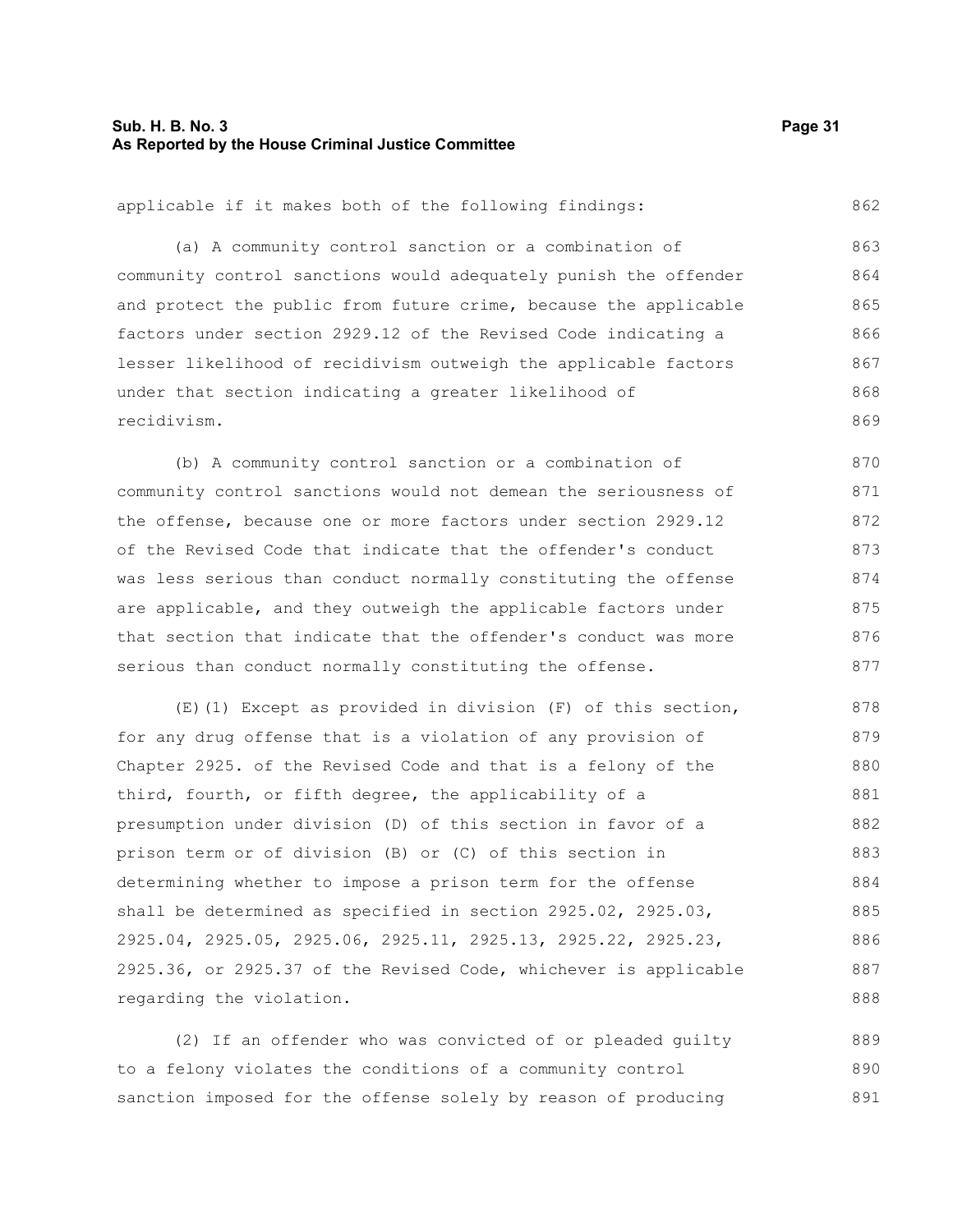#### **Sub. H. B. No. 3 Page 32 As Reported by the House Criminal Justice Committee**

positive results on a drug test or by acting pursuant to division (B)(2)(b) of section 2925.11 of the Revised Code with respect to a minor drug possession offense, the court, as punishment for the violation of the sanction, shall not order that the offender be imprisoned unless the court determines on the record either of the following: 892 893 894 895 896 897

(a) The offender had been ordered as a sanction for the felony to participate in a drug treatment program, in a drug education program, or in narcotics anonymous or a similar program, and the offender continued to use illegal drugs after a reasonable period of participation in the program. 898 899 900 901 902

(b) The imprisonment of the offender for the violation is consistent with the purposes and principles of sentencing set forth in section 2929.11 of the Revised Code. 903 904 905

(3) A court that sentences an offender for a drug abuse offense that is a felony of the third, fourth, or fifth degree may require that the offender be assessed by a properly credentialed professional within a specified period of time. The court shall require the professional to file a written assessment of the offender with the court. If the offender is eligible for a community control sanction and after considering the written assessment, the court may impose a community control sanction that includes addiction services and recovery supports included in a community-based continuum of care established under section 340.032 of the Revised Code. If the court imposes addiction services and recovery supports as a community control sanction, the court shall direct the level and type of addiction services and recovery supports after considering the assessment and recommendation of community addiction services providers. 906 907 908 909 910 911 912 913 914 915 916 917 918 919 920

(F) Notwithstanding divisions (A) to (E) of this section, 921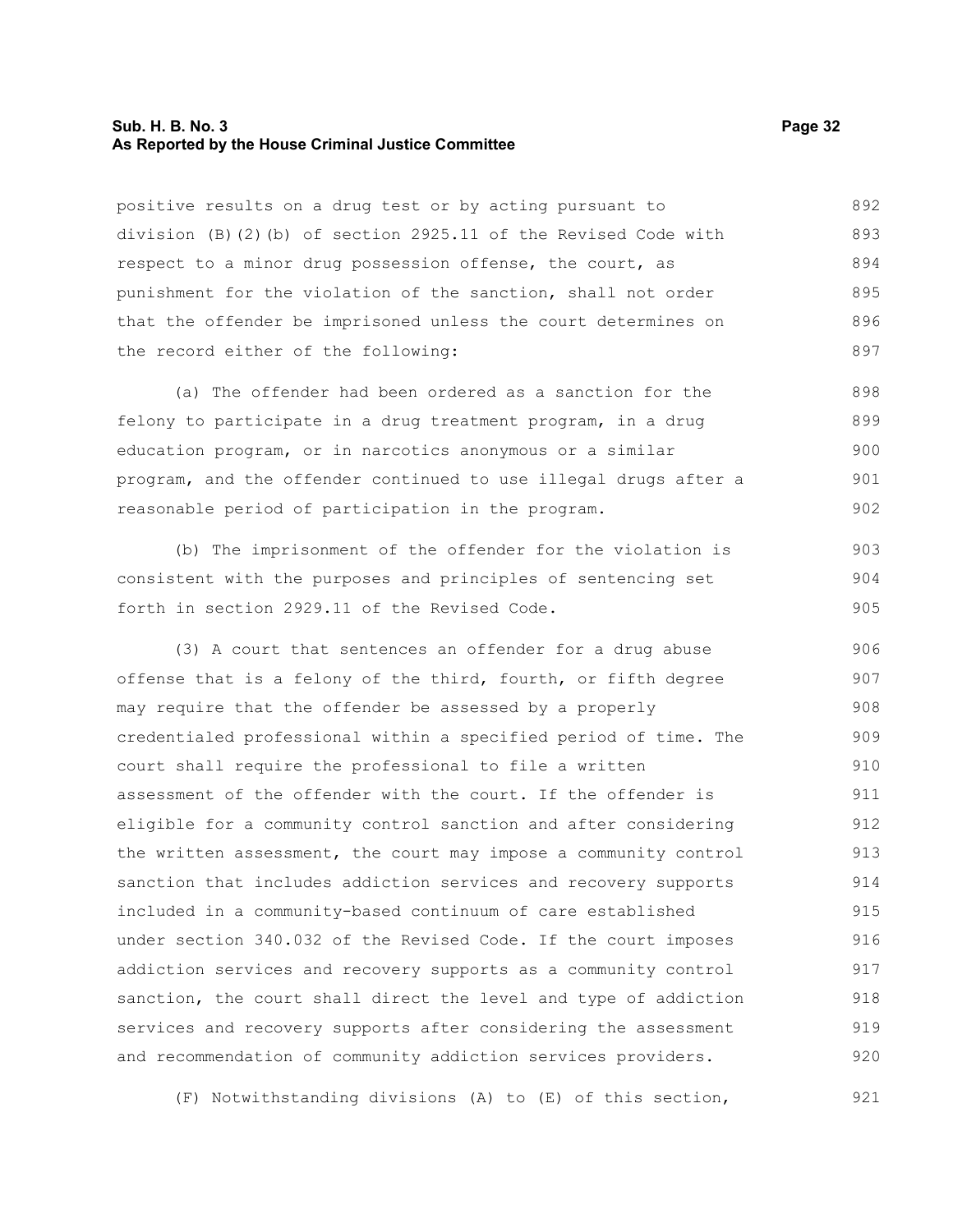### **Sub. H. B. No. 3 Page 33 As Reported by the House Criminal Justice Committee**

the court shall impose a prison term or terms under sections 2929.02 to 2929.06, section 2929.14, section 2929.142, or section 2971.03 of the Revised Code and except as specifically provided in section 2929.20, divisions (C) to (I) of section 2967.19, or section 2967.191 of the Revised Code or when parole is authorized for the offense under section 2967.13 of the Revised Code shall not reduce the term or terms pursuant to section 2929.20, section 2967.19, section 2967.193, or any other provision of Chapter 2967. or Chapter 5120. of the Revised Code for any of the following offenses: 922 923 924 925 926 927 928 929 930 931

(1) Aggravated murder when death is not imposed or murder;

(2) Any rape, regardless of whether force was involved and regardless of the age of the victim, or an attempt to commit rape if, had the offender completed the rape that was attempted, the offender would have been guilty of a violation of division (A)(1)(b) of section 2907.02 of the Revised Code and would be sentenced under section 2971.03 of the Revised Code; 933 934 935 936 937 938

(3) Gross sexual imposition or sexual battery, if the victim is less than thirteen years of age and if any of the following applies: 939 940 941

(a) Regarding gross sexual imposition, the offender previously was convicted of or pleaded guilty to rape, the former offense of felonious sexual penetration, gross sexual imposition, or sexual battery, and the victim of the previous offense was less than thirteen years of age; 942 943 944 945 946

(b) Regarding gross sexual imposition, the offense was committed on or after August 3, 2006, and evidence other than the testimony of the victim was admitted in the case corroborating the violation. 947 948 949 950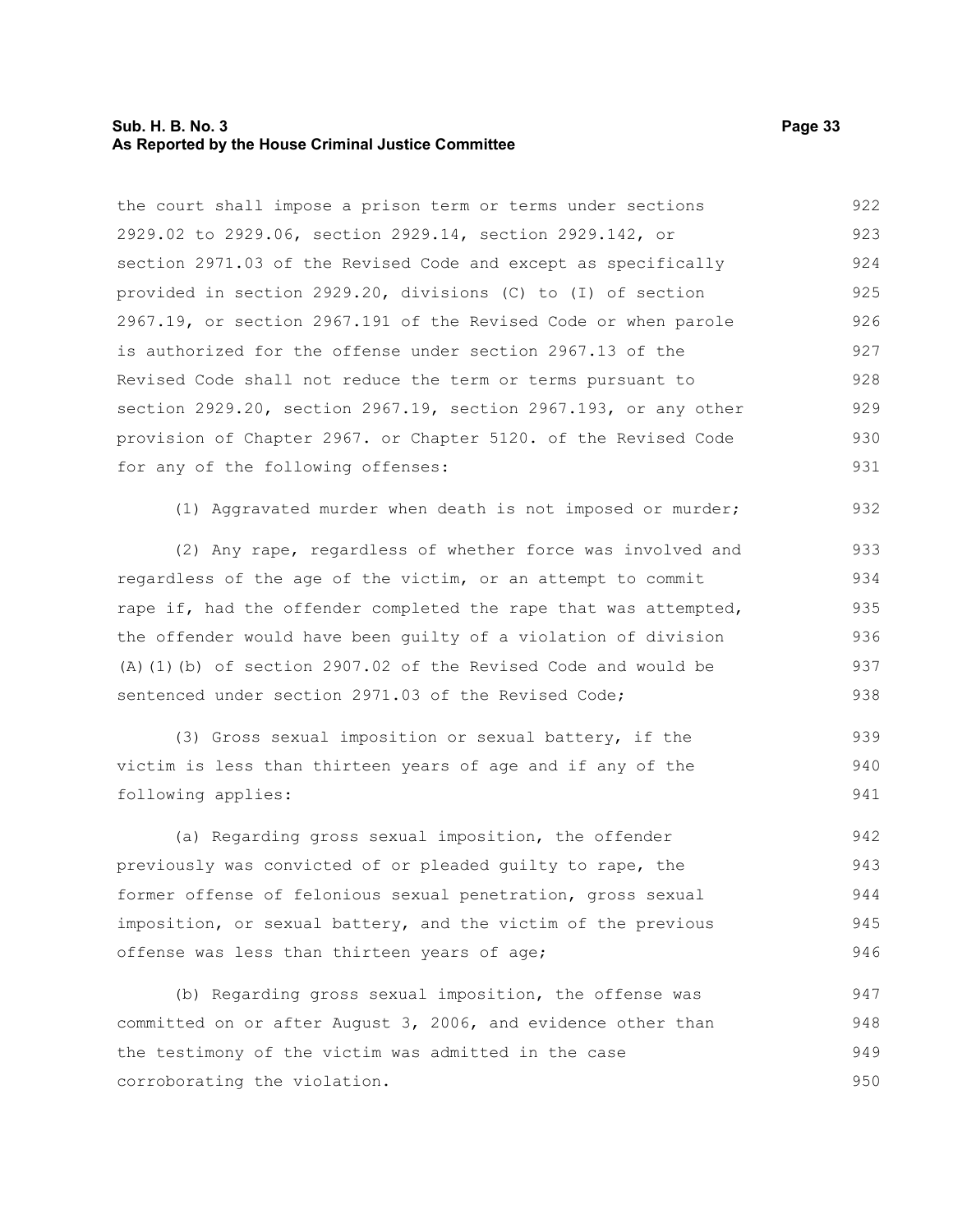applies: (i) The offense was committed prior to August 3, 2006, the offender previously was convicted of or pleaded guilty to rape, the former offense of felonious sexual penetration, or sexual battery, and the victim of the previous offense was less than thirteen years of age. (ii) The offense was committed on or after August 3, 2006. (4) A felony violation of section 2903.04, 2903.06, 2903.08, 2903.11, 2903.12, 2903.13, 2905.32, 2907.07, 2921.321, or 2923.132 of the Revised Code if the section requires the imposition of a prison term; 952 953 954 955 956 957 958 959 960 961 962

(c) Regarding sexual battery, either of the following

(5) A first, second, or third degree felony drug offense for which section 2925.02, 2925.03, 2925.04, 2925.05, 2925.06, 2925.11, 2925.13, 2925.22, 2925.23, 2925.36, 2925.37, 3719.99, or 4729.99 of the Revised Code, whichever is applicable regarding the violation, requires the imposition of a mandatory prison term; 963 964 965 966 967 968

(6) Any offense that is a first or second degree felony and that is not set forth in division  $(F)$   $(1)$ ,  $(2)$ ,  $(3)$ , or  $(4)$ of this section, if the offender previously was convicted of or pleaded guilty to aggravated murder, murder, any first or second degree felony, or an offense under an existing or former law of this state, another state, or the United States that is or was substantially equivalent to one of those offenses; 969 970 971 972 973 974 975

(7) Any offense that is a third degree felony and either is a violation of section 2903.04 of the Revised Code or an attempt to commit a felony of the second degree that is an offense of violence and involved an attempt to cause serious 976 977 978 979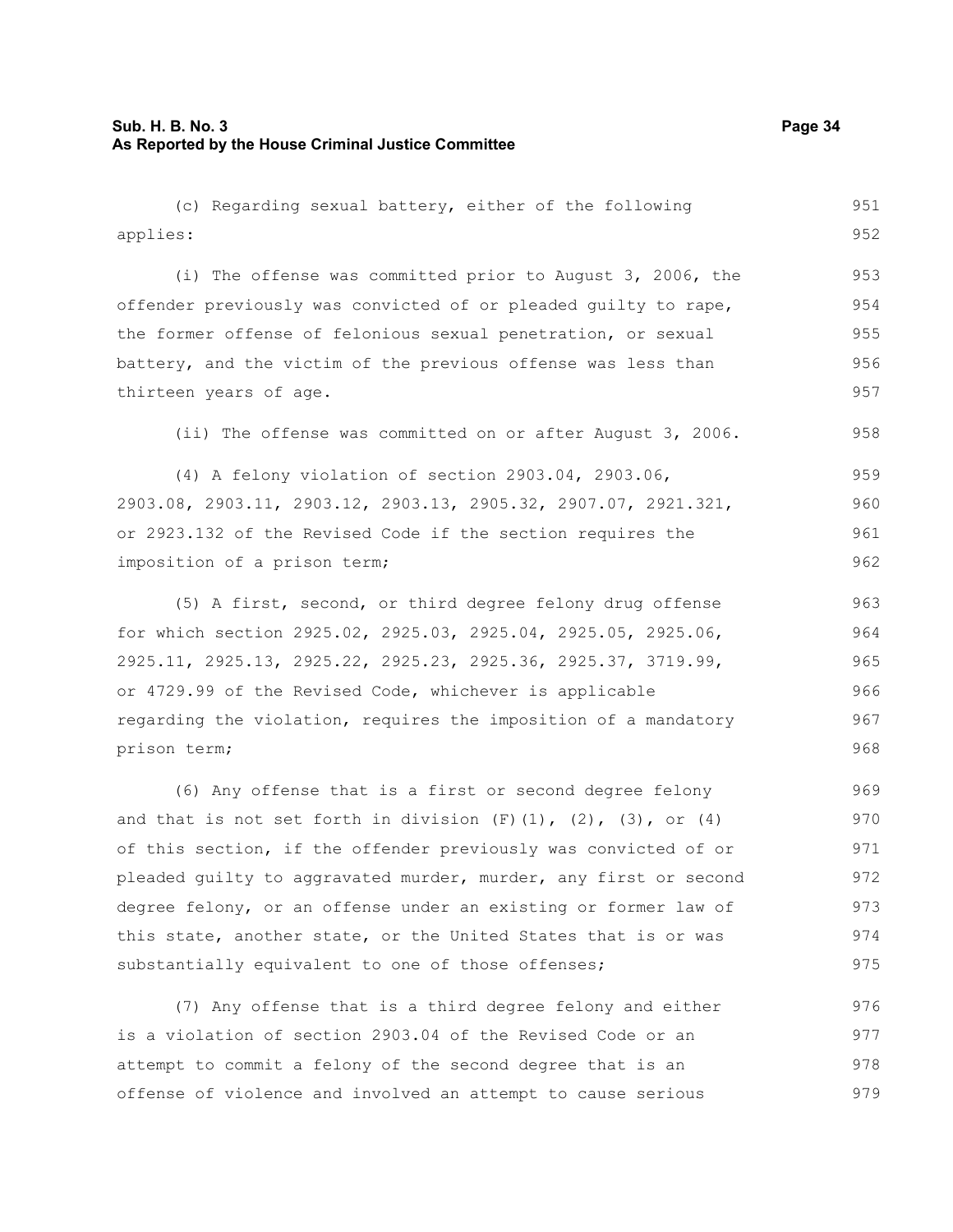#### **Sub. H. B. No. 3 Page 35 As Reported by the House Criminal Justice Committee**

physical harm to a person or that resulted in serious physical harm to a person if the offender previously was convicted of or pleaded guilty to any of the following offenses: 980 981 982

(a) Aggravated murder, murder, involuntary manslaughter, rape, felonious sexual penetration as it existed under section 2907.12 of the Revised Code prior to September 3, 1996, a felony of the first or second degree that resulted in the death of a person or in physical harm to a person, or complicity in or an attempt to commit any of those offenses; 983 984 985 986 987 988

(b) An offense under an existing or former law of this state, another state, or the United States that is or was substantially equivalent to an offense listed in division  $(F)$  (7) (a) of this section that resulted in the death of a person or in physical harm to a person. 989 990 991 992 993

(8) Any offense, other than a violation of section 2923.12 of the Revised Code, that is a felony, if the offender had a firearm on or about the offender's person or under the offender's control while committing the felony, with respect to a portion of the sentence imposed pursuant to division (B)(1)(a) of section 2929.14 of the Revised Code for having the firearm; 994 995 996 997 998 999

(9) Any offense of violence that is a felony, if the offender wore or carried body armor while committing the felony offense of violence, with respect to the portion of the sentence imposed pursuant to division (B)(1)(d) of section 2929.14 of the Revised Code for wearing or carrying the body armor; 1000 1001 1002 1003 1004

(10) Corrupt activity in violation of section 2923.32 of the Revised Code when the most serious offense in the pattern of corrupt activity that is the basis of the offense is a felony of the first degree; 1005 1006 1007 1008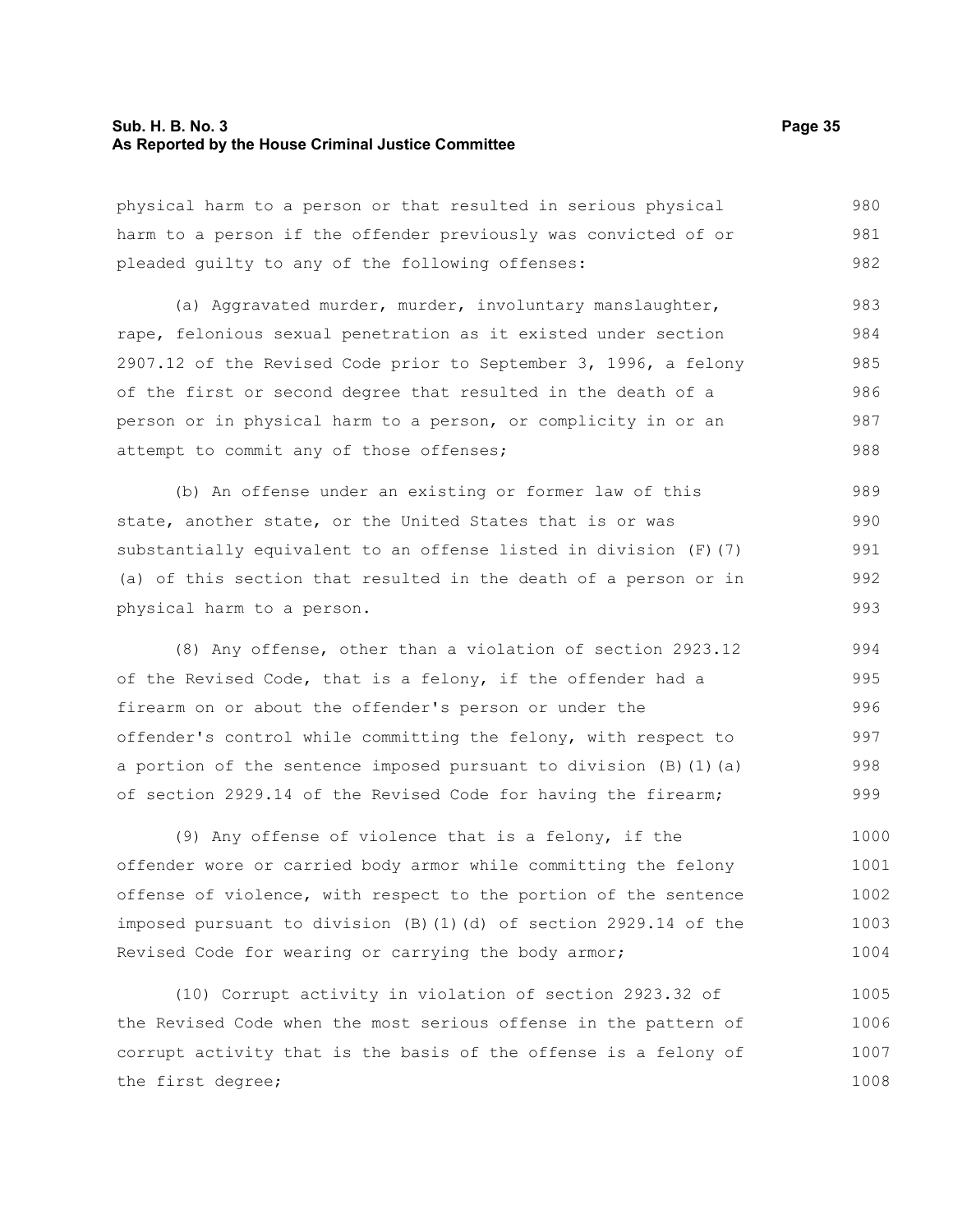# **Sub. H. B. No. 3 Page 36 As Reported by the House Criminal Justice Committee**

(11) Any violent sex offense or designated homicide, assault, or kidnapping offense if, in relation to that offense, the offender is adjudicated a sexually violent predator; 1009 1010 1011

(12) A violation of division (A)(1) or (2) of section 2921.36 of the Revised Code, or a violation of division (C) of that section involving an item listed in division (A)(1) or (2) of that section, if the offender is an officer or employee of the department of rehabilitation and correction; 1012 1013 1014 1015 1016

(13) A violation of division (A)(1) or (2) of section 2903.06 of the Revised Code if the victim of the offense is a peace officer, as defined in section 2935.01 of the Revised Code, or an investigator of the bureau of criminal identification and investigation, as defined in section 2903.11 of the Revised Code, with respect to the portion of the sentence imposed pursuant to division (B)(5) of section 2929.14 of the Revised Code; 1017 1018 1019 1020 1021 1022 1023 1024

(14) A violation of division (A)(1) or (2) of section 2903.06 of the Revised Code if the offender has been convicted of or pleaded guilty to three or more violations of division (A) or (B) of section 4511.19 of the Revised Code or an equivalent offense, as defined in section 2941.1415 of the Revised Code, or three or more violations of any combination of those divisions and offenses, with respect to the portion of the sentence imposed pursuant to division (B)(6) of section 2929.14 of the Revised Code; 1025 1026 1027 1028 1029 1030 1031 1032 1033

(15) Kidnapping, in the circumstances specified in section 2971.03 of the Revised Code and when no other provision of division (F) of this section applies; 1034 1035 1036

(16) Kidnapping, abduction, compelling prostitution, 1037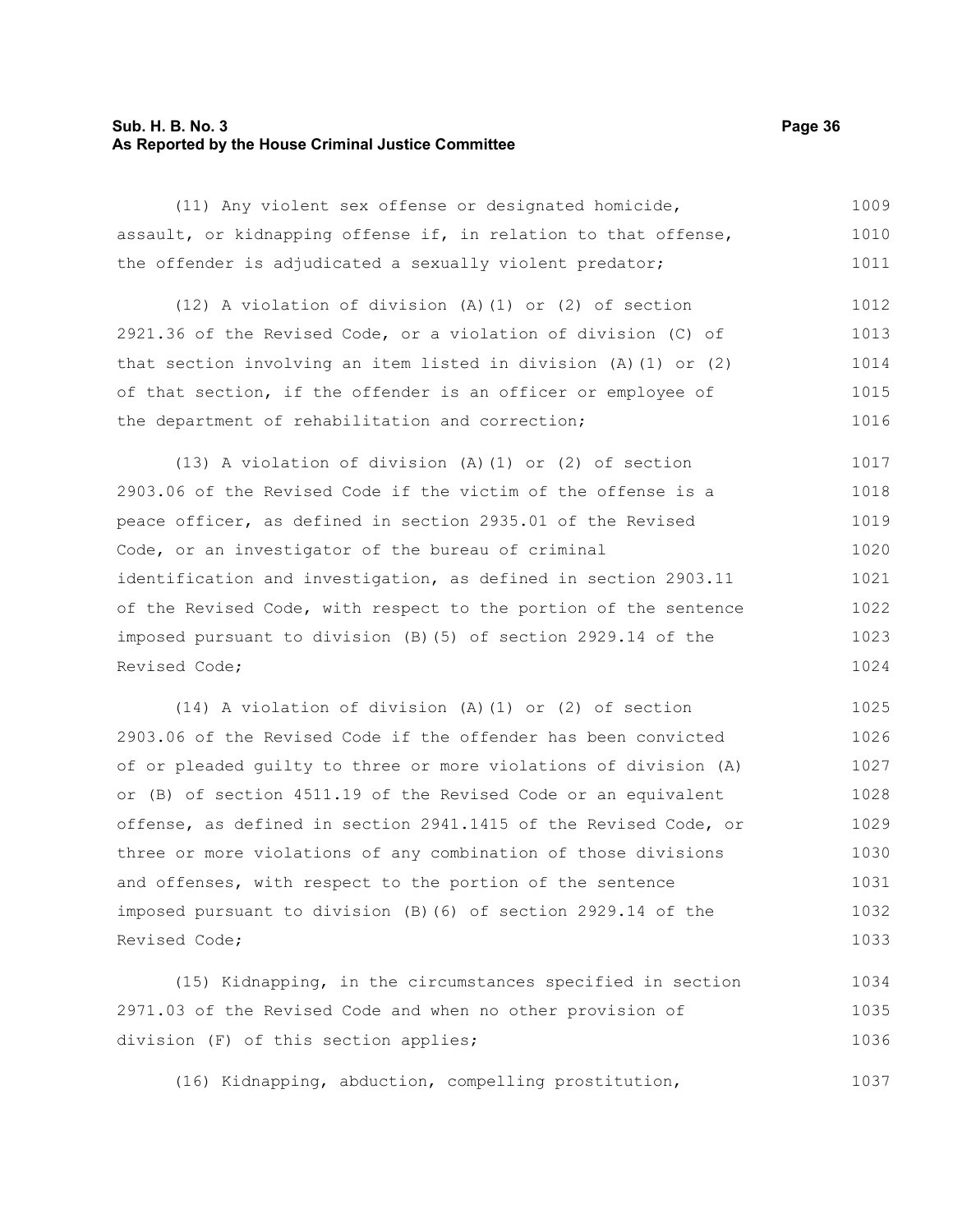## **Sub. H. B. No. 3 Page 37 As Reported by the House Criminal Justice Committee**

promoting prostitution, engaging in a pattern of corrupt activity, a violation of division (A)(1) or (2) of section 2907.323 of the Revised Code that involves a minor, or endangering children in violation of division  $(B)(1)$ ,  $(2)$ ,  $(3)$ , (4), or (5) of section 2919.22 of the Revised Code, if the offender is convicted of or pleads guilty to a specification as described in section 2941.1422 of the Revised Code that was included in the indictment, count in the indictment, or information charging the offense; (17) A felony violation of division (A) or (B) of section 2919.25 of the Revised Code if division  $(D)$   $(3)$ ,  $(4)$ , or (5) of that section, and division  $(D)$   $(6)$   $(E)$   $(8)$  of that section, require the imposition of a prison term; (18) A felony violation of section 2903.11, 2903.12, or 2903.13 of the Revised Code, if the victim of the offense was a woman that the offender knew was pregnant at the time of the violation, with respect to a portion of the sentence imposed pursuant to division (B)(8) of section 2929.14 of the Revised Code; (19)(a) Any violent felony offense if the offender is a violent career criminal and had a firearm on or about the offender's person or under the offender's control during the commission of the violent felony offense and displayed or brandished the firearm, indicated that the offender possessed a firearm, or used the firearm to facilitate the offense, with respect to the portion of the sentence imposed under division (K) of section 2929.14 of the Revised Code. (b) As used in division (F)(19)(a) of this section, 1038 1039 1040 1041 1042 1043 1044 1045 1046 1047 1048 1049 1050 1051 1052 1053 1054 1055 1056 1057 1058 1059 1060 1061 1062 1063 1064 1065

"violent career criminal" and "violent felony offense" have the same meanings as in section 2923.132 of the Revised Code+. 1066 1067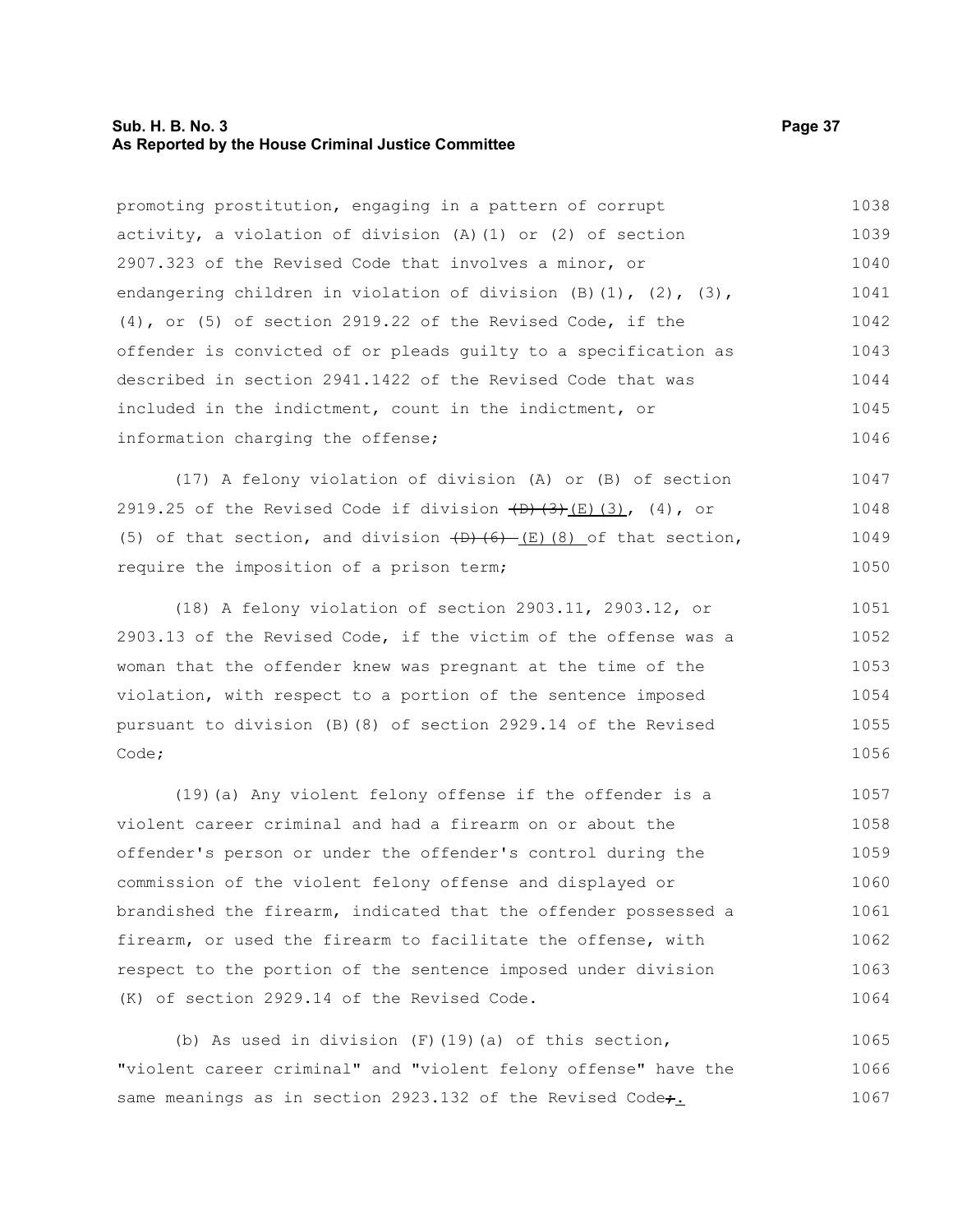# **Sub. H. B. No. 3 Page 38 As Reported by the House Criminal Justice Committee**

(20) Any violation of division (A)(1) of section 2903.11 of the Revised Code if the offender used an accelerant in committing the violation and the serious physical harm to another or another's unborn caused by the violation resulted in a permanent, serious disfigurement or permanent, substantial incapacity or any violation of division (A)(2) of that section if the offender used an accelerant in committing the violation, the violation caused physical harm to another or another's unborn, and the physical harm resulted in a permanent, serious disfigurement or permanent, substantial incapacity, with respect to a portion of the sentence imposed pursuant to division (B)(9) of section 2929.14 of the Revised Code. The provisions of this division and of division (D)(2) of section 2903.11, divisions (B)(9) and (C)(6) of section 2929.14, and section 2941.1425 of the Revised Code shall be known as "Judy's Law." 1068 1069 1070 1071 1072 1073 1074 1075 1076 1077 1078 1079 1080 1081 1082

(21) Any violation of division (A) of section 2903.11 of the Revised Code if the victim of the offense suffered permanent disabling harm as a result of the offense and the victim was under ten years of age at the time of the offense, with respect to a portion of the sentence imposed pursuant to division (B) (10) of section 2929.14 of the Revised Code. 1083 1084 1085 1086 1087 1088

(22) A felony violation of section 2925.03, 2925.05, or 2925.11 of the Revised Code, if the drug involved in the violation is a fentanyl-related compound or a compound, mixture, preparation, or substance containing a fentanyl-related compound and the offender is convicted of or pleads guilty to a specification of the type described in division (B) of section 2941.1410 of the Revised Code that was included in the indictment, count in the indictment, or information charging the offense, with respect to the portion of the sentence imposed under division (B)(11) of section 2929.14 of the Revised Code. 1089 1090 1091 1092 1093 1094 1095 1096 1097 1098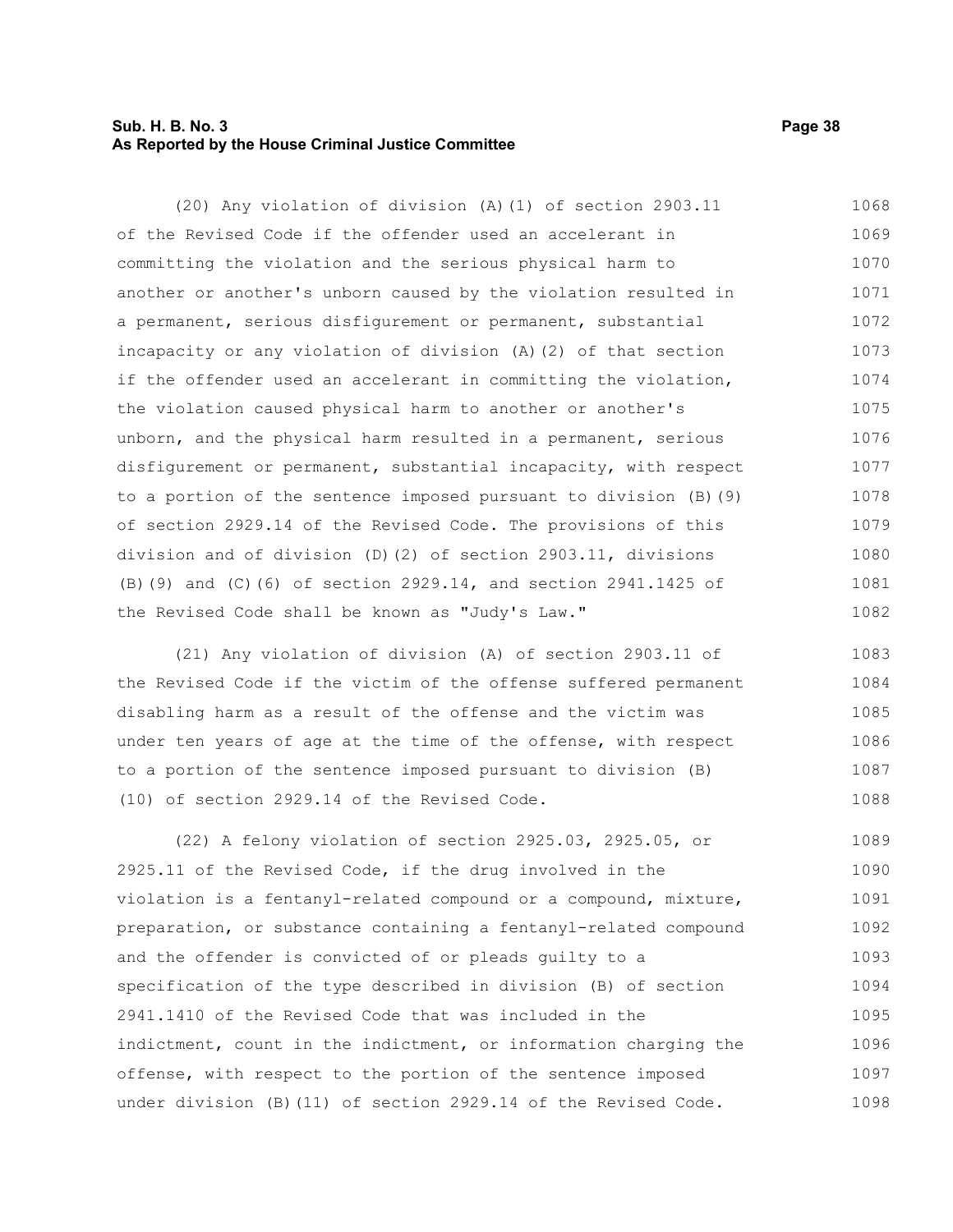## **Sub. H. B. No. 3 Page 39 As Reported by the House Criminal Justice Committee**

(G) Notwithstanding divisions (A) to (E) of this section, if an offender is being sentenced for a fourth degree felony OVI offense or for a third degree felony OVI offense, the court shall impose upon the offender a mandatory term of local incarceration or a mandatory prison term in accordance with the following: 1099 1100 1101 1102 1103 1104

(1) If the offender is being sentenced for a fourth degree felony OVI offense and if the offender has not been convicted of and has not pleaded guilty to a specification of the type described in section 2941.1413 of the Revised Code, the court may impose upon the offender a mandatory term of local incarceration of sixty days or one hundred twenty days as specified in division (G)(1)(d) of section 4511.19 of the Revised Code. The court shall not reduce the term pursuant to section 2929.20, 2967.193, or any other provision of the Revised Code. The court that imposes a mandatory term of local incarceration under this division shall specify whether the term is to be served in a jail, a community-based correctional facility, a halfway house, or an alternative residential facility, and the offender shall serve the term in the type of facility specified by the court. A mandatory term of local incarceration imposed under division (G)(1) of this section is not subject to any other Revised Code provision that pertains to a prison term except as provided in division (A)(1) of this section. 1105 1106 1107 1108 1109 1110 1111 1112 1113 1114 1115 1116 1117 1118 1119 1120 1121 1122 1123

(2) If the offender is being sentenced for a third degree felony OVI offense, or if the offender is being sentenced for a fourth degree felony OVI offense and the court does not impose a mandatory term of local incarceration under division (G)(1) of this section, the court shall impose upon the offender a mandatory prison term of one, two, three, four, or five years if 1124 1125 1126 1127 1128 1129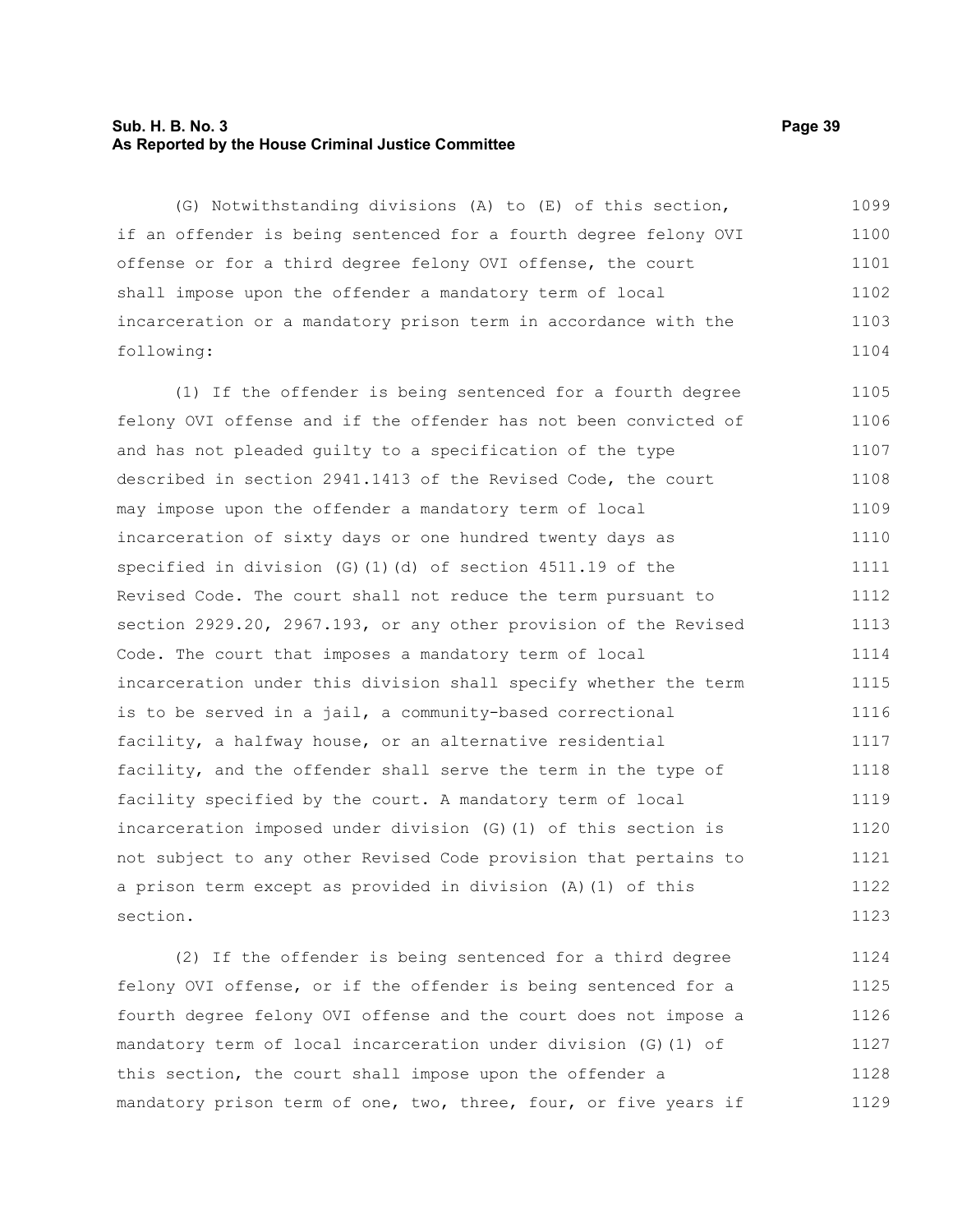## **Sub. H. B. No. 3 Page 40 As Reported by the House Criminal Justice Committee**

the offender also is convicted of or also pleads guilty to a specification of the type described in section 2941.1413 of the Revised Code or shall impose upon the offender a mandatory prison term of sixty days or one hundred twenty days as specified in division (G)(1)(d) or (e) of section  $4511.19$  of the Revised Code if the offender has not been convicted of and has not pleaded guilty to a specification of that type. Subject to divisions (C) to (I) of section 2967.19 of the Revised Code, the court shall not reduce the term pursuant to section 2929.20, 2967.19, 2967.193, or any other provision of the Revised Code. The offender shall serve the one-, two-, three-, four-, or fiveyear mandatory prison term consecutively to and prior to the prison term imposed for the underlying offense and consecutively to any other mandatory prison term imposed in relation to the offense. In no case shall an offender who once has been sentenced to a mandatory term of local incarceration pursuant to division (G)(1) of this section for a fourth degree felony OVI offense be sentenced to another mandatory term of local incarceration under that division for any violation of division (A) of section 4511.19 of the Revised Code. In addition to the mandatory prison term described in division (G)(2) of this section, the court may sentence the offender to a community control sanction under section 2929.16 or 2929.17 of the Revised Code, but the offender shall serve the prison term prior to serving the community control sanction. The department of rehabilitation and correction may place an offender sentenced to a mandatory prison term under this division in an intensive program prison established pursuant to section 5120.033 of the Revised Code if the department gave the sentencing judge prior notice of its intent to place the offender in an intensive program prison established under that section and if the judge did not notify the department that the judge disapproved the 1130 1131 1132 1133 1134 1135 1136 1137 1138 1139 1140 1141 1142 1143 1144 1145 1146 1147 1148 1149 1150 1151 1152 1153 1154 1155 1156 1157 1158 1159 1160 1161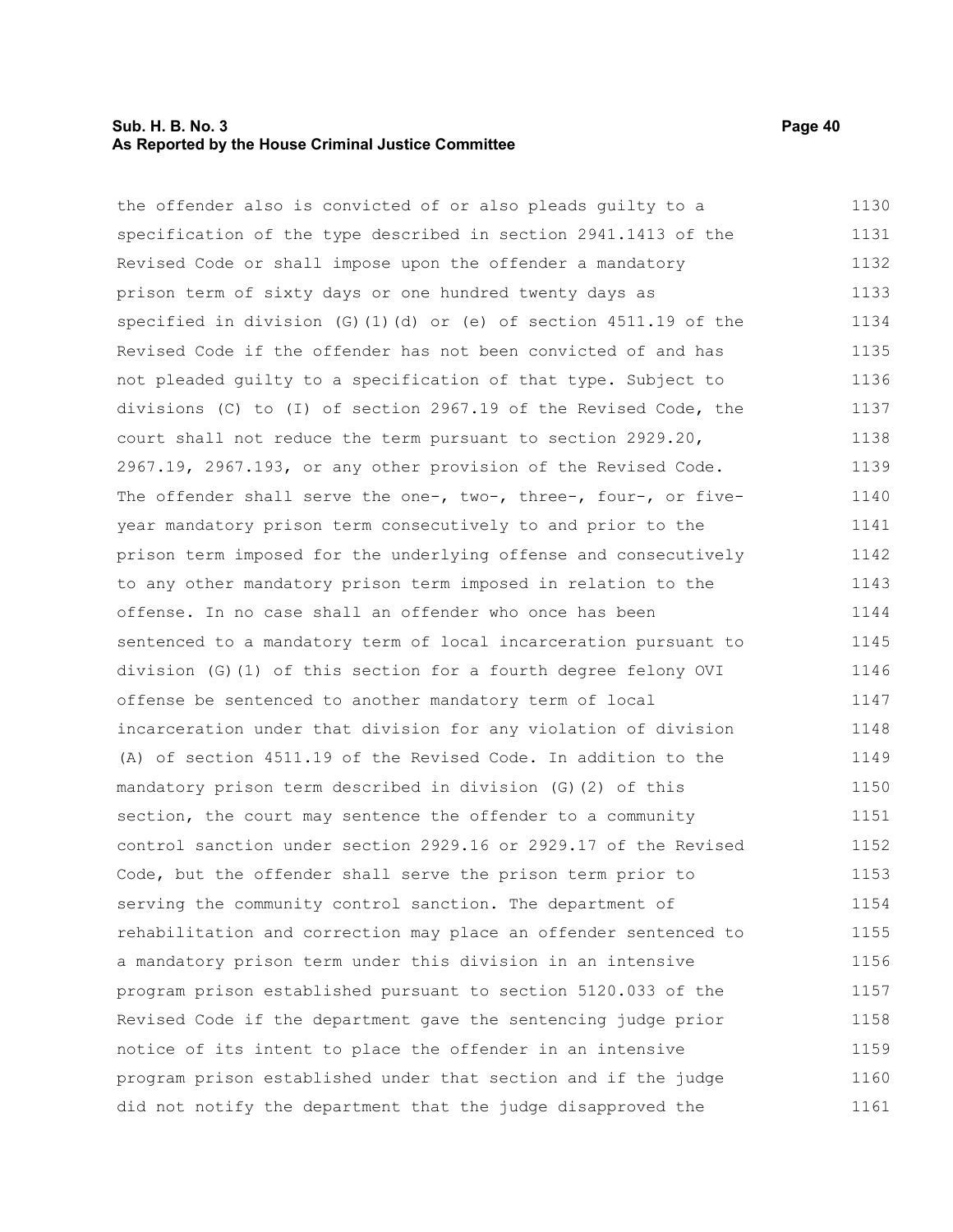### **Sub. H. B. No. 3 Page 41 As Reported by the House Criminal Justice Committee**

placement. Upon the establishment of the initial intensive program prison pursuant to section 5120.033 of the Revised Code that is privately operated and managed by a contractor pursuant to a contract entered into under section 9.06 of the Revised Code, both of the following apply: 1162 1163 1164 1165 1166

(a) The department of rehabilitation and correction shall make a reasonable effort to ensure that a sufficient number of offenders sentenced to a mandatory prison term under this division are placed in the privately operated and managed prison so that the privately operated and managed prison has full occupancy. 1167 1168 1169 1170 1171 1172

(b) Unless the privately operated and managed prison has full occupancy, the department of rehabilitation and correction shall not place any offender sentenced to a mandatory prison term under this division in any intensive program prison established pursuant to section 5120.033 of the Revised Code other than the privately operated and managed prison. 1173 1174 1175 1176 1177 1178

(H) If an offender is being sentenced for a sexually oriented offense or child-victim oriented offense that is a felony committed on or after January 1, 1997, the judge shall require the offender to submit to a DNA specimen collection procedure pursuant to section 2901.07 of the Revised Code. 1179 1180 1181 1182 1183

(I) If an offender is being sentenced for a sexually oriented offense or a child-victim oriented offense committed on or after January 1, 1997, the judge shall include in the sentence a summary of the offender's duties imposed under sections 2950.04, 2950.041, 2950.05, and 2950.06 of the Revised Code and the duration of the duties. The judge shall inform the offender, at the time of sentencing, of those duties and of their duration. If required under division (A)(2) of section 1184 1185 1186 1187 1188 1189 1190 1191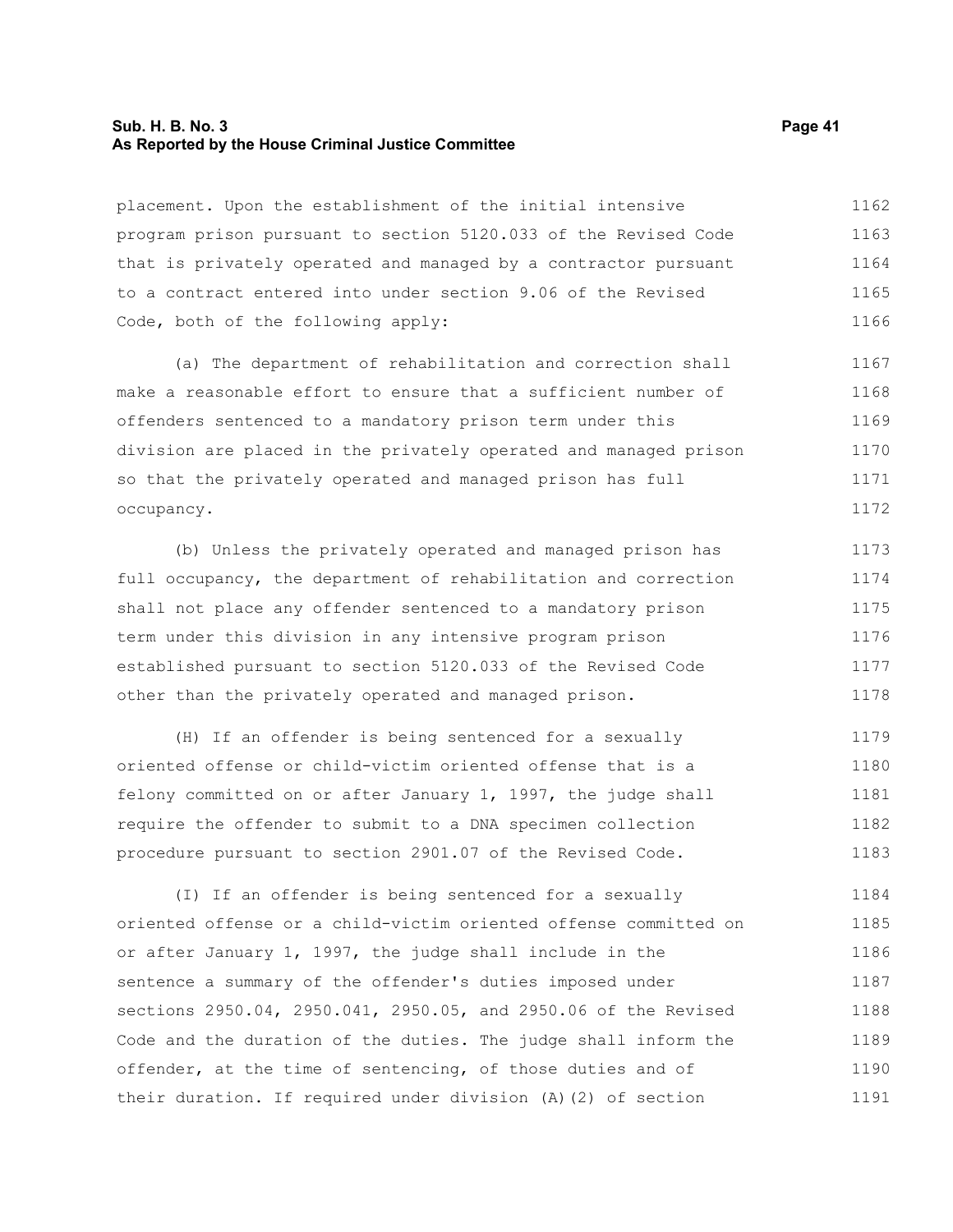## **Sub. H. B. No. 3 Page 42 As Reported by the House Criminal Justice Committee**

2950.03 of the Revised Code, the judge shall perform the duties specified in that section, or, if required under division  $(A)$  (6) of section 2950.03 of the Revised Code, the judge shall perform the duties specified in that division. 1192 1193 1194 1195

(J)(1) Except as provided in division (J)(2) of this section, when considering sentencing factors under this section in relation to an offender who is convicted of or pleads guilty to an attempt to commit an offense in violation of section 2923.02 of the Revised Code, the sentencing court shall consider the factors applicable to the felony category of the violation of section 2923.02 of the Revised Code instead of the factors applicable to the felony category of the offense attempted. 1196 1197 1198 1199 1200 1201 1202 1203

(2) When considering sentencing factors under this section in relation to an offender who is convicted of or pleads guilty to an attempt to commit a drug abuse offense for which the penalty is determined by the amount or number of unit doses of the controlled substance involved in the drug abuse offense, the sentencing court shall consider the factors applicable to the felony category that the drug abuse offense attempted would be if that drug abuse offense had been committed and had involved an amount or number of unit doses of the controlled substance that is within the next lower range of controlled substance amounts than was involved in the attempt. 1204 1205 1206 1207 1208 1209 1210 1211 1212 1213 1214

(K) As used in this section:

(1) "Community addiction services provider" has the same meaning as in section 5119.01 of the Revised Code. 1216 1217

(2) "Drug abuse offense" has the same meaning as in section 2925.01 of the Revised Code. 1218 1219

(3) "Minor drug possession offense" has the same meaning 1220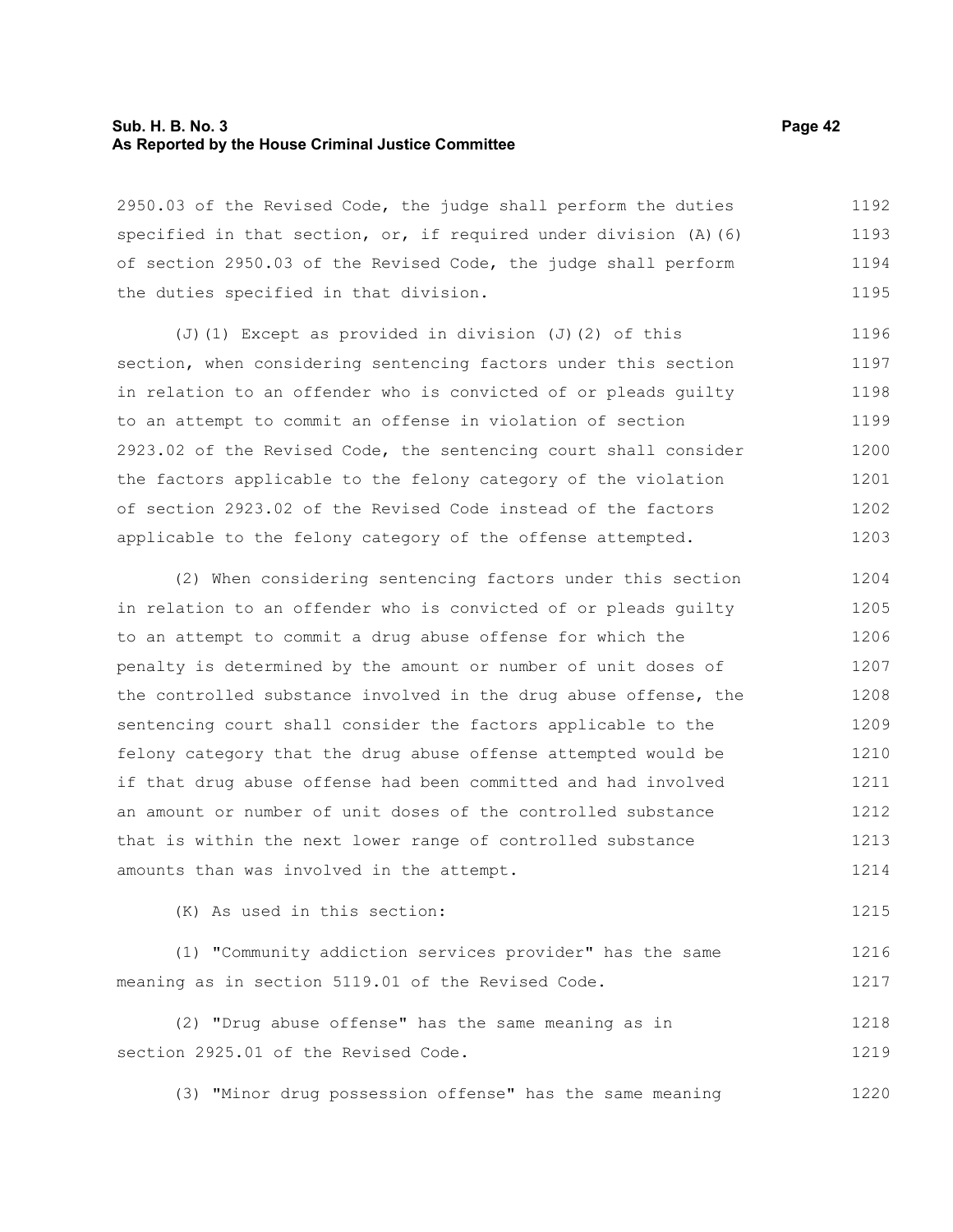# **Sub. H. B. No. 3 Page 43 As Reported by the House Criminal Justice Committee**

(4) "Qualifying assault offense" means a violation of section 2903.13 of the Revised Code for which the penalty provision in division (C)(8)(b) or (C)(9)(b) of that section applies. 1222 1223 1224 1225

(L) At the time of sentencing an offender for any sexually oriented offense, if the offender is a tier III sex offender/child-victim offender relative to that offense and the offender does not serve a prison term or jail term, the court may require that the offender be monitored by means of a global positioning device. If the court requires such monitoring, the cost of monitoring shall be borne by the offender. If the offender is indigent, the cost of compliance shall be paid by the crime victims reparations fund. 1226 1227 1228 1229 1230 1231 1232 1233 1234

**Sec. 2929.14.** (A) Except as provided in division (B)(1), (B)(2), (B)(3), (B)(4), (B)(5), (B)(6), (B)(7), (B)(8), (B)(9), (B)(10), (B)(11), (E), (G), (H), (J), or (K) of this section or in division  $(D)$   $(6)$   $(E)$   $(8)$  of section 2919.25 of the Revised Code and except in relation to an offense for which a sentence of death or life imprisonment is to be imposed, if the court imposing a sentence upon an offender for a felony elects or is required to impose a prison term on the offender pursuant to this chapter, the court shall impose a prison term that shall be one of the following: 1235 1236 1237 1238 1239 1240 1241 1242 1243 1244

(1)(a) For a felony of the first degree committed on or after the effective date of this amendment, the prison term shall be an indefinite prison term with a stated minimum term selected by the court of three, four, five, six, seven, eight, nine, ten, or eleven years and a maximum term that is determined pursuant to section 2929.144 of the Revised Code, except that if 1245 1246 1247 1248 1249 1250

1221

as in section 2925.11 of the Revised Code.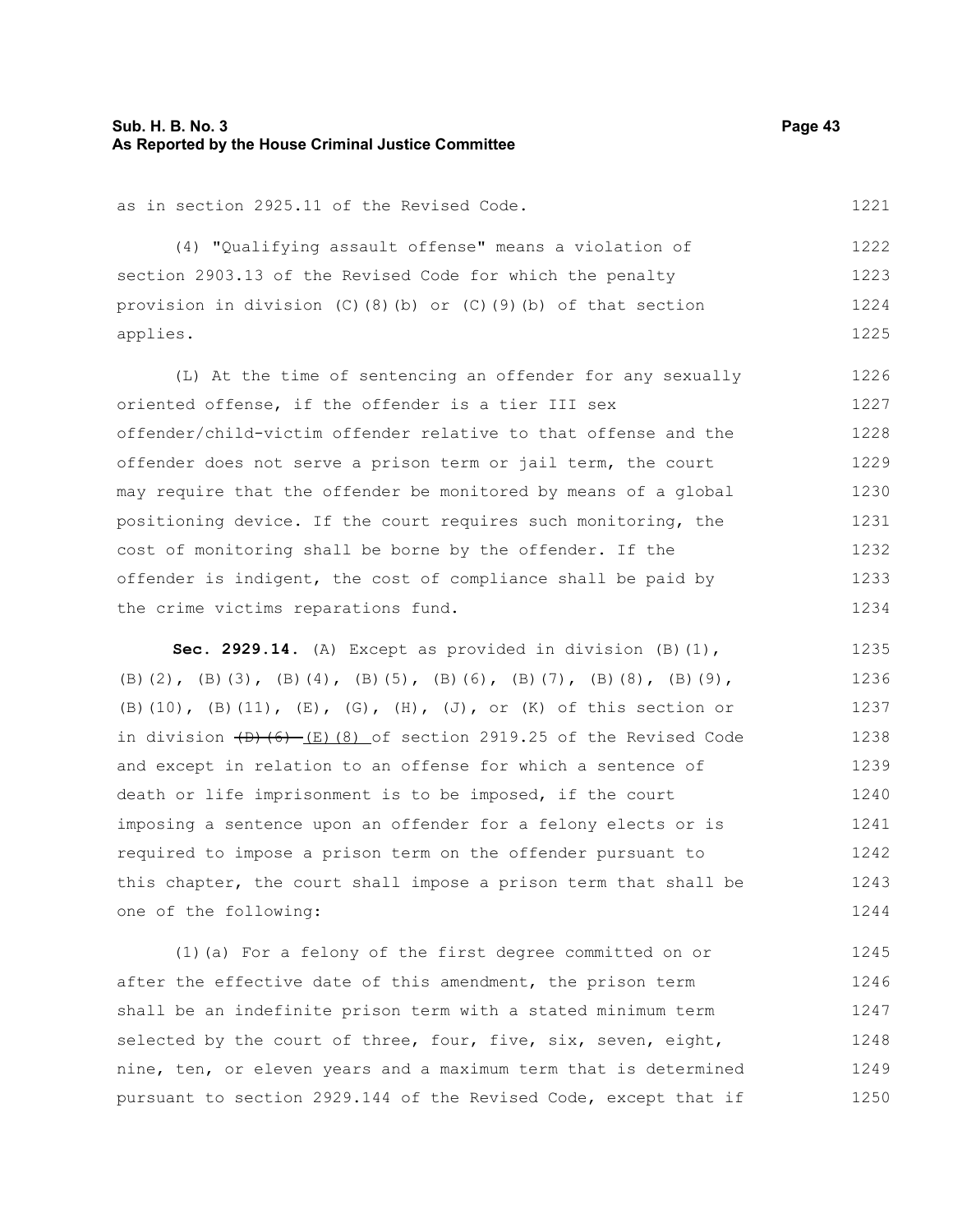## **Sub. H. B. No. 3 Page 44 As Reported by the House Criminal Justice Committee**

the section that criminalizes the conduct constituting the felony specifies a different minimum term or penalty for the offense, the specific language of that section shall control in determining the minimum term or otherwise sentencing the offender but the minimum term or sentence imposed under that specific language shall be considered for purposes of the Revised Code as if it had been imposed under this division. 1251 1252 1253 1254 1255 1256 1257

(b) For a felony of the first degree committed prior to the effective date of this amendment, the prison term shall be a definite prison term of three, four, five, six, seven, eight, nine, ten, or eleven years. 1258 1259 1260 1261

(2)(a) For a felony of the second degree committed on or after the effective date of this amendment, the prison term shall be an indefinite prison term with a stated minimum term selected by the court of two, three, four, five, six, seven, or eight years and a maximum term that is determined pursuant to section 2929.144 of the Revised Code, except that if the section that criminalizes the conduct constituting the felony specifies a different minimum term or penalty for the offense, the specific language of that section shall control in determining the minimum term or otherwise sentencing the offender but the minimum term or sentence imposed under that specific language shall be considered for purposes of the Revised Code as if it had been imposed under this division. 1262 1263 1264 1265 1266 1267 1268 1269 1270 1271 1272 1273 1274

(b) For a felony of the second degree committed prior to the effective date of this amendment, the prison term shall be a definite term of two, three, four, five, six, seven, or eight years. 1275 1276 1277 1278

(3)(a) For a felony of the third degree that is a violation of section 2903.06, 2903.08, 2907.03, 2907.04, 1279 1280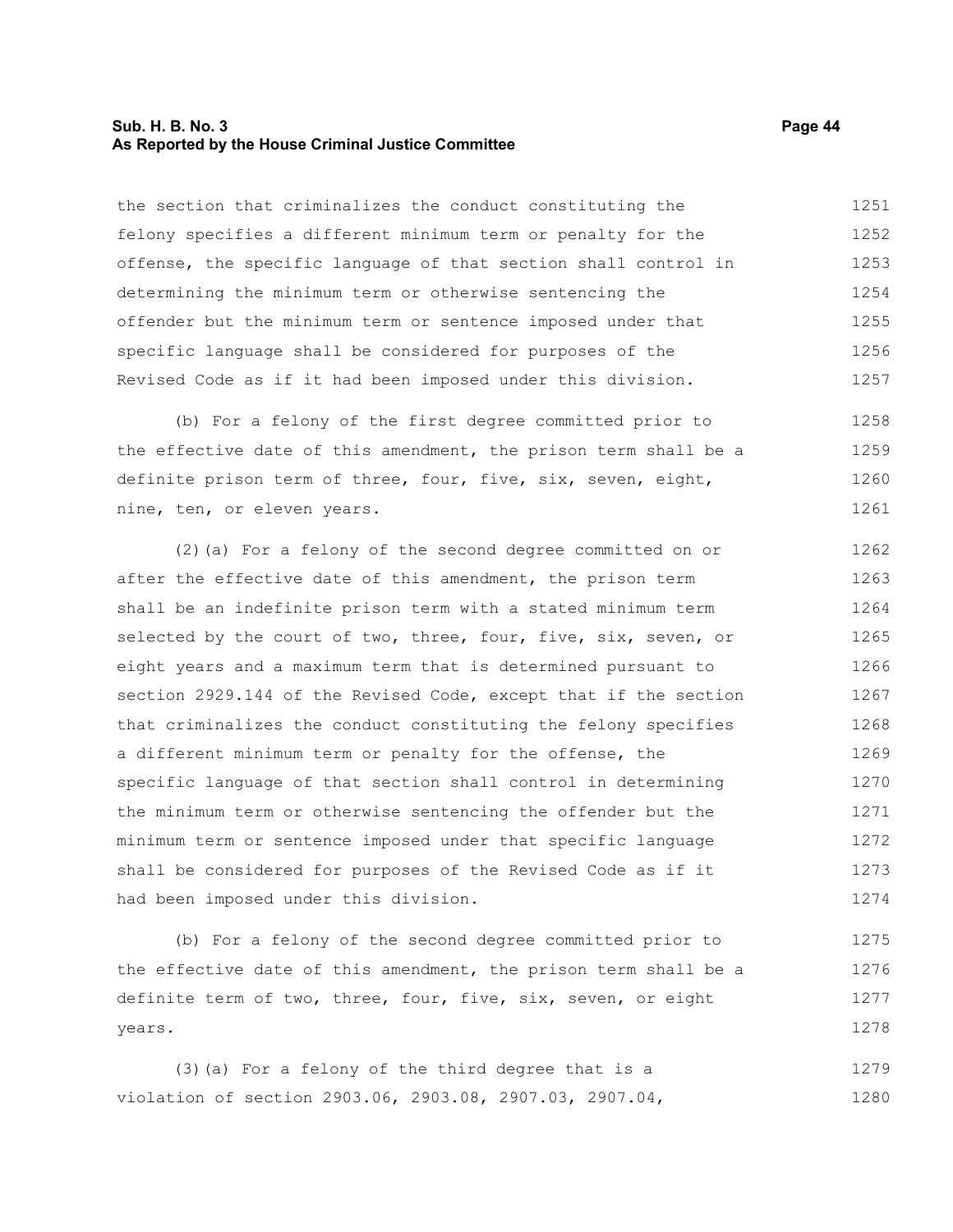## **Sub. H. B. No. 3 Page 45 As Reported by the House Criminal Justice Committee**

2907.05, 2907.321, 2907.322, 2907.323, or 3795.04 of the Revised Code or that is a violation of section 2911.02 or 2911.12 of the Revised Code if the offender previously has been convicted of or pleaded guilty in two or more separate proceedings to two or more violations of section 2911.01, 2911.02, 2911.11, or 2911.12 of the Revised Code, the prison term shall be a definite term of twelve, eighteen, twenty-four, thirty, thirty-six, forty-two, forty-eight, fifty-four, or sixty months. 1281 1282 1283 1284 1285 1286 1287 1288

(b) For a felony of the third degree that is not an offense for which division (A)(3)(a) of this section applies, the prison term shall be a definite term of nine, twelve, eighteen, twenty-four, thirty, or thirty-six months. 1289 1290 1291 1292

(4) For a felony of the fourth degree, the prison term shall be a definite term of six, seven, eight, nine, ten, eleven, twelve, thirteen, fourteen, fifteen, sixteen, seventeen, or eighteen months. 1293 1294 1295 1296

(5) For a felony of the fifth degree, the prison term shall be a definite term of six, seven, eight, nine, ten, eleven, or twelve months. 1297 1298 1299

(B)(1)(a) Except as provided in division (B)(1)(e) of this section, if an offender who is convicted of or pleads guilty to a felony also is convicted of or pleads guilty to a specification of the type described in section 2941.141, 2941.144, or 2941.145 of the Revised Code, the court shall impose on the offender one of the following prison terms: 1300 1301 1302 1303 1304 1305

(i) A prison term of six years if the specification is of the type described in division (A) of section 2941.144 of the Revised Code that charges the offender with having a firearm that is an automatic firearm or that was equipped with a firearm 1306 1307 1308 1309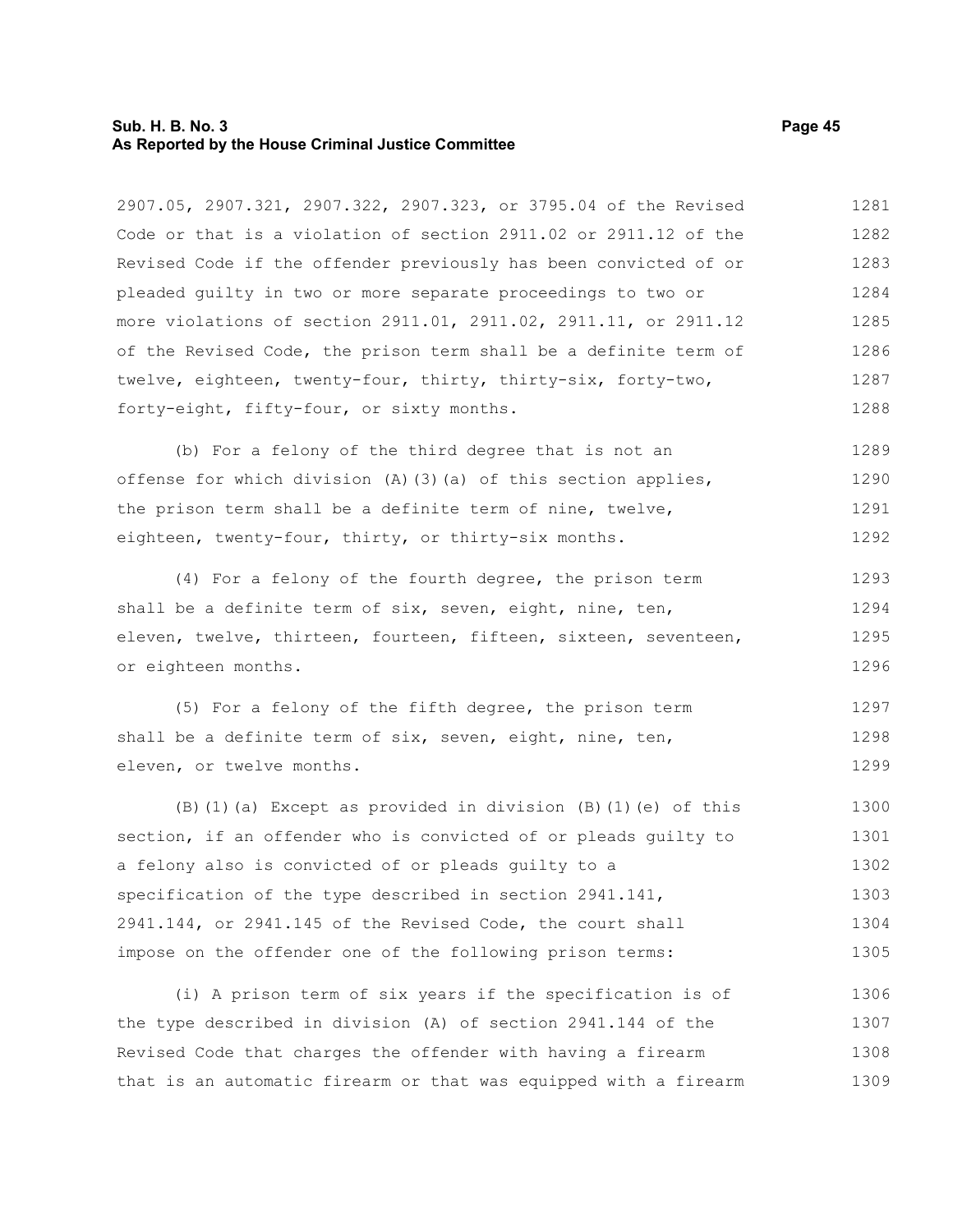## **Sub. H. B. No. 3 Page 46 As Reported by the House Criminal Justice Committee**

muffler or suppressor on or about the offender's person or under the offender's control while committing the offense; (ii) A prison term of three years if the specification is of the type described in division (A) of section 2941.145 of the Revised Code that charges the offender with having a firearm on or about the offender's person or under the offender's control while committing the offense and displaying the firearm, brandishing the firearm, indicating that the offender possessed the firearm, or using it to facilitate the offense; (iii) A prison term of one year if the specification is of the type described in division (A) of section 2941.141 of the Revised Code that charges the offender with having a firearm on or about the offender's person or under the offender's control while committing the offense; 1310 1311 1312 1313 1314 1315 1316 1317 1318 1319 1320 1321 1322 1323

(iv) A prison term of nine years if the specification is of the type described in division (D) of section 2941.144 of the Revised Code that charges the offender with having a firearm that is an automatic firearm or that was equipped with a firearm muffler or suppressor on or about the offender's person or under the offender's control while committing the offense and specifies that the offender previously has been convicted of or pleaded guilty to a specification of the type described in section 2941.141, 2941.144, 2941.145, 2941.146, or 2941.1412 of the Revised Code; 1324 1325 1326 1327 1328 1329 1330 1331 1332 1333

(v) A prison term of fifty-four months if the specification is of the type described in division (D) of section 2941.145 of the Revised Code that charges the offender with having a firearm on or about the offender's person or under the offender's control while committing the offense and displaying the firearm, brandishing the firearm, indicating that 1334 1335 1336 1337 1338 1339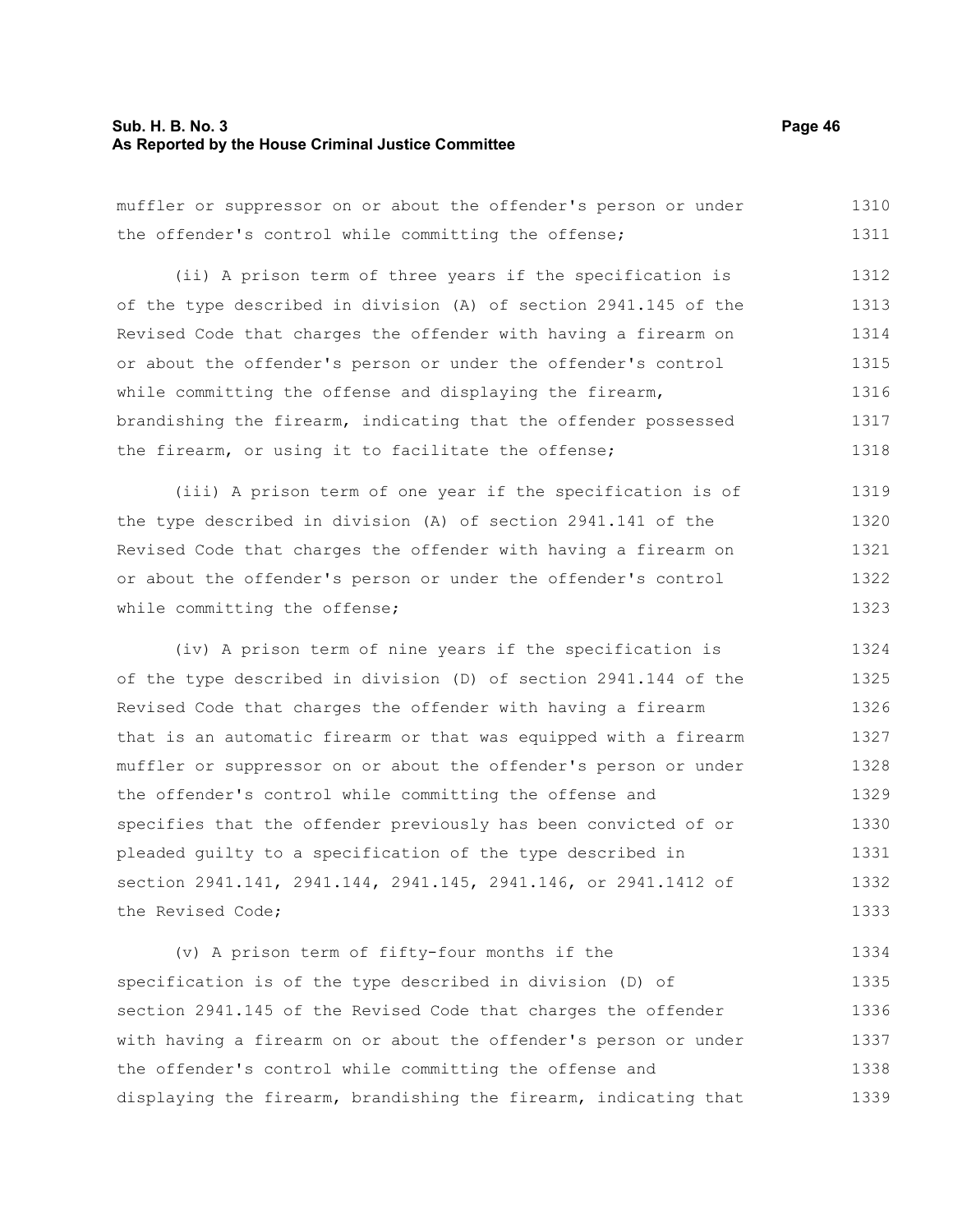### **Sub. H. B. No. 3 Page 47 As Reported by the House Criminal Justice Committee**

the offender possessed the firearm, or using the firearm to facilitate the offense and that the offender previously has been convicted of or pleaded guilty to a specification of the type described in section 2941.141, 2941.144, 2941.145, 2941.146, or 2941.1412 of the Revised Code; 1340 1341 1342 1343 1344

(vi) A prison term of eighteen months if the specification is of the type described in division (D) of section 2941.141 of the Revised Code that charges the offender with having a firearm on or about the offender's person or under the offender's control while committing the offense and that the offender previously has been convicted of or pleaded guilty to a specification of the type described in section 2941.141, 2941.144, 2941.145, 2941.146, or 2941.1412 of the Revised Code. 1345 1346 1347 1348 1349 1350 1351 1352

(b) If a court imposes a prison term on an offender under division  $(B)$  (1)(a) of this section, the prison term shall not be reduced pursuant to section 2967.19, section 2929.20, section 2967.193, or any other provision of Chapter 2967. or Chapter 5120. of the Revised Code. Except as provided in division (B)(1) (g) of this section, a court shall not impose more than one prison term on an offender under division (B)(1)(a) of this section for felonies committed as part of the same act or transaction. 1353 1354 1355 1356 1357 1358 1359 1360 1361

(c)(i) Except as provided in division (B)(1)(e) of this section, if an offender who is convicted of or pleads guilty to a violation of section 2923.161 of the Revised Code or to a felony that includes, as an essential element, purposely or knowingly causing or attempting to cause the death of or physical harm to another, also is convicted of or pleads guilty to a specification of the type described in division (A) of section 2941.146 of the Revised Code that charges the offender 1362 1363 1364 1365 1366 1367 1368 1369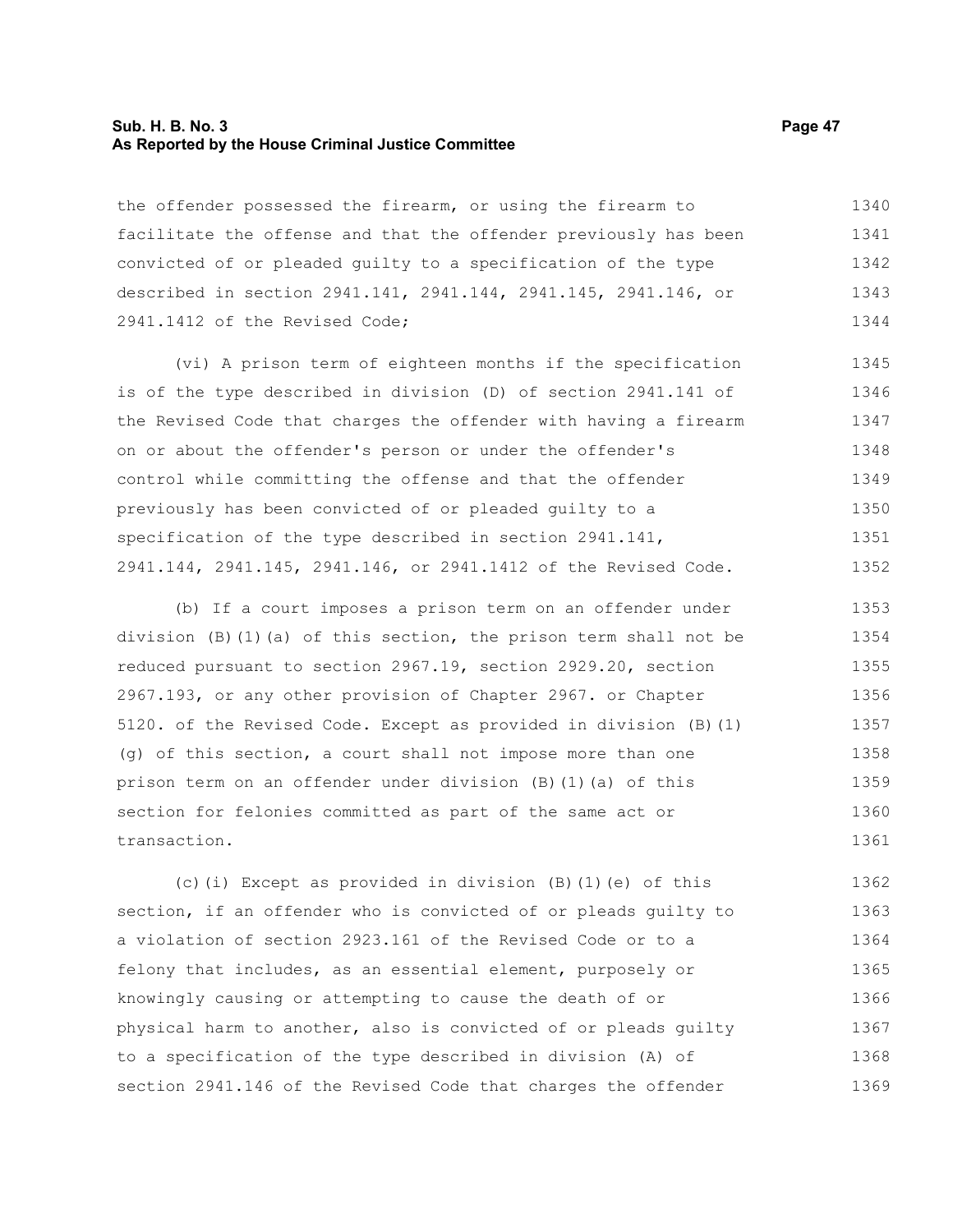## **Sub. H. B. No. 3 Page 48 As Reported by the House Criminal Justice Committee**

with committing the offense by discharging a firearm from a motor vehicle other than a manufactured home, the court, after imposing a prison term on the offender for the violation of section 2923.161 of the Revised Code or for the other felony offense under division  $(A)$ ,  $(B)$   $(2)$ , or  $(B)$   $(3)$  of this section, shall impose an additional prison term of five years upon the offender that shall not be reduced pursuant to section 2929.20, section 2967.19, section 2967.193, or any other provision of Chapter 2967. or Chapter 5120. of the Revised Code. 1370 1371 1372 1373 1374 1375 1376 1377 1378

(ii) Except as provided in division (B)(1)(e) of this section, if an offender who is convicted of or pleads guilty to a violation of section 2923.161 of the Revised Code or to a felony that includes, as an essential element, purposely or knowingly causing or attempting to cause the death of or physical harm to another, also is convicted of or pleads guilty to a specification of the type described in division (C) of section 2941.146 of the Revised Code that charges the offender with committing the offense by discharging a firearm from a motor vehicle other than a manufactured home and that the offender previously has been convicted of or pleaded guilty to a specification of the type described in section 2941.141, 2941.144, 2941.145, 2941.146, or 2941.1412 of the Revised Code, the court, after imposing a prison term on the offender for the violation of section 2923.161 of the Revised Code or for the other felony offense under division  $(A)$ ,  $(B)$   $(2)$ , or  $(3)$  of this section, shall impose an additional prison term of ninety months upon the offender that shall not be reduced pursuant to section 2929.20, 2967.19, 2967.193, or any other provision of Chapter 2967. or Chapter 5120. of the Revised Code. 1379 1380 1381 1382 1383 1384 1385 1386 1387 1388 1389 1390 1391 1392 1393 1394 1395 1396 1397 1398

(iii) A court shall not impose more than one additional prison term on an offender under division (B)(1)(c) of this 1399 1400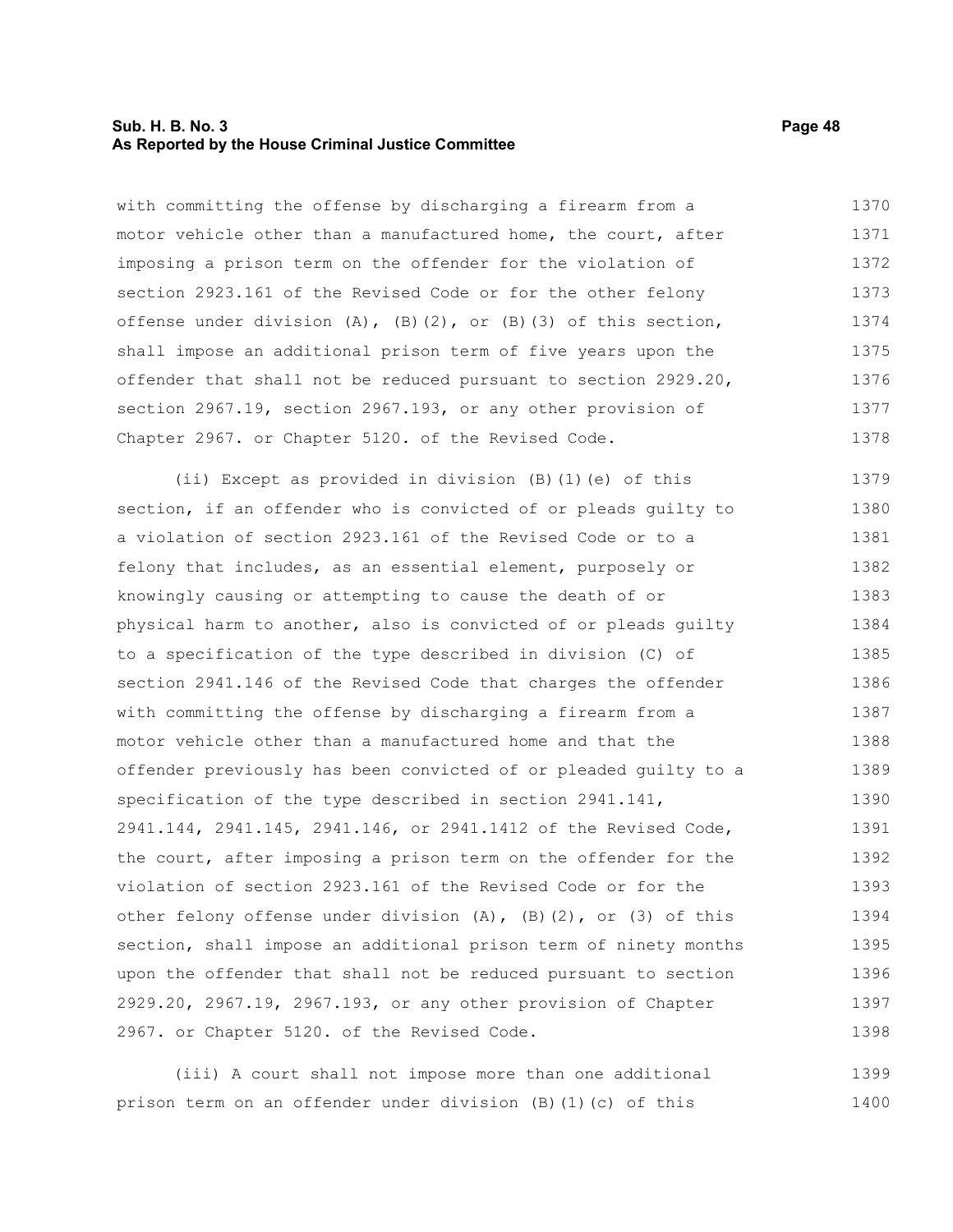## **Sub. H. B. No. 3 Page 49 As Reported by the House Criminal Justice Committee**

section for felonies committed as part of the same act or transaction. If a court imposes an additional prison term on an offender under division (B)(1)(c) of this section relative to an offense, the court also shall impose a prison term under division (B)(1)(a) of this section relative to the same offense, provided the criteria specified in that division for imposing an additional prison term are satisfied relative to the offender and the offense. 1401 1402 1403 1404 1405 1406 1407 1408

(d) If an offender who is convicted of or pleads guilty to an offense of violence that is a felony also is convicted of or pleads guilty to a specification of the type described in section 2941.1411 of the Revised Code that charges the offender with wearing or carrying body armor while committing the felony offense of violence, the court shall impose on the offender an additional prison term of two years. The prison term so imposed, subject to divisions (C) to (I) of section 2967.19 of the Revised Code, shall not be reduced pursuant to section 2929.20, section 2967.19, section 2967.193, or any other provision of Chapter 2967. or Chapter 5120. of the Revised Code. A court shall not impose more than one prison term on an offender under division (B)(1)(d) of this section for felonies committed as part of the same act or transaction. If a court imposes an additional prison term under division (B)(1)(a) or (c) of this section, the court is not precluded from imposing an additional prison term under division (B)(1)(d) of this section. 1409 1410 1411 1412 1413 1414 1415 1416 1417 1418 1419 1420 1421 1422 1423 1424 1425

(e) The court shall not impose any of the prison terms described in division (B)(1)(a) of this section or any of the additional prison terms described in division (B)(1)(c) of this section upon an offender for a violation of section 2923.12 or 2923.123 of the Revised Code. The court shall not impose any of the prison terms described in division (B)(1)(a) or (b) of this 1426 1427 1428 1429 1430 1431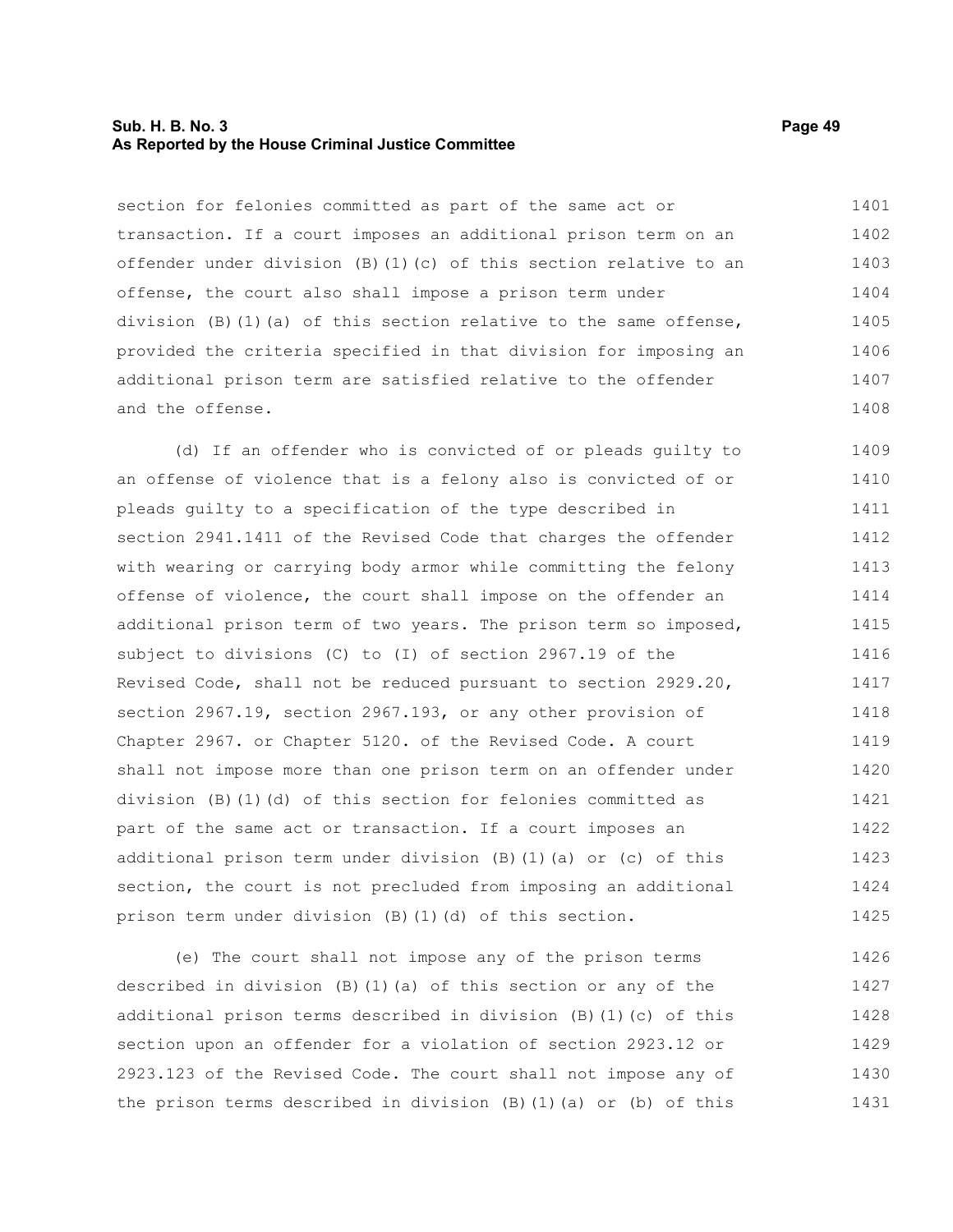### **Sub. H. B. No. 3 Page 50 As Reported by the House Criminal Justice Committee**

section upon an offender for a violation of section 2923.122 that involves a deadly weapon that is a firearm other than a dangerous ordnance, section 2923.16, or section 2923.121 of the Revised Code. The court shall not impose any of the prison terms described in division  $(B)$  (1)(a) of this section or any of the additional prison terms described in division (B)(1)(c) of this section upon an offender for a violation of section 2923.13 of the Revised Code unless all of the following apply: 1432 1433 1434 1435 1436 1437 1438 1439

(i) The offender previously has been convicted of aggravated murder, murder, or any felony of the first or second degree. 1440 1441 1442

(ii) Less than five years have passed since the offender was released from prison or post-release control, whichever is later, for the prior offense. 1443 1444 1445

(f)(i) If an offender is convicted of or pleads guilty to a felony that includes, as an essential element, causing or attempting to cause the death of or physical harm to another and also is convicted of or pleads guilty to a specification of the type described in division (A) of section 2941.1412 of the Revised Code that charges the offender with committing the offense by discharging a firearm at a peace officer as defined in section 2935.01 of the Revised Code or a corrections officer, as defined in section 2941.1412 of the Revised Code, the court, after imposing a prison term on the offender for the felony offense under division  $(A)$ ,  $(B)$ (2), or  $(B)$ (3) of this section, shall impose an additional prison term of seven years upon the offender that shall not be reduced pursuant to section 2929.20, section 2967.19, section 2967.193, or any other provision of Chapter 2967. or Chapter 5120. of the Revised Code. 1446 1447 1448 1449 1450 1451 1452 1453 1454 1455 1456 1457 1458 1459 1460

(ii) If an offender is convicted of or pleads guilty to a 1461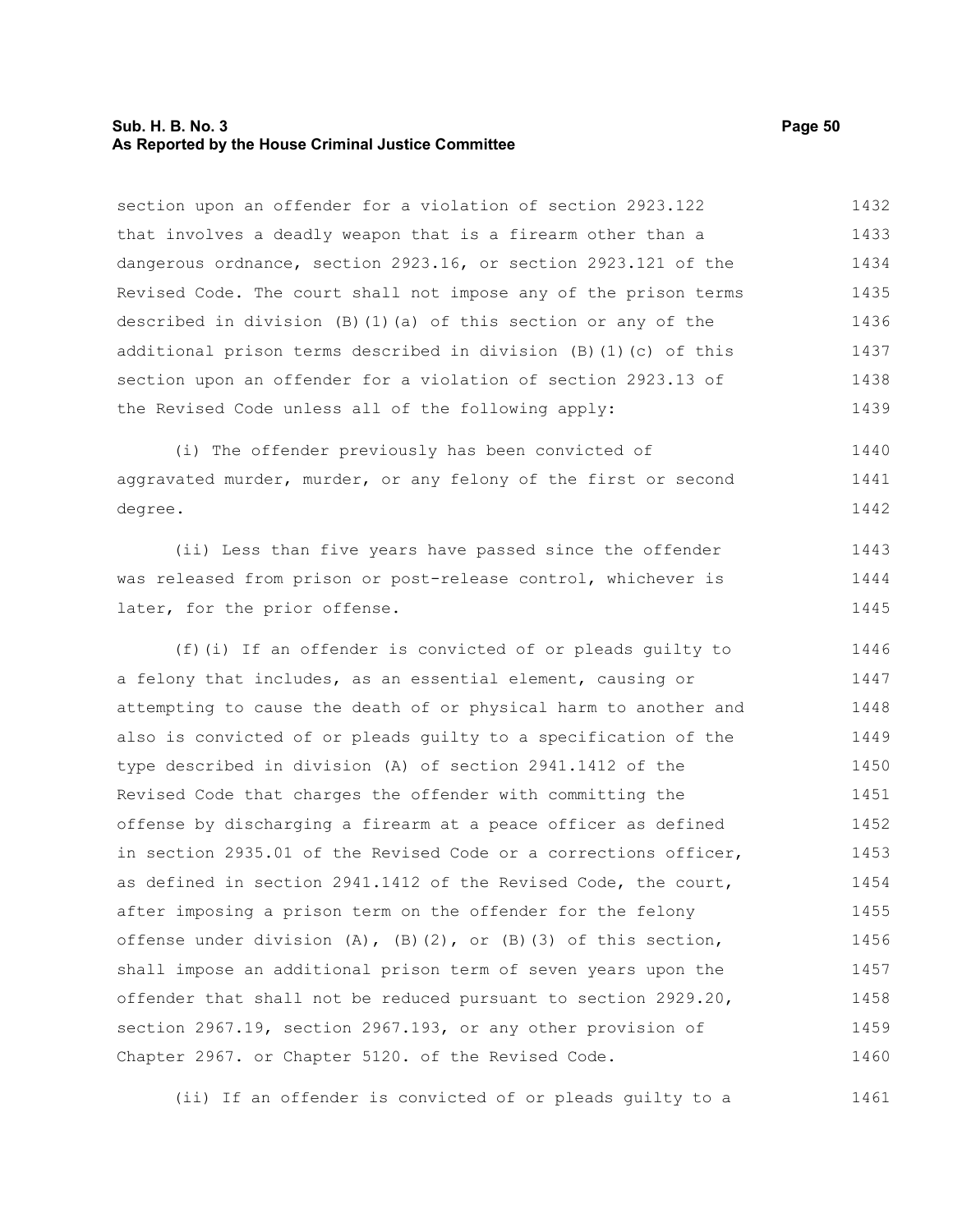### **Sub. H. B. No. 3 Page 51 As Reported by the House Criminal Justice Committee**

felony that includes, as an essential element, causing or attempting to cause the death of or physical harm to another and also is convicted of or pleads guilty to a specification of the type described in division (B) of section 2941.1412 of the Revised Code that charges the offender with committing the offense by discharging a firearm at a peace officer, as defined in section 2935.01 of the Revised Code, or a corrections officer, as defined in section 2941.1412 of the Revised Code, and that the offender previously has been convicted of or pleaded guilty to a specification of the type described in section 2941.141, 2941.144, 2941.145, 2941.146, or 2941.1412 of the Revised Code, the court, after imposing a prison term on the offender for the felony offense under division  $(A)$ ,  $(B)$   $(2)$ , or (3) of this section, shall impose an additional prison term of one hundred twenty-six months upon the offender that shall not be reduced pursuant to section 2929.20, 2967.19, 2967.193, or any other provision of Chapter 2967. or 5120. of the Revised Code. 1462 1463 1464 1465 1466 1467 1468 1469 1470 1471 1472 1473 1474 1475 1476 1477 1478 1479

(iii) If an offender is convicted of or pleads guilty to two or more felonies that include, as an essential element, causing or attempting to cause the death or physical harm to another and also is convicted of or pleads guilty to a specification of the type described under division  $(B)$  (1)(f) of this section in connection with two or more of the felonies of which the offender is convicted or to which the offender pleads guilty, the sentencing court shall impose on the offender the prison term specified under division (B)(1)(f) of this section for each of two of the specifications of which the offender is convicted or to which the offender pleads guilty and, in its discretion, also may impose on the offender the prison term specified under that division for any or all of the remaining 1480 1481 1482 1483 1484 1485 1486 1487 1488 1489 1490 1491 1492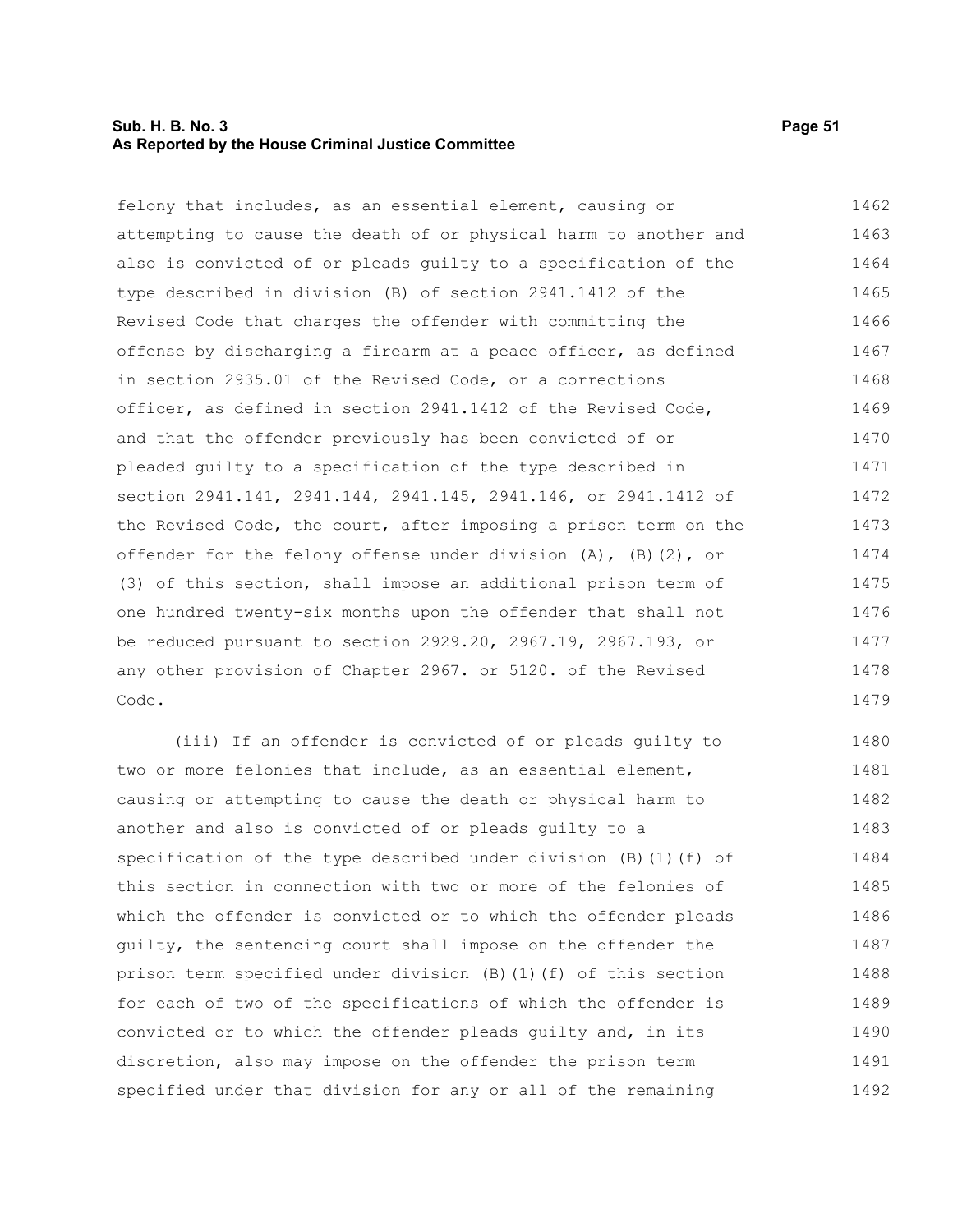### **Sub. H. B. No. 3 Page 52 As Reported by the House Criminal Justice Committee**

specifications. If a court imposes an additional prison term on an offender under division (B)(1)(f) of this section relative to an offense, the court shall not impose a prison term under division (B)(1)(a) or (c) of this section relative to the same offense. 1493 1494 1495 1496 1497

(g) If an offender is convicted of or pleads guilty to two or more felonies, if one or more of those felonies are aggravated murder, murder, attempted aggravated murder, attempted murder, aggravated robbery, felonious assault, or rape, and if the offender is convicted of or pleads guilty to a specification of the type described under division  $(B)$  (1)(a) of this section in connection with two or more of the felonies, the sentencing court shall impose on the offender the prison term specified under division (B)(1)(a) of this section for each of the two most serious specifications of which the offender is convicted or to which the offender pleads guilty and, in its discretion, also may impose on the offender the prison term specified under that division for any or all of the remaining specifications. 1498 1499 1500 1501 1502 1503 1504 1505 1506 1507 1508 1509 1510 1511

(2)(a) If division (B)(2)(b) of this section does not apply, the court may impose on an offender, in addition to the longest prison term authorized or required for the offense or, for offenses for which division  $(A)$   $(1)$   $(a)$  or  $(2)$   $(a)$  of this section applies, in addition to the longest minimum prison term authorized or required for the offense, an additional definite prison term of one, two, three, four, five, six, seven, eight, nine, or ten years if all of the following criteria are met: 1512 1513 1514 1515 1516 1517 1518 1519

(i) The offender is convicted of or pleads guilty to a specification of the type described in section 2941.149 of the Revised Code that the offender is a repeat violent offender. 1520 1521 1522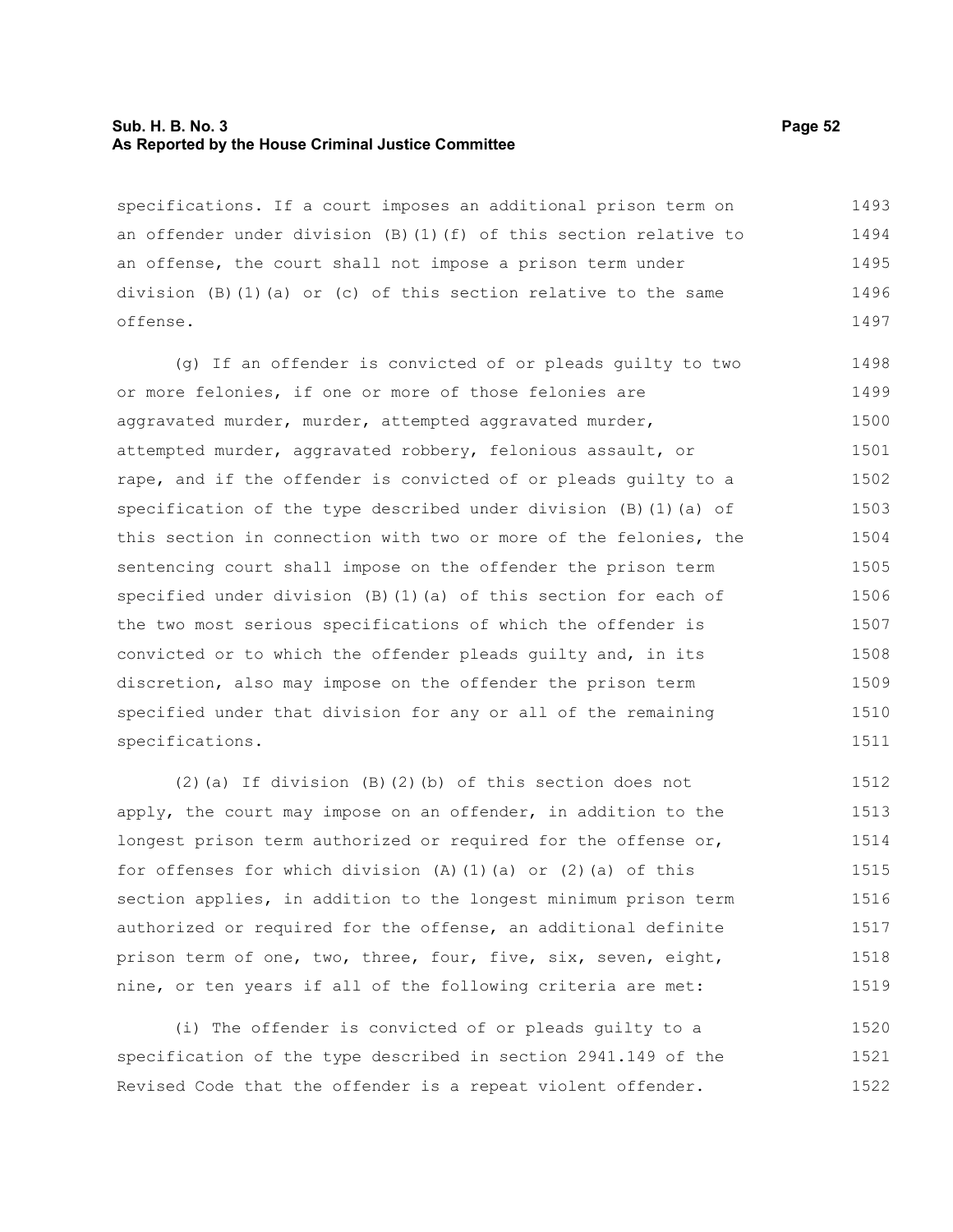# **Sub. H. B. No. 3 Page 53 As Reported by the House Criminal Justice Committee**

(ii) The offense of which the offender currently is convicted or to which the offender currently pleads guilty is aggravated murder and the court does not impose a sentence of death or life imprisonment without parole, murder, terrorism and the court does not impose a sentence of life imprisonment without parole, any felony of the first degree that is an offense of violence and the court does not impose a sentence of life imprisonment without parole, or any felony of the second degree that is an offense of violence and the trier of fact finds that the offense involved an attempt to cause or a threat to cause serious physical harm to a person or resulted in serious physical harm to a person. 1523 1524 1525 1526 1527 1528 1529 1530 1531 1532 1533 1534

(iii) The court imposes the longest prison term for the offense or the longest minimum prison term for the offense, whichever is applicable, that is not life imprisonment without parole. 1535 1536 1537 1538

(iv) The court finds that the prison terms imposed pursuant to division (B)(2)(a)(iii) of this section and, if applicable, division (B)(1) or (3) of this section are inadequate to punish the offender and protect the public from future crime, because the applicable factors under section 2929.12 of the Revised Code indicating a greater likelihood of recidivism outweigh the applicable factors under that section indicating a lesser likelihood of recidivism. 1539 1540 1541 1542 1543 1544 1545 1546

(v) The court finds that the prison terms imposed pursuant to division (B)(2)(a)(iii) of this section and, if applicable, division (B)(1) or (3) of this section are demeaning to the seriousness of the offense, because one or more of the factors under section 2929.12 of the Revised Code indicating that the offender's conduct is more serious than conduct normally 1547 1548 1549 1550 1551 1552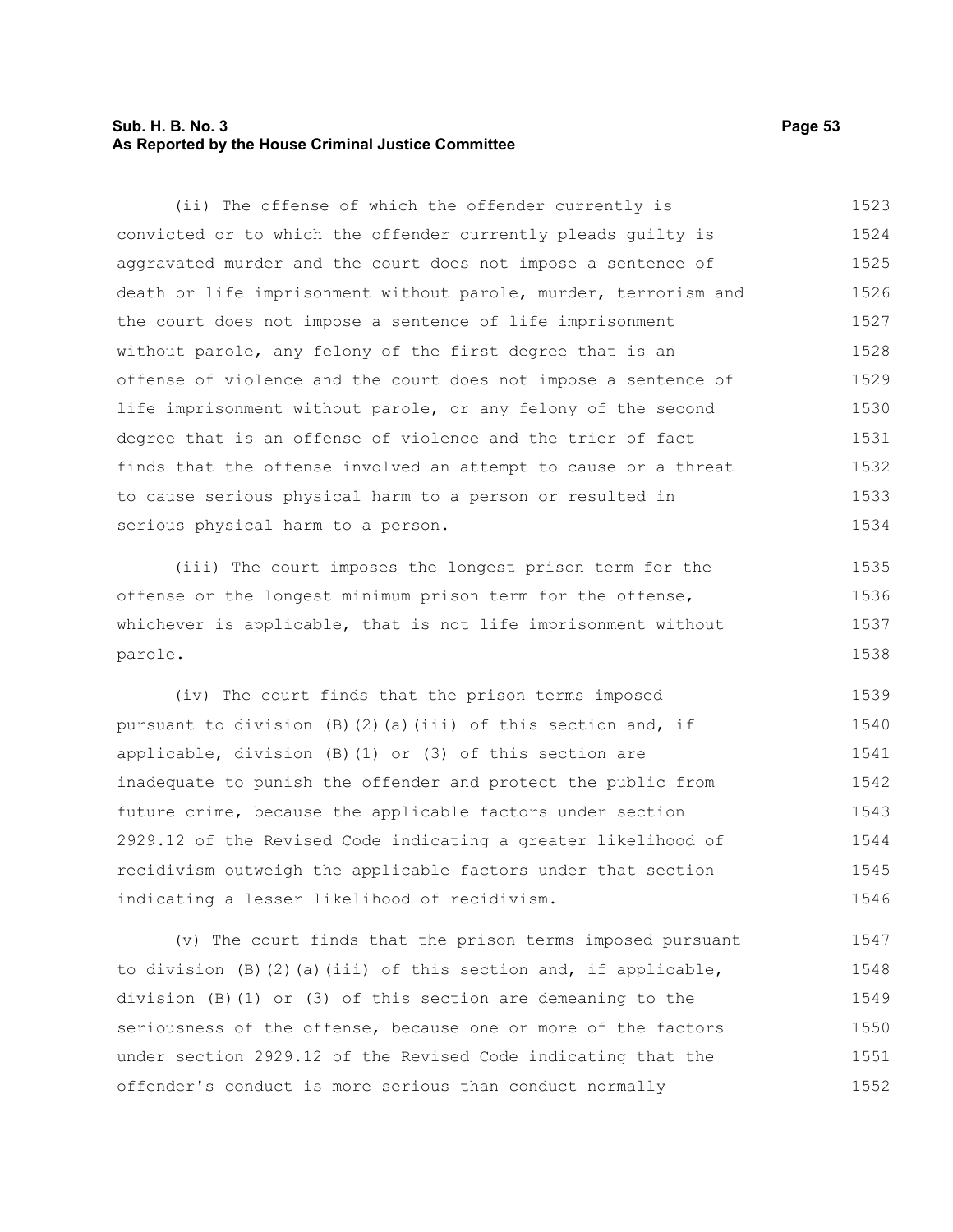## **Sub. H. B. No. 3 Page 54 As Reported by the House Criminal Justice Committee**

constituting the offense are present, and they outweigh the applicable factors under that section indicating that the offender's conduct is less serious than conduct normally constituting the offense. 1553 1554 1555 1556

(b) The court shall impose on an offender the longest prison term authorized or required for the offense or, for offenses for which division (A)(1)(a) or (2)(a) of this section applies, the longest minimum prison term authorized or required for the offense, and shall impose on the offender an additional definite prison term of one, two, three, four, five, six, seven, eight, nine, or ten years if all of the following criteria are met: 1557 1558 1559 1560 1561 1562 1563 1564

(i) The offender is convicted of or pleads guilty to a specification of the type described in section 2941.149 of the Revised Code that the offender is a repeat violent offender. 1565 1566 1567

(ii) The offender within the preceding twenty years has been convicted of or pleaded guilty to three or more offenses described in division (CC)(1) of section 2929.01 of the Revised Code, including all offenses described in that division of which the offender is convicted or to which the offender pleads guilty in the current prosecution and all offenses described in that division of which the offender previously has been convicted or to which the offender previously pleaded guilty, whether prosecuted together or separately. 1568 1569 1570 1571 1572 1573 1574 1575 1576

(iii) The offense or offenses of which the offender currently is convicted or to which the offender currently pleads guilty is aggravated murder and the court does not impose a sentence of death or life imprisonment without parole, murder, terrorism and the court does not impose a sentence of life imprisonment without parole, any felony of the first degree that 1577 1578 1579 1580 1581 1582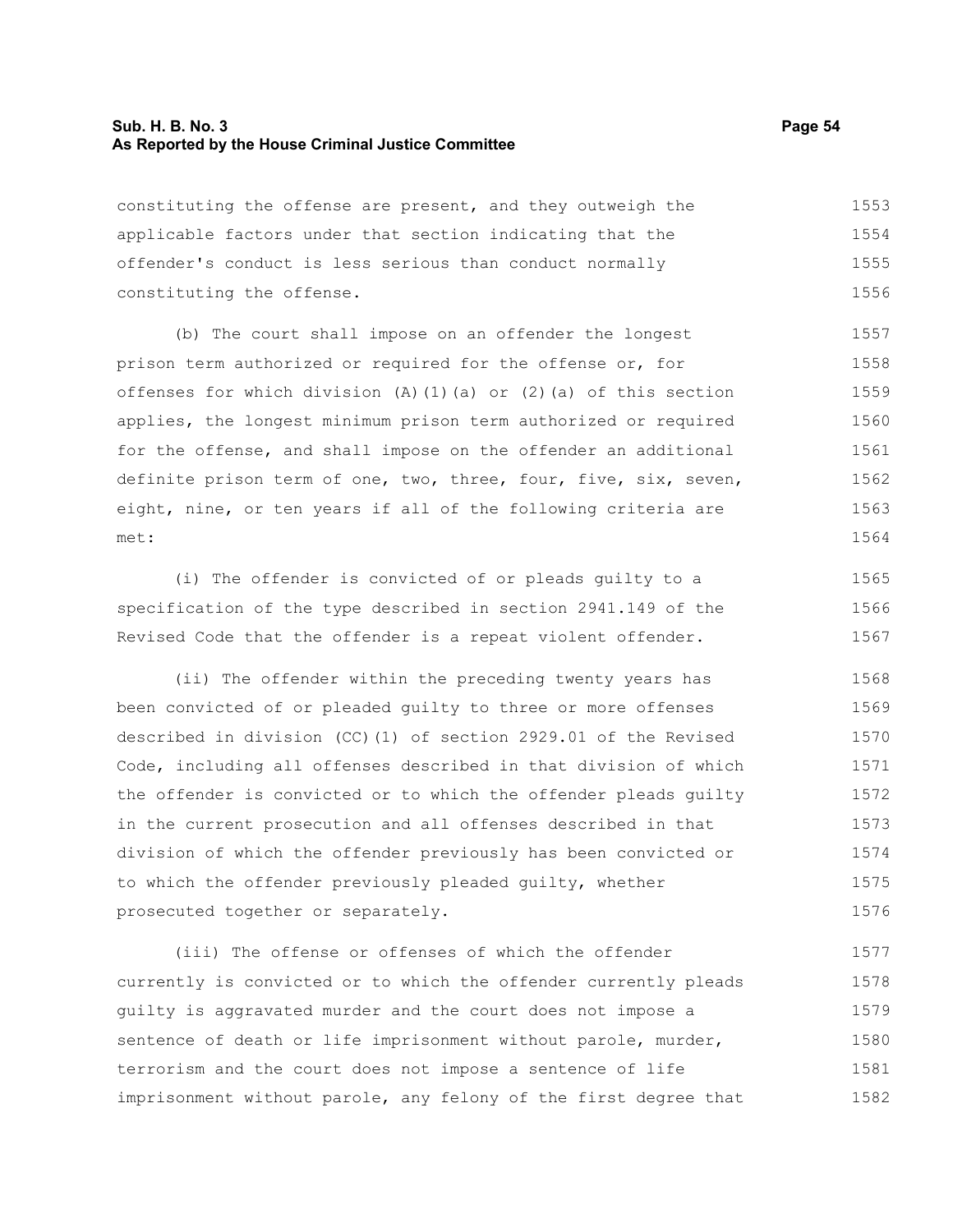#### **Sub. H. B. No. 3 Page 55 As Reported by the House Criminal Justice Committee**

is an offense of violence and the court does not impose a sentence of life imprisonment without parole, or any felony of the second degree that is an offense of violence and the trier of fact finds that the offense involved an attempt to cause or a threat to cause serious physical harm to a person or resulted in serious physical harm to a person. 1583 1584 1585 1586 1587 1588

(c) For purposes of division (B)(2)(b) of this section, two or more offenses committed at the same time or as part of the same act or event shall be considered one offense, and that one offense shall be the offense with the greatest penalty. 1589 1590 1591 1592

(d) A sentence imposed under division (B)(2)(a) or (b) of this section shall not be reduced pursuant to section 2929.20, section 2967.19, or section 2967.193, or any other provision of Chapter 2967. or Chapter 5120. of the Revised Code. The offender shall serve an additional prison term imposed under division (B) (2)(a) or (b) of this section consecutively to and prior to the prison term imposed for the underlying offense. 1593 1594 1595 1596 1597 1598 1599

(e) When imposing a sentence pursuant to division (B)(2) (a) or (b) of this section, the court shall state its findings explaining the imposed sentence.

(3) Except when an offender commits a violation of section 2903.01 or 2907.02 of the Revised Code and the penalty imposed for the violation is life imprisonment or commits a violation of section 2903.02 of the Revised Code, if the offender commits a violation of section 2925.03 or 2925.11 of the Revised Code and that section classifies the offender as a major drug offender, if the offender commits a violation of section 2925.05 of the Revised Code and division  $(E)(1)$  of that section classifies the offender as a major drug offender, if the offender commits a felony violation of section 2925.02, 2925.04, 2925.05, 2925.36, 1603 1604 1605 1606 1607 1608 1609 1610 1611 1612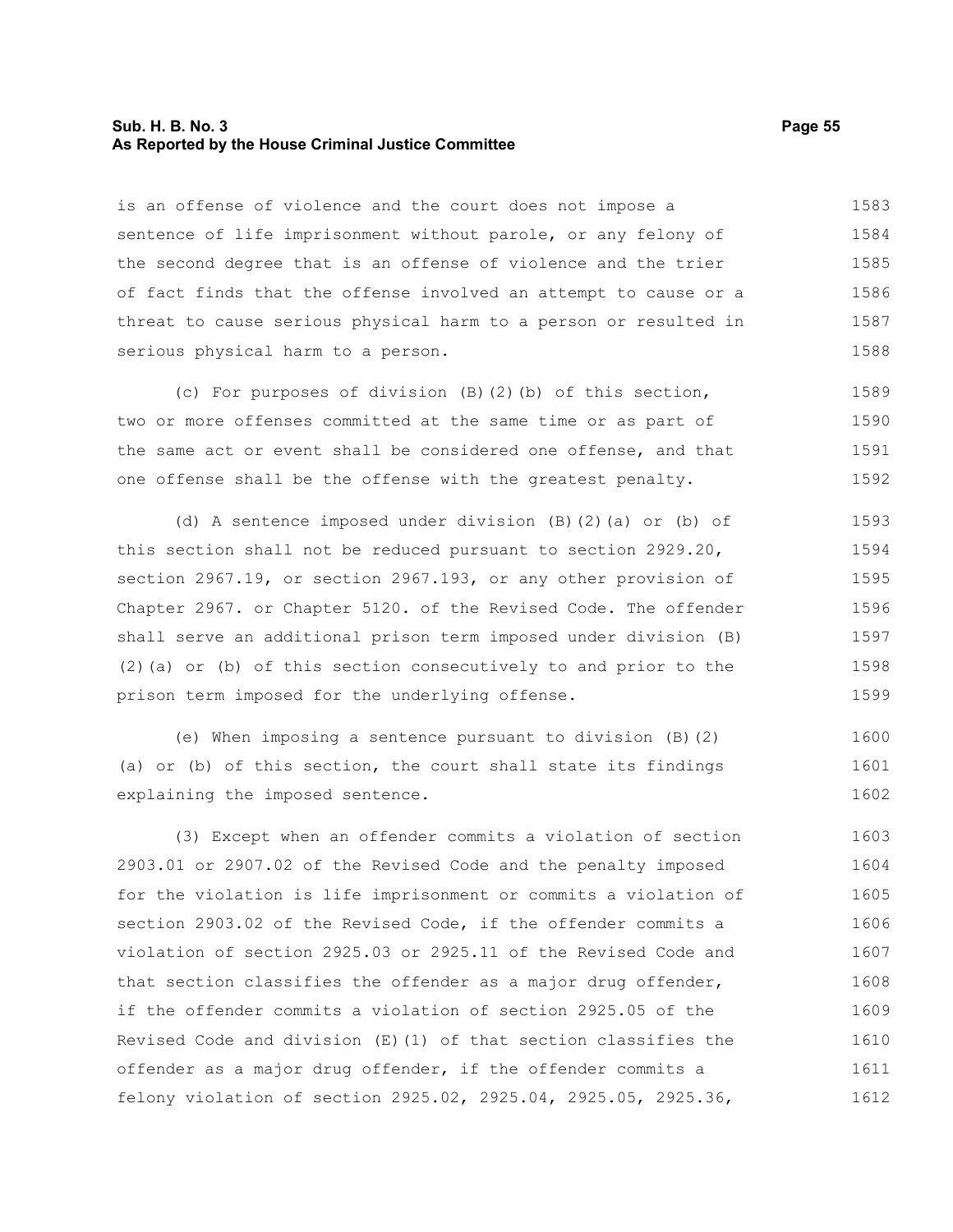## **Sub. H. B. No. 3 Page 56 As Reported by the House Criminal Justice Committee**

3719.07, 3719.08, 3719.16, 3719.161, 4729.37, or 4729.61, division (C) or (D) of section 3719.172, division (E) of section 4729.51, or division (J) of section 4729.54 of the Revised Code that includes the sale, offer to sell, or possession of a schedule I or II controlled substance, with the exception of marihuana, and the court imposing sentence upon the offender finds that the offender is guilty of a specification of the type described in division (A) of section 2941.1410 of the Revised Code charging that the offender is a major drug offender, if the court imposing sentence upon an offender for a felony finds that the offender is guilty of corrupt activity with the most serious offense in the pattern of corrupt activity being a felony of the first degree, or if the offender is guilty of an attempted violation of section 2907.02 of the Revised Code and, had the offender completed the violation of section 2907.02 of the Revised Code that was attempted, the offender would have been subject to a sentence of life imprisonment or life imprisonment without parole for the violation of section 2907.02 of the Revised Code, the court shall impose upon the offender for the felony violation a mandatory prison term determined as described in this division that, subject to divisions (C) to (I) of section 2967.19 of the Revised Code, cannot be reduced pursuant to section 2929.20, section 2967.19, or any other provision of Chapter 2967. or 5120. of the Revised Code. The mandatory prison term shall be the maximum definite prison term prescribed in division (A)(1)(b) of this section for a felony of the first degree, except that for offenses for which division  $(A)$   $(1)$   $(a)$  of this section applies, the mandatory prison term shall be the longest minimum prison term prescribed in that division for the offense. 1613 1614 1615 1616 1617 1618 1619 1620 1621 1622 1623 1624 1625 1626 1627 1628 1629 1630 1631 1632 1633 1634 1635 1636 1637 1638 1639 1640 1641 1642

(4) If the offender is being sentenced for a third or 1643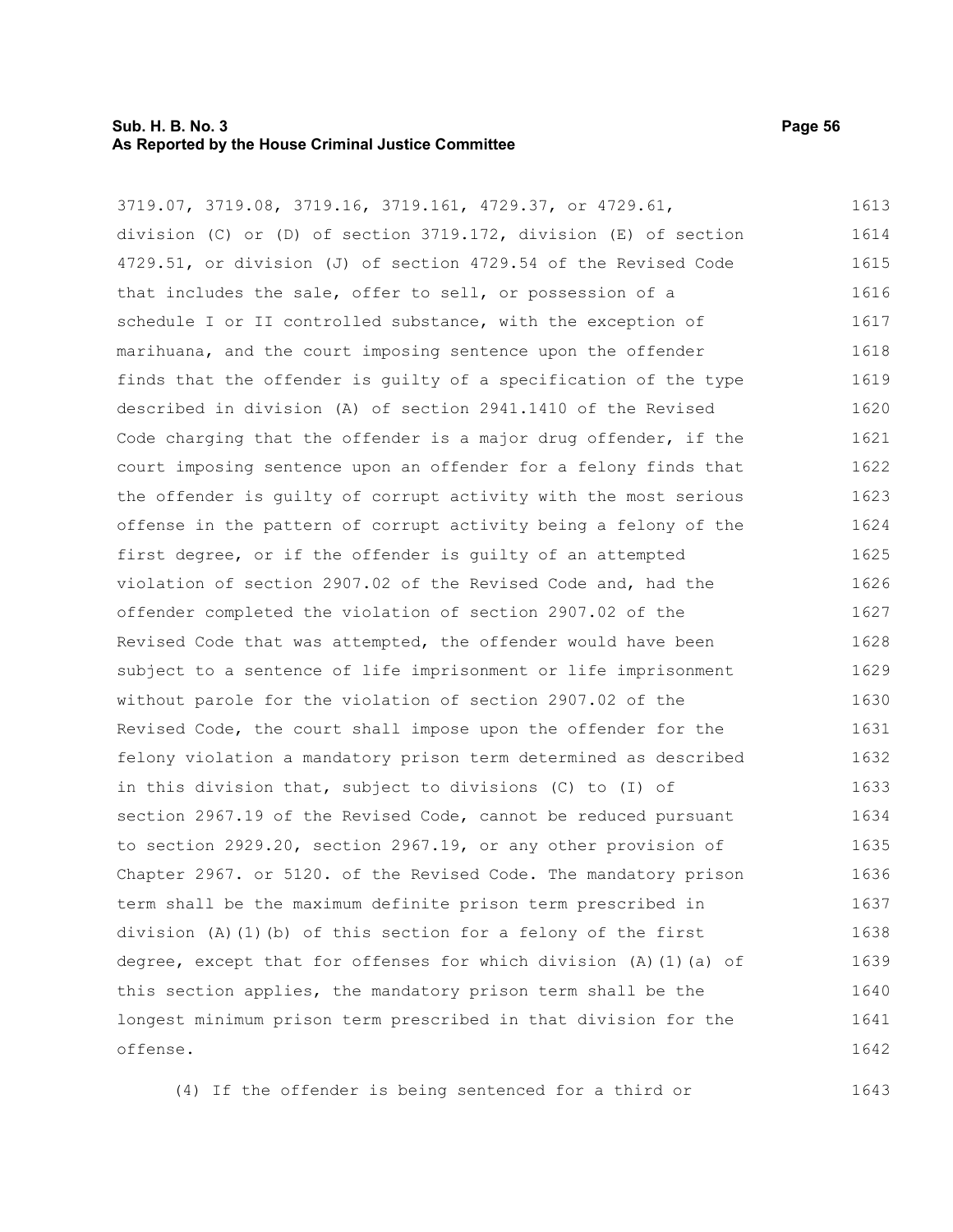## **Sub. H. B. No. 3 Page 57 As Reported by the House Criminal Justice Committee**

fourth degree felony OVI offense under division (G)(2) of section 2929.13 of the Revised Code, the sentencing court shall impose upon the offender a mandatory prison term in accordance with that division. In addition to the mandatory prison term, if the offender is being sentenced for a fourth degree felony OVI offense, the court, notwithstanding division (A)(4) of this section, may sentence the offender to a definite prison term of not less than six months and not more than thirty months, and if the offender is being sentenced for a third degree felony OVI offense, the sentencing court may sentence the offender to an additional prison term of any duration specified in division (A) (3) of this section. In either case, the additional prison term imposed shall be reduced by the sixty or one hundred twenty days imposed upon the offender as the mandatory prison term. The total of the additional prison term imposed under division (B) (4) of this section plus the sixty or one hundred twenty days imposed as the mandatory prison term shall equal a definite term in the range of six months to thirty months for a fourth degree felony OVI offense and shall equal one of the authorized prison terms specified in division (A)(3) of this section for a third degree felony OVI offense. If the court imposes an additional prison term under division (B)(4) of this section, the offender shall serve the additional prison term after the offender has served the mandatory prison term required for the offense. In addition to the mandatory prison term or mandatory and additional prison term imposed as described in division (B)(4) of this section, the court also may sentence the offender to a community control sanction under section 2929.16 or 2929.17 of the Revised Code, but the offender shall serve all of the prison terms so imposed prior to serving the community control sanction. 1644 1645 1646 1647 1648 1649 1650 1651 1652 1653 1654 1655 1656 1657 1658 1659 1660 1661 1662 1663 1664 1665 1666 1667 1668 1669 1670 1671 1672 1673 1674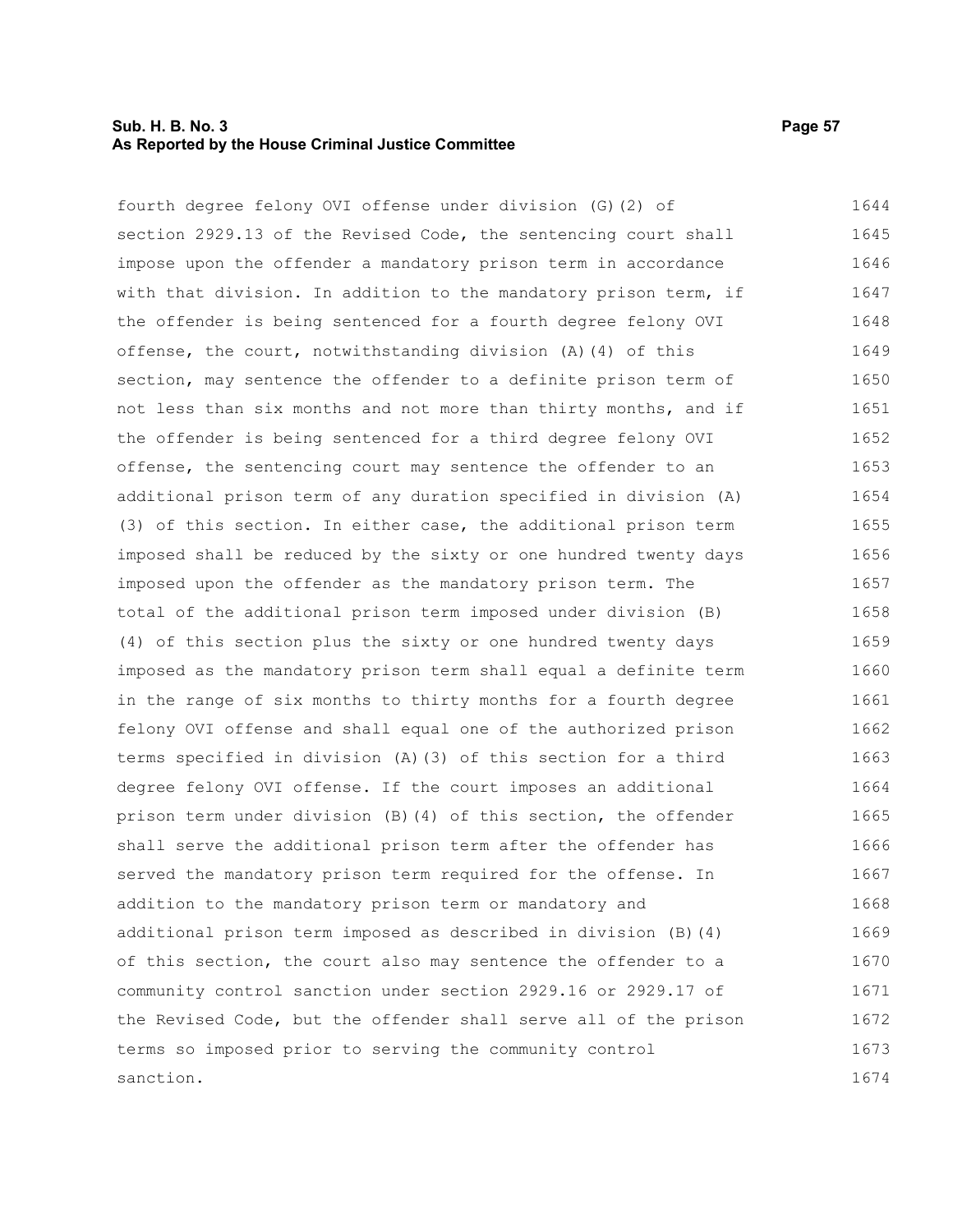## **Sub. H. B. No. 3 Page 58 As Reported by the House Criminal Justice Committee**

If the offender is being sentenced for a fourth degree felony OVI offense under division (G)(1) of section 2929.13 of the Revised Code and the court imposes a mandatory term of local incarceration, the court may impose a prison term as described in division (A)(1) of that section. 1675 1676 1677 1678 1679

(5) If an offender is convicted of or pleads guilty to a violation of division (A)(1) or (2) of section 2903.06 of the Revised Code and also is convicted of or pleads guilty to a specification of the type described in section 2941.1414 of the Revised Code that charges that the victim of the offense is a peace officer, as defined in section 2935.01 of the Revised Code, or an investigator of the bureau of criminal identification and investigation, as defined in section 2903.11 of the Revised Code, the court shall impose on the offender a prison term of five years. If a court imposes a prison term on an offender under division (B)(5) of this section, the prison term, subject to divisions (C) to (I) of section 2967.19 of the Revised Code, shall not be reduced pursuant to section 2929.20, section 2967.19, section 2967.193, or any other provision of Chapter 2967. or Chapter 5120. of the Revised Code. A court shall not impose more than one prison term on an offender under division (B)(5) of this section for felonies committed as part of the same act. 1680 1681 1682 1683 1684 1685 1686 1687 1688 1689 1690 1691 1692 1693 1694 1695 1696 1697

(6) If an offender is convicted of or pleads guilty to a violation of division (A)(1) or (2) of section 2903.06 of the Revised Code and also is convicted of or pleads guilty to a specification of the type described in section 2941.1415 of the Revised Code that charges that the offender previously has been convicted of or pleaded guilty to three or more violations of division (A) or (B) of section 4511.19 of the Revised Code or an equivalent offense, as defined in section 2941.1415 of the 1698 1699 1700 1701 1702 1703 1704 1705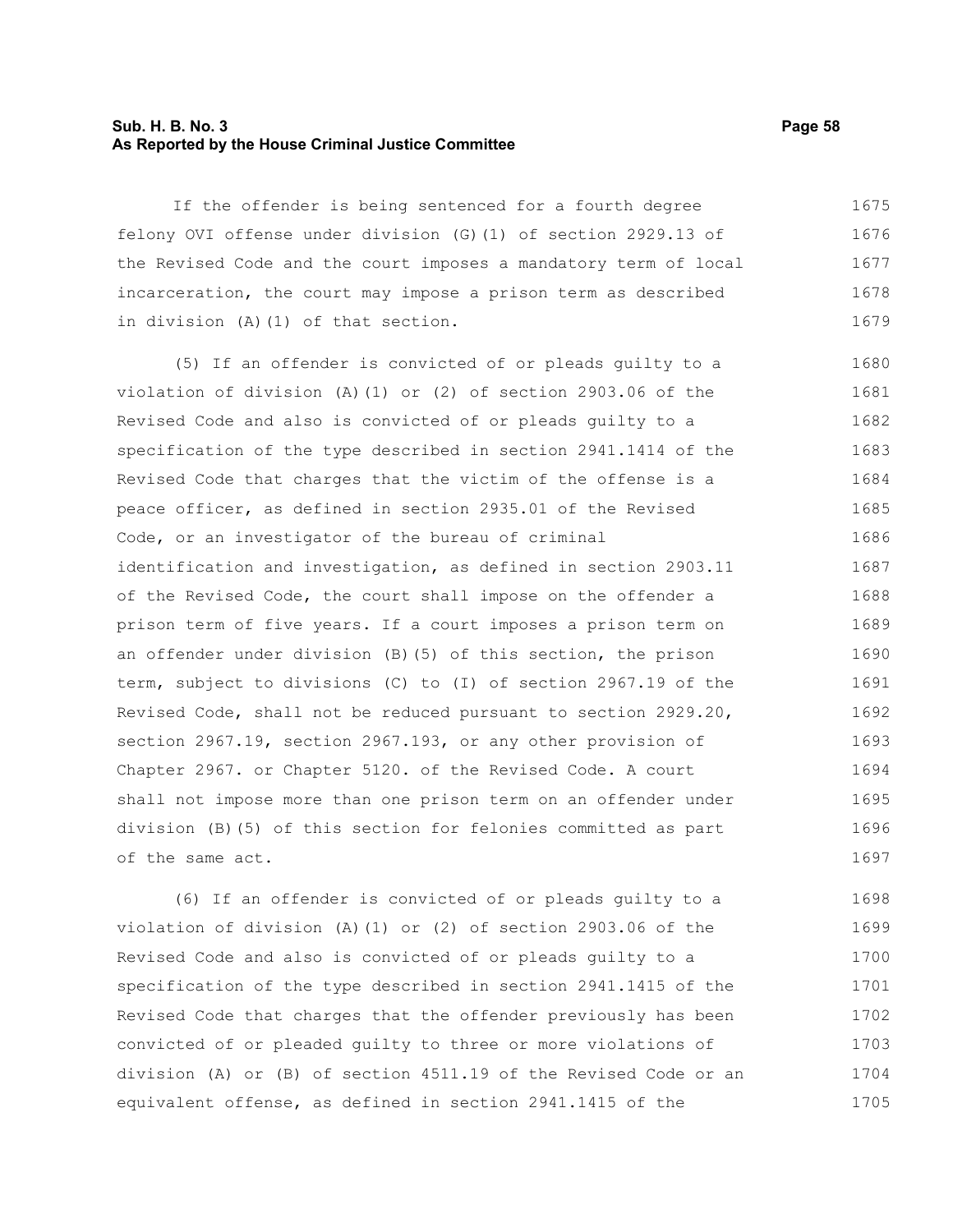## **Sub. H. B. No. 3 Page 59 As Reported by the House Criminal Justice Committee**

Revised Code, or three or more violations of any combination of those divisions and offenses, the court shall impose on the offender a prison term of three years. If a court imposes a prison term on an offender under division (B)(6) of this section, the prison term, subject to divisions (C) to (I) of section 2967.19 of the Revised Code, shall not be reduced pursuant to section 2929.20, section 2967.19, section 2967.193, or any other provision of Chapter 2967. or Chapter 5120. of the Revised Code. A court shall not impose more than one prison term on an offender under division (B)(6) of this section for felonies committed as part of the same act. 1706 1707 1708 1709 1710 1711 1712 1713 1714 1715 1716

(7)(a) If an offender is convicted of or pleads guilty to a felony violation of section 2905.01, 2905.02, 2907.21, 2907.22, or 2923.32, division (A)(1) or (2) of section 2907.323 involving a minor, or division  $(B)$   $(1)$ ,  $(2)$ ,  $(3)$ ,  $(4)$ , or  $(5)$  of section 2919.22 of the Revised Code and also is convicted of or pleads guilty to a specification of the type described in section 2941.1422 of the Revised Code that charges that the offender knowingly committed the offense in furtherance of human trafficking, the court shall impose on the offender a mandatory prison term that is one of the following: 1717 1718 1719 1720 1721 1722 1723 1724 1725 1726

(i) If the offense is a felony of the first degree, a definite prison term of not less than five years and not greater than eleven years, except that if the offense is a felony of the first degree committed on or after the effective date of this amendment, the court shall impose as the minimum prison term a mandatory term of not less than five years and not greater than eleven years; 1727 1728 1729 1730 1731 1732 1733

(ii) If the offense is a felony of the second or third degree, a definite prison term of not less than three years and 1734 1735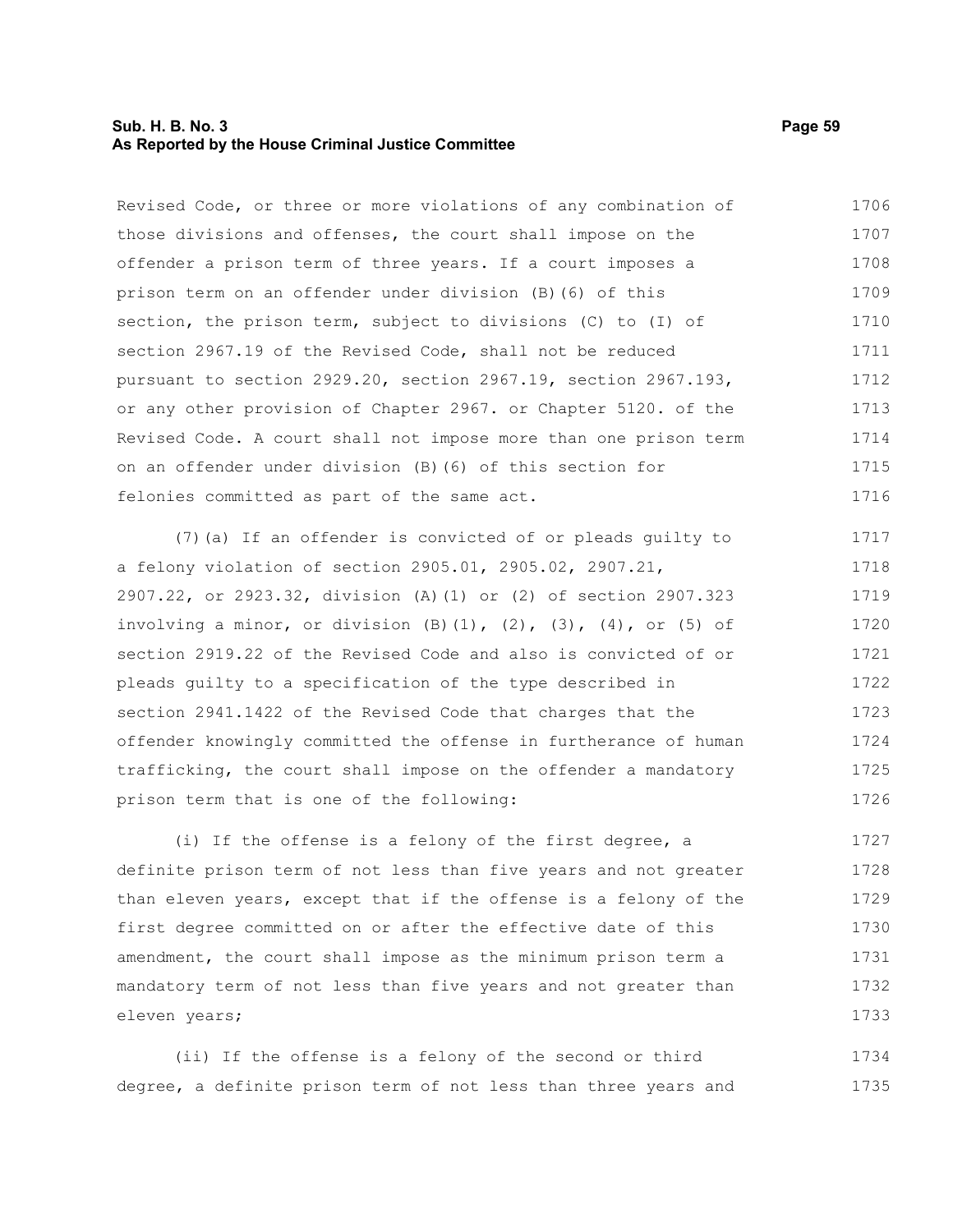### **Sub. H. B. No. 3 Page 60 As Reported by the House Criminal Justice Committee**

not greater than the maximum prison term allowed for the offense by division  $(A)$   $(2)$   $(b)$  or  $(3)$  of this section, except that if the offense is a felony of the second degree committed on or after the effective date of this amendment, the court shall impose as the minimum prison term a mandatory term of not less than three years and not greater than eight years; 1736 1737 1738 1739 1740 1741

(iii) If the offense is a felony of the fourth or fifth degree, a definite prison term that is the maximum prison term allowed for the offense by division (A) of section 2929.14 of the Revised Code. 1742 1743 1744 1745

(b) Subject to divisions (C) to (I) of section 2967.19 of the Revised Code, the prison term imposed under division (B)(7) (a) of this section shall not be reduced pursuant to section 2929.20, section 2967.19, section 2967.193, or any other provision of Chapter 2967. of the Revised Code. A court shall not impose more than one prison term on an offender under division (B)(7)(a) of this section for felonies committed as part of the same act, scheme, or plan. 1746 1747 1748 1749 1750 1751 1752 1753

(8) If an offender is convicted of or pleads guilty to a felony violation of section 2903.11, 2903.12, or 2903.13 of the Revised Code and also is convicted of or pleads guilty to a specification of the type described in section 2941.1423 of the Revised Code that charges that the victim of the violation was a woman whom the offender knew was pregnant at the time of the violation, notwithstanding the range prescribed in division (A) of this section as the definite prison term or minimum prison term for felonies of the same degree as the violation, the court shall impose on the offender a mandatory prison term that is either a definite prison term of six months or one of the prison terms prescribed in division (A) of this section for felonies of 1754 1755 1756 1757 1758 1759 1760 1761 1762 1763 1764 1765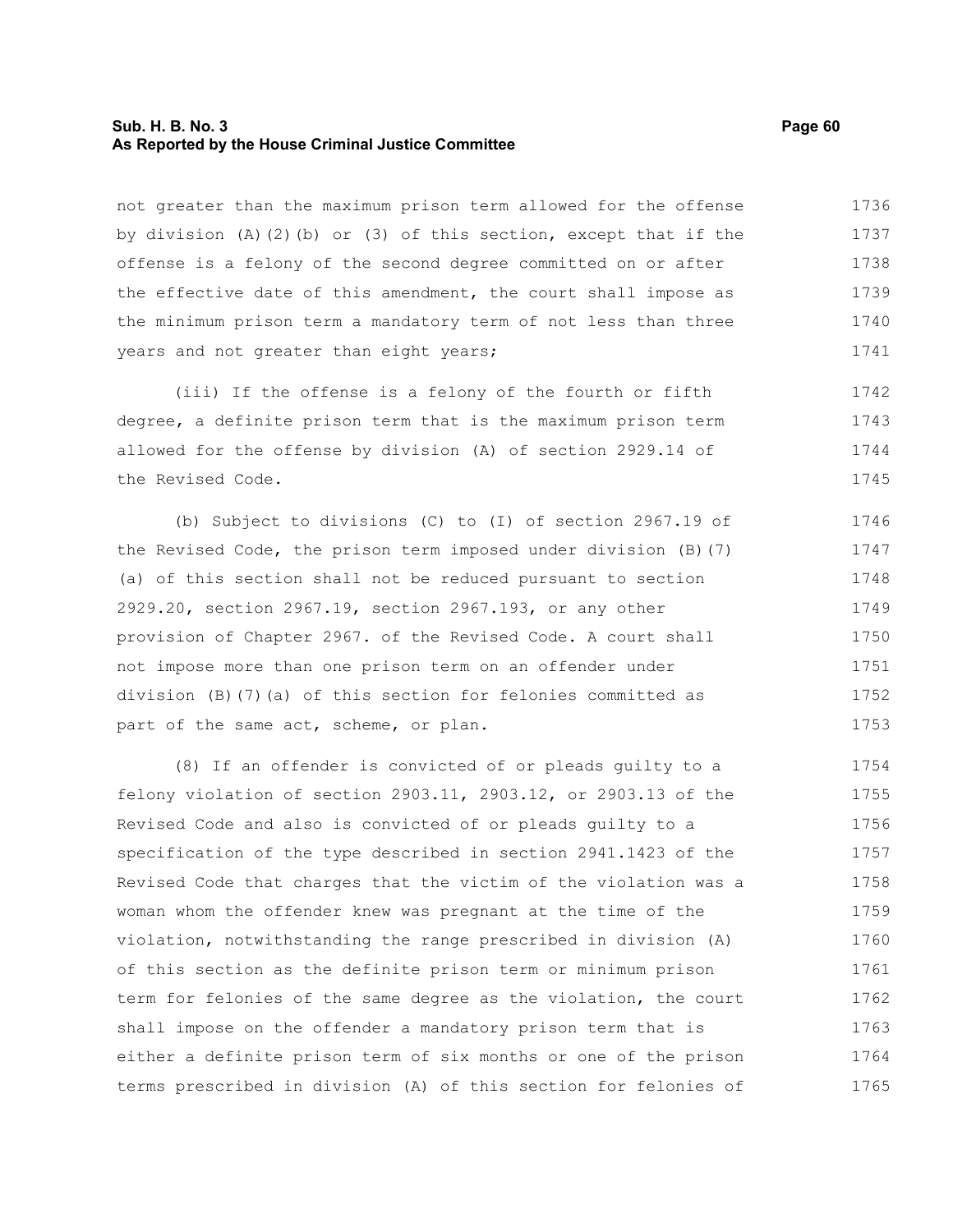## **Sub. H. B. No. 3 Page 61 As Reported by the House Criminal Justice Committee**

the same degree as the violation, except that if the violation is a felony of the first or second degree committed on or after the effective date of this amendment, the court shall impose as the minimum prison term under division  $(A)$   $(1)$   $(a)$  or  $(2)$   $(a)$  of this section a mandatory term that is one of the terms prescribed in that division, whichever is applicable, for the offense. 1766 1767 1768 1769 1770 1771 1772

(9)(a) If an offender is convicted of or pleads guilty to a violation of division (A)(1) or (2) of section 2903.11 of the Revised Code and also is convicted of or pleads guilty to a specification of the type described in section 2941.1425 of the Revised Code, the court shall impose on the offender a mandatory prison term of six years if either of the following applies: 1773 1774 1775 1776 1777 1778

(i) The violation is a violation of division (A)(1) of section 2903.11 of the Revised Code and the specification charges that the offender used an accelerant in committing the violation and the serious physical harm to another or to another's unborn caused by the violation resulted in a permanent, serious disfigurement or permanent, substantial incapacity; 1779 1780 1781 1782 1783 1784 1785

(ii) The violation is a violation of division (A)(2) of section 2903.11 of the Revised Code and the specification charges that the offender used an accelerant in committing the violation, that the violation caused physical harm to another or to another's unborn, and that the physical harm resulted in a permanent, serious disfigurement or permanent, substantial incapacity. 1786 1787 1788 1789 1790 1791 1792

(b) If a court imposes a prison term on an offender under division (B)(9)(a) of this section, the prison term shall not be reduced pursuant to section 2929.20, section 2967.19, section 1793 1794 1795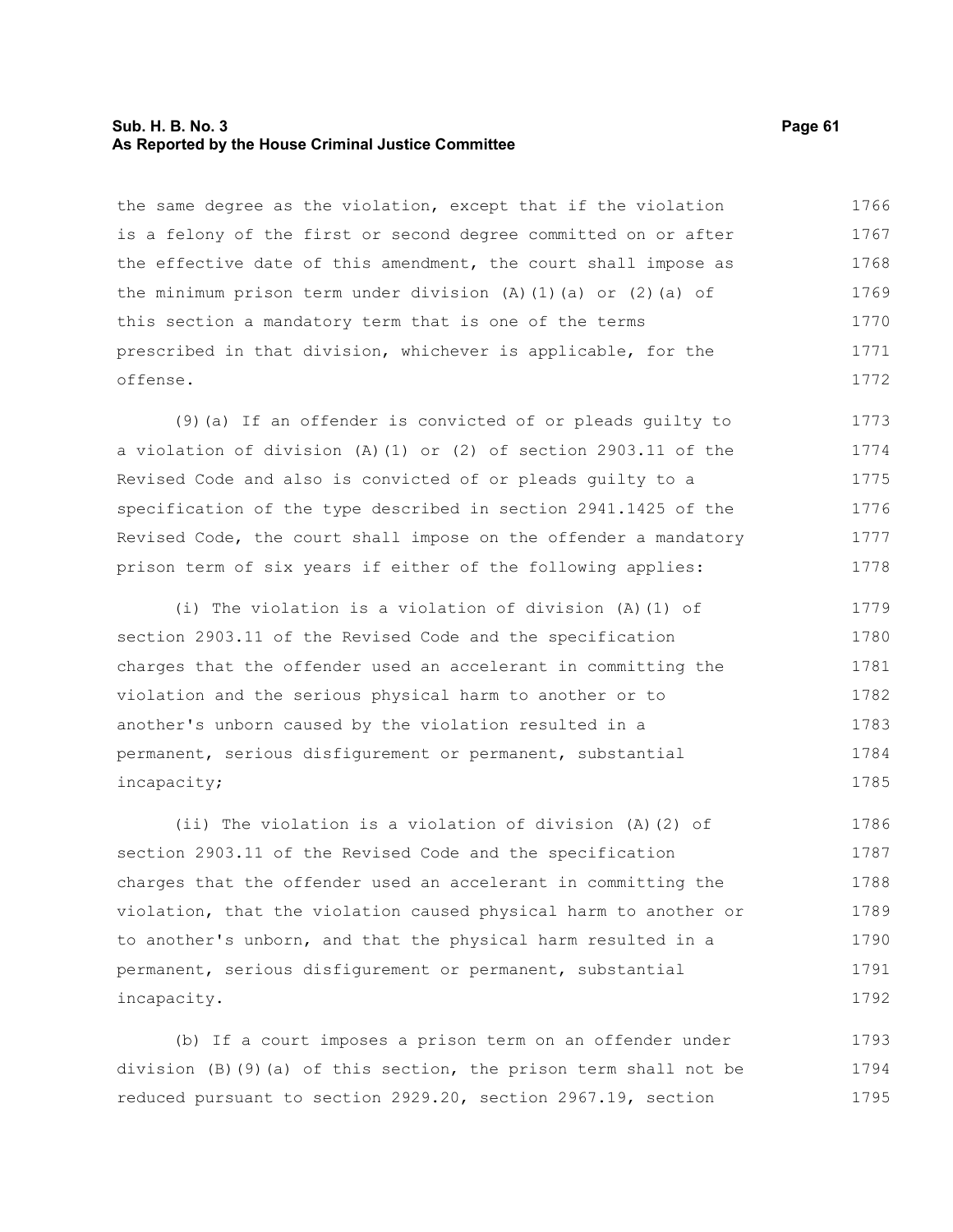## **Sub. H. B. No. 3 Page 62 As Reported by the House Criminal Justice Committee**

2967.193, or any other provision of Chapter 2967. or Chapter 5120. of the Revised Code. A court shall not impose more than one prison term on an offender under division (B)(9) of this section for felonies committed as part of the same act. 1796 1797 1798 1799

(c) The provisions of divisions (B)(9) and (C)(6) of this section and of division (D)(2) of section 2903.11, division (F) (20) of section 2929.13, and section 2941.1425 of the Revised Code shall be known as "Judy's Law." 1800 1801 1802 1803

(10) If an offender is convicted of or pleads guilty to a violation of division (A) of section 2903.11 of the Revised Code and also is convicted of or pleads guilty to a specification of the type described in section 2941.1426 of the Revised Code that charges that the victim of the offense suffered permanent disabling harm as a result of the offense and that the victim was under ten years of age at the time of the offense, regardless of whether the offender knew the age of the victim, the court shall impose upon the offender an additional definite prison term of six years. A prison term imposed on an offender under division (B)(10) of this section shall not be reduced pursuant to section 2929.20, section 2967.193, or any other provision of Chapter 2967. or Chapter 5120. of the Revised Code. If a court imposes an additional prison term on an offender under this division relative to a violation of division (A) of section 2903.11 of the Revised Code, the court shall not impose any other additional prison term on the offender relative to the same offense. 1804 1805 1806 1807 1808 1809 1810 1811 1812 1813 1814 1815 1816 1817 1818 1819 1820 1821

(11) If an offender is convicted of or pleads guilty to a felony violation of section 2925.03 or 2925.05 of the Revised Code or a felony violation of section 2925.11 of the Revised Code for which division (C)(11) of that section applies in 1822 1823 1824 1825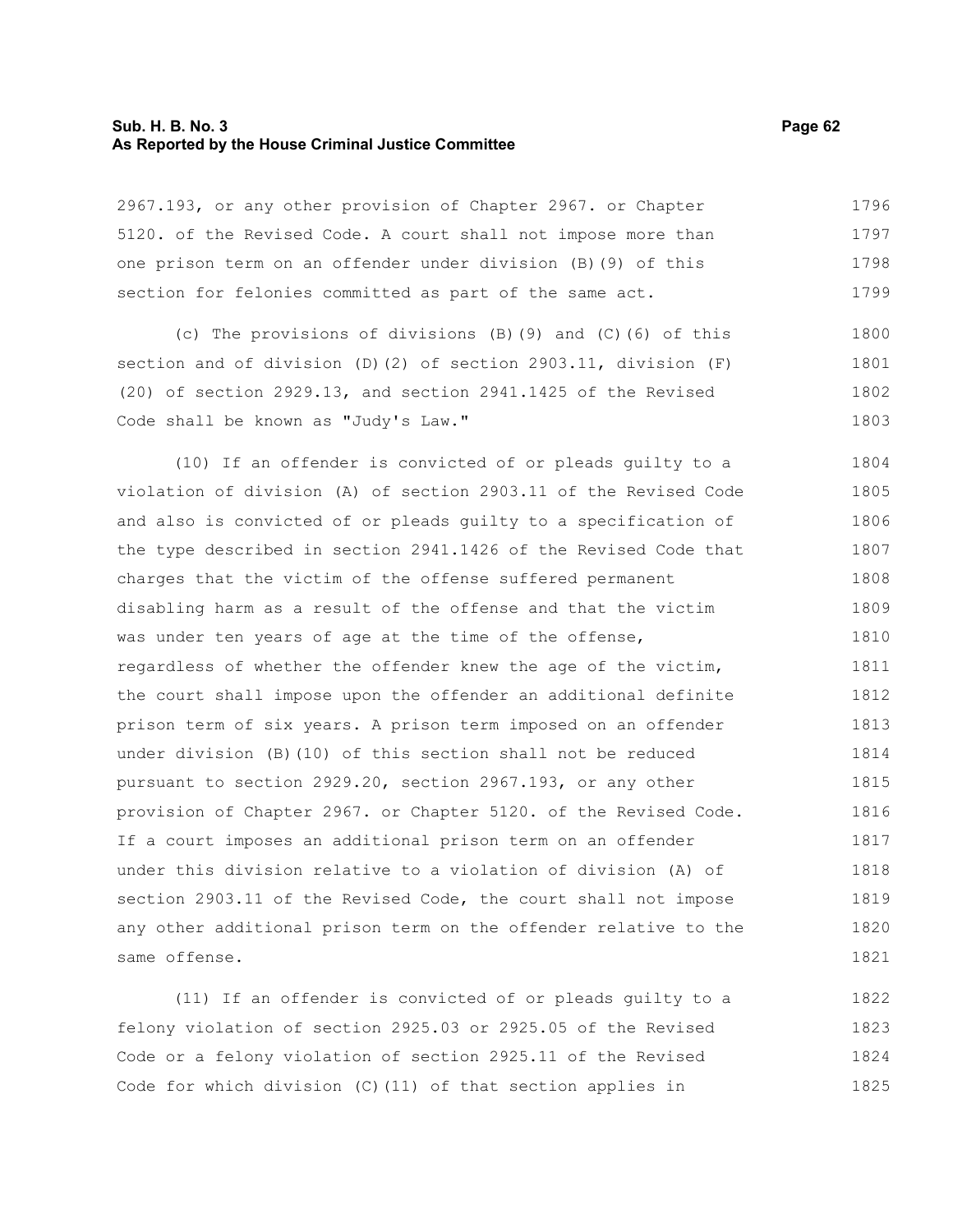## **Sub. H. B. No. 3 Page 63 As Reported by the House Criminal Justice Committee**

determining the sentence for the violation, if the drug involved in the violation is a fentanyl-related compound or a compound, mixture, preparation, or substance containing a fentanyl-related compound, and if the offender also is convicted of or pleads guilty to a specification of the type described in division (B) of section 2941.1410 of the Revised Code that charges that the offender is a major drug offender, in addition to any other penalty imposed for the violation, the court shall impose on the offender a mandatory prison term of three, four, five, six, seven, or eight years. If a court imposes a prison term on an offender under division (B)(11) of this section, the prison term, subject to divisions (C) to (I) of section 2967.19 of the Revised Code, shall not be reduced pursuant to section 2929.20, 2967.19, or 2967.193, or any other provision of Chapter 2967. or 5120. of the Revised Code. A court shall not impose more than one prison term on an offender under division (B)(11) of this section for felonies committed as part of the same act. 1826 1827 1828 1829 1830 1831 1832 1833 1834 1835 1836 1837 1838 1839 1840 1841 1842

(C)(1)(a) Subject to division (C)(1)(b) of this section, if a mandatory prison term is imposed upon an offender pursuant to division (B)(1)(a) of this section for having a firearm on or about the offender's person or under the offender's control while committing a felony, if a mandatory prison term is imposed upon an offender pursuant to division (B)(1)(c) of this section for committing a felony specified in that division by discharging a firearm from a motor vehicle, or if both types of mandatory prison terms are imposed, the offender shall serve any mandatory prison term imposed under either division consecutively to any other mandatory prison term imposed under either division or under division (B)(1)(d) of this section, consecutively to and prior to any prison term imposed for the underlying felony pursuant to division  $(A)$ ,  $(B)$   $(2)$ , or  $(B)$   $(3)$  of 1843 1844 1845 1846 1847 1848 1849 1850 1851 1852 1853 1854 1855 1856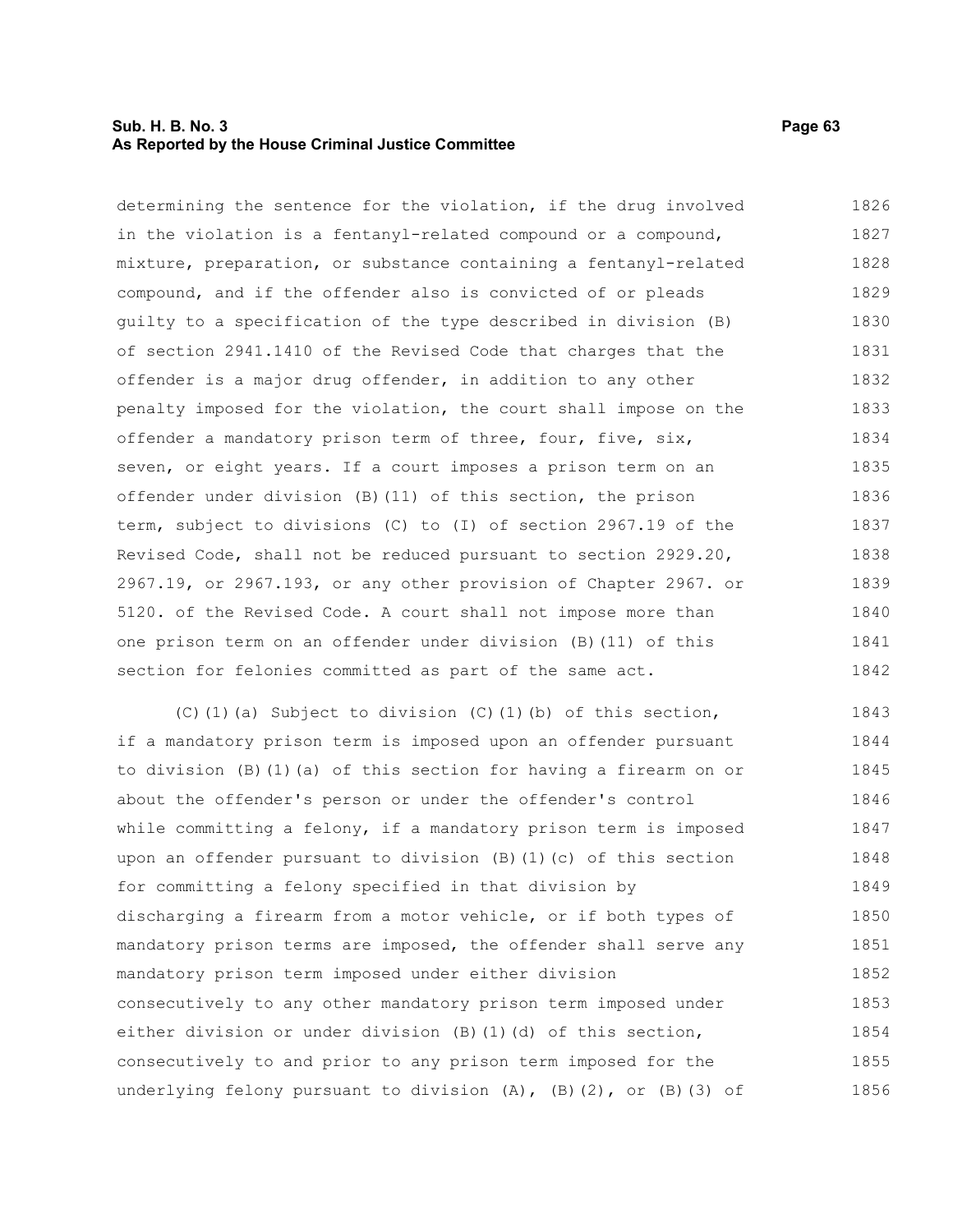### **Sub. H. B. No. 3 Page 64 As Reported by the House Criminal Justice Committee**

this section or any other section of the Revised Code, and consecutively to any other prison term or mandatory prison term previously or subsequently imposed upon the offender. 1857 1858 1859

(b) If a mandatory prison term is imposed upon an offender pursuant to division (B)(1)(d) of this section for wearing or carrying body armor while committing an offense of violence that is a felony, the offender shall serve the mandatory term so imposed consecutively to any other mandatory prison term imposed under that division or under division (B)(1)(a) or (c) of this section, consecutively to and prior to any prison term imposed for the underlying felony under division  $(A)$ ,  $(B)$   $(2)$ , or  $(B)$   $(3)$ of this section or any other section of the Revised Code, and consecutively to any other prison term or mandatory prison term previously or subsequently imposed upon the offender. 1860 1861 1862 1863 1864 1865 1866 1867 1868 1869 1870

(c) If a mandatory prison term is imposed upon an offender pursuant to division  $(B)(1)(f)$  of this section, the offender shall serve the mandatory prison term so imposed consecutively to and prior to any prison term imposed for the underlying felony under division  $(A)$ ,  $(B)$   $(2)$ , or  $(B)$   $(3)$  of this section or any other section of the Revised Code, and consecutively to any other prison term or mandatory prison term previously or subsequently imposed upon the offender. 1871 1872 1873 1874 1875 1876 1877 1878

(d) If a mandatory prison term is imposed upon an offender pursuant to division (B)(7) or (8) of this section, the offender shall serve the mandatory prison term so imposed consecutively to any other mandatory prison term imposed under that division or under any other provision of law and consecutively to any other prison term or mandatory prison term previously or subsequently imposed upon the offender. 1879 1880 1881 1882 1883 1884 1885

(e) If a mandatory prison term is imposed upon an offender 1886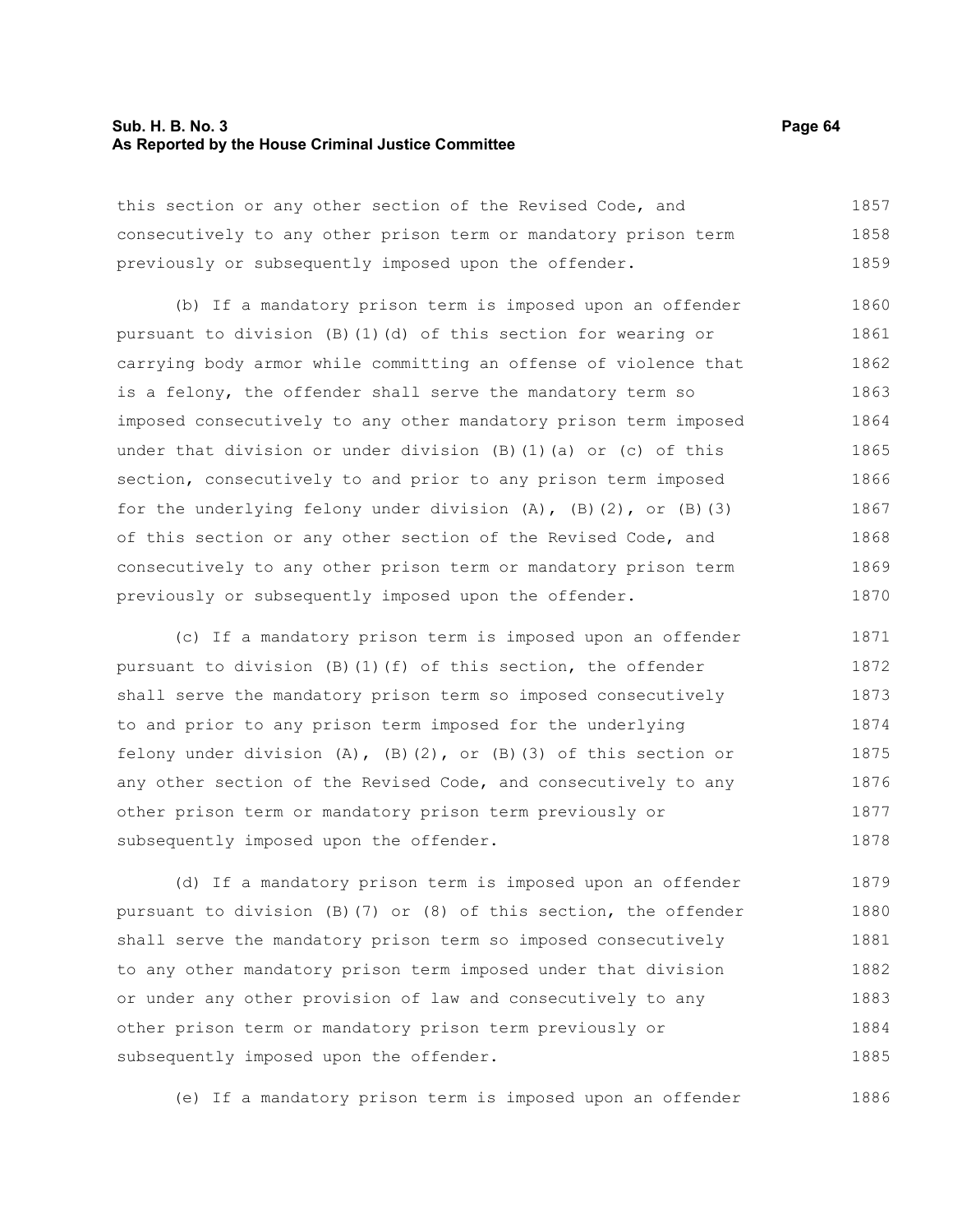### **Sub. H. B. No. 3 Page 65 As Reported by the House Criminal Justice Committee**

pursuant to division (B)(11) of this section, the offender shall serve the mandatory prison term consecutively to any other mandatory prison term imposed under that division, consecutively to and prior to any prison term imposed for the underlying felony, and consecutively to any other prison term or mandatory prison term previously or subsequently imposed upon the offender. 1887 1888 1889 1890 1891 1892 1893

(2) If an offender who is an inmate in a jail, prison, or other residential detention facility violates section 2917.02, 2917.03, or 2921.35 of the Revised Code or division (A)(1) or (2) of section 2921.34 of the Revised Code, if an offender who is under detention at a detention facility commits a felony violation of section 2923.131 of the Revised Code, or if an offender who is an inmate in a jail, prison, or other residential detention facility or is under detention at a detention facility commits another felony while the offender is an escapee in violation of division (A)(1) or (2) of section 2921.34 of the Revised Code, any prison term imposed upon the offender for one of those violations shall be served by the offender consecutively to the prison term or term of imprisonment the offender was serving when the offender committed that offense and to any other prison term previously or subsequently imposed upon the offender. 1894 1895 1896 1897 1898 1899 1900 1901 1902 1903 1904 1905 1906 1907 1908 1909

(3) If a prison term is imposed for a violation of division (B) of section 2911.01 of the Revised Code, a violation of division (A) of section 2913.02 of the Revised Code in which the stolen property is a firearm or dangerous ordnance, or a felony violation of division (B) of section 2921.331 of the Revised Code, the offender shall serve that prison term consecutively to any other prison term or mandatory prison term previously or subsequently imposed upon the offender. 1910 1911 1912 1913 1914 1915 1916 1917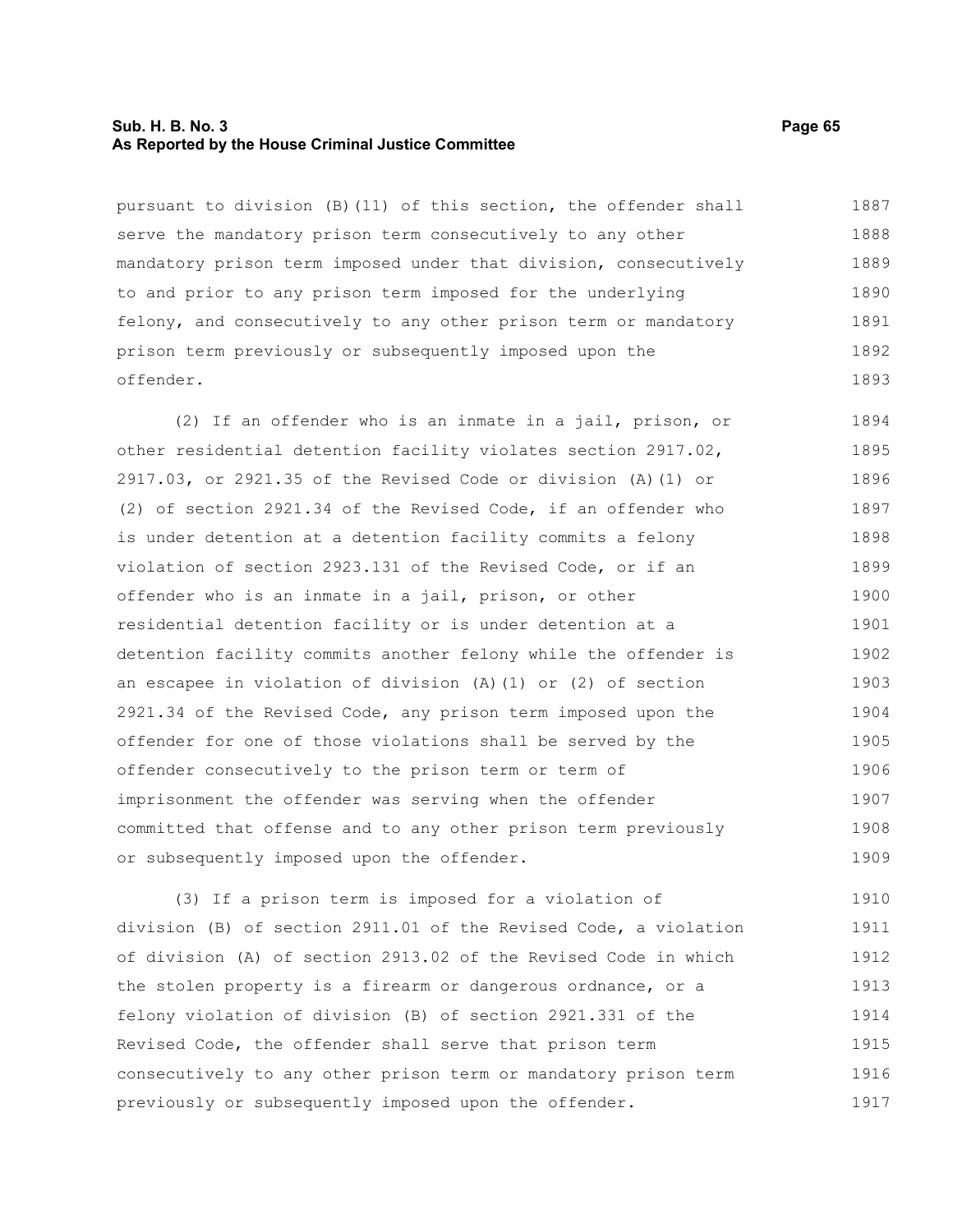## **Sub. H. B. No. 3 Page 66 As Reported by the House Criminal Justice Committee**

(4) If multiple prison terms are imposed on an offender for convictions of multiple offenses, the court may require the offender to serve the prison terms consecutively if the court finds that the consecutive service is necessary to protect the public from future crime or to punish the offender and that consecutive sentences are not disproportionate to the seriousness of the offender's conduct and to the danger the offender poses to the public, and if the court also finds any of the following: 1918 1919 1920 1921 1922 1923 1924 1925 1926

(a) The offender committed one or more of the multiple offenses while the offender was awaiting trial or sentencing, was under a sanction imposed pursuant to section 2929.16, 2929.17, or 2929.18 of the Revised Code, or was under postrelease control for a prior offense. 1927 1928 1929 1930 1931

(b) At least two of the multiple offenses were committed as part of one or more courses of conduct, and the harm caused by two or more of the multiple offenses so committed was so great or unusual that no single prison term for any of the offenses committed as part of any of the courses of conduct adequately reflects the seriousness of the offender's conduct. 1932 1933 1934 1935 1936 1937

(c) The offender's history of criminal conduct demonstrates that consecutive sentences are necessary to protect the public from future crime by the offender. 1938 1939 1940

(5) If a mandatory prison term is imposed upon an offender pursuant to division (B)(5) or (6) of this section, the offender shall serve the mandatory prison term consecutively to and prior to any prison term imposed for the underlying violation of division (A)(1) or (2) of section 2903.06 of the Revised Code pursuant to division (A) of this section or section 2929.142 of the Revised Code. If a mandatory prison term is imposed upon an 1941 1942 1943 1944 1945 1946 1947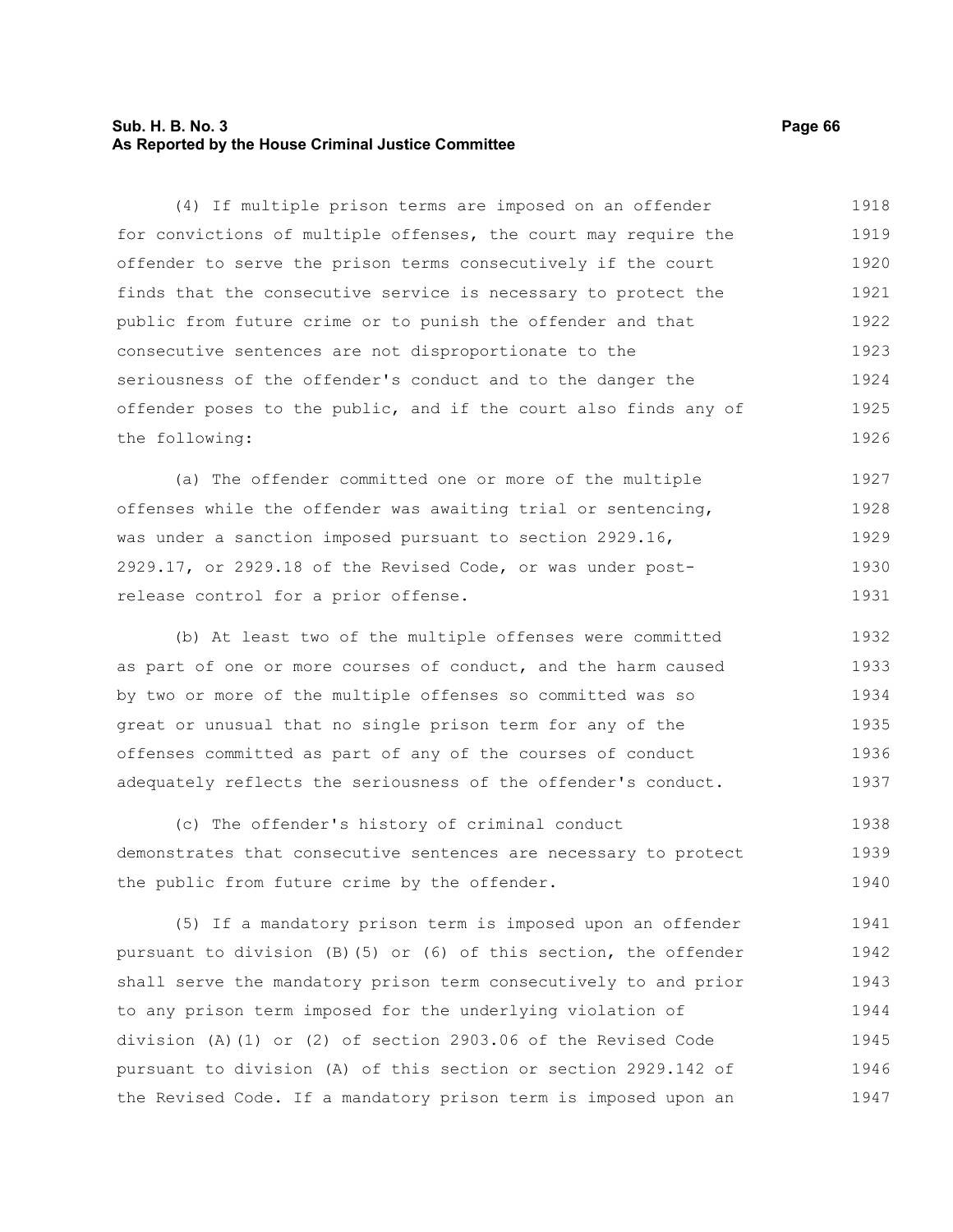## **Sub. H. B. No. 3 Page 67 As Reported by the House Criminal Justice Committee**

offender pursuant to division (B)(5) of this section, and if a mandatory prison term also is imposed upon the offender pursuant to division (B)(6) of this section in relation to the same violation, the offender shall serve the mandatory prison term imposed pursuant to division (B)(5) of this section consecutively to and prior to the mandatory prison term imposed pursuant to division (B)(6) of this section and consecutively to and prior to any prison term imposed for the underlying violation of division (A)(1) or (2) of section 2903.06 of the Revised Code pursuant to division (A) of this section or section 2929.142 of the Revised Code. 1948 1949 1950 1951 1952 1953 1954 1955 1956 1957 1958

(6) If a mandatory prison term is imposed on an offender pursuant to division (B)(9) of this section, the offender shall serve the mandatory prison term consecutively to and prior to any prison term imposed for the underlying violation of division (A)(1) or (2) of section 2903.11 of the Revised Code and consecutively to and prior to any other prison term or mandatory prison term previously or subsequently imposed on the offender. 1959 1960 1961 1962 1963 1964 1965

(7) If a mandatory prison term is imposed on an offender pursuant to division (B)(10) of this section, the offender shall serve that mandatory prison term consecutively to and prior to any prison term imposed for the underlying felonious assault. Except as otherwise provided in division (C) of this section, any other prison term or mandatory prison term previously or subsequently imposed upon the offender may be served concurrently with, or consecutively to, the prison term imposed pursuant to division (B)(10) of this section. 1966 1967 1968 1969 1970 1971 1972 1973 1974

(8) Any prison term imposed for a violation of section 2903.04 of the Revised Code that is based on a violation of section 2925.03 or 2925.11 of the Revised Code or on a violation 1975 1976 1977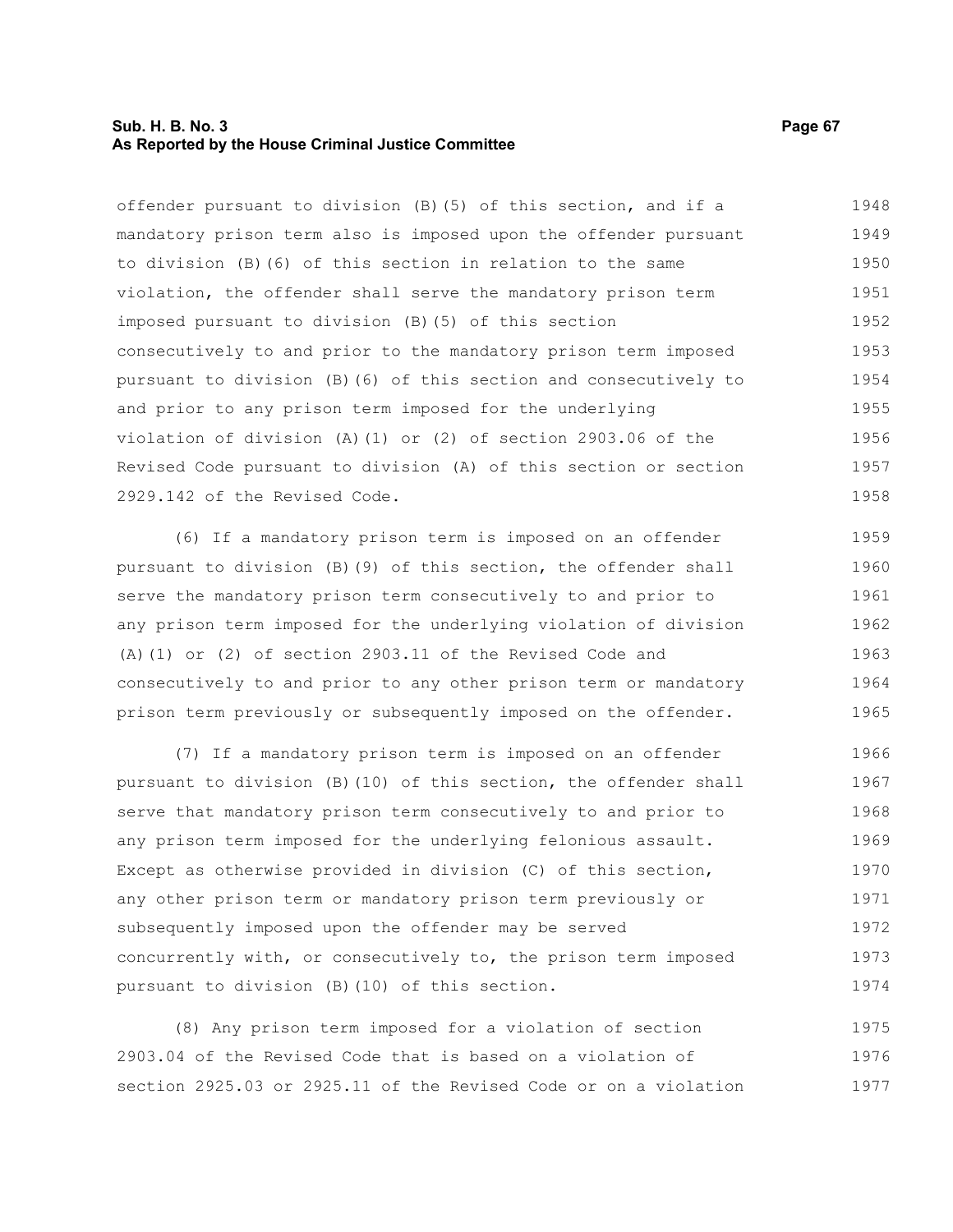#### **Sub. H. B. No. 3 Page 68 As Reported by the House Criminal Justice Committee**

of section 2925.05 of the Revised Code that is not funding of marihuana trafficking shall run consecutively to any prison term imposed for the violation of section 2925.03 or 2925.11 of the Revised Code or for the violation of section 2925.05 of the Revised Code that is not funding of marihuana trafficking. 1978 1979 1980 1981 1982

(9) When consecutive prison terms are imposed pursuant to division (C)(1), (2), (3), (4), (5), (6), (7), or (8) or division (H)(1) or (2) of this section, subject to division (C) (10) of this section, the term to be served is the aggregate of all of the terms so imposed. 1983 1984 1985 1986 1987

(10) When a court sentences an offender to a non-life felony indefinite prison term, any definite prison term or mandatory definite prison term previously or subsequently imposed on the offender in addition to that indefinite sentence that is required to be served consecutively to that indefinite sentence shall be served prior to the indefinite sentence. 1988 1989 1990 1991 1992 1993

(11) If a court is sentencing an offender for a felony of the first or second degree, if division  $(A)$   $(1)$   $(a)$  or  $(2)$   $(a)$  of this section applies with respect to the sentencing for the offense, and if the court is required under the Revised Code section that sets forth the offense or any other Revised Code provision to impose a mandatory prison term for the offense, the court shall impose the required mandatory prison term as the minimum term imposed under division  $(A)$   $(1)$   $(a)$  or  $(2)$   $(a)$  of this section, whichever is applicable. 1994 1995 1996 1997 1998 1999 2000 2001 2002

(D)(1) If a court imposes a prison term, other than a term of life imprisonment, for a felony of the first degree, for a felony of the second degree, for a felony sex offense, or for a felony of the third degree that is an offense of violence and that is not a felony sex offense, it shall include in the 2003 2004 2005 2006 2007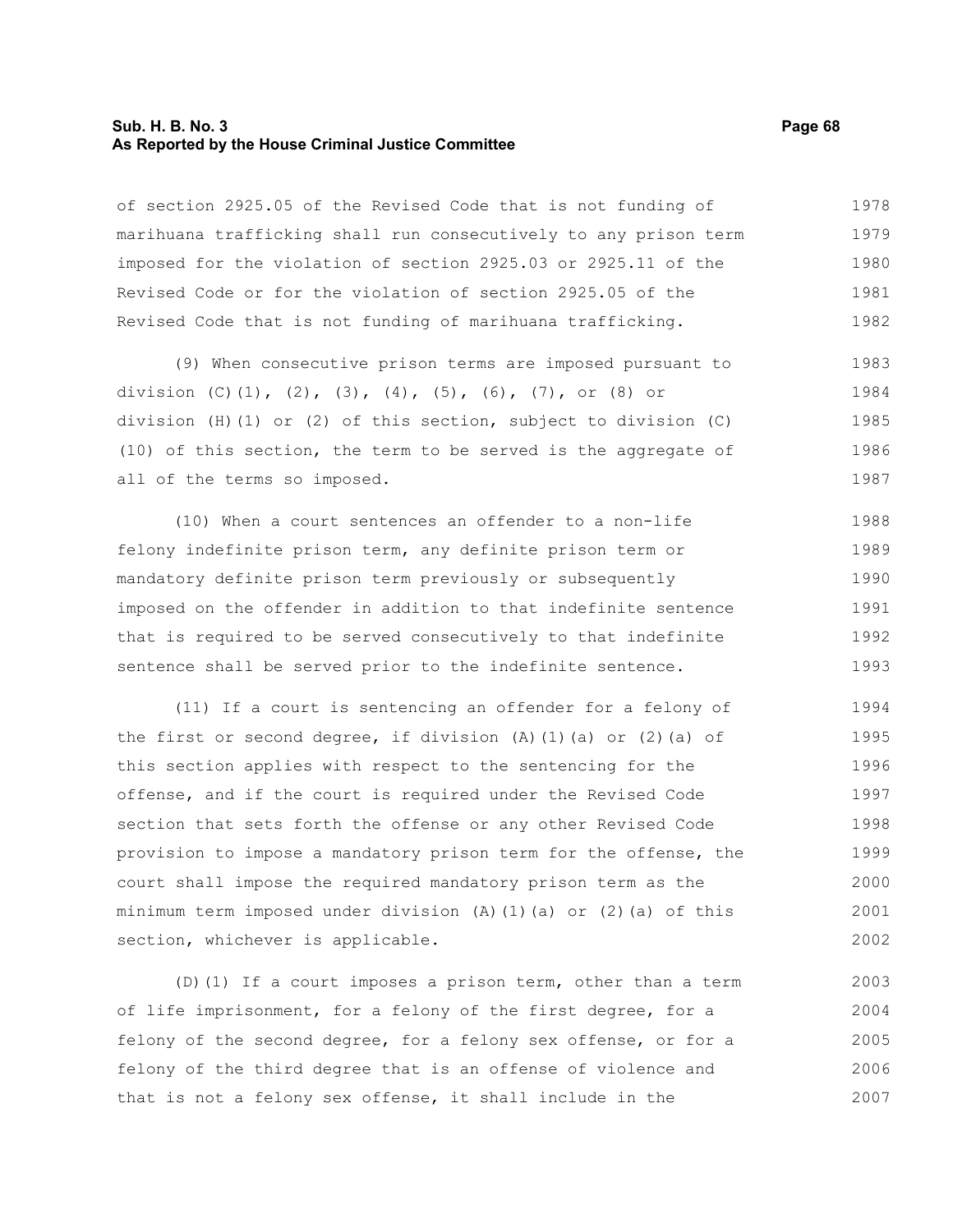## **Sub. H. B. No. 3 Page 69 As Reported by the House Criminal Justice Committee**

sentence a requirement that the offender be subject to a period of post-release control after the offender's release from imprisonment, in accordance with section 2967.28 of the Revised Code. If a court imposes a sentence including a prison term of a type described in this division on or after July 11, 2006, the failure of a court to include a post-release control requirement in the sentence pursuant to this division does not negate, limit, or otherwise affect the mandatory period of post-release control that is required for the offender under division (B) of section 2967.28 of the Revised Code. Section 2929.191 of the Revised Code applies if, prior to July 11, 2006, a court imposed a sentence including a prison term of a type described in this division and failed to include in the sentence pursuant to this division a statement regarding post-release control. 2008 2009 2010 2011 2012 2013 2014 2015 2016 2017 2018 2019 2020 2021

(2) If a court imposes a prison term for a felony of the third, fourth, or fifth degree that is not subject to division (D)(1) of this section, it shall include in the sentence a requirement that the offender be subject to a period of postrelease control after the offender's release from imprisonment, in accordance with that division, if the parole board determines that a period of post-release control is necessary. Section 2929.191 of the Revised Code applies if, prior to July 11, 2006, a court imposed a sentence including a prison term of a type described in this division and failed to include in the sentence pursuant to this division a statement regarding post-release control. 2022 2023 2024 2025 2026 2027 2028 2029 2030 2031 2032 2033

(E) The court shall impose sentence upon the offender in accordance with section 2971.03 of the Revised Code, and Chapter 2971. of the Revised Code applies regarding the prison term or term of life imprisonment without parole imposed upon the offender and the service of that term of imprisonment if any of 2034 2035 2036 2037 2038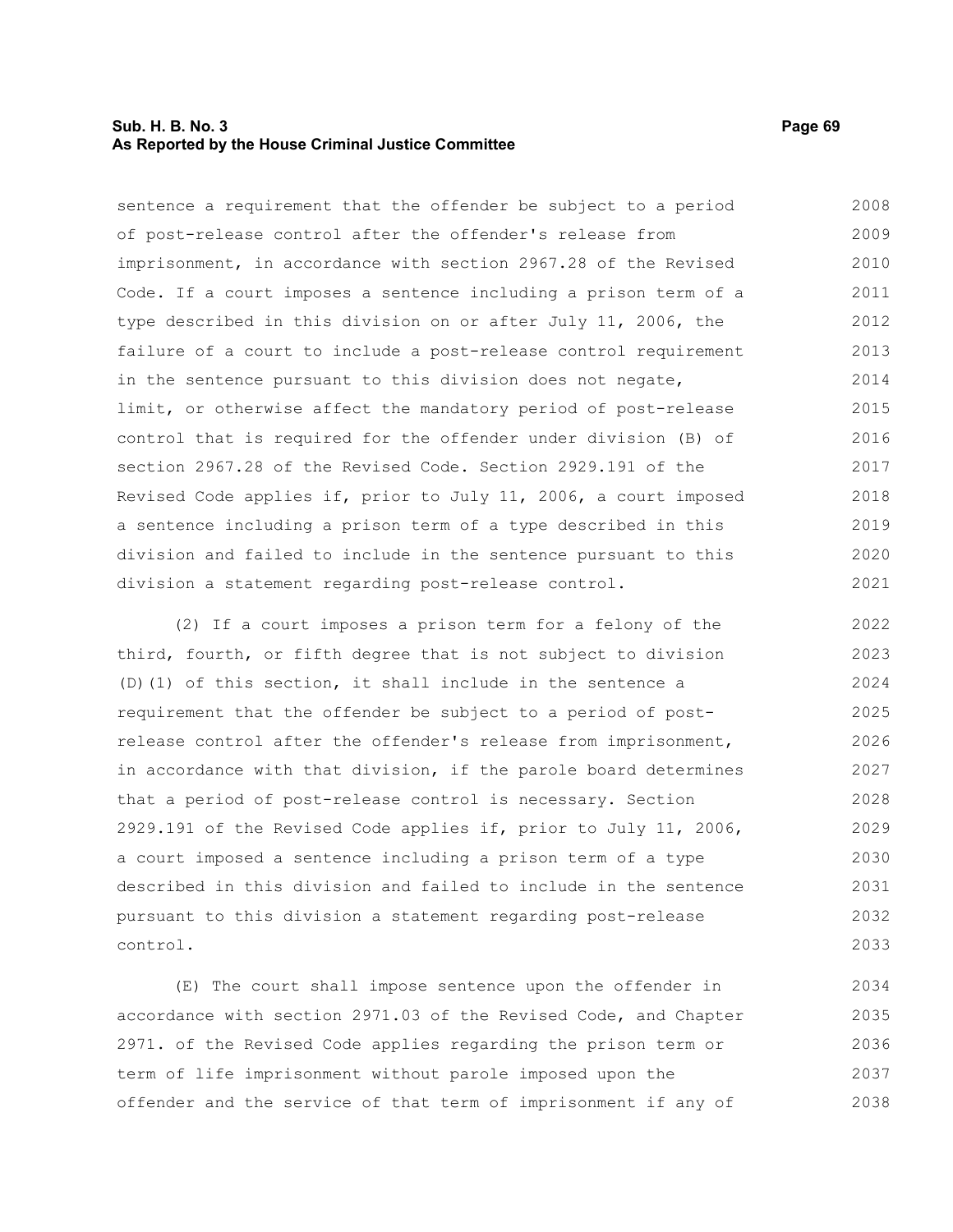# **Sub. H. B. No. 3 Page 70 As Reported by the House Criminal Justice Committee**

the following apply:

(1) A person is convicted of or pleads guilty to a violent sex offense or a designated homicide, assault, or kidnapping offense, and, in relation to that offense, the offender is adjudicated a sexually violent predator. 2040 2041 2042 2043

(2) A person is convicted of or pleads guilty to a violation of division (A)(1)(b) of section 2907.02 of the Revised Code committed on or after January 2, 2007, and either the court does not impose a sentence of life without parole when authorized pursuant to division (B) of section 2907.02 of the Revised Code, or division (B) of section 2907.02 of the Revised Code provides that the court shall not sentence the offender pursuant to section 2971.03 of the Revised Code. 2044 2045 2046 2047 2048 2049 2050 2051

(3) A person is convicted of or pleads guilty to attempted rape committed on or after January 2, 2007, and a specification of the type described in section 2941.1418, 2941.1419, or 2941.1420 of the Revised Code. 2052 2053 2054 2055

(4) A person is convicted of or pleads guilty to a violation of section 2905.01 of the Revised Code committed on or after January 1, 2008, and that section requires the court to sentence the offender pursuant to section 2971.03 of the Revised Code. 2056 2057 2058 2059 2060

(5) A person is convicted of or pleads guilty to aggravated murder committed on or after January 1, 2008, and division (A)(2)(b)(ii) of section 2929.022, division (A)(1)(e), (C)(1)(a)(v), (C)(2)(a)(ii), (D)(2)(b), (D)(3)(a)(iv), or (E)(1) (d) of section 2929.03, or division (A) or (B) of section 2929.06 of the Revised Code requires the court to sentence the offender pursuant to division (B)(3) of section 2971.03 of the 2061 2062 2063 2064 2065 2066 2067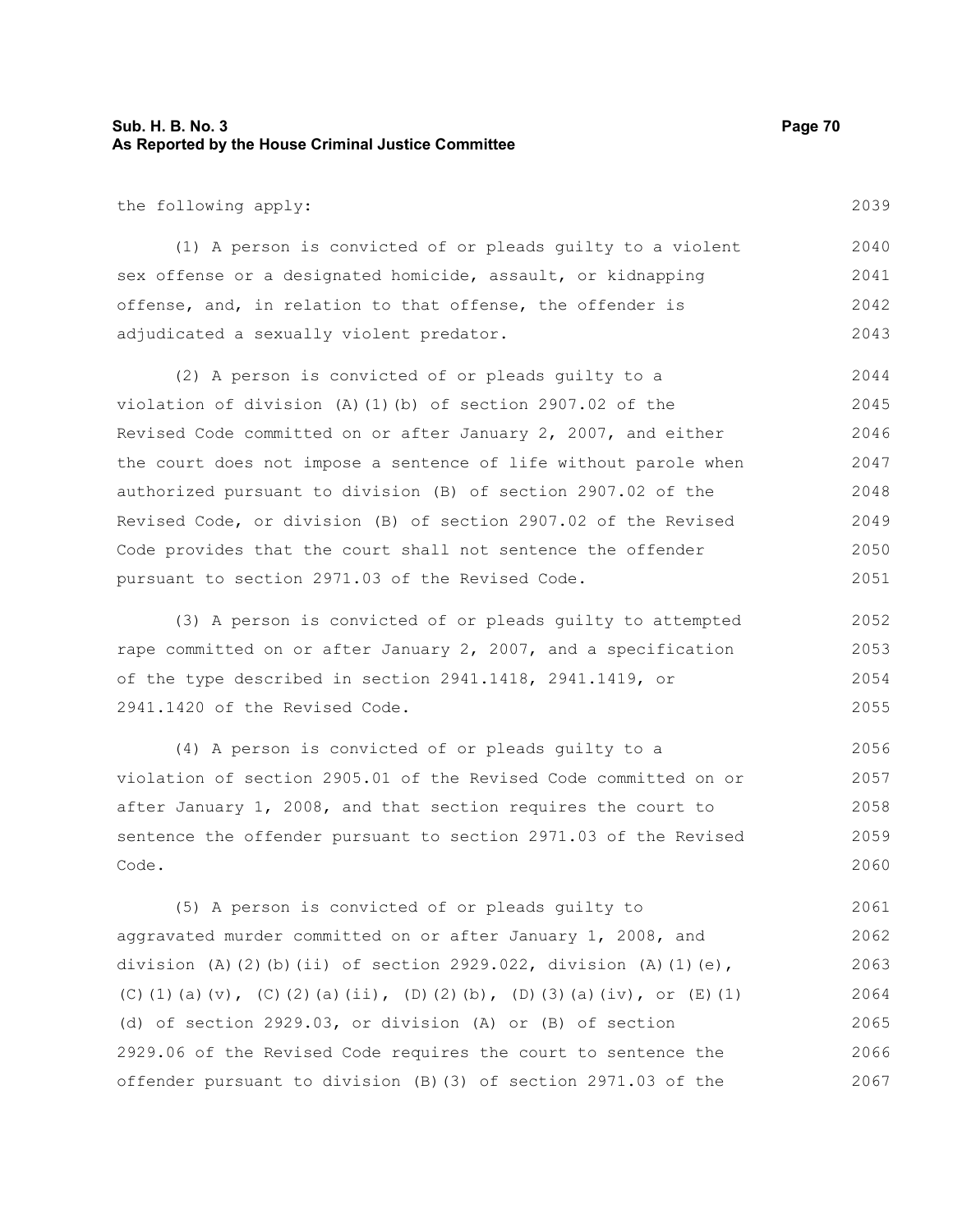# **Sub. H. B. No. 3 Page 71 As Reported by the House Criminal Justice Committee**

Revised Code.

(6) A person is convicted of or pleads guilty to murder committed on or after January 1, 2008, and division (B)(2) of section 2929.02 of the Revised Code requires the court to sentence the offender pursuant to section 2971.03 of the Revised Code. 2069 2070 2071 2072 2073

(F) If a person who has been convicted of or pleaded guilty to a felony is sentenced to a prison term or term of imprisonment under this section, sections 2929.02 to 2929.06 of the Revised Code, section 2929.142 of the Revised Code, section 2971.03 of the Revised Code, or any other provision of law, section 5120.163 of the Revised Code applies regarding the person while the person is confined in a state correctional institution. 2074 2075 2076 2077 2078 2079 2080 2081

(G) If an offender who is convicted of or pleads guilty to a felony that is an offense of violence also is convicted of or pleads guilty to a specification of the type described in section 2941.142 of the Revised Code that charges the offender with having committed the felony while participating in a criminal gang, the court shall impose upon the offender an additional prison term of one, two, or three years. 2082 2083 2084 2085 2086 2087 2088

(H)(1) If an offender who is convicted of or pleads guilty to aggravated murder, murder, or a felony of the first, second, or third degree that is an offense of violence also is convicted of or pleads guilty to a specification of the type described in section 2941.143 of the Revised Code that charges the offender with having committed the offense in a school safety zone or towards a person in a school safety zone, the court shall impose upon the offender an additional prison term of two years. The offender shall serve the additional two years consecutively to 2089 2090 2091 2092 2093 2094 2095 2096 2097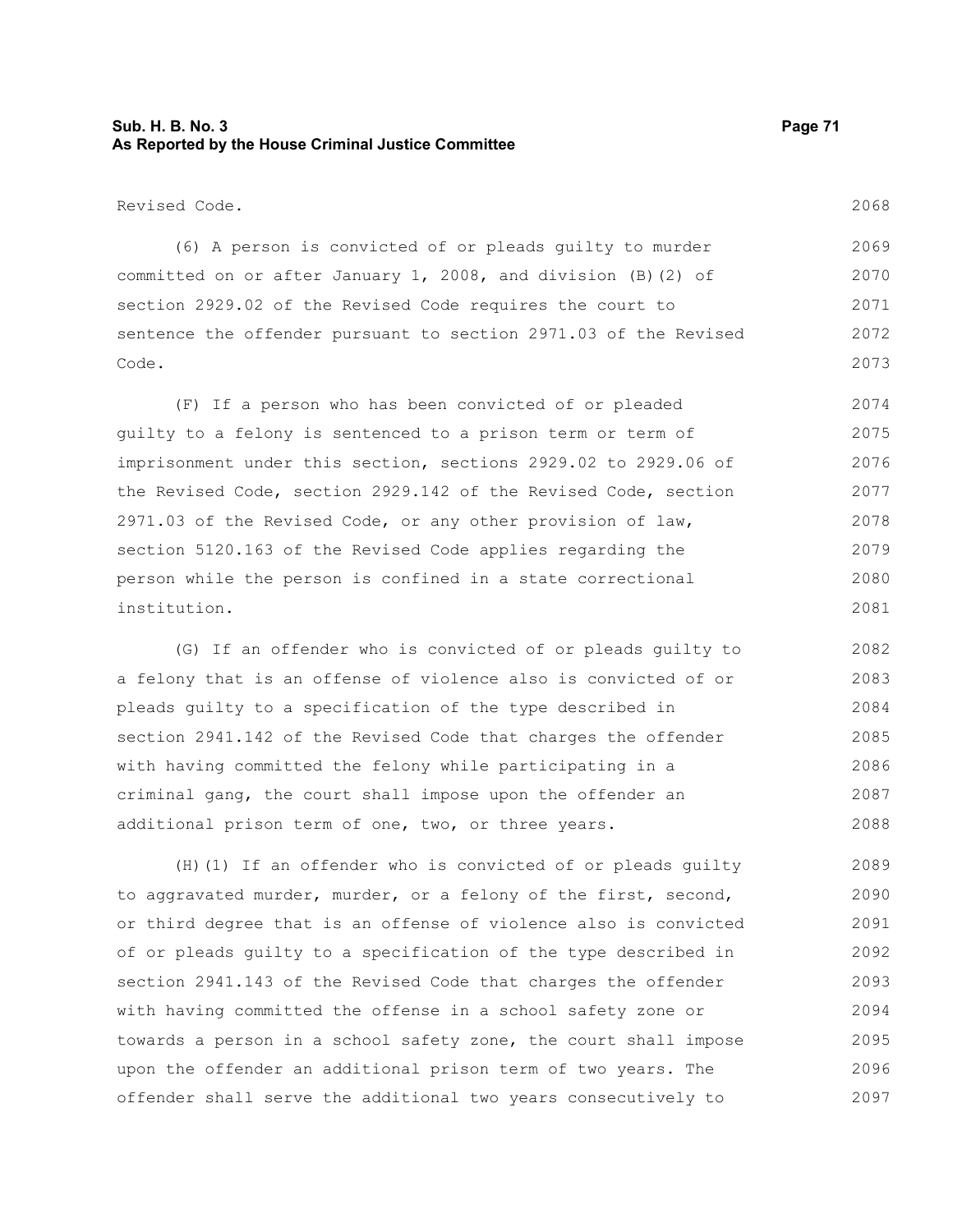# **Sub. H. B. No. 3 Page 72 As Reported by the House Criminal Justice Committee**

and prior to the prison term imposed for the underlying offense. (2)(a) If an offender is convicted of or pleads guilty to a felony violation of section 2907.22, 2907.24, 2907.241, or 2907.25 of the Revised Code and to a specification of the type described in section 2941.1421 of the Revised Code and if the court imposes a prison term on the offender for the felony

violation, the court may impose upon the offender an additional prison term as follows: 2104 2105

(i) Subject to division (H)(2)(a)(ii) of this section, an additional prison term of one, two, three, four, five, or six months; 2106 2107 2108

(ii) If the offender previously has been convicted of or pleaded guilty to one or more felony or misdemeanor violations of section 2907.22, 2907.23, 2907.24, 2907.241, or 2907.25 of the Revised Code and also was convicted of or pleaded guilty to a specification of the type described in section 2941.1421 of the Revised Code regarding one or more of those violations, an additional prison term of one, two, three, four, five, six, seven, eight, nine, ten, eleven, or twelve months.

(b) In lieu of imposing an additional prison term under division (H)(2)(a) of this section, the court may directly impose on the offender a sanction that requires the offender to wear a real-time processing, continual tracking electronic monitoring device during the period of time specified by the court. The period of time specified by the court shall equal the duration of an additional prison term that the court could have imposed upon the offender under division (H)(2)(a) of this section. A sanction imposed under this division shall commence on the date specified by the court, provided that the sanction shall not commence until after the offender has served the 2117 2118 2119 2120 2121 2122 2123 2124 2125 2126 2127

2098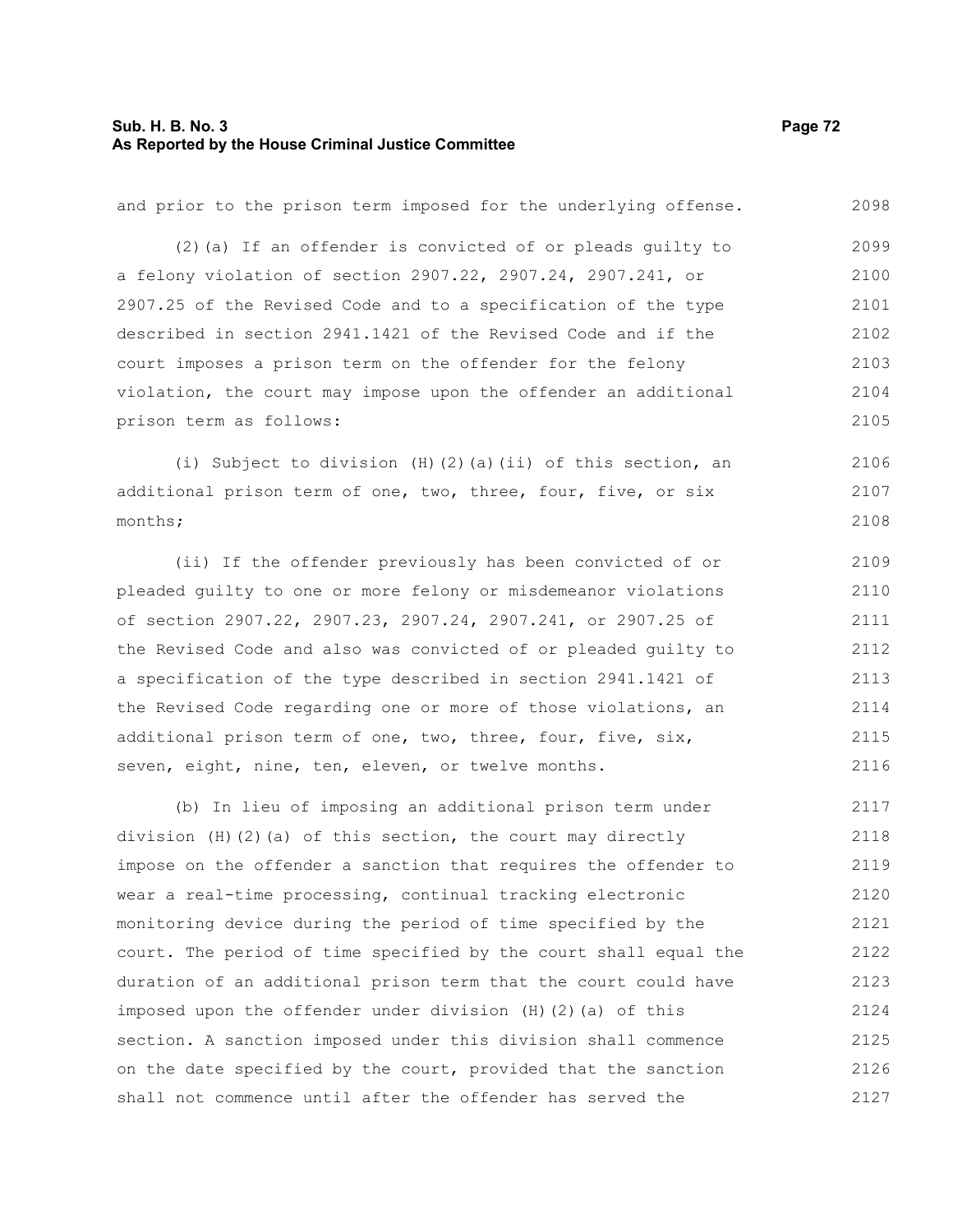## **Sub. H. B. No. 3 Page 73 As Reported by the House Criminal Justice Committee**

prison term imposed for the felony violation of section 2907.22, 2907.24, 2907.241, or 2907.25 of the Revised Code and any residential sanction imposed for the violation under section 2929.16 of the Revised Code. A sanction imposed under this division shall be considered to be a community control sanction for purposes of section 2929.15 of the Revised Code, and all provisions of the Revised Code that pertain to community control sanctions shall apply to a sanction imposed under this division, except to the extent that they would by their nature be clearly inapplicable. The offender shall pay all costs associated with a sanction imposed under this division, including the cost of the use of the monitoring device. 2128 2129 2130 2131 2132 2133 2134 2135 2136 2137 2138 2139

(I) At the time of sentencing, the court may recommend the offender for placement in a program of shock incarceration under section 5120.031 of the Revised Code or for placement in an intensive program prison under section 5120.032 of the Revised Code, disapprove placement of the offender in a program of shock incarceration or an intensive program prison of that nature, or make no recommendation on placement of the offender. In no case shall the department of rehabilitation and correction place the offender in a program or prison of that nature unless the department determines as specified in section 5120.031 or 5120.032 of the Revised Code, whichever is applicable, that the offender is eligible for the placement. 2140 2141 2142 2143 2144 2145 2146 2147 2148 2149 2150 2151

If the court disapproves placement of the offender in a program or prison of that nature, the department of rehabilitation and correction shall not place the offender in any program of shock incarceration or intensive program prison. 2152 2153 2154 2155

If the court recommends placement of the offender in a program of shock incarceration or in an intensive program 2156 2157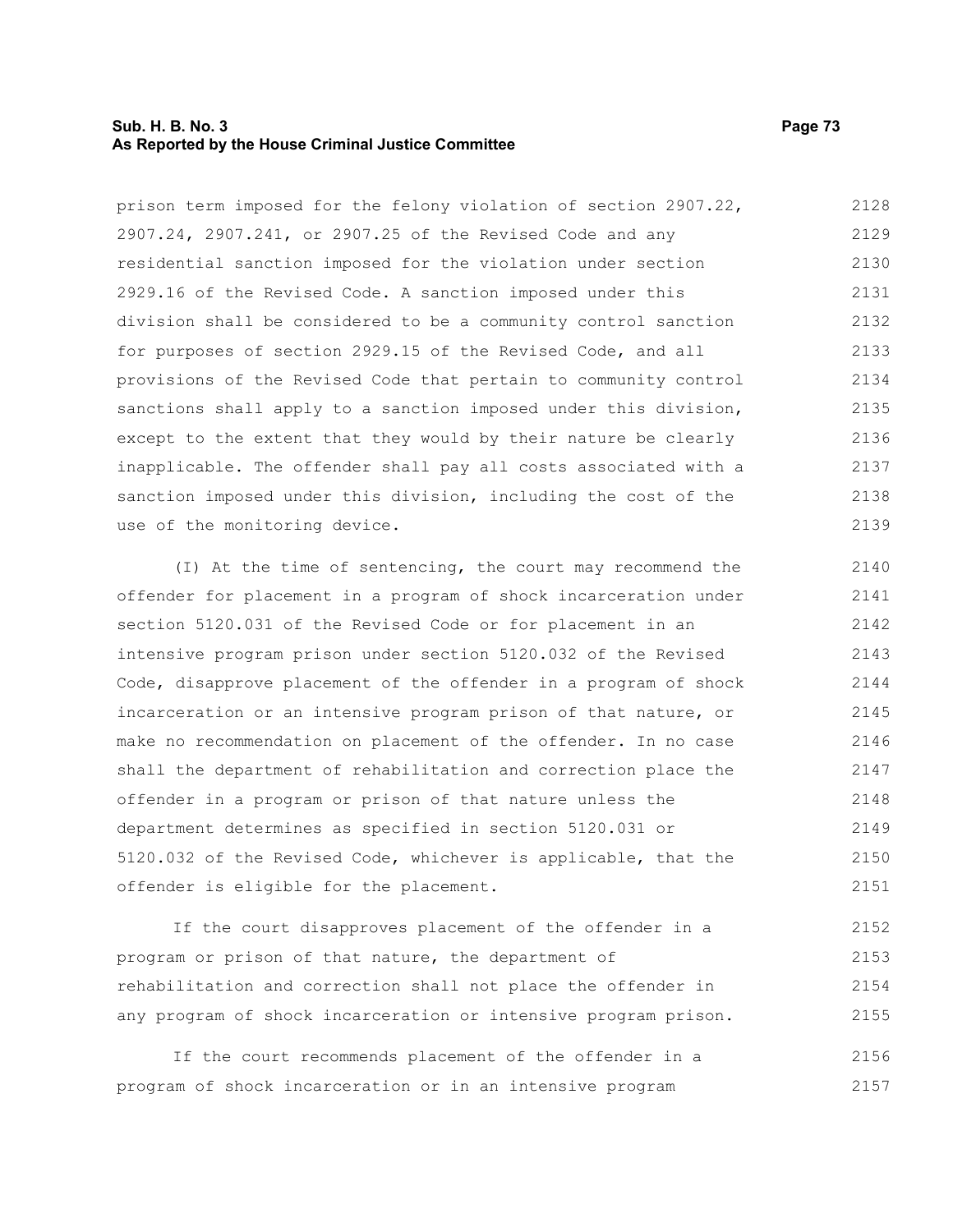## **Sub. H. B. No. 3 Page 74 As Reported by the House Criminal Justice Committee**

prison, and if the offender is subsequently placed in the recommended program or prison, the department shall notify the court of the placement and shall include with the notice a brief description of the placement. 2158 2159 2160 2161

If the court recommends placement of the offender in a program of shock incarceration or in an intensive program prison and the department does not subsequently place the offender in the recommended program or prison, the department shall send a notice to the court indicating why the offender was not placed in the recommended program or prison.

If the court does not make a recommendation under this division with respect to an offender and if the department determines as specified in section 5120.031 or 5120.032 of the Revised Code, whichever is applicable, that the offender is eligible for placement in a program or prison of that nature, the department shall screen the offender and determine if there is an available program of shock incarceration or an intensive program prison for which the offender is suited. If there is an available program of shock incarceration or an intensive program prison for which the offender is suited, the department shall notify the court of the proposed placement of the offender as specified in section 5120.031 or 5120.032 of the Revised Code and shall include with the notice a brief description of the placement. The court shall have ten days from receipt of the notice to disapprove the placement. 2168 2169 2170 2171 2172 2173 2174 2175 2176 2177 2178 2179 2180 2181 2182

(J) If a person is convicted of or pleads guilty to aggravated vehicular homicide in violation of division (A)(1) of section 2903.06 of the Revised Code and division (B)(2)(c) of that section applies, the person shall be sentenced pursuant to section 2929.142 of the Revised Code. 2183 2184 2185 2186 2187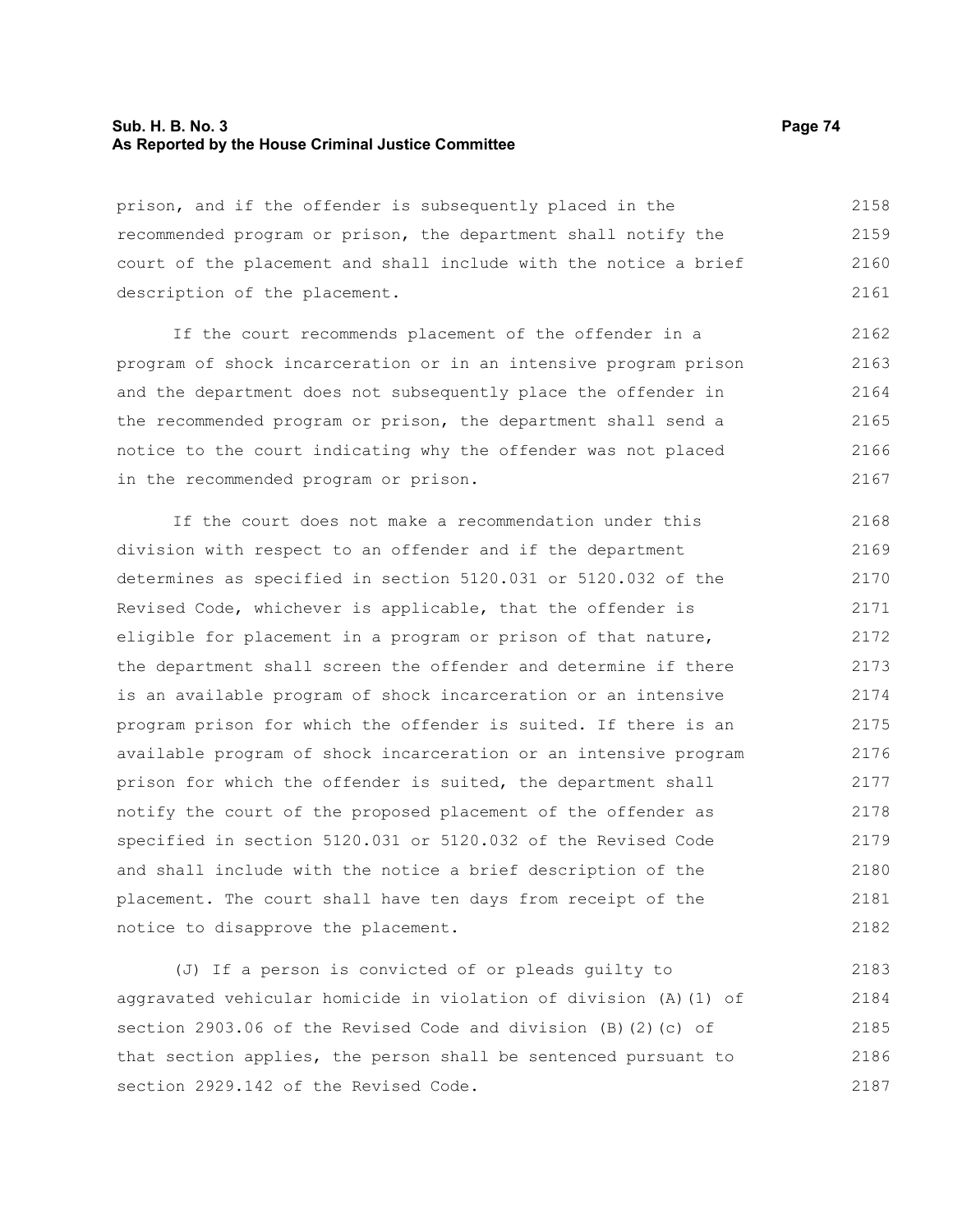## **Sub. H. B. No. 3 Page 75 As Reported by the House Criminal Justice Committee**

(K)(1) The court shall impose an additional mandatory prison term of two, three, four, five, six, seven, eight, nine, ten, or eleven years on an offender who is convicted of or pleads guilty to a violent felony offense if the offender also is convicted of or pleads guilty to a specification of the type described in section 2941.1424 of the Revised Code that charges that the offender is a violent career criminal and had a firearm on or about the offender's person or under the offender's control while committing the presently charged violent felony offense and displayed or brandished the firearm, indicated that the offender possessed a firearm, or used the firearm to facilitate the offense. The offender shall serve the prison term imposed under this division consecutively to and prior to the prison term imposed for the underlying offense. The prison term shall not be reduced pursuant to section 2929.20 or 2967.19 or any other provision of Chapter 2967. or 5120. of the Revised Code. A court may not impose more than one sentence under division (B)(2)(a) of this section and this division for acts committed as part of the same act or transaction. 2188 2189 2190 2191 2192 2193 2194 2195 2196 2197 2198 2199 2200 2201 2202 2203 2204 2205 2206

(2) As used in division (K)(1) of this section, "violent career criminal" and "violent felony offense" have the same meanings as in section 2923.132 of the Revised Code. 2207 2208 2209

**Sec. 2929.22.** (A) Unless a mandatory jail term is required to be imposed by division (G) of section 1547.99, division (B) of section 4510.14, division (G) of section 4511.19 of the Revised Code, or any other provision of the Revised Code a court that imposes a sentence under this chapter upon an offender for a misdemeanor or minor misdemeanor has discretion to determine the most effective way to achieve the purposes and principles of sentencing set forth in section 2929.21 of the Revised Code. 2210 2211 2212 2213 2214 2215 2216 2217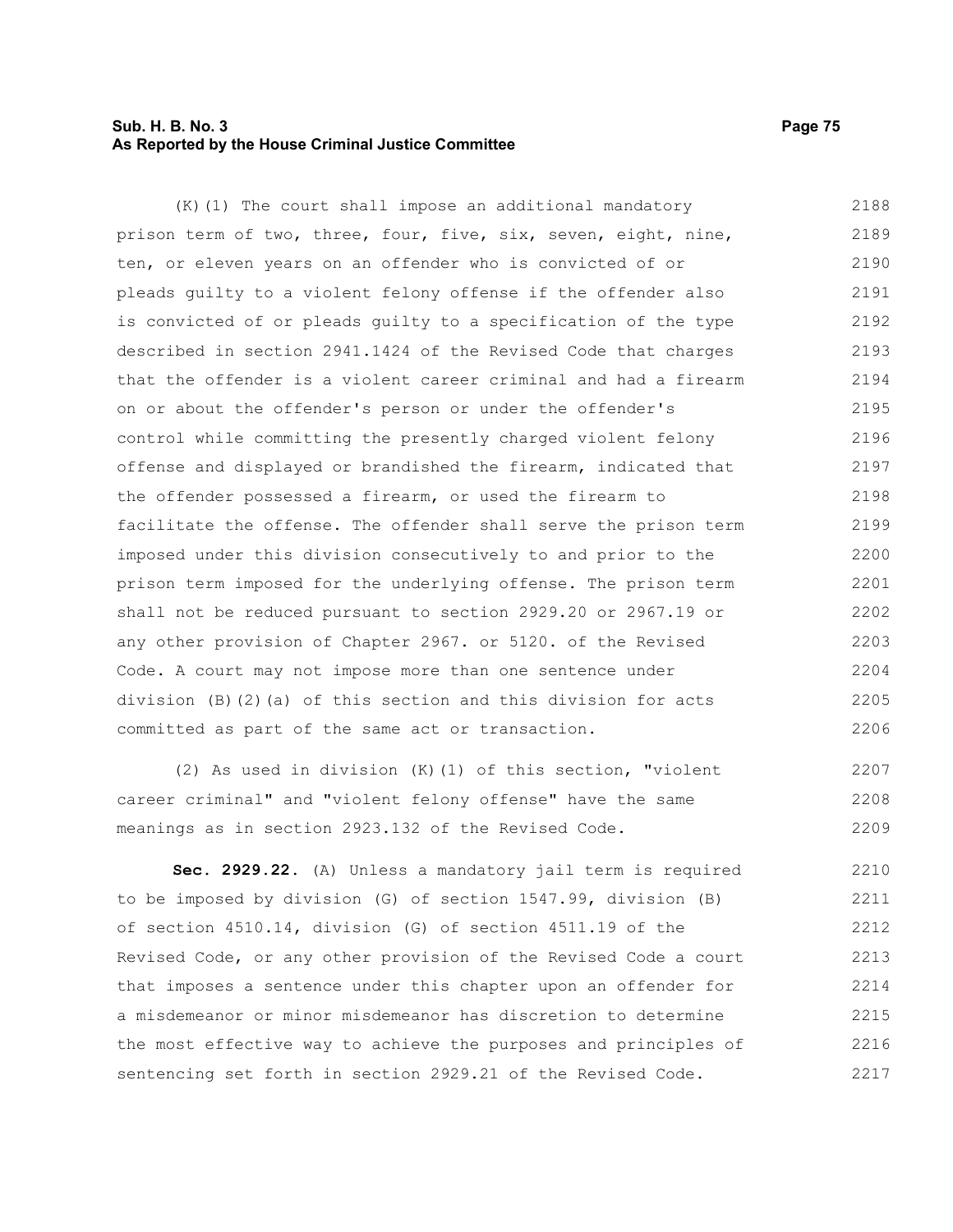## **Sub. H. B. No. 3 Page 76 As Reported by the House Criminal Justice Committee**

Unless a specific sanction is required to be imposed or is precluded from being imposed by the section setting forth an offense or the penalty for an offense or by any provision of sections 2929.23 to 2929.28 of the Revised Code, a court that imposes a sentence upon an offender for a misdemeanor may impose on the offender any sanction or combination of sanctions under sections 2929.24 to 2929.28 of the Revised Code. The court shall not impose a sentence that imposes an unnecessary burden on local government resources. 2218 2219 2220 2221 2222 2223 2224 2225 2226

(B)(1) In determining the appropriate sentence for a misdemeanor, the court shall consider all of the following factors: 2227 2228 2229

(a) The nature and circumstances of the offense or offenses; 2230 2231

(b) Whether the circumstances regarding the offender and the offense or offenses indicate that the offender has a history of persistent criminal activity and that the offender's character and condition reveal a substantial risk that the offender will commit another offense; 2232 2233 2234 2235 2236

(c) Whether the circumstances regarding the offender and the offense or offenses indicate that the offender's history, character, and condition reveal a substantial risk that the offender will be a danger to others and that the offender's conduct has been characterized by a pattern of repetitive, compulsive, or aggressive behavior with heedless indifference to the consequences; 2237 2238 2239 2240 2241 2242 2243

(d) Whether the victim's youth, age, disability, or other factor made the victim particularly vulnerable to the offense or made the impact of the offense more serious; 2244 2245 2246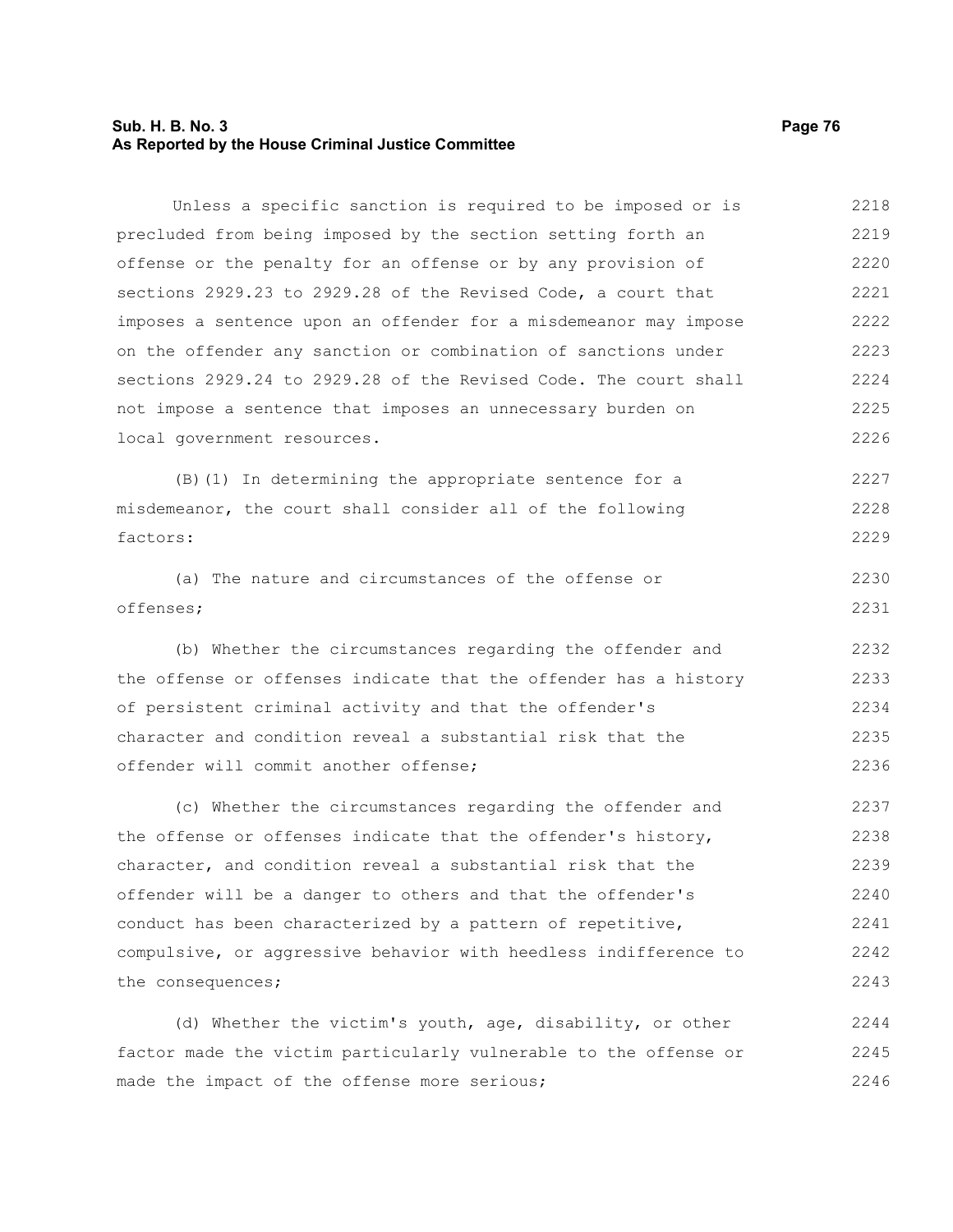# **Sub. H. B. No. 3 Page 77 As Reported by the House Criminal Justice Committee**

| (e) Whether the offender is likely to commit future crimes       | 2247 |
|------------------------------------------------------------------|------|
| in general, in addition to the circumstances described in        | 2248 |
| divisions (B)(1)(b) and (c) of this section;                     | 2249 |
|                                                                  |      |
| (f) Whether the offender has an emotional, mental, or            | 2250 |
| physical condition that is traceable to the offender's service   | 2251 |
| in the armed forces of the United States and that was a          | 2252 |
| contributing factor in the offender's commission of the offense  | 2253 |
| or offenses;                                                     | 2254 |
| (g) The offender's military service record;                      | 2255 |
| (h) The results of any screening conducted in the case           | 2256 |
| under division (A)(2)(e) of section 2935.032 of the Revised      | 2257 |
| Code, if any such results are available.                         | 2258 |
| (2) In determining the appropriate sentence for a                | 2259 |
| misdemeanor, in addition to complying with division (B) (1) of   | 2260 |
| this section, the court may consider any other factors that are  | 2261 |
| relevant to achieving the purposes and principles of sentencing  | 2262 |
| set forth in section 2929.21 of the Revised Code.                | 2263 |
| (C) Before imposing a jail term as a sentence for a              | 2264 |
| misdemeanor, a court shall consider the appropriateness of       | 2265 |
| imposing a community control sanction or a combination of        | 2266 |
| community control sanctions under sections 2929.25, 2929.26,     | 2267 |
| 2929.27, and 2929.28 of the Revised Code. A court may impose the | 2268 |
| longest jail term authorized under section 2929.24 of the        | 2269 |
| Revised Code only upon offenders who commit the worst forms of   | 2270 |
| the offense or upon offenders whose conduct and response to      | 2271 |
| prior sanctions for prior offenses demonstrate that the          | 2272 |
| imposition of the longest jail term is necessary to deter the    | 2273 |
| offender from committing a future crime.                         | 2274 |

(D)(1) A sentencing court shall consider any relevant oral 2275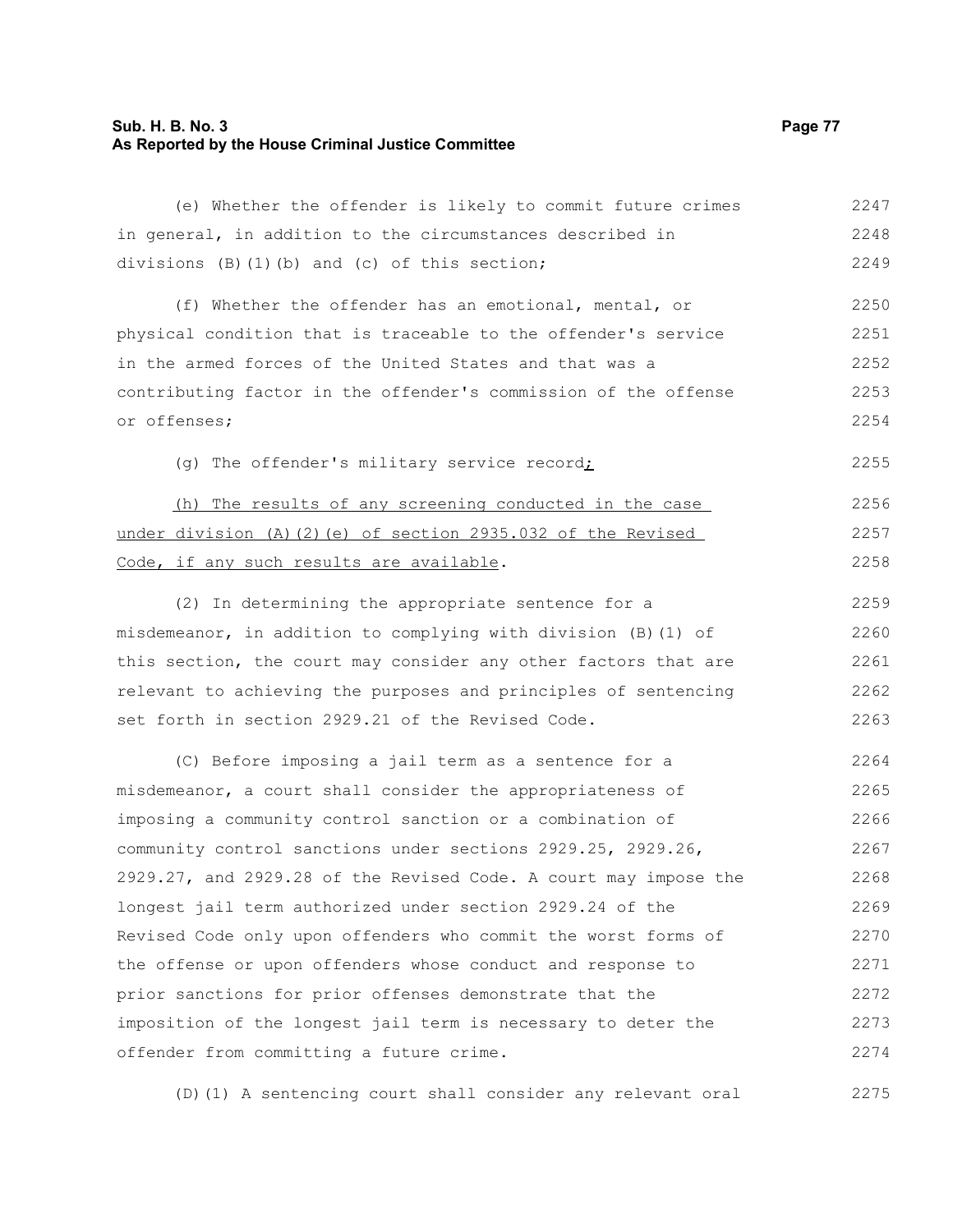### **Sub. H. B. No. 3 Page 78 As Reported by the House Criminal Justice Committee**

or written statement made by the victim, the defendant, the defense attorney, or the prosecuting authority regarding sentencing for a misdemeanor. This division does not create any rights to notice other than those rights authorized by Chapter 2930. of the Revised Code. 2276 2277 2278 2279 2280

(2) At the time of sentencing for a misdemeanor or as soon as possible after sentencing, the court shall notify the victim of the offense of the victim's right to file an application for an award of reparations pursuant to sections 2743.51 to 2743.72 of the Revised Code.

**Sec. 2935.03.** (A)(1) A sheriff, deputy sheriff, marshal, deputy marshal, municipal police officer, township constable, police officer of a township or joint police district, member of a police force employed by a metropolitan housing authority under division (D) of section 3735.31 of the Revised Code, member of a police force employed by a regional transit authority under division (Y) of section 306.35 of the Revised Code, state university law enforcement officer appointed under section 3345.04 of the Revised Code, veterans' home police officer appointed under section 5907.02 of the Revised Code, special police officer employed by a port authority under section 4582.04 or 4582.28 of the Revised Code, or a special police officer employed by a municipal corporation at a municipal airport, or other municipal air navigation facility, that has scheduled operations, as defined in section 119.3 of Title 14 of the Code of Federal Regulations, 14 C.F.R. 119.3, as amended, and that is required to be under a security program and is governed by aviation security rules of the transportation security administration of the United States department of transportation as provided in Parts 1542. and 1544. of Title 49 of the Code of Federal Regulations, as amended, shall arrest and 2286 2287 2288 2289 2290 2291 2292 2293 2294 2295 2296 2297 2298 2299 2300 2301 2302 2303 2304 2305 2306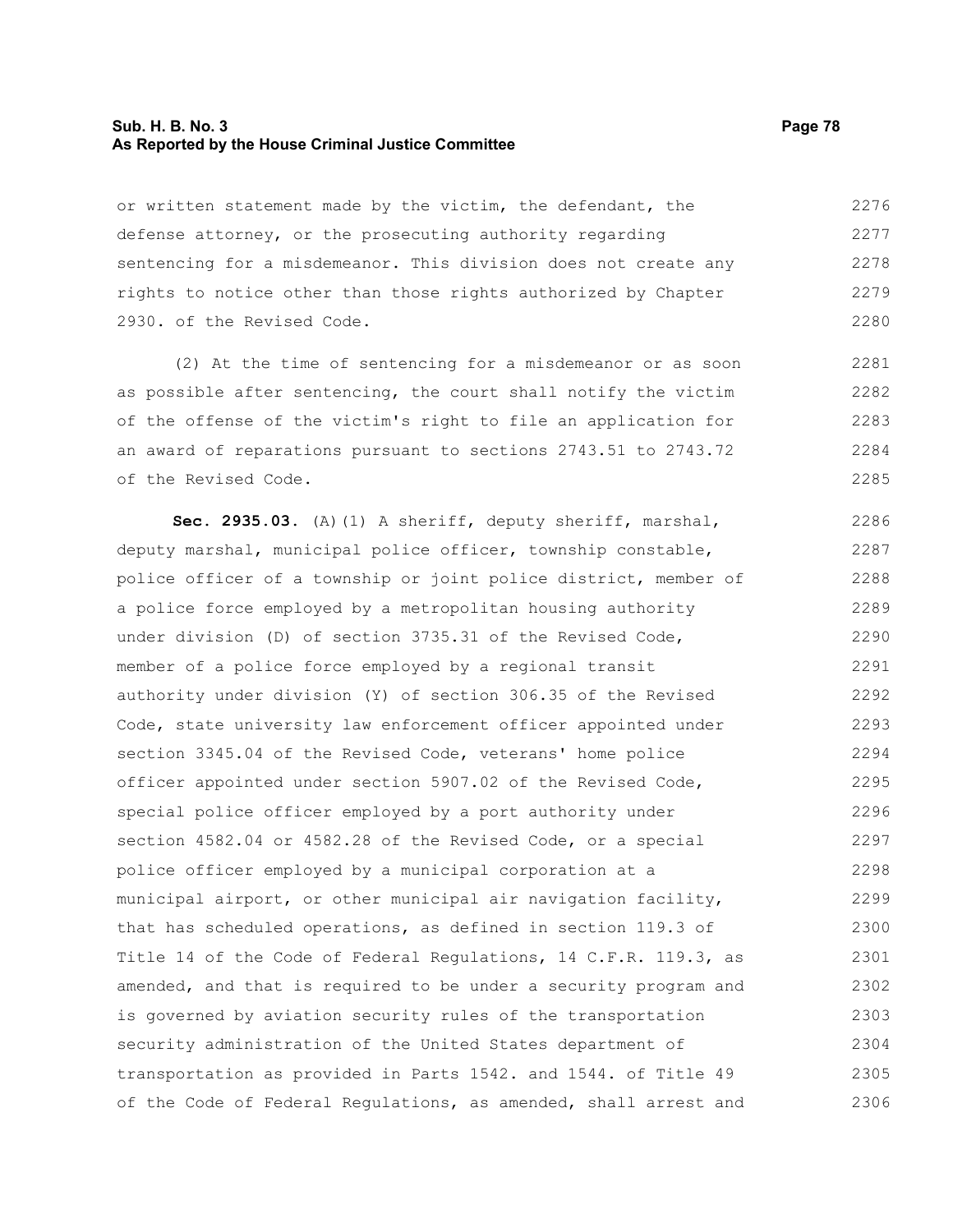## **Sub. H. B. No. 3 Page 79 As Reported by the House Criminal Justice Committee**

detain, until a warrant can be obtained, a person found violating, within the limits of the political subdivision, metropolitan housing authority housing project, regional transit authority facilities or areas of a municipal corporation that have been agreed to by a regional transit authority and a municipal corporation located within its territorial jurisdiction, college, university, veterans' home operated under Chapter 5907. of the Revised Code, port authority, or municipal airport or other municipal air navigation facility, in which the peace officer is appointed, employed, or elected, a law of this state, an ordinance of a municipal corporation, or a resolution of a township. 2307 2308 2309 2310 2311 2312 2313 2314 2315 2316 2317 2318

(2) A peace officer of the department of natural resources, a state fire marshal law enforcement officer described in division (A)(23) of section 109.71 of the Revised Code, or an individual designated to perform law enforcement duties under section 511.232, 1545.13, or 6101.75 of the Revised Code shall arrest and detain, until a warrant can be obtained, a person found violating, within the limits of the peace officer's, state fire marshal law enforcement officer's, or individual's territorial jurisdiction, a law of this state. 2319 2320 2321 2322 2323 2324 2325 2326 2327

(3) The house sergeant at arms, if the house sergeant at arms has arrest authority pursuant to division (E)(1) of section 101.311 of the Revised Code, and an assistant house sergeant at arms shall arrest and detain, until a warrant can be obtained, a person found violating, within the limits of the sergeant at arms's or assistant sergeant at arms's territorial jurisdiction specified in division (D)(1)(a) of section 101.311 of the Revised Code or while providing security pursuant to division (D)(1)(f) of section 101.311 of the Revised Code, a law of this state, an ordinance of a municipal corporation, or a resolution 2328 2329 2330 2331 2332 2333 2334 2335 2336 2337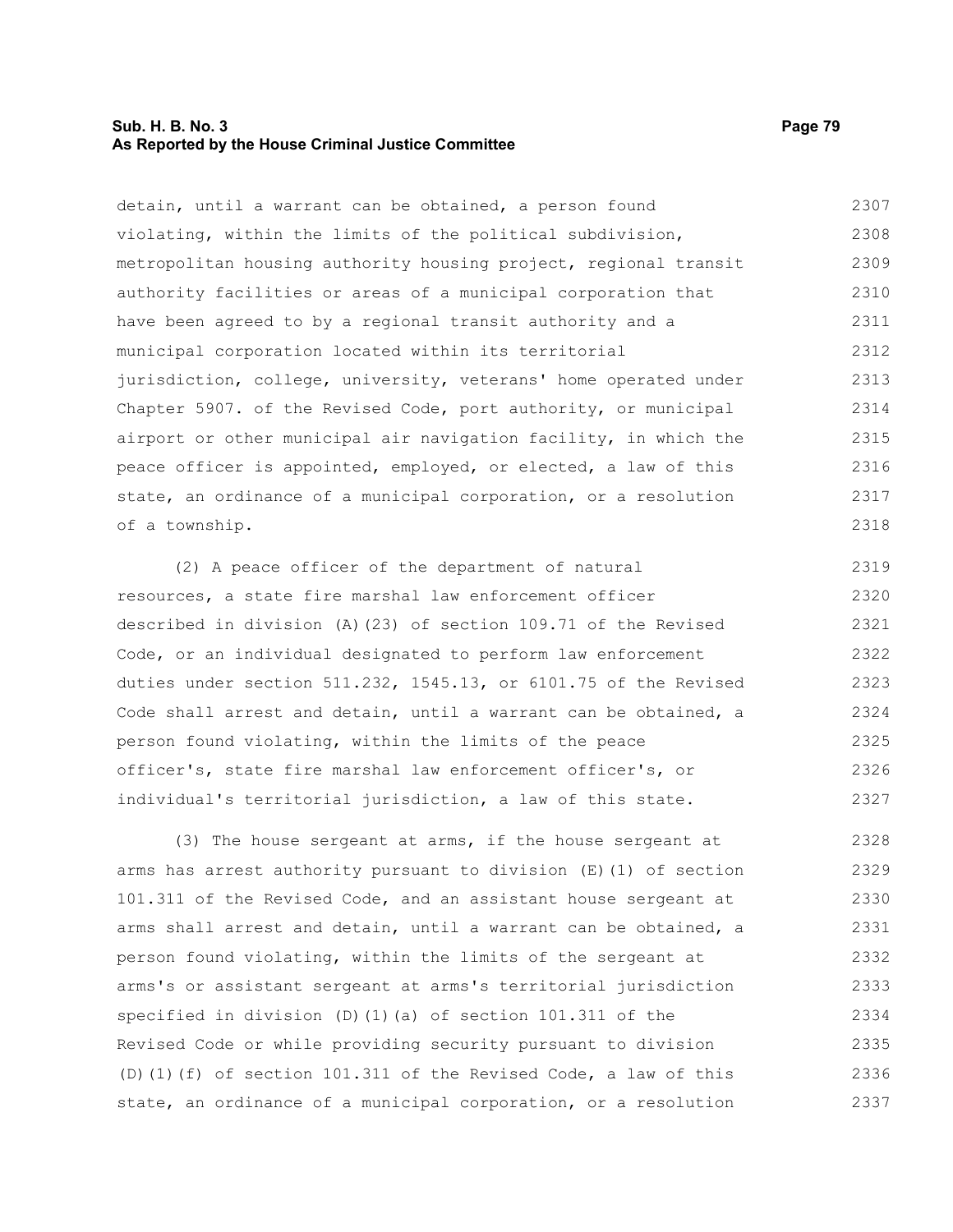# **Sub. H. B. No. 3 Page 80 As Reported by the House Criminal Justice Committee**

of a township.

(4) The senate sergeant at arms and an assistant senate sergeant at arms shall arrest and detain, until a warrant can be obtained, a person found violating, within the limits of the sergeant at arms's or assistant sergeant at arms's territorial jurisdiction specified in division (B) of section 101.312 of the Revised Code, a law of this state, an ordinance of a municipal corporation, or a resolution of a township. 2339 2340 2341 2342 2343 2344 2345

(5) The superintendent and troopers of the state highway patrol shall arrest and detain, until a warrant can be obtained, a person found violating, within the limits of the superintendent's or trooper's territorial jurisdiction as specified in Chapter 5503. of the Revised Code and any other applicable section of the Revised Code, a law of this state. 2346 2347 2348 2349 2350 2351

(B)(1) When there is reasonable ground to believe that an offense of violence, the offense of criminal child enticement as defined in section 2905.05 of the Revised Code, the offense of public indecency as defined in section 2907.09 of the Revised Code, the offense of domestic violence as defined in section 2919.25 of the Revised Code, the offense of violating a protection order as defined in section 2919.27 of the Revised Code, the offense of menacing by stalking as defined in section 2903.211 of the Revised Code, the offense of aggravated trespass as defined in section 2911.211 of the Revised Code, a theft offense as defined in section 2913.01 of the Revised Code, or a felony drug abuse offense as defined in section 2925.01 of the Revised Code, has been committed within the limits of the political subdivision, metropolitan housing authority housing project, regional transit authority facilities or those areas of a municipal corporation that have been agreed to by a regional 2352 2353 2354 2355 2356 2357 2358 2359 2360 2361 2362 2363 2364 2365 2366 2367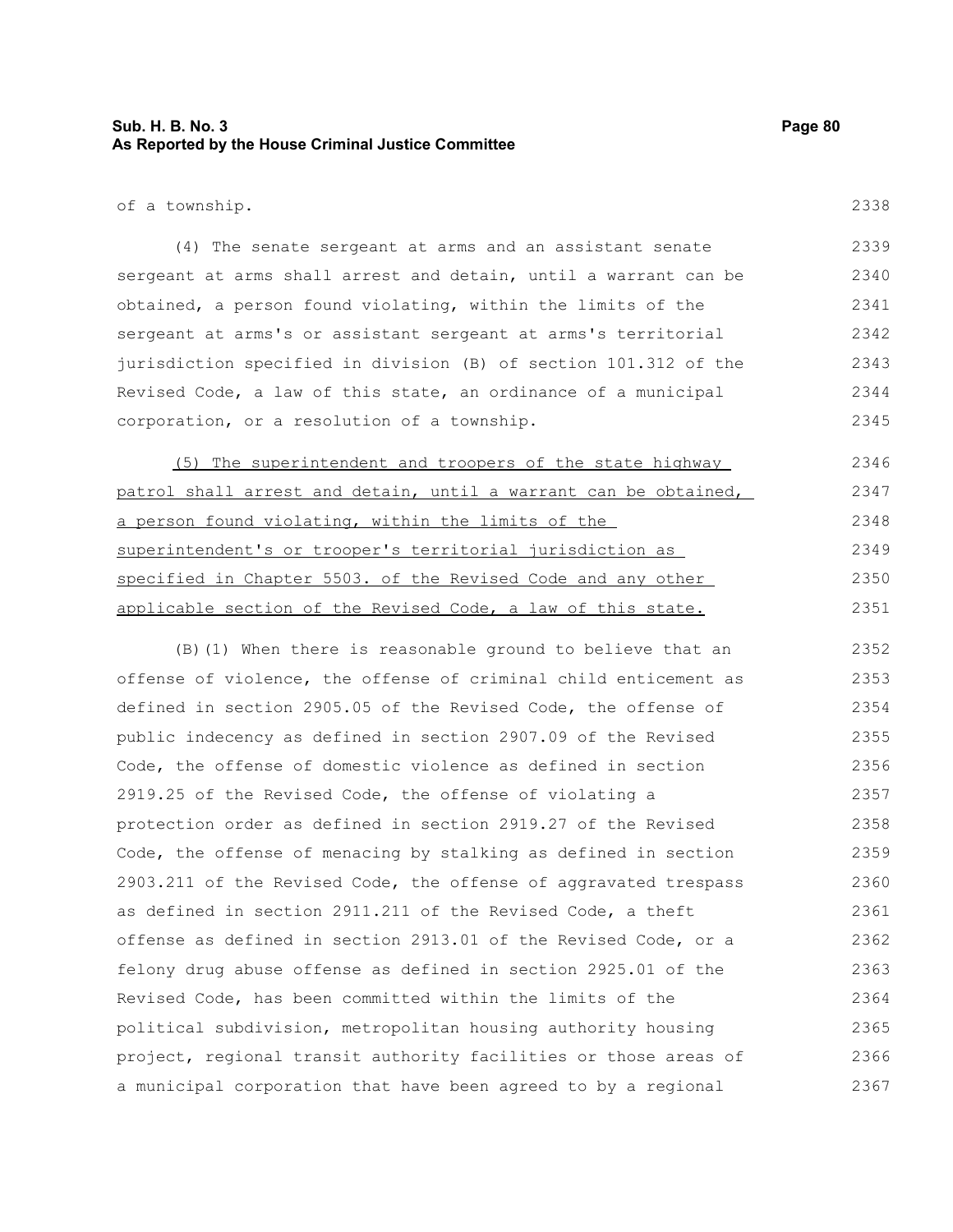## **Sub. H. B. No. 3 Page 81 As Reported by the House Criminal Justice Committee**

transit authority and a municipal corporation located within its territorial jurisdiction, college, university, veterans' home operated under Chapter 5907. of the Revised Code, port authority, or municipal airport or other municipal air navigation facility, in which the peace officer is appointed, employed, or elected or within the limits of the territorial jurisdiction of the peace officer, a peace officer described in division (A) of this section may arrest and detain until a warrant can be obtained any person who the peace officer has reasonable cause to believe is guilty of the violation. 2368 2369 2370 2371 2372 2373 2374 2375 2376 2377

(2) For purposes of division (B)(1) of this section, the execution of any of the following constitutes reasonable ground to believe that the offense alleged in the statement was committed and reasonable cause to believe that the person alleged in the statement to have committed the offense is guilty of the violation: 2378 2379 2380 2381 2382 2383

(a) A written statement by a person alleging that an alleged offender has committed the offense of menacing by stalking or aggravated trespass; 2384 2385 2386

(b) A written statement by the administrator of the interstate compact on mental health appointed under section 5119.71 of the Revised Code alleging that a person who had been hospitalized, institutionalized, or confined in any facility under an order made pursuant to or under authority of section 2945.37, 2945.371, 2945.38, 2945.39, 2945.40, 2945.401, or 2945.402 of the Revised Code has escaped from the facility, from confinement in a vehicle for transportation to or from the facility, or from supervision by an employee of the facility that is incidental to hospitalization, institutionalization, or confinement in the facility and that occurs outside of the 2387 2388 2389 2390 2391 2392 2393 2394 2395 2396 2397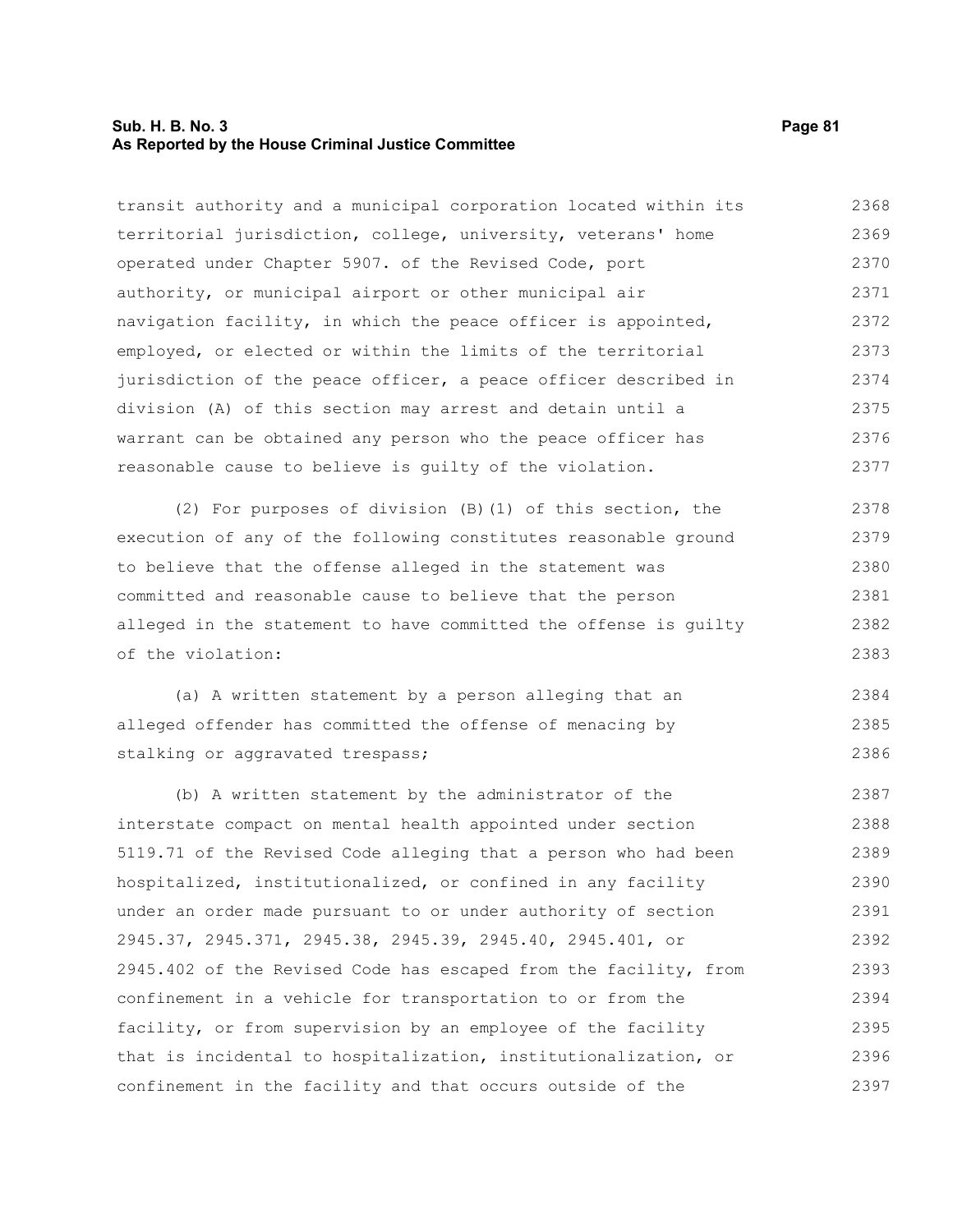## **Sub. H. B. No. 3 Page 82 As Reported by the House Criminal Justice Committee**

| facility, in violation of section 2921.34 of the Revised Code;   | 2398 |
|------------------------------------------------------------------|------|
| (c) A written statement by the administrator of any              | 2399 |
| facility in which a person has been hospitalized,                | 2400 |
| institutionalized, or confined under an order made pursuant to   | 2401 |
| or under authority of section 2945.37, 2945.371, 2945.38,        | 2402 |
| 2945.39, 2945.40, 2945.401, or 2945.402 of the Revised Code      | 2403 |
| alleging that the person has escaped from the facility, from     | 2404 |
| confinement in a vehicle for transportation to or from the       | 2405 |
| facility, or from supervision by an employee of the facility     | 2406 |
| that is incidental to hospitalization, institutionalization, or  | 2407 |
| confinement in the facility and that occurs outside of the       | 2408 |
| facility, in violation of section 2921.34 of the Revised Code.   | 2409 |
| (3) (a) For purposes of division (B) (1) of this section, a      | 2410 |
| peace officer described in division (A) of this section has      | 2411 |
| reasonable grounds to believe that the offense of domestic       | 2412 |
| violence or the offense of violating a protection order has been | 2413 |
| committed and reasonable cause to believe that a particular      | 2414 |
| person is quilty of committing the offense if any of the         | 2415 |
| following occurs:                                                | 2416 |
|                                                                  |      |

(i) A person executes a written statement alleging that the person in question has committed the offense of domestic violence or the offense of violating a protection order against the person who executes the statement or against a child of the person who executes the statement. 2417 2418 2419 2420 2421

(ii) No written statement of the type described in division (B)(3)(a)(i) of this section is executed, but the peace officer, based upon the peace officer's own knowledge and observation of the facts and circumstances of the alleged incident of the offense of domestic violence or the alleged incident of the offense of violating a protection order or based 2422 2423 2424 2425 2426 2427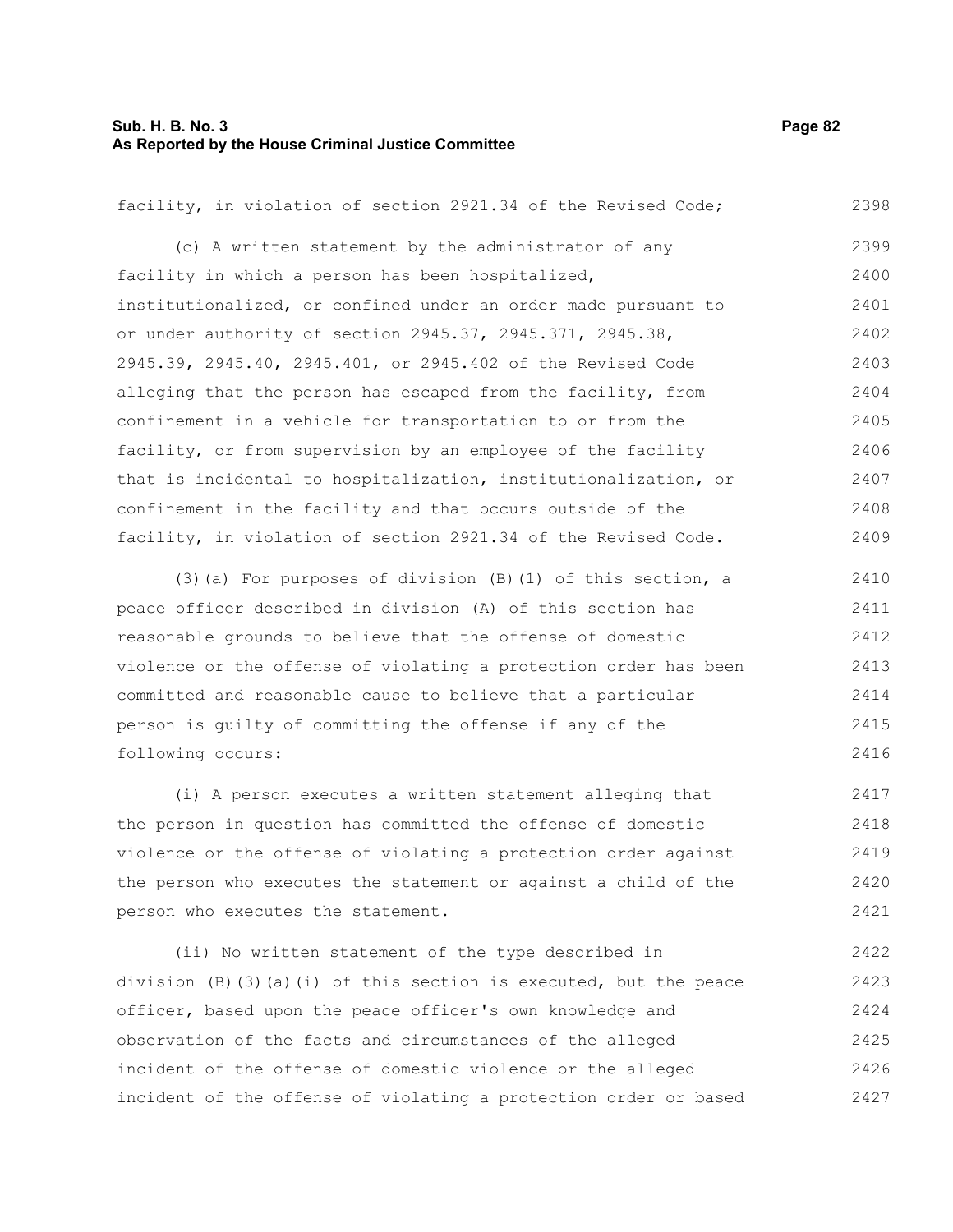## **Sub. H. B. No. 3 Page 83 As Reported by the House Criminal Justice Committee**

upon any other information, including, but not limited to, any reasonably trustworthy information given to the peace officer by the alleged victim of the alleged incident of the offense or any witness of the alleged incident of the offense, concludes that there are reasonable grounds to believe that the offense of domestic violence or the offense of violating a protection order has been committed and reasonable cause to believe that the person in question is guilty of committing the offense. 2428 2429 2430 2431 2432 2433 2434 2435

(iii) No written statement of the type described in division (B)(3)(a)(i) of this section is executed, but the peace officer witnessed the person in question commit the offense of domestic violence or the offense of violating a protection order. 2436 2437 2438 2439 2440

(b) If pursuant to division (B)(3)(a) of this section a peace officer has reasonable grounds to believe that the offense of domestic violence or the offense of violating a protection order has been committed and reasonable cause to believe that a particular person is guilty of committing the offense, it is the preferred course of action in this state that the officer arrest and detain that person pursuant to division (B)(1) of this section until a warrant can be obtained. 2441 2442 2443 2444 2445 2446 2447 2448

If pursuant to division (B)(3)(a) of this section a peace officer has reasonable grounds to believe that the offense of domestic violence or the offense of violating a protection order has been committed and reasonable cause to believe that family or household members have committed the offense against each other, it is the preferred course of action in this state that the officer, pursuant to division (B)(1) of this section, arrest and detain until a warrant can be obtained the family or household member who committed the offense and whom the officer 2449 2450 2451 2452 2453 2454 2455 2456 2457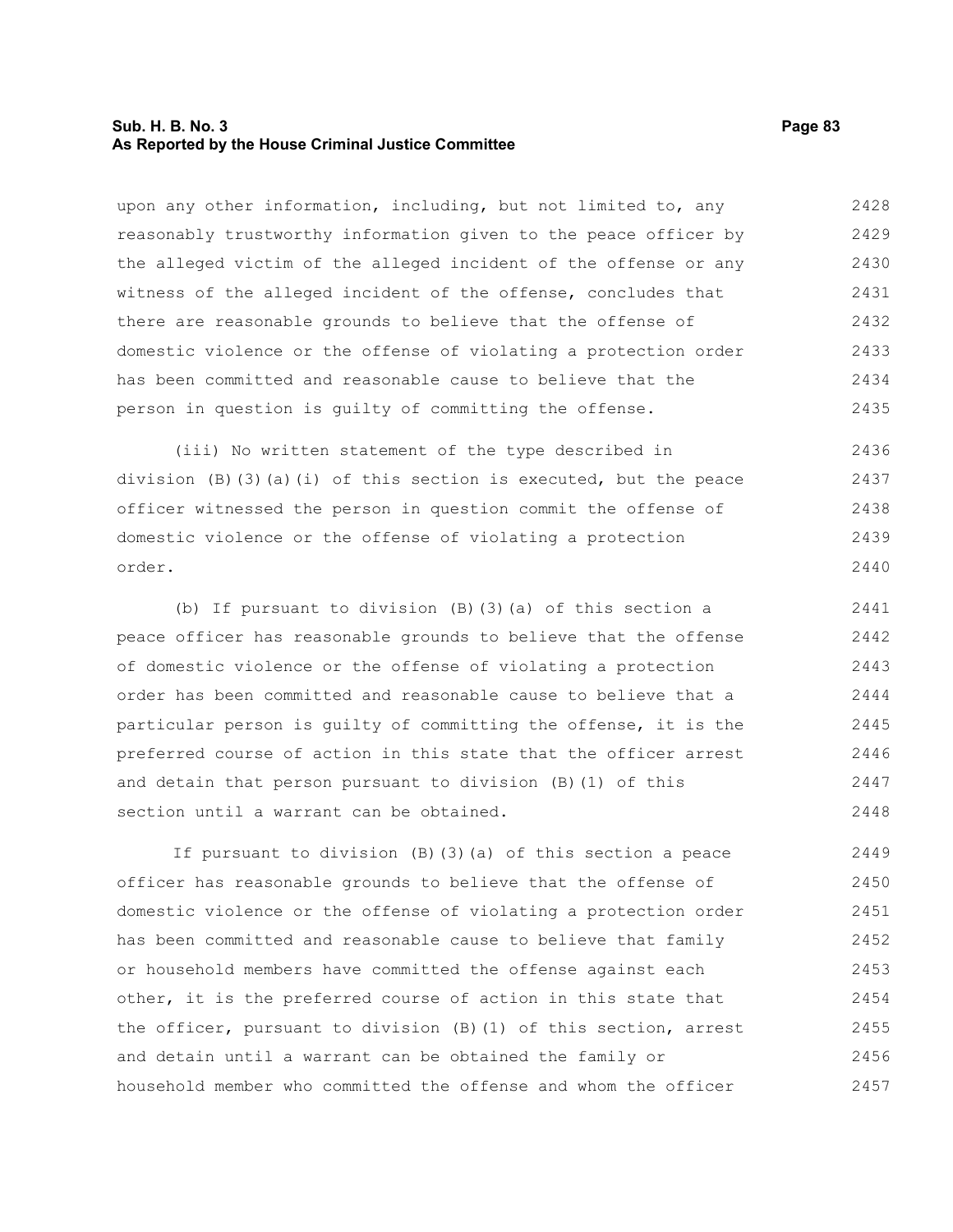## **Sub. H. B. No. 3 Page 84 As Reported by the House Criminal Justice Committee**

has reasonable cause to believe is the primary physical aggressor. There is no preferred course of action in this state regarding any other family or household member who committed the offense and whom the officer does not have reasonable cause to believe is the primary physical aggressor, but, pursuant to division (B)(1) of this section, the peace officer may arrest and detain until a warrant can be obtained any other family or household member who committed the offense and whom the officer does not have reasonable cause to believe is the primary physical aggressor. 2458 2459 2460 2461 2462 2463 2464 2465 2466 2467

(c) If a peace officer described in division (A) of this section does not arrest and detain a person whom the officer has reasonable cause to believe committed the offense of domestic violence or the offense of violating a protection order when it is the preferred course of action in this state pursuant to division (B)(3)(b) of this section that the officer arrest that person, the officer shall articulate in the written report of the incident required by section 2935.032 of the Revised Code a clear statement of the officer's reasons for not arresting and detaining that person until a warrant can be obtained. 2468 2469 2470 2471 2472 2473 2474 2475 2476 2477

(d) In determining for purposes of division (B)(3)(b) of this section which family or household member is the primary physical aggressor in a situation in which family or household members have committed the offense of domestic violence or the offense of violating a protection order against each other, a peace officer described in division (A) of this section, in addition to any other relevant circumstances, should consider all of the following: 2478 2479 2480 2481 2482 2483 2484 2485

(i) Any history of domestic violence or of any other violent acts by either person involved in the alleged offense 2486 2487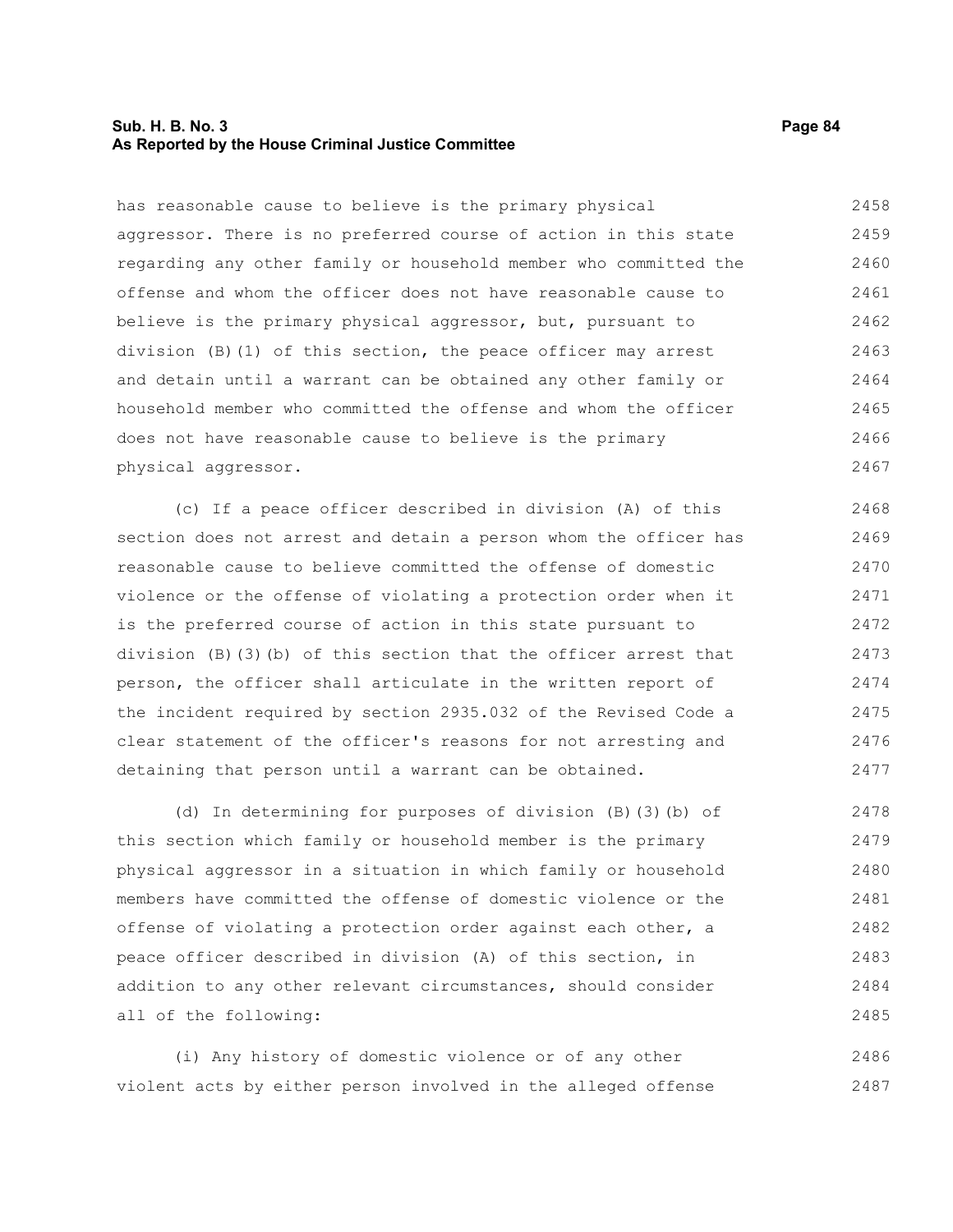# **Sub. H. B. No. 3 Page 85 As Reported by the House Criminal Justice Committee**

| that the officer reasonably can ascertain;                       | 2488 |
|------------------------------------------------------------------|------|
| (ii) If violence is alleged, whether the alleged violence        | 2489 |
| was caused by a person acting in self-defense;                   | 2490 |
| (iii) Each person's fear of physical harm, if any,               | 2491 |
| resulting from the other person's threatened use of force        | 2492 |
| against any person or resulting from the other person's use or   | 2493 |
| history of the use of force against any person, and the          | 2494 |
| reasonableness of that fear;                                     | 2495 |
| (iv) The comparative severity of any injuries suffered by        | 2496 |
| the persons involved in the alleged offense.                     | 2497 |
| (e)(i) A peace officer described in division (A) of this         | 2498 |
| section shall not require, as a prerequisite to arresting or     | 2499 |
| charging a person who has committed the offense of domestic      | 2500 |
| violence or the offense of violating a protection order, that    | 2501 |
| the victim of the offense specifically consent to the filing of  | 2502 |
| charges against the person who has committed the offense or sign | 2503 |
| a complaint against the person who has committed the offense.    | 2504 |
| (ii) If a person is arrested for or charged with                 | 2505 |
| committing the offense of domestic violence or the offense of    | 2506 |
| violating a protection order and if the victim of the offense    | 2507 |
| does not cooperate with the involved law enforcement or          | 2508 |
| prosecuting authorities in the prosecution of the offense or,    | 2509 |
| subsequent to the arrest or the filing of the charges, informs   | 2510 |
| the involved law enforcement or prosecuting authorities that the | 2511 |
| victim does not wish the prosecution of the offense to continue  | 2512 |
| or wishes to drop charges against the alleged offender relative  | 2513 |
| to the offense, the involved prosecuting authorities, in         | 2514 |
| determining whether to continue with the prosecution of the      | 2515 |
| offense or whether to dismiss charges against the alleged        | 2516 |
|                                                                  |      |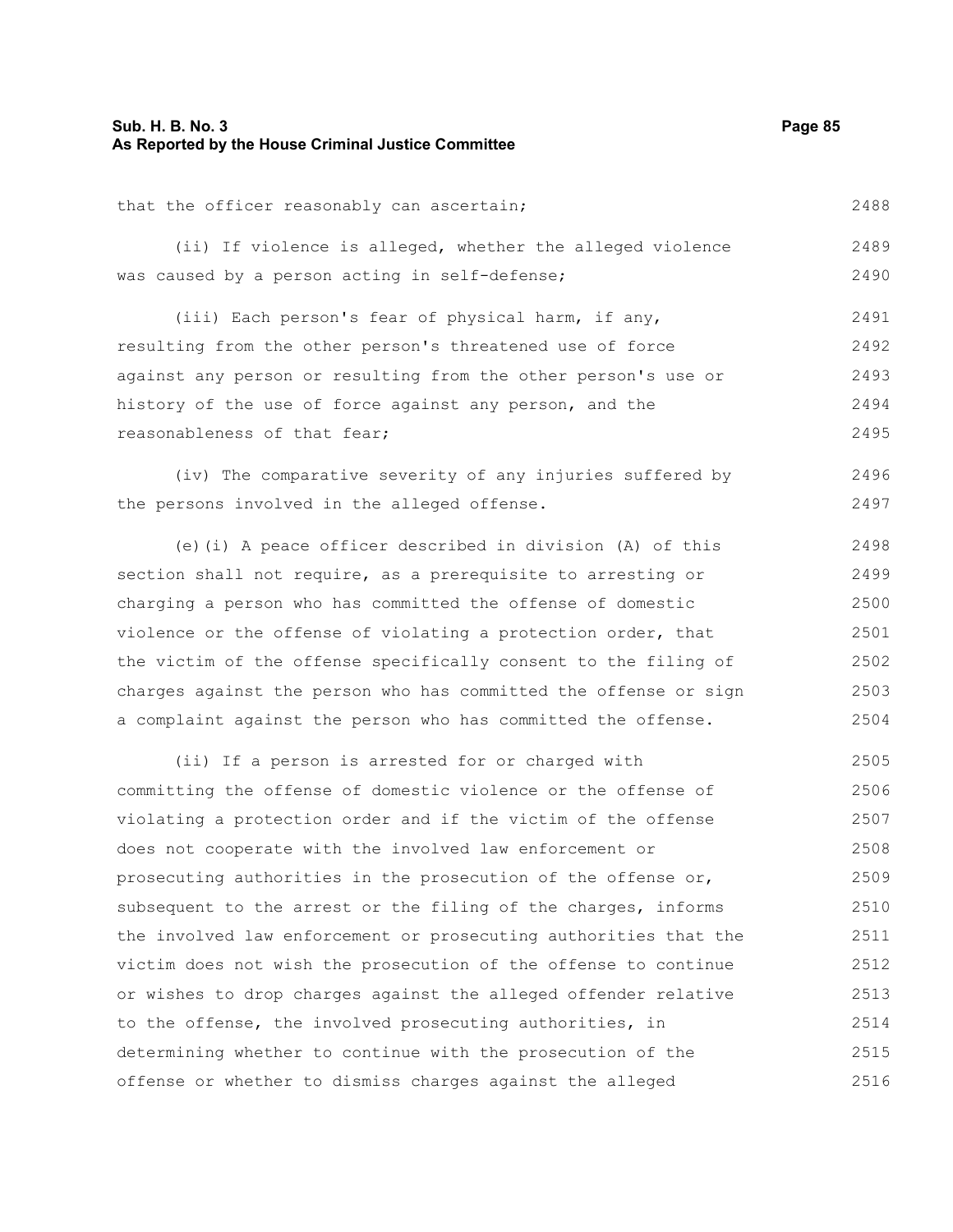## **Sub. H. B. No. 3 Page 86 As Reported by the House Criminal Justice Committee**

offender relative to the offense and notwithstanding the victim's failure to cooperate or the victim's wishes, shall consider all facts and circumstances that are relevant to the offense, including, but not limited to, the statements and observations of the peace officers who responded to the incident that resulted in the arrest or filing of the charges and of all witnesses to that incident. 2517 2518 2519 2520 2521 2522 2523

(f) In determining pursuant to divisions (B)(3)(a) to (g) of this section whether to arrest a person pursuant to division (B)(1) of this section, a peace officer described in division (A) of this section shall not consider as a factor any possible shortage of cell space at the detention facility to which the person will be taken subsequent to the person's arrest or any possibility that the person's arrest might cause, contribute to, or exacerbate overcrowding at that detention facility or at any other detention facility. 2524 2525 2526 2527 2528 2529 2530 2531 2532

(g) If a peace officer described in division (A) of this section intends pursuant to divisions (B)(3)(a) to (g) of this section to arrest a person pursuant to division (B)(1) of this section and if the officer is unable to do so because the person is not present, the officer promptly shall seek a warrant for the arrest of the person. 2533 2534 2535 2536 2537 2538

(h) If a peace officer described in division (A) of this section responds to a report of an alleged incident of the offense of domestic violence or an alleged incident of the offense of violating a protection order and if the circumstances of the incident involved the use or threatened use of a deadly weapon or any person involved in the incident brandished a deadly weapon during or in relation to the incident, the deadly weapon that was used, threatened to be used, or brandished 2539 2540 2541 2542 2543 2544 2545 2546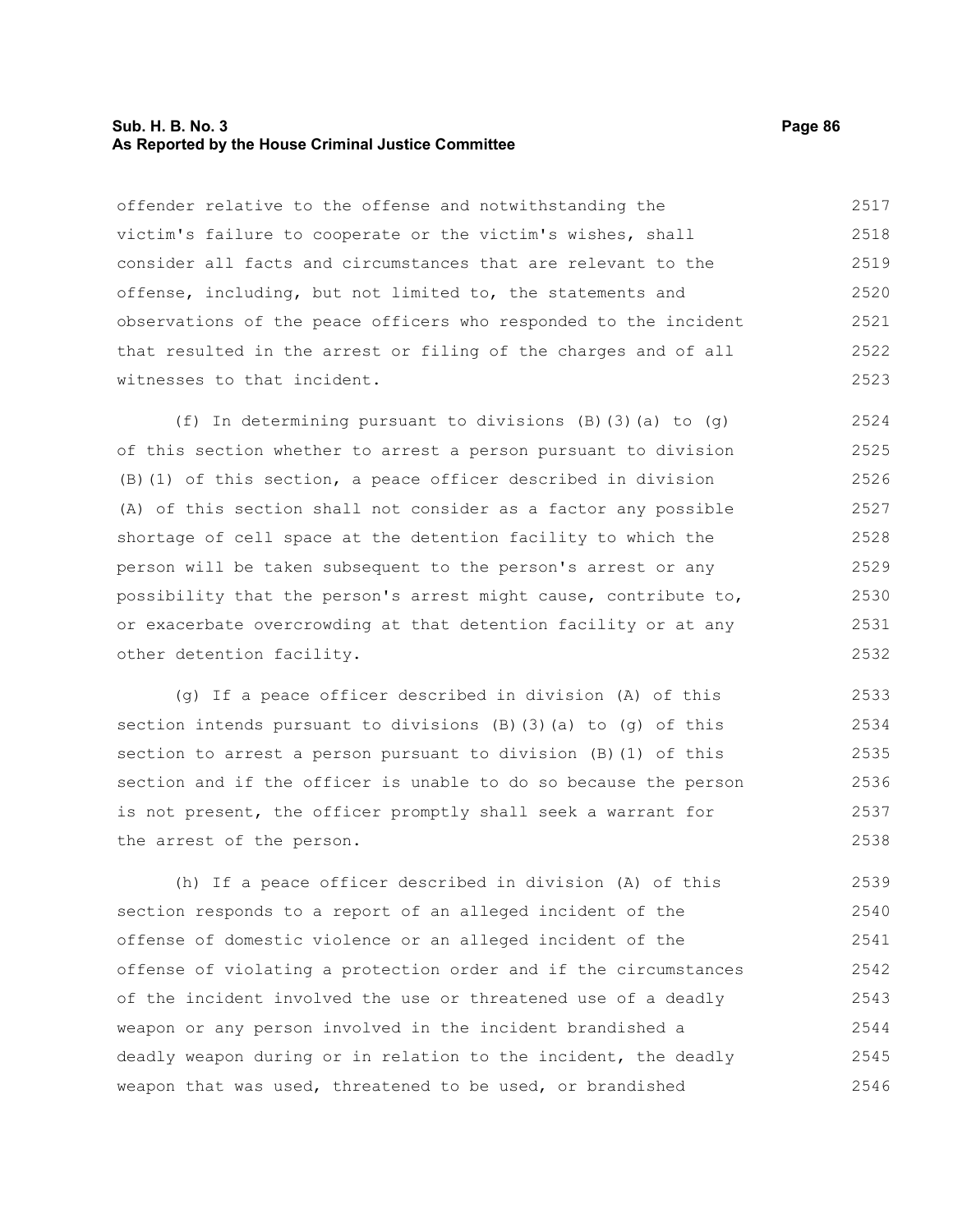## **Sub. H. B. No. 3 Page 87 As Reported by the House Criminal Justice Committee**

constitutes contraband, and, to the extent possible, the officer shall seize the deadly weapon as contraband pursuant to Chapter 2981. of the Revised Code. Upon the seizure of a deadly weapon pursuant to division (B)(3)(h) of this section, section 2981.12 of the Revised Code shall apply regarding the treatment and disposition of the deadly weapon. For purposes of that section, the "underlying criminal offense" that was the basis of the seizure of a deadly weapon under division (B)(3)(h) of this section and to which the deadly weapon had a relationship is any of the following that is applicable: 2547 2548 2549 2550 2551 2552 2553 2554 2555 2556

(i) The alleged incident of the offense of domestic violence or the alleged incident of the offense of violating a protection order to which the officer who seized the deadly weapon responded; 2557 2558 2559 2560

(ii) Any offense that arose out of the same facts and circumstances as the report of the alleged incident of the offense of domestic violence or the alleged incident of the offense of violating a protection order to which the officer who seized the deadly weapon responded. 2561 2562 2563 2564 2565

(4) If, in the circumstances described in divisions (B)(3) (a) to (g) of this section, a peace officer described in division (A) of this section arrests and detains a person pursuant to division (B)(1) of this section, or if, pursuant to division (B)(3)(h) of this section, a peace officer described in division (A) of this section seizes a deadly weapon, the officer, to the extent described in and in accordance with section  $9.86$ ,  $2743.02$ , or  $2744.03$  of the Revised Code, is immune in any civil action for damages for injury, death, or loss to person or property that arises from or is related to the arrest and detention or the seizure. 2566 2567 2568 2569 2570 2571 2572 2573 2574 2575 2576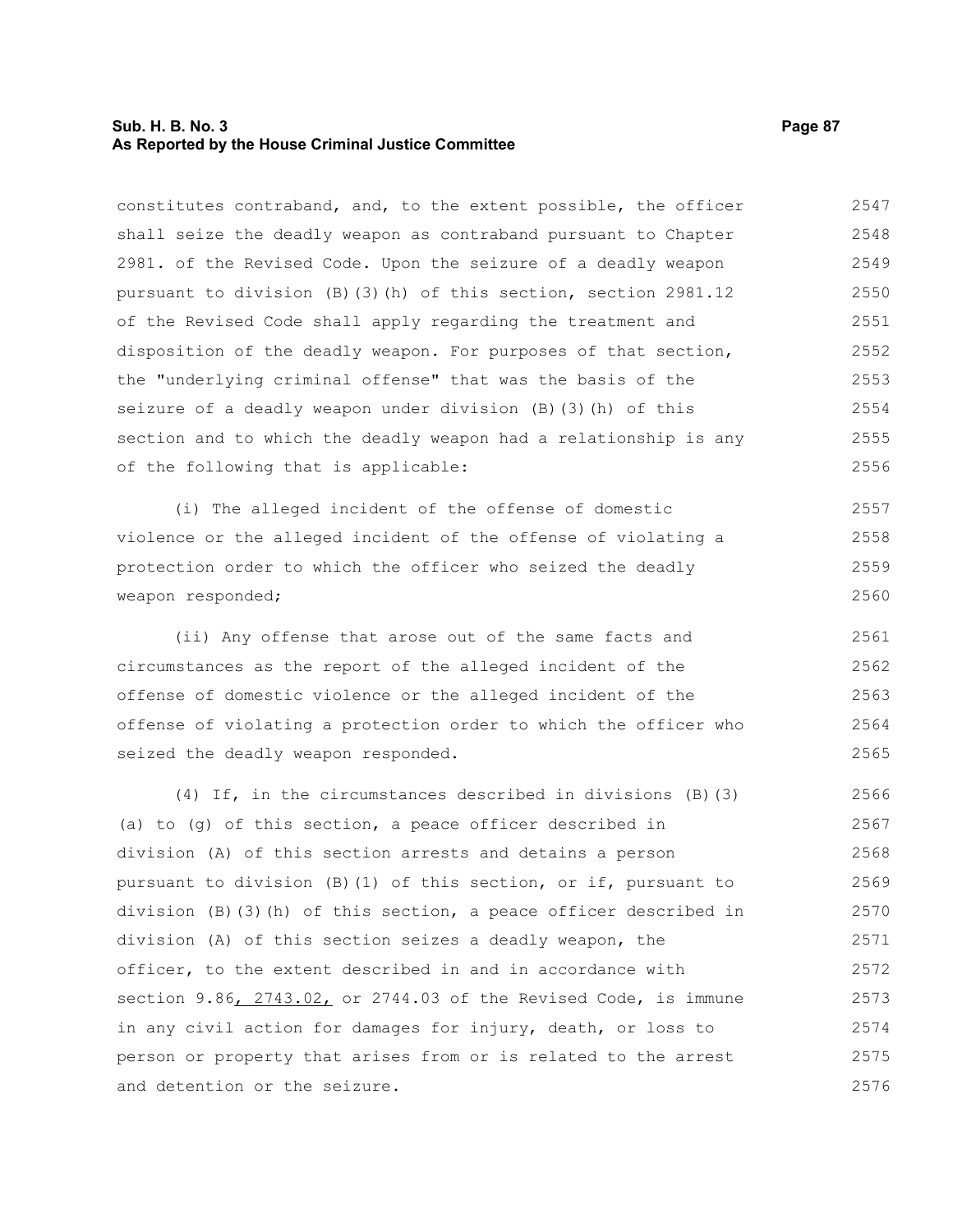## **Sub. H. B. No. 3 Page 88 As Reported by the House Criminal Justice Committee**

(C) When there is reasonable ground to believe that a violation of division  $(A)$   $(1)$ ,  $(2)$ ,  $(3)$ ,  $(4)$ , or  $(5)$  of section 4506.15 or a violation of section 4511.19 of the Revised Code has been committed by a person operating a motor vehicle subject to regulation by the public utilities commission of Ohio under Title XLIX of the Revised Code, a peace officer with authority to enforce that provision of law may stop or detain the person whom the officer has reasonable cause to believe was operating the motor vehicle in violation of the division or section and, after investigating the circumstances surrounding the operation of the vehicle, may arrest and detain the person. 2577 2578 2579 2580 2581 2582 2583 2584 2585 2586 2587

(D) If a sheriff, deputy sheriff, marshal, deputy marshal, municipal police officer, member of a police force employed by a metropolitan housing authority under division (D) of section 3735.31 of the Revised Code, member of a police force employed by a regional transit authority under division (Y) of section 306.35 of the Revised Code, special police officer employed by a port authority under section 4582.04 or 4582.28 of the Revised Code, special police officer employed by a municipal corporation at a municipal airport or other municipal air navigation facility described in division (A) of this section, township constable, police officer of a township or joint police district, state university law enforcement officer appointed under section 3345.04 of the Revised Code, peace officer of the department of natural resources, individual designated to perform law enforcement duties under section 511.232, 1545.13, or 6101.75 of the Revised Code, the house sergeant at arms if the house sergeant at arms has arrest authority pursuant to division (E)(1) of section 101.311 of the Revised Code, or an assistant house sergeant at arms is authorized by division (A) or (B) of this section to arrest and detain, within the limits 2588 2589 2590 2591 2592 2593 2594 2595 2596 2597 2598 2599 2600 2601 2602 2603 2604 2605 2606 2607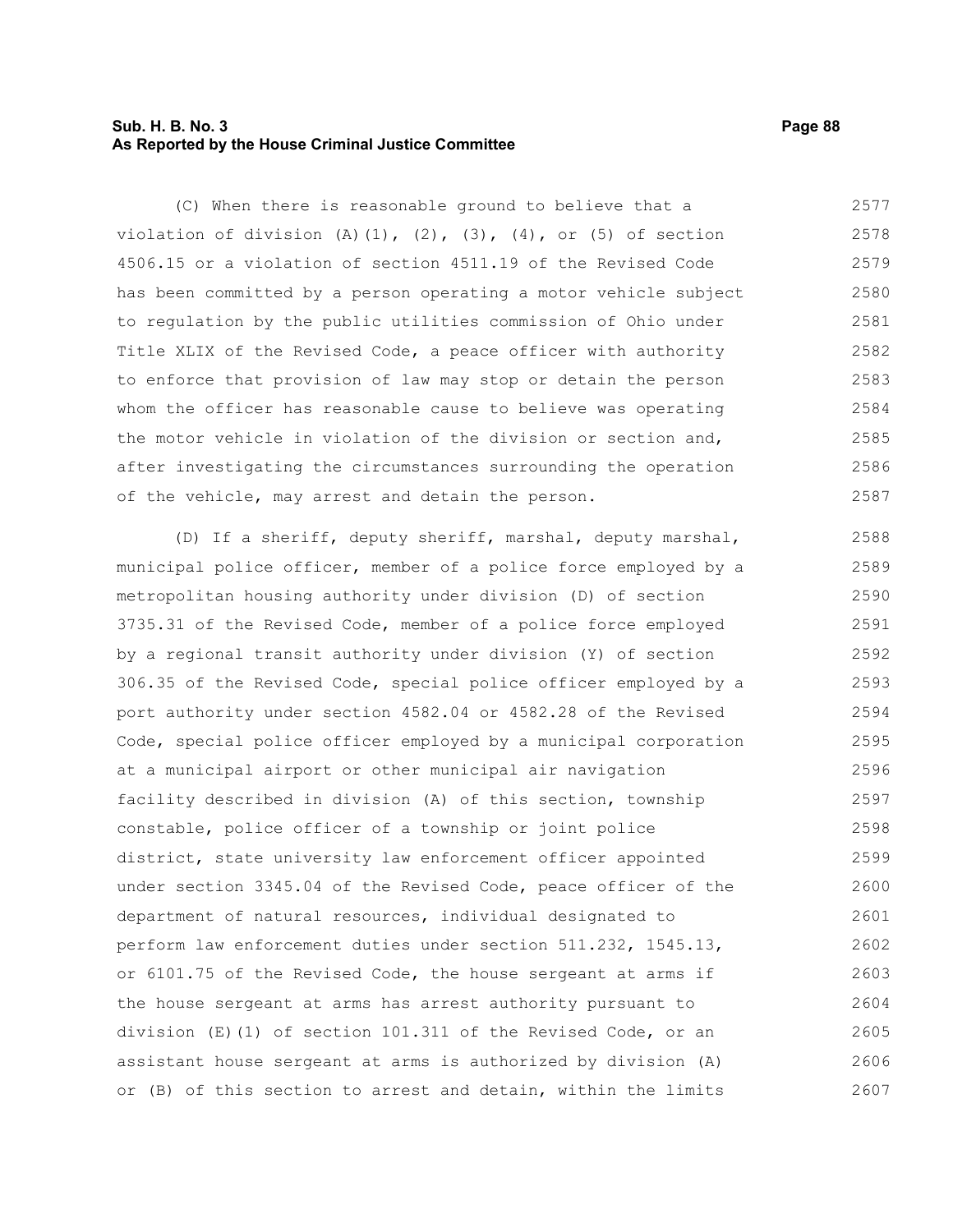## **Sub. H. B. No. 3 Page 89 As Reported by the House Criminal Justice Committee**

of the political subdivision, metropolitan housing authority housing project, regional transit authority facilities or those areas of a municipal corporation that have been agreed to by a regional transit authority and a municipal corporation located within its territorial jurisdiction, port authority, municipal airport or other municipal air navigation facility, college, or university in which the officer is appointed, employed, or elected or within the limits of the territorial jurisdiction of the peace officer, a person until a warrant can be obtained, the peace officer, outside the limits of that territory, may pursue, arrest, and detain that person until a warrant can be obtained if all of the following apply: 2608 2609 2610 2611 2612 2613 2614 2615 2616 2617 2618 2619

(1) The pursuit takes place without unreasonable delay after the offense is committed;

(2) The pursuit is initiated within the limits of the political subdivision, metropolitan housing authority housing project, regional transit authority facilities or those areas of a municipal corporation that have been agreed to by a regional transit authority and a municipal corporation located within its territorial jurisdiction, port authority, municipal airport or other municipal air navigation facility, college, or university in which the peace officer is appointed, employed, or elected or within the limits of the territorial jurisdiction of the peace officer; 2622 2623 2624 2625 2626 2627 2628 2629 2630 2631

(3) The offense involved is a felony, a misdemeanor of the first degree or a substantially equivalent municipal ordinance, a misdemeanor of the second degree or a substantially equivalent municipal ordinance, or any offense for which points are chargeable pursuant to section 4510.036 of the Revised Code. 2632 2633 2634 2635 2636

(E) In addition to the authority granted under division 2637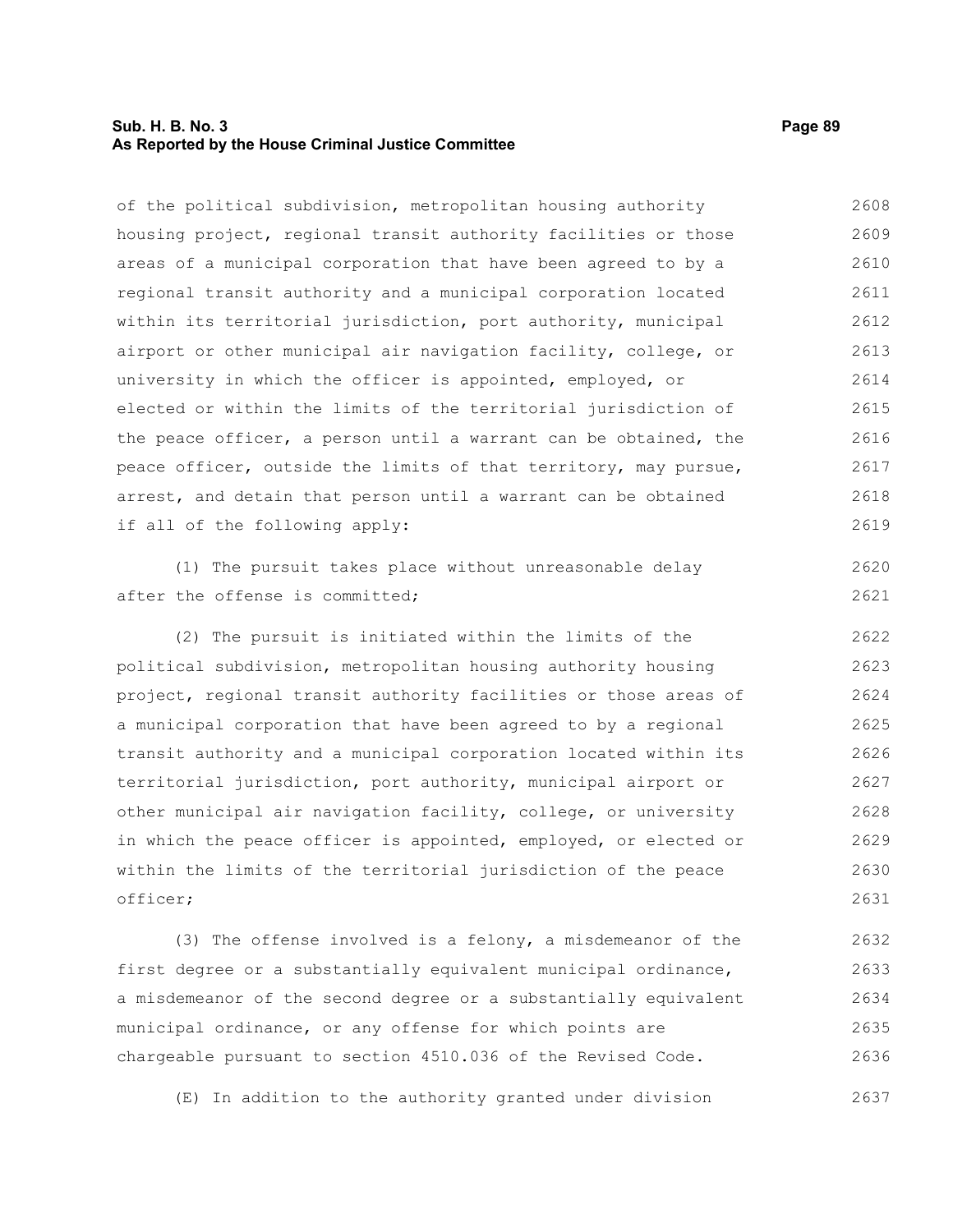(A) or (B) of this section:

(1) A sheriff or deputy sheriff may arrest and detain, until a warrant can be obtained, any person found violating section 4503.11, 4503.21, or 4549.01, sections 4549.08 to 4549.12, section 4549.62, or Chapter 4511. or 4513. of the Revised Code on the portion of any street or highway that is located immediately adjacent to the boundaries of the county in which the sheriff or deputy sheriff is elected or appointed. 2639 2640 2641 2642 2643 2644 2645

(2) A member of the police force of a township police district created under section 505.48 of the Revised Code, a member of the police force of a joint police district created under section 505.482 of the Revised Code, or a township constable appointed in accordance with section 509.01 of the Revised Code, who has received a certificate from the Ohio peace officer training commission under section 109.75 of the Revised Code, may arrest and detain, until a warrant can be obtained, any person found violating any section or chapter of the Revised Code listed in division (E)(1) of this section, other than sections 4513.33 and 4513.34 of the Revised Code, on the portion of any street or highway that is located immediately adjacent to the boundaries of the township police district or joint police district, in the case of a member of a township police district or joint police district police force, or the unincorporated territory of the township, in the case of a township constable. However, if the population of the township that created the township police district served by the member's police force, or the townships and municipal corporations that created the joint police district served by the member's police force, or the township that is served by the township constable, is sixty thousand or less, the member of the township police district or joint police district police force or the township constable may 2646 2647 2648 2649 2650 2651 2652 2653 2654 2655 2656 2657 2658 2659 2660 2661 2662 2663 2664 2665 2666 2667 2668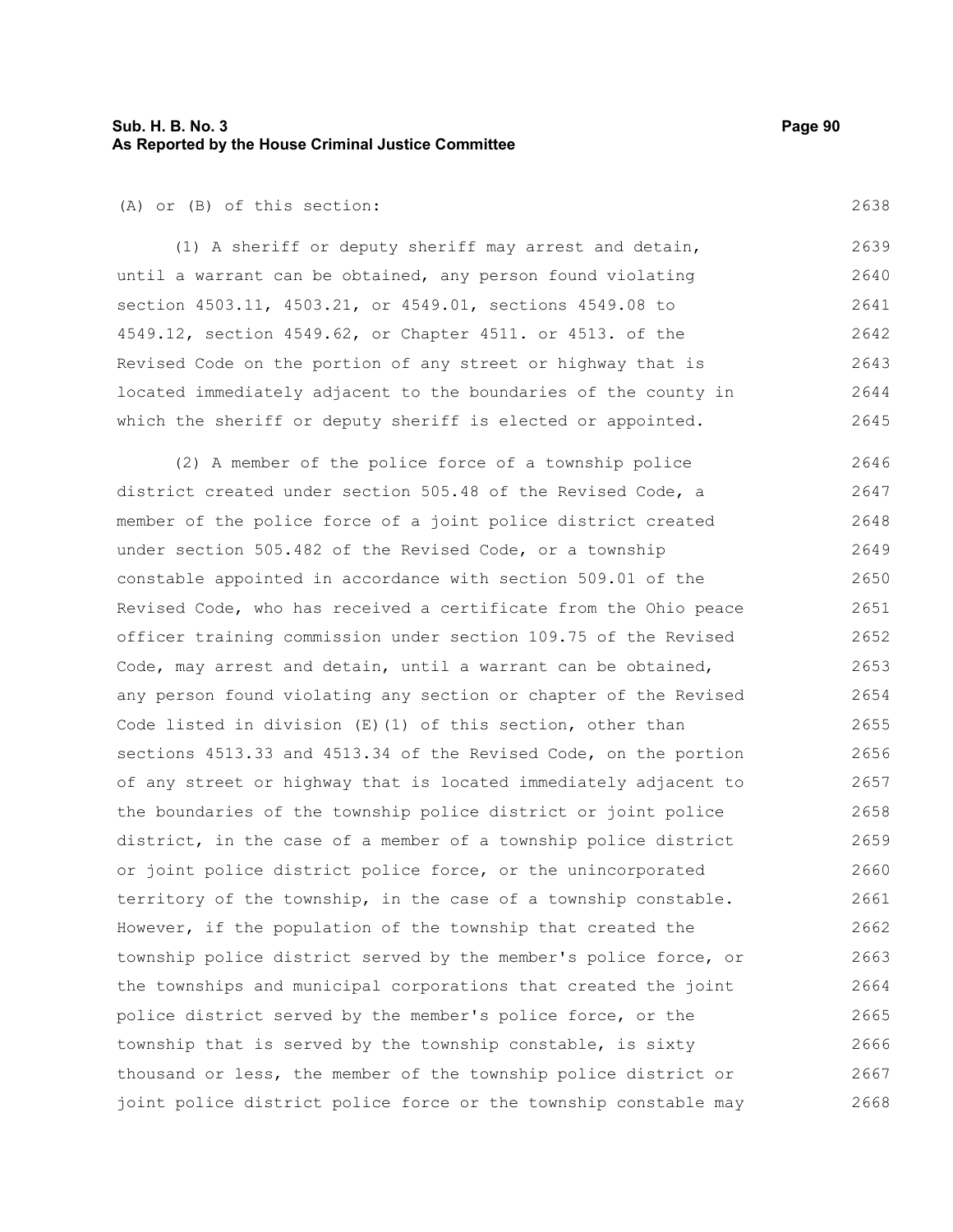## **Sub. H. B. No. 3 Page 91 As Reported by the House Criminal Justice Committee**

not make an arrest under division (E)(2) of this section on a state highway that is included as part of the interstate system. 2669 2670

(3) A police officer or village marshal appointed, elected, or employed by a municipal corporation may arrest and detain, until a warrant can be obtained, any person found violating any section or chapter of the Revised Code listed in division (E)(1) of this section on the portion of any street or highway that is located immediately adjacent to the boundaries of the municipal corporation in which the police officer or village marshal is appointed, elected, or employed. 2671 2672 2673 2674 2675 2676 2677 2678

(4) A peace officer of the department of natural resources, a state fire marshal law enforcement officer described in division (A)(23) of section 109.71 of the Revised Code, or an individual designated to perform law enforcement duties under section 511.232, 1545.13, or 6101.75 of the Revised Code may arrest and detain, until a warrant can be obtained, any person found violating any section or chapter of the Revised Code listed in division (E)(1) of this section, other than sections 4513.33 and 4513.34 of the Revised Code, on the portion of any street or highway that is located immediately adjacent to the boundaries of the lands and waters that constitute the territorial jurisdiction of the peace officer or state fire marshal law enforcement officer. 2679 2680 2681 2682 2683 2684 2685 2686 2687 2688 2689 2690 2691

(F)(1) A department of mental health and addiction services special police officer or a department of developmental disabilities special police officer may arrest without a warrant and detain until a warrant can be obtained any person found committing on the premises of any institution under the jurisdiction of the particular department a misdemeanor under a law of the state. 2692 2693 2694 2695 2696 2697 2698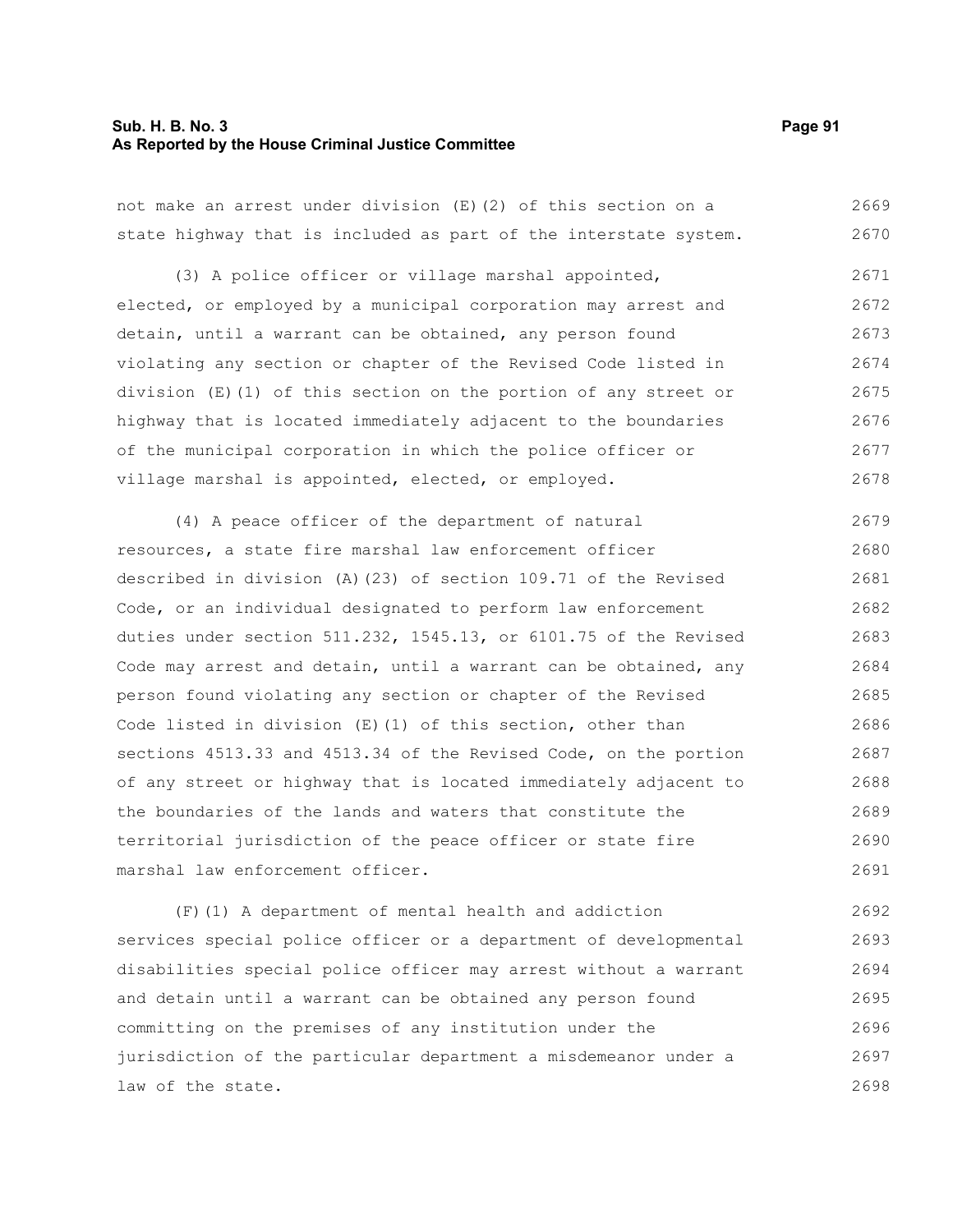## **Sub. H. B. No. 3 Page 92 As Reported by the House Criminal Justice Committee**

A department of mental health and addiction services special police officer or a department of developmental disabilities special police officer may arrest without a warrant and detain until a warrant can be obtained any person who has been hospitalized, institutionalized, or confined in an institution under the jurisdiction of the particular department pursuant to or under authority of section 2945.37, 2945.371, 2945.38, 2945.39, 2945.40, 2945.401, or 2945.402 of the Revised Code and who is found committing on the premises of any institution under the jurisdiction of the particular department a violation of section 2921.34 of the Revised Code that involves an escape from the premises of the institution. 2699 2700 2701 2702 2703 2704 2705 2706 2707 2708 2709 2710

(2)(a) If a department of mental health and addiction services special police officer or a department of developmental disabilities special police officer finds any person who has been hospitalized, institutionalized, or confined in an institution under the jurisdiction of the particular department pursuant to or under authority of section 2945.37, 2945.371, 2945.38, 2945.39, 2945.40, 2945.401, or 2945.402 of the Revised Code committing a violation of section 2921.34 of the Revised Code that involves an escape from the premises of the institution, or if there is reasonable ground to believe that a violation of section 2921.34 of the Revised Code has been committed that involves an escape from the premises of an institution under the jurisdiction of the department of mental health and addiction services or the department of developmental disabilities and if a department of mental health and addiction services special police officer or a department of developmental disabilities special police officer has reasonable cause to believe that a particular person who has been hospitalized, institutionalized, or confined in the institution pursuant to or 2711 2712 2713 2714 2715 2716 2717 2718 2719 2720 2721 2722 2723 2724 2725 2726 2727 2728 2729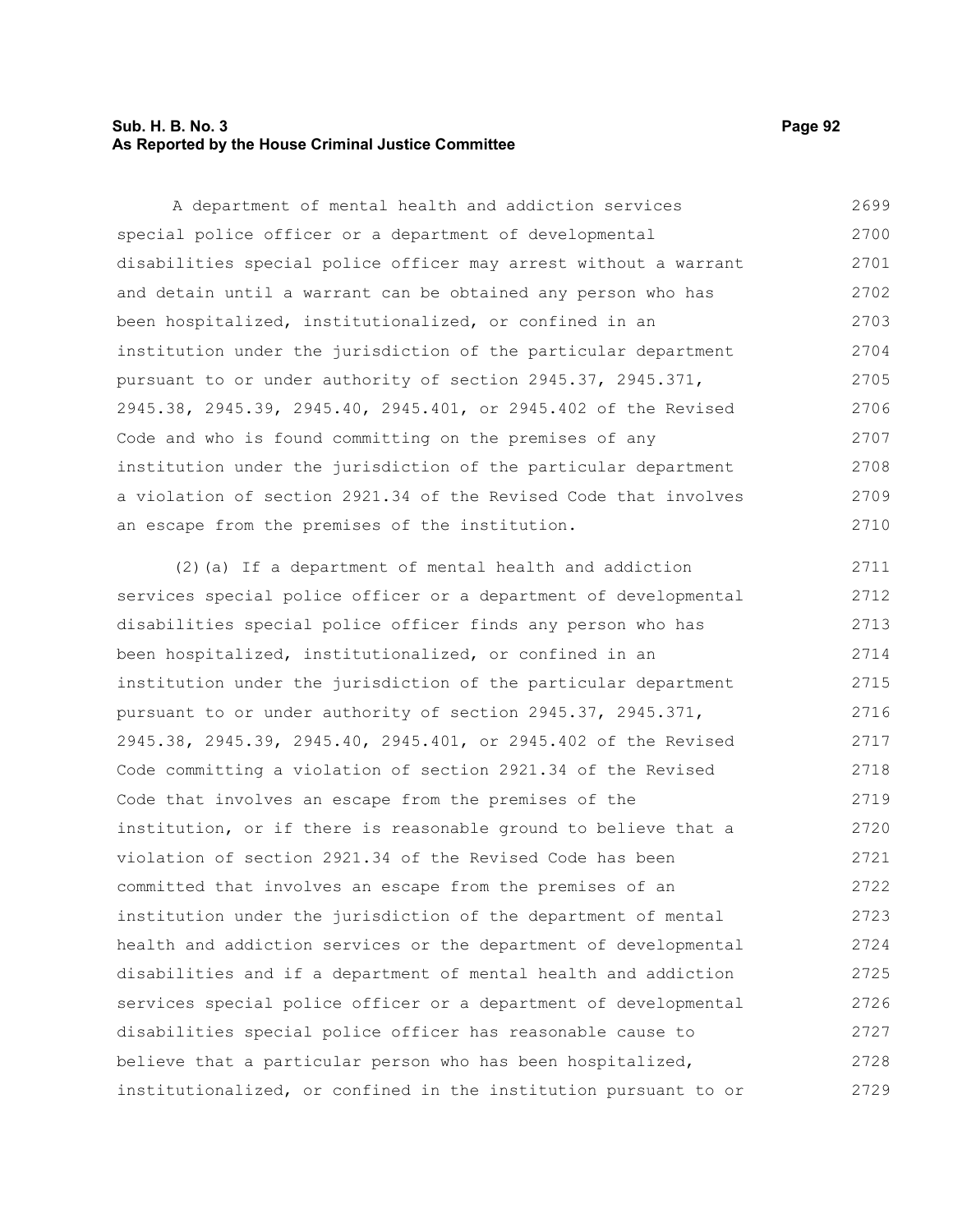## **Sub. H. B. No. 3 Page 93 As Reported by the House Criminal Justice Committee**

under authority of section 2945.37, 2945.371, 2945.38, 2945.39, 2945.40, 2945.401, or 2945.402 of the Revised Code is guilty of the violation, the special police officer, outside of the premises of the institution, may pursue, arrest, and detain that person for that violation of section 2921.34 of the Revised Code, until a warrant can be obtained, if both of the following apply: (i) The pursuit takes place without unreasonable delay after the offense is committed; (ii) The pursuit is initiated within the premises of the institution from which the violation of section 2921.34 of the Revised Code occurred. (b) For purposes of division (F)(2)(a) of this section, the execution of a written statement by the administrator of the institution in which a person had been hospitalized, institutionalized, or confined pursuant to or under authority of section 2945.37, 2945.371, 2945.38, 2945.39, 2945.40, 2945.401, or 2945.402 of the Revised Code alleging that the person has escaped from the premises of the institution in violation of section 2921.34 of the Revised Code constitutes reasonable ground to believe that the violation was committed and reasonable cause to believe that the person alleged in the statement to have committed the offense is guilty of the violation. 2730 2731 2732 2733 2734 2735 2736 2737 2738 2739 2740 2741 2742 2743 2744 2745 2746 2747 2748 2749 2750 2751 2752 2753

(G) As used in this section:

(1) A "department of mental health and addiction services special police officer" means a special police officer of the department of mental health and addiction services designated under section 5119.08 of the Revised Code who is certified by 2755 2756 2757 2758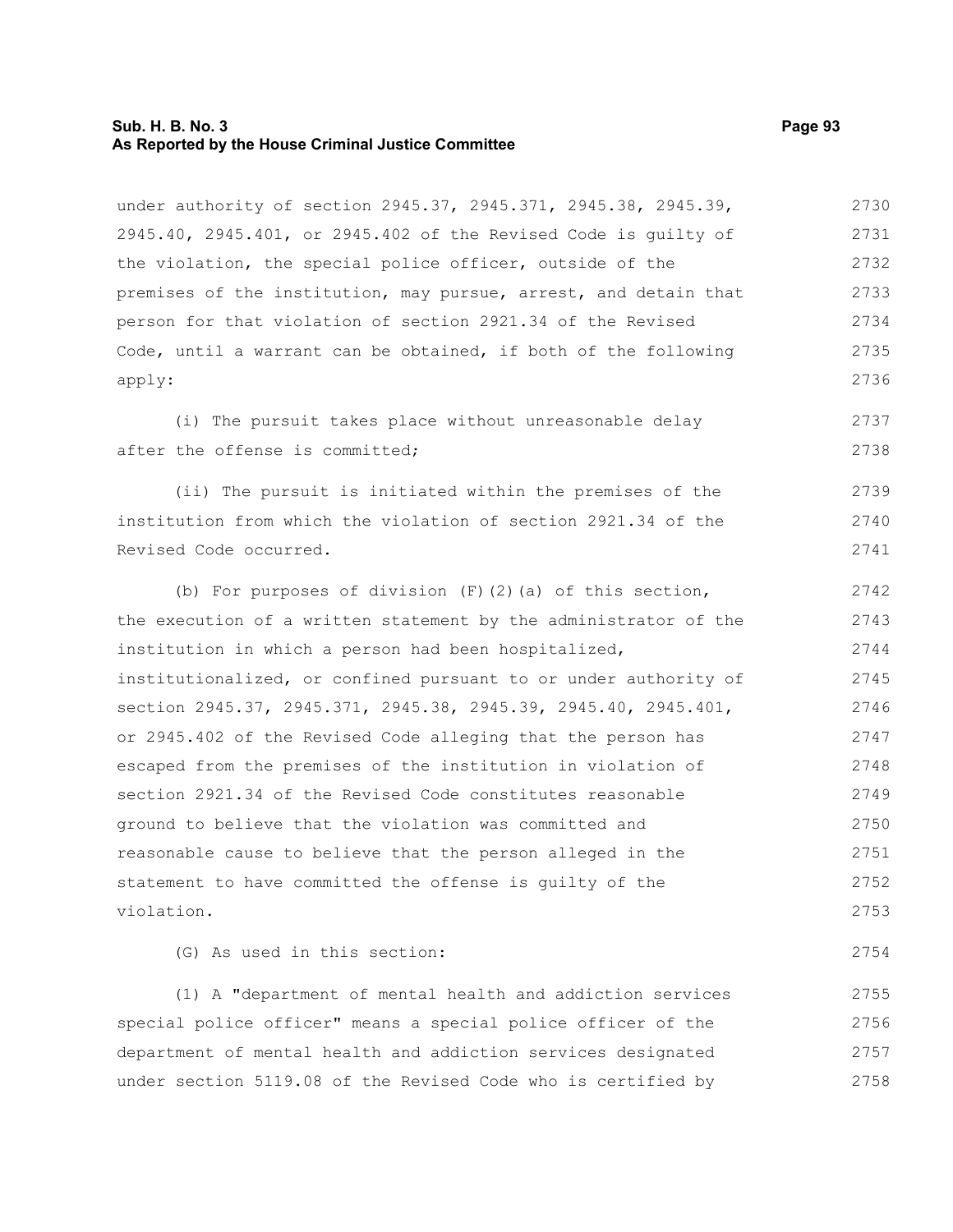## **Sub. H. B. No. 3 Page 94 As Reported by the House Criminal Justice Committee**

the Ohio peace officer training commission under section 109.77 of the Revised Code as having successfully completed an approved peace officer basic training program. 2759 2760 2761

(2) A "department of developmental disabilities special police officer" means a special police officer of the department of developmental disabilities designated under section 5123.13 of the Revised Code who is certified by the Ohio peace officer training council under section 109.77 of the Revised Code as having successfully completed an approved peace officer basic training program. 2762 2763 2764 2765 2766 2767 2768

|                              |  |  |  |  |  | (3) "Deadly weapon" has the same meaning as in section | 2769 |
|------------------------------|--|--|--|--|--|--------------------------------------------------------|------|
| 2923.11 of the Revised Code. |  |  |  |  |  |                                                        | 2770 |

(4) "Family or household member" has the same meaning as in section 2919.25 of the Revised Code. 2771 2772

(5) "Street" or "highway" has the same meaning as in section 4511.01 of the Revised Code. 2773 2774

(6) "Interstate system" has the same meaning as in section 5516.01 of the Revised Code. 2775 2776

(7) "Peace officer of the department of natural resources" means an employee of the department of natural resources who is a natural resources law enforcement staff officer designated pursuant to section 1501.013 of the Revised Code, a forest-fire investigator appointed pursuant to section 1503.09 of the Revised Code, a natural resources officer appointed pursuant to section 1501.24 of the Revised Code, or a wildlife officer designated pursuant to section 1531.13 of the Revised Code. 2777 2778 2779 2780 2781 2782 2783 2784

(8) "Portion of any street or highway" means all lanes of the street or highway irrespective of direction of travel, including designated turn lanes, and any berm, median, or 2785 2786 2787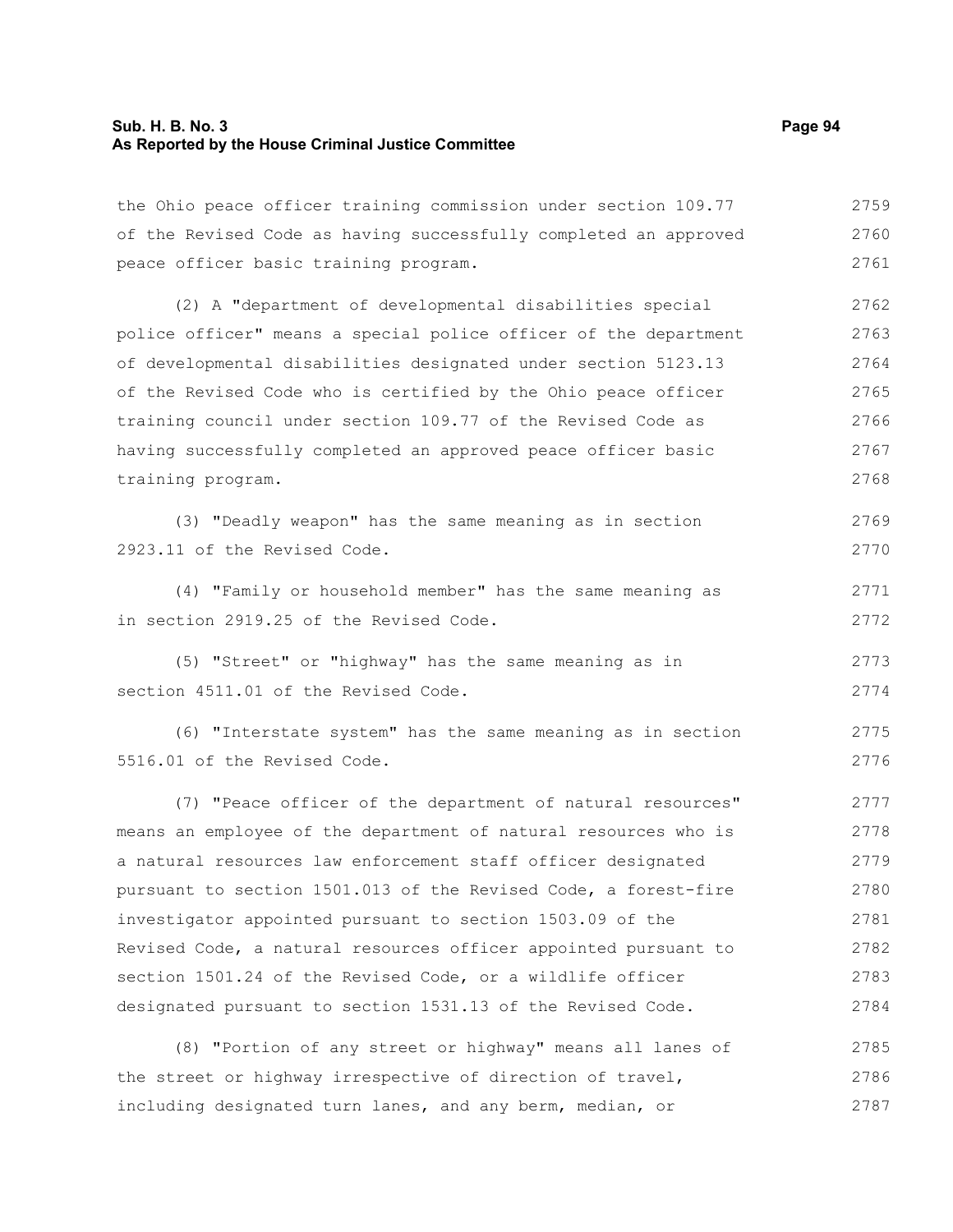# **Sub. H. B. No. 3 Page 95 As Reported by the House Criminal Justice Committee**

shoulder.

2788

Sec. 2935.032. (A) Not later than ninety days after-theeffective date of this amendment October 21, 1997, each agency, instrumentality, or political subdivision that is served by any peace officer described in division  $\left(\frac{B}{1}\right)$  (A) of section 2935.03 of the Revised Code shall adopt, in accordance with division (E) of this section, written policies, written procedures implementing the policies, and other written procedures for the peace officers who serve it to follow in implementing division (B)(3) of section 2935.03 of the Revised Code and for their appropriate response to each report of an alleged incident of the offense of domestic violence or an alleged incident of the offense of violating a protection order. The policies and procedures shall conform to and be consistent with the provisions of divisions (B)(1) and (B)(3) of section 2935.03 of the Revised Code and divisions (B) to (D) of this section. Each policy adopted under this division shall include, but not be limited to, all of the following: 2789 2790 2791 2792 2793 2794 2795 2796 2797 2798 2799 2800 2801 2802 2803 2804 2805

(1) Provisions specifying that, if a peace officer who serves the agency, instrumentality, or political subdivision responds to an alleged incident of the offense of domestic violence, an alleged incident of the offense of violating a protection order, or an alleged incident of any other offense, both of the following apply: 2806 2807 2808 2809 2810 2811

(a) If the officer determines that there are reasonable grounds to believe that a person knowingly caused serious physical harm to another or to another's unborn or knowingly caused or attempted to cause physical harm to another or to another's unborn by means of a deadly weapon or dangerous ordnance, then, regardless of whether the victim of the offense 2812 2813 2814 2815 2816 2817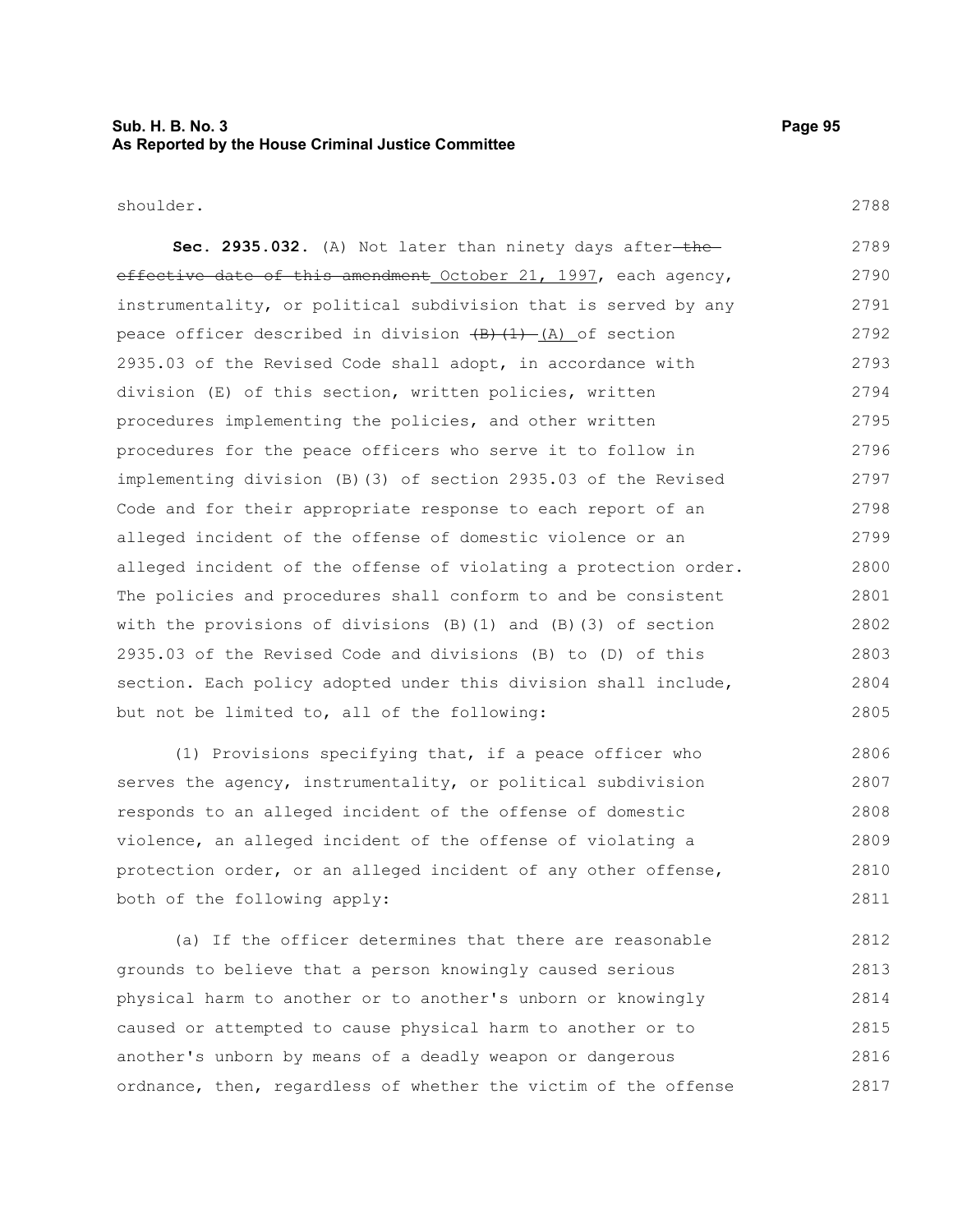## **Sub. H. B. No. 3 Page 96 As Reported by the House Criminal Justice Committee**

was a family or household member of the offender, the officer shall treat the incident as felonious assault, shall consider the offender to have committed and the victim to have been the victim of felonious assault, shall consider the offense that was committed to have been felonious assault in determining the manner in which the offender should be treated, and shall comply with whichever of the following is applicable: 2818 2819 2820 2821 2822 2823 2824

(i) Unless the officer has reasonable cause to believe that, during the incident, the offender who committed the felonious assault and one or more other persons committed offenses against each other, the officer shall arrest the offender who committed the felonious assault pursuant to section 2935.03 of the Revised Code and shall detain that offender pursuant to that section until a warrant can be obtained, and the arrest shall be for felonious assault. 2825 2826 2827 2828 2829 2830 2831 2832

(ii) If the officer has reasonable cause to believe that, during the incident, the offender who committed the felonious assault and one or more other persons committed offenses against each other, the officer shall determine in accordance with division (B)(3)(d) of section 2935.03 of the Revised Code which of those persons is the primary physical aggressor. If the offender who committed the felonious assault is the primary physical aggressor, the officer shall arrest that offender for felonious assault pursuant to section 2935.03 of the Revised Code and shall detain that offender pursuant to that section until a warrant can be obtained, and the officer is not required to arrest but may arrest pursuant to section 2935.03 of the Revised Code any other person who committed an offense but who is not the primary physical aggressor. If the offender who committed the felonious assault is not the primary physical aggressor, the officer is not required to arrest that offender 2833 2834 2835 2836 2837 2838 2839 2840 2841 2842 2843 2844 2845 2846 2847 2848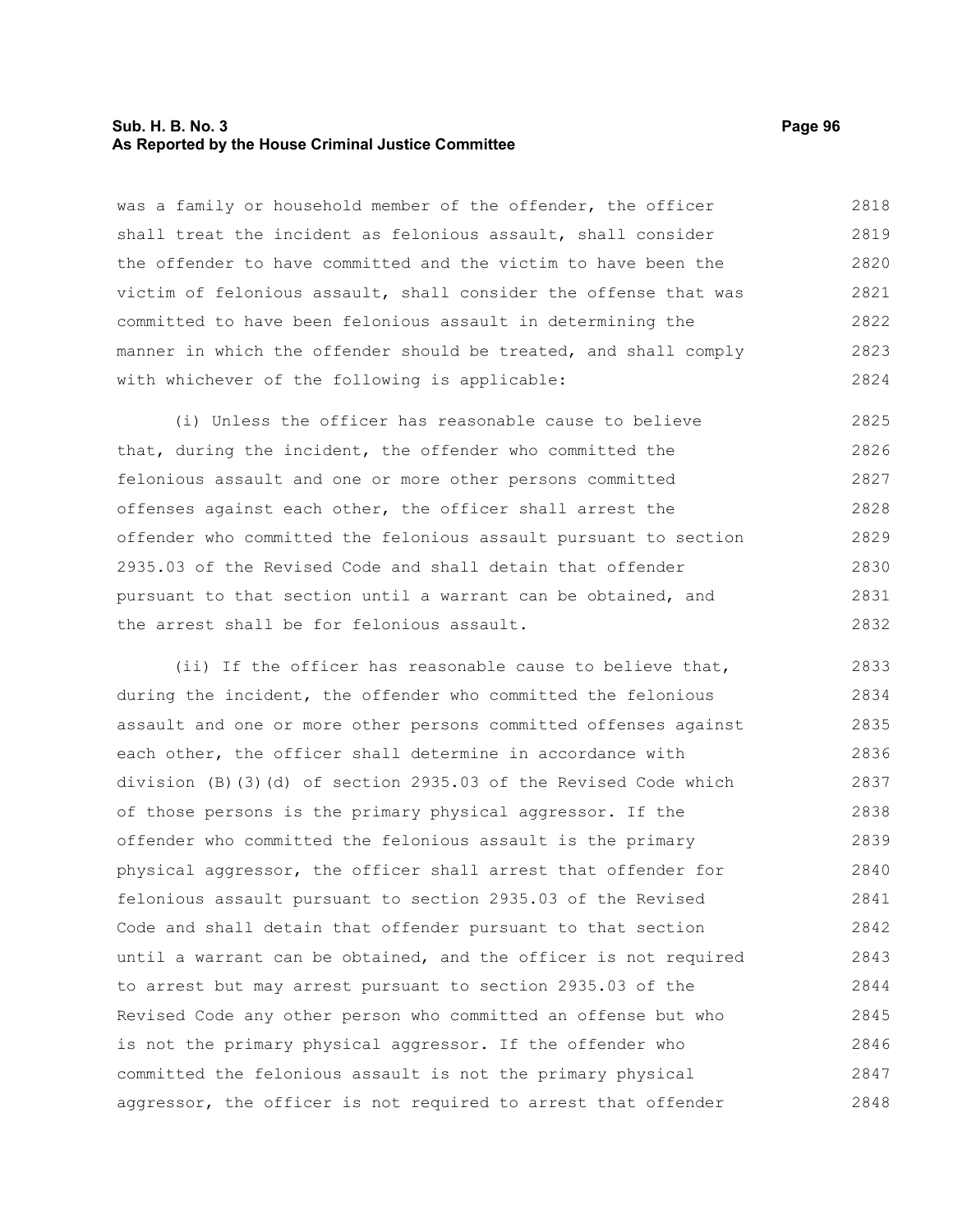## **Sub. H. B. No. 3 Page 97 As Reported by the House Criminal Justice Committee**

or any other person who committed an offense during the incident but may arrest any of them pursuant to section 2935.03 of the Revised Code and detain them pursuant to that section until a warrant can be obtained. 2849 2850 2851 2852

(b) If the officer determines that there are reasonable grounds to believe that a person, while under the influence of sudden passion or in a sudden fit of rage, either of which is brought on by serious provocation occasioned by the victim that is reasonably sufficient to incite the person into using deadly force, knowingly caused serious physical harm to another or to another's unborn or knowingly caused or attempted to cause physical harm to another or to another's unborn by means of a deadly weapon or dangerous ordnance, then, regardless of whether the victim of the offense was a family or household member of the offender, the officer shall treat the incident as aggravated assault, shall consider the offender to have committed and the victim to have been the victim of aggravated assault, shall consider the offense that was committed to have been aggravated assault in determining the manner in which the offender should be treated, and shall comply with whichever of the following is applicable: 2853 2854 2855 2856 2857 2858 2859 2860 2861 2862 2863 2864 2865 2866 2867 2868 2869

(i) Unless the officer has reasonable cause to believe that, during the incident, the offender who committed the aggravated assault and one or more other persons committed offenses against each other, the officer shall arrest the offender who committed the aggravated assault pursuant to section 2935.03 of the Revised Code and shall detain that offender pursuant to that section until a warrant can be obtained, and the arrest shall be for aggravated assault. 2870 2871 2872 2873 2874 2875 2876 2877

(ii) If the officer has reasonable cause to believe that, 2878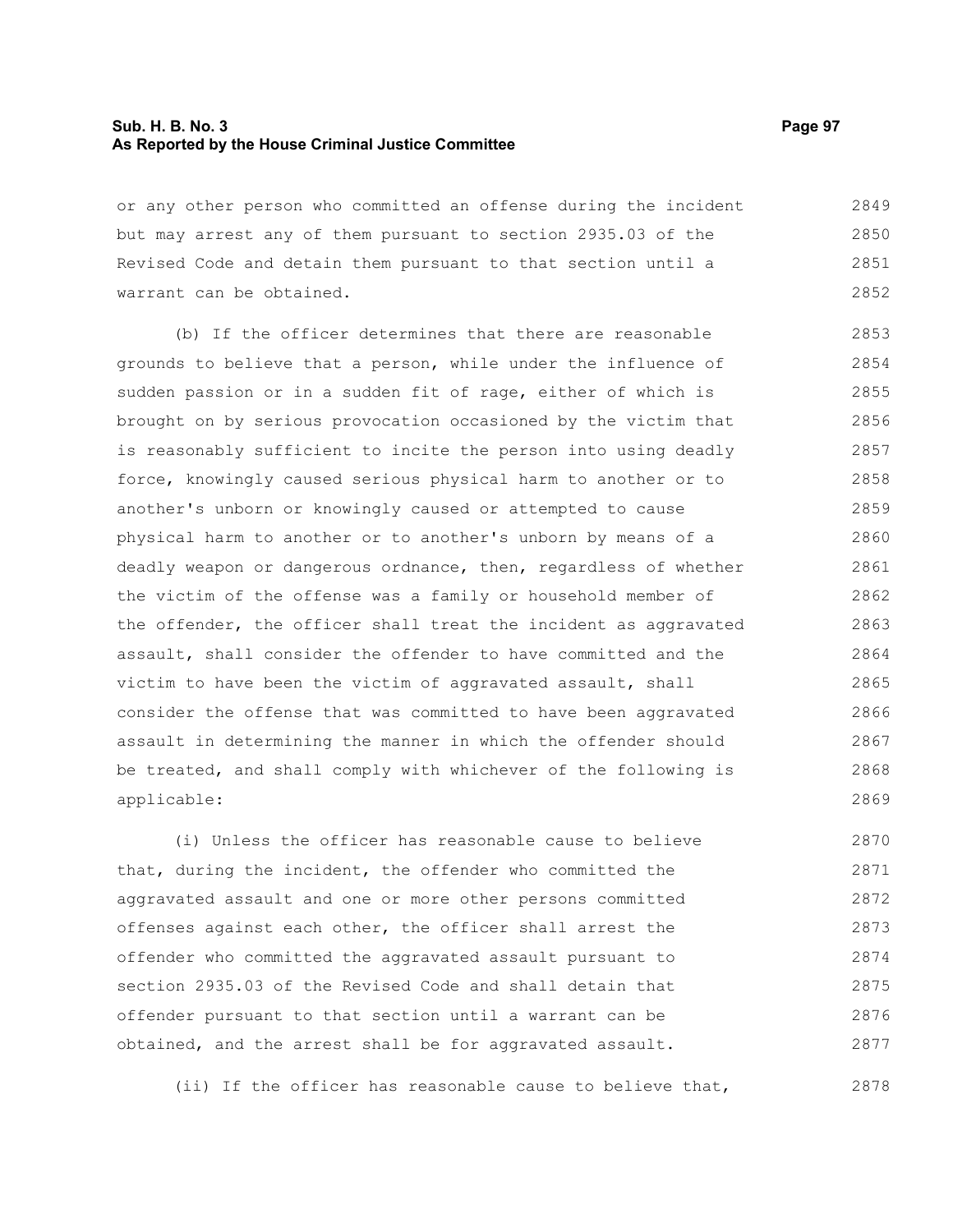## **Sub. H. B. No. 3 Page 98 As Reported by the House Criminal Justice Committee**

during the incident, the offender who committed the aggravated assault and one or more other persons committed offenses against each other, the officer shall determine in accordance with division (B)(3)(d) of section 2935.03 of the Revised Code which of those persons is the primary physical aggressor. If the offender who committed the aggravated assault is the primary physical aggressor, the officer shall arrest that offender for aggravated assault pursuant to section 2935.03 of the Revised Code and shall detain that offender pursuant to that section until a warrant can be obtained, and the officer is not required to arrest but may arrest pursuant to section 2935.03 of the Revised Code any other person who committed an offense but who is not the primary physical aggressor. If the offender who committed the aggravated assault is not the primary physical aggressor, the officer is not required to arrest that offender or any other person who committed an offense during the incident but may arrest any of them pursuant to section 2935.03 of the Revised Code and detain them pursuant to that section until a warrant can be obtained. 2879 2880 2881 2882 2883 2884 2885 2886 2887 2888 2889 2890 2891 2892 2893 2894 2895 2896 2897

(2) Provisions requiring the peace officers who serve the agency, instrumentality, or political subdivision to do all of the following: 2898 2899 2900

(a) Respond without undue delay to a report of an alleged incident of the offense of domestic violence or the offense of violating a protection order; 2901 2902 2903

(b) If the alleged offender has been granted pretrial release from custody on a prior charge of the offense of domestic violence or the offense of violating a protection order and has violated one or more conditions of that pretrial release, document the facts and circumstances of the violation 2904 2905 2906 2907 2908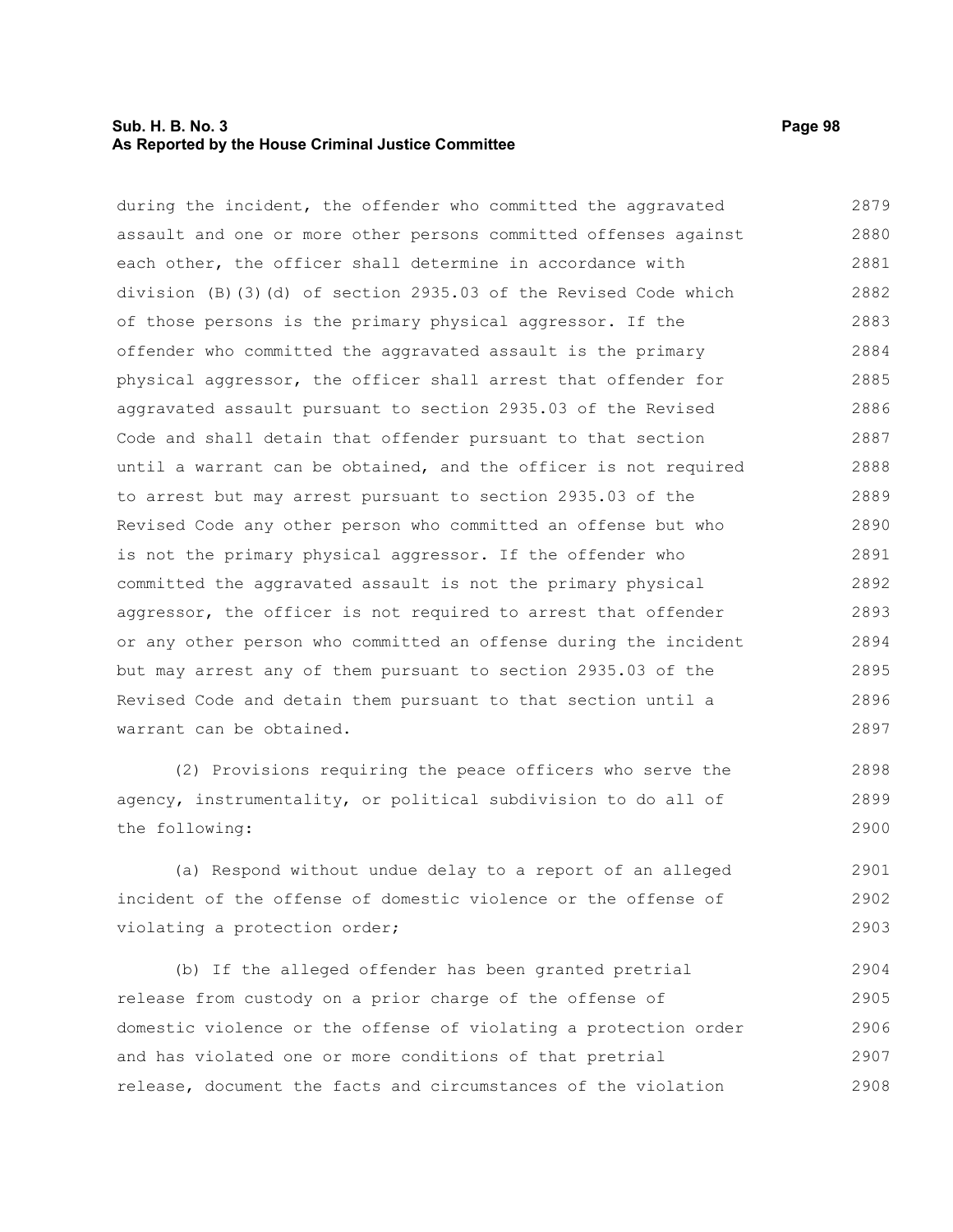## **Sub. H. B. No. 3 Page 99 As Reported by the House Criminal Justice Committee**

in the report to the law enforcement agency that the peace officer makes pursuant to division (D) of this section; (c) Separate the victim of the offense of domestic violence or the offense of violating a protection order and the alleged offender, conduct separate interviews with the victim and the alleged offender in separate locations, and take a written statement from the victim that indicates the frequency and severity of any prior incidents of physical abuse of the victim by the alleged offender, the number of times the victim has called peace officers for assistance, and the disposition of those calls, if known; (d) Comply with divisions (B)(1) and (B)(3) of section 2935.03 of the Revised Code and with divisions (B), (C), and (D) of this section; (e) Screen the victim of the offense of domestic violence or the offense of violating a protection order using an evidence-based lethality assessment screening tool adopted under section 2935.033 of the Revised Code to determine if the case should be referred to local or regional domestic violence advocacy services, as required under section 2935.033 of the Revised Code; (f) Submit the results of a screening conducted under division (A)(2)(e) of this section to the court and prosecuting attorney having jurisdiction over any criminal complaint filed in connection with the offense when the investigative file, police report, and other information in that case is sent to the court and the prosecutor. (3) Sanctions to be imposed upon a peace officer who 2909 2910 2911 2912 2913 2914 2915 2916 2917 2918 2919 2920 2921 2922 2923 2924 2925 2926 2927 2928 2929 2930 2931 2932 2933 2934 2935 2936

serves the agency, instrumentality, or political subdivision and 2937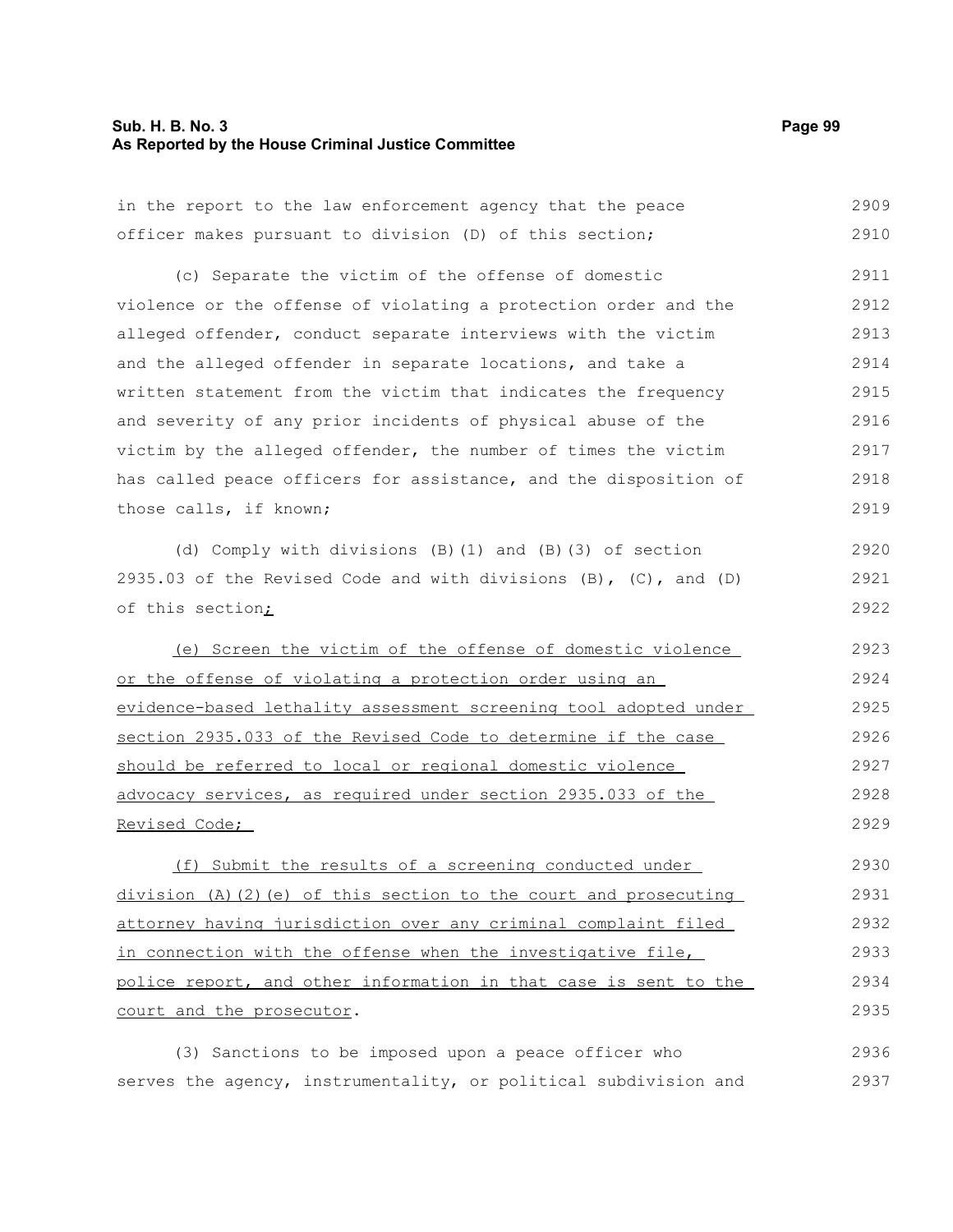## **Sub. H. B. No. 3 Page 100 As Reported by the House Criminal Justice Committee**

who fails to comply with any provision in the policy or with division (B)(1) or (B)(3) of section 2935.03 of the Revised Code or division (B), (C), or (D) of this section. 2938 2939 2940

(4) Examples of reasons that a peace officer may consider for not arresting and detaining until a warrant can be obtained a person who allegedly committed the offense of domestic violence or the offense of violating a protection order when it is the preferred course of action in this state that the officer arrest the alleged offender, as described in division (B)(3)(b) of section 2935.03 of the Revised Code. 2941 2942 2943 2944 2945 2946 2947

(B)(1) Nothing in this section or in division (B)(1) or (B)(3) of section 2935.03 of the Revised Code precludes an agency, instrumentality, or political subdivision that is served by any peace officer described in division  $\overline{(B)(1)}$   $\overline{(A)}$  of section 2935.03 of the Revised Code from including in the policy it adopts under division (A) of this section either of the following types of provisions: 2948 2949 2950 2951 2952 2953 2954

(a) A provision that requires the peace officers who serve it, if they have reasonable grounds to believe that the offense of domestic violence or the offense of violating a protection order has been committed within the limits of the jurisdiction of the agency, instrumentality, or political subdivision and reasonable cause to believe that a particular person committed the offense, to arrest the alleged offender; 2955 2956 2957 2958 2959 2960 2961

(b) A provision that does not require the peace officers who serve it, if they have reasonable grounds to believe that the offense of domestic violence or the offense of violating a protection order has been committed within the limits of the jurisdiction of the agency, instrumentality, or political subdivision and reasonable cause to believe that a particular 2962 2963 2964 2965 2966 2967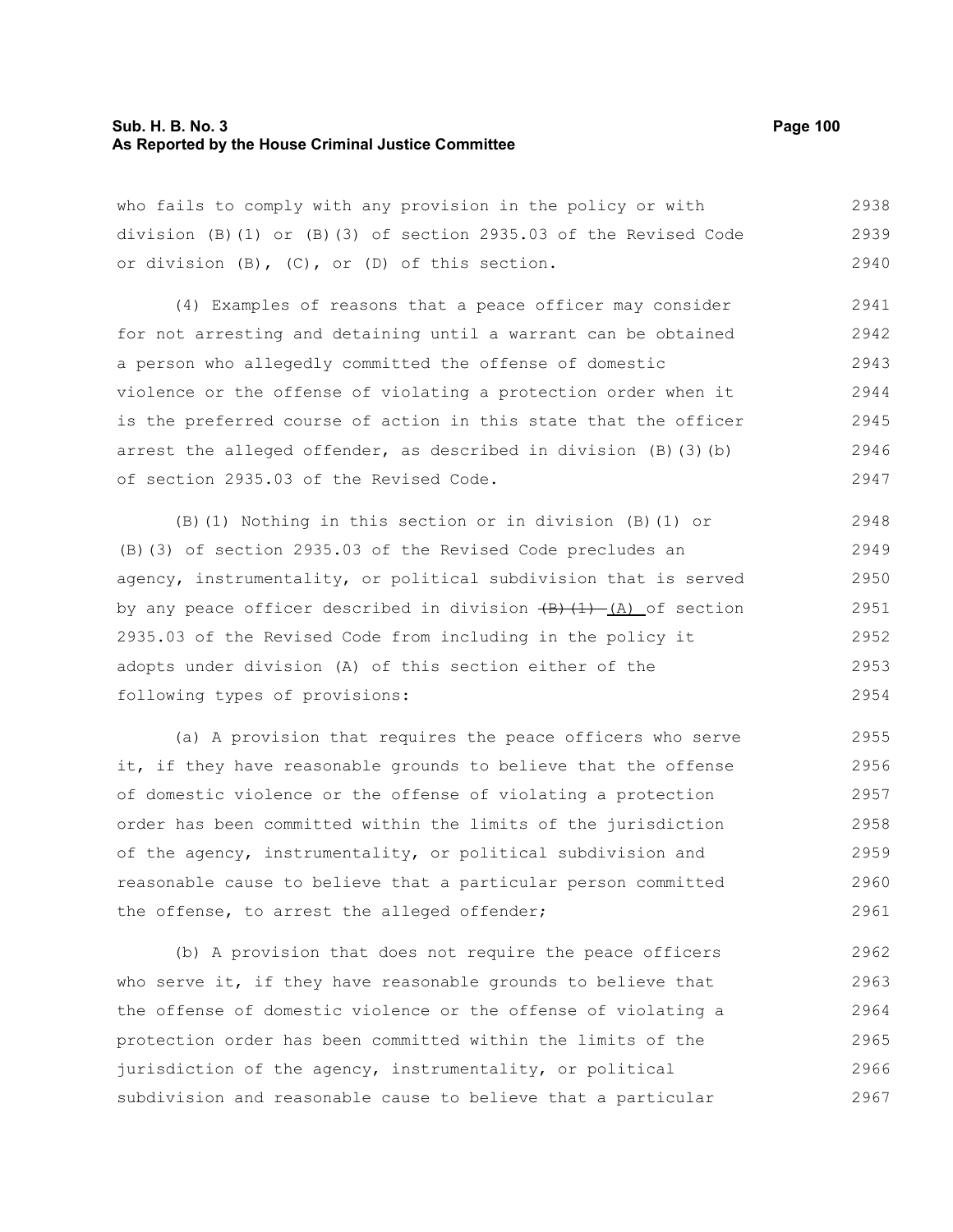## **Sub. H. B. No. 3 Page 101 As Reported by the House Criminal Justice Committee**

person committed the offense, to arrest the alleged offender, but that grants the officers less discretion in those circumstances in deciding whether to arrest the alleged offender than peace officers are granted by divisions  $(B)$  (1) and  $(B)$  (3) of section 2935.03 of the Revised Code. 2968 2969 2970 2971 2972

(2) If an agency, instrumentality, or political subdivision that is served by any peace officer described in division  $\left(\frac{B}{1}\right)$  (A) of section 2935.03 of the Revised Code includes in the policy it adopts under division (A) of this section a provision of the type described in division (B)(1)(a) or (b) of this section, the peace officers who serve the agency, instrumentality, or political subdivision shall comply with the provision in making arrests authorized under division (B)(1) of section 2935.03 of the Revised Code. 2973 2974 2975 2976 2977 2978 2979 2980 2981

(C) When a peace officer described in division  $\{B\}(1)$  (A) of section 2935.03 of the Revised Code investigates a report of an alleged incident of the offense of domestic violence or an alleged incident of the offense of violating a protection order, the officer shall do all of the following: 2982 2983 2984 2985 2986

(1) Complete a domestic violence report in accordance with division (D) of this section; 2987 2988

(2) Advise the victim of the availability of a temporary protection order pursuant to section 2919.26 of the Revised Code, an emergency protection order pursuant to section 2919.261 of the Revised Code, or a protection order or consent agreement pursuant to section 3113.31 of the Revised Code; 2989 2990 2991 2992 2993

(3) Give the victim the officer's name, the officer's badge number if the officer has a badge and the badge has a number, the report number for the incident if a report number is 2994 2995 2996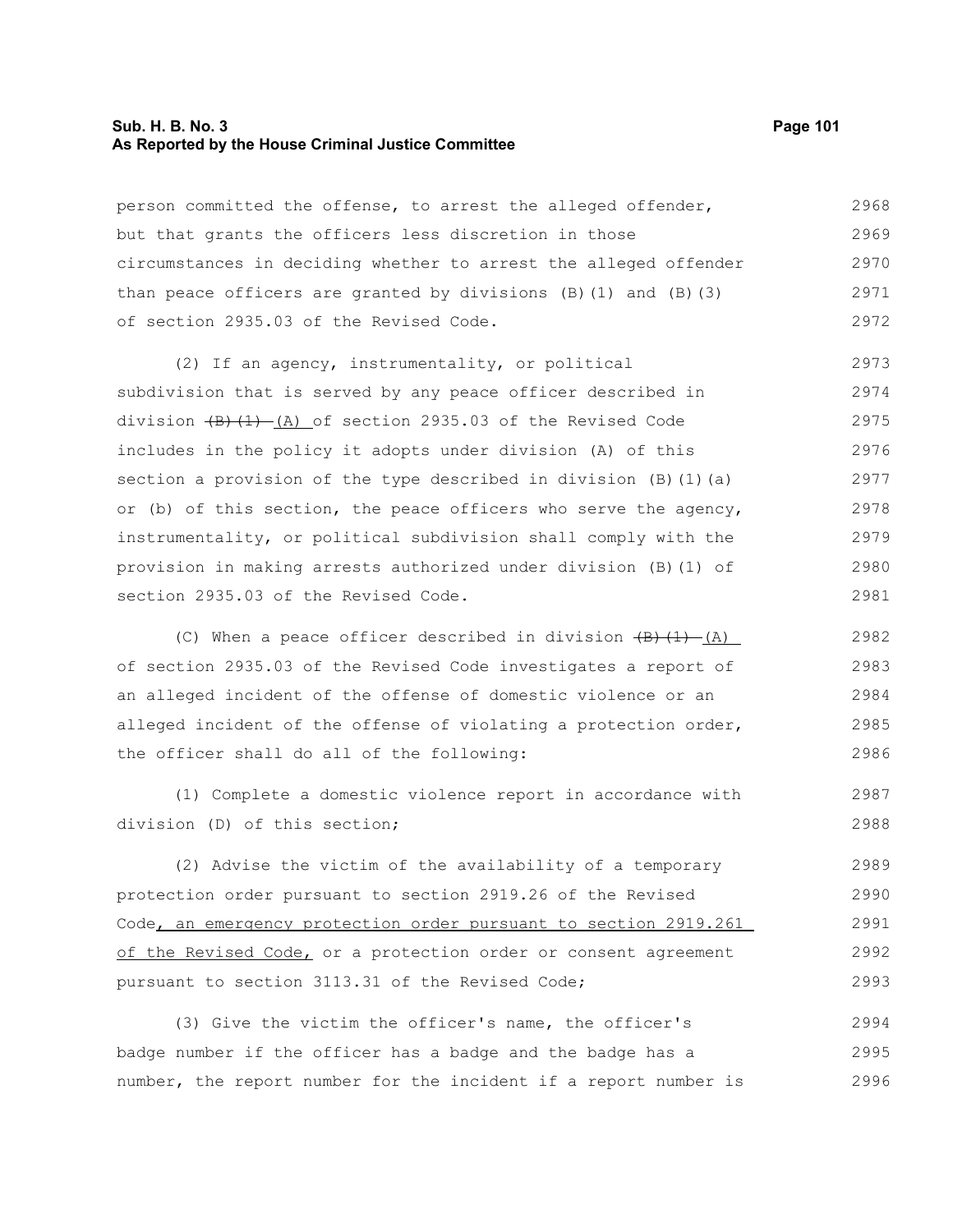## **Sub. H. B. No. 3 Page 102 As Reported by the House Criminal Justice Committee**

available at the time of the officer's investigation, a telephone number that the victim can call for information about the case, the telephone number of a domestic violence shelter in the area, and information on any local victim advocate program. 2997 2998 2999 3000

(D) A peace officer who investigates a report of an alleged incident of the offense of domestic violence or an alleged incident of the offense of violating a protection order shall make a written report of the incident whether or not an arrest is made. The report shall document the officer's observations of the victim and the alleged offender, any visible injuries of the victim or alleged offender, any weapons at the scene, the actions of the alleged offender, any statements made by the victim or witnesses, and any other significant facts or circumstances. If the officer does not arrest and detain until a warrant can be obtained a person who allegedly committed the offense of domestic violence or the offense of violating a protection order when it is the preferred course of action in this state pursuant to division (B)(3)(b) of section 2935.03 of the Revised Code that the alleged offender be arrested, the officer must articulate in the report a clear statement of the officer's reasons for not arresting and detaining that alleged offender until a warrant can be obtained. The officer shall submit the written report to the law enforcement agency to which the officer has been appointed, employed, or elected. 3001 3002 3003 3004 3005 3006 3007 3008 3009 3010 3011 3012 3013 3014 3015 3016 3017 3018 3019 3020

(E) Each agency, instrumentality, or political subdivision that is required to adopt policies and procedures under division (A) of this section shall adopt those policies and procedures in conjunction and consultation with shelters in the community for victims of domestic violence and private organizations, law enforcement agencies, and other public agencies in the community that have expertise in the recognition and handling of domestic 3021 3022 3023 3024 3025 3026 3027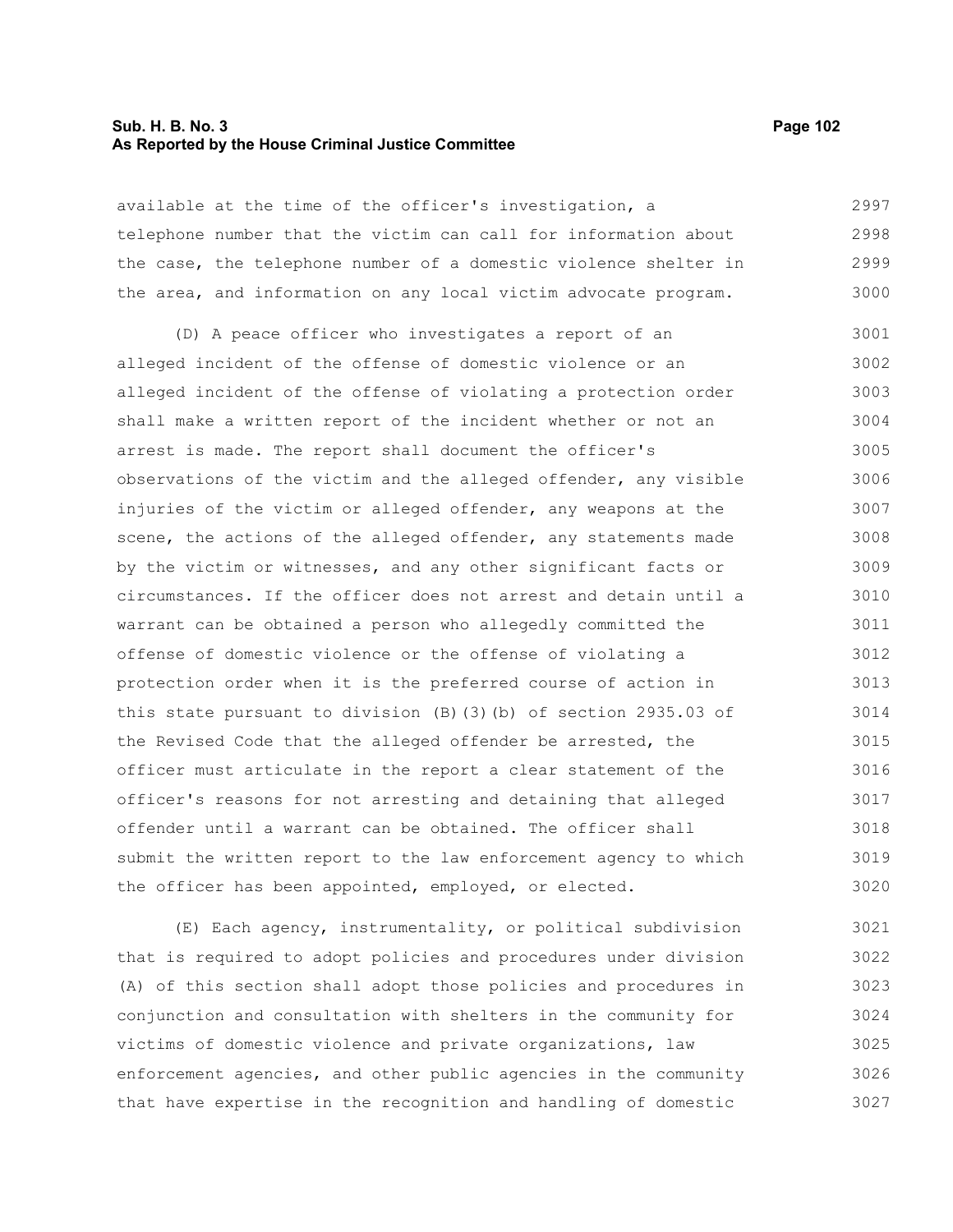# **Sub. H. B. No. 3 Page 103 As Reported by the House Criminal Justice Committee**

| violence cases. |  |
|-----------------|--|
|-----------------|--|

3028

3044

| (F) To the extent described in and in accordance with            | 3029 |
|------------------------------------------------------------------|------|
| section 9.86 or 2744.03 of the Revised Code, a peace officer who | 3030 |
| arrests an offender for the offense of violating a protection    | 3031 |
| order with respect to a protection order or consent agreement of | 3032 |
| this state or another state that on its face is valid is immune  | 3033 |
| from liability in a civil action for damages for injury, death,  | 3034 |
| or loss to person or property that allegedly was caused by or    | 3035 |
| related to the arrest.                                           | 3036 |

(G) Each agency, instrumentality, or political subdivision described in division (A) of this section that arrests an offender for an alleged incident of the offense of domestic violence or an alleged incident of the offense of violating a protection order shall consider referring the case to federal authorities for prosecution under 18 U.S.C. 2261 if the incident constitutes a violation of federal law. 3037 3038 3039 3040 3041 3042 3043

(H) As used in this section:

(1) "Another's unborn" has the same meaning as in section 2903.09 of the Revised Code. 3045 3046

(2) "Dangerous ordnance" and "deadly weapon" have the same meanings as in section 2923.11 of the Revised Code. 3047 3048

(3) "The offense of violating a protection order" includes the former offense of violating a protection order or consent agreement or anti-stalking protection order as set forth in section 2919.27 of the Revised Code as it existed prior to-theeffective date of this amendment October 21, 1997. 3049 3050 3051 3052 3053

 **Sec. 2935.033.** (A) As used in this section, "lethality assessment screening tool" means a lethality assessment screening tool included in the list of validated and evidence-3054 3055 3056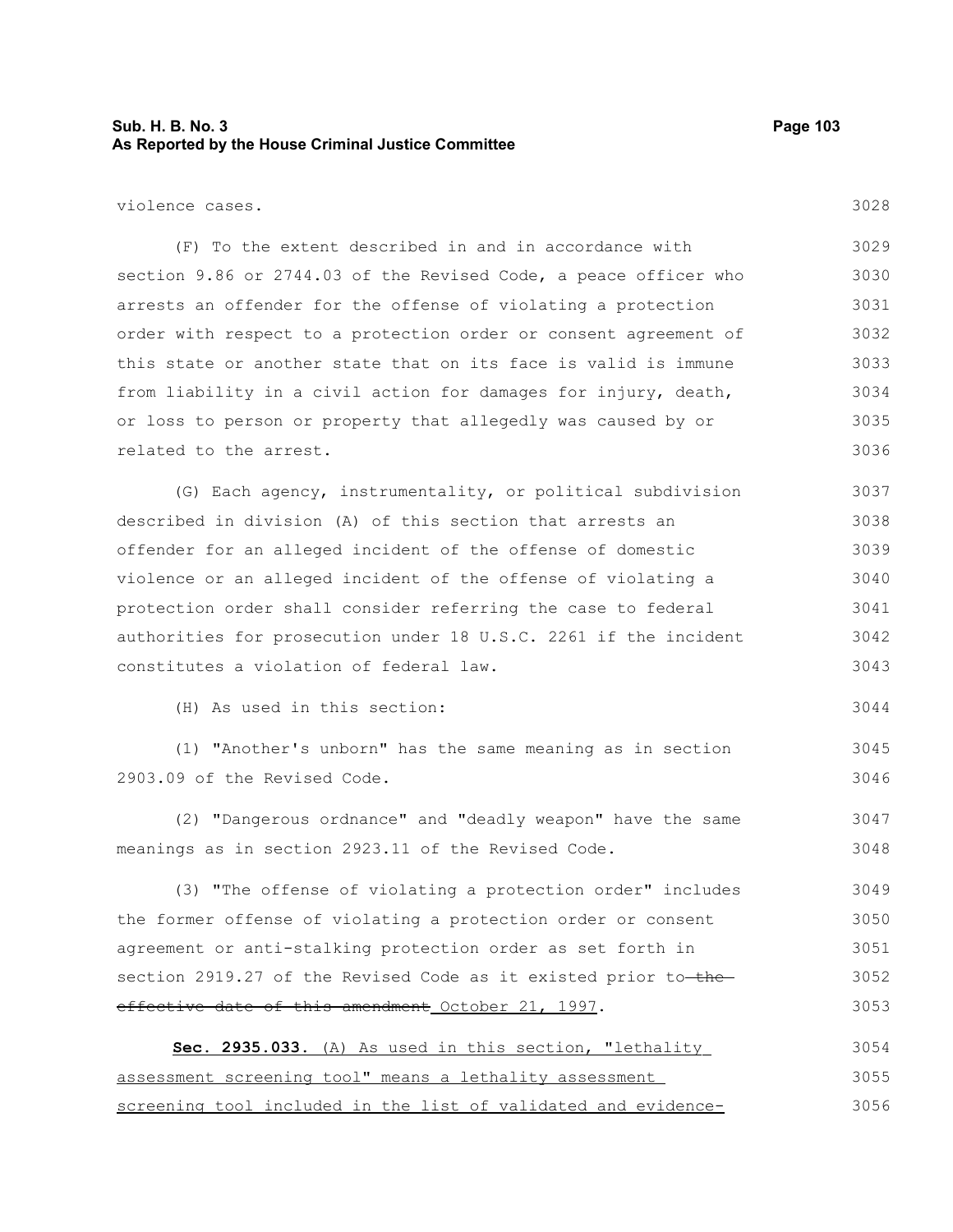| based lethality assessment screening tools by the attorney       | 3057 |
|------------------------------------------------------------------|------|
| general pursuant to division (C) of section 109.744 of the       | 3058 |
| Revised Code.                                                    | 3059 |
| (B) Not later than ninety days after the effective date of       | 3060 |
| this section, the chief law enforcement officer of each agency,  | 3061 |
| instrumentality, or political subdivision that is served by any  | 3062 |
| peace officer described in division (A) of section 2935.03 of    | 3063 |
| the Revised Code shall identify local and regional domestic      | 3064 |
| violence advocacy services to which individuals experiencing     | 3065 |
| domestic violence or violation of a protection order and         | 3066 |
| determined to be high risk may be referred.                      | 3067 |
| (C) Each law enforcement agency, instrumentality, or             | 3068 |
| political subdivision that is served by any peace officer        | 3069 |
| described in division (A) of section 2935.03 of the Revised Code | 3070 |
| shall adopt written policies, written procedures implementing    | 3071 |
| the policies, and any other necessary written procedures for the | 3072 |
| peace officers who serve the agency, instrumentality, or         | 3073 |
| political subdivision to follow in screening alleged incidents   | 3074 |
| of the offense of domestic violence and alleged incidents of the | 3075 |
| offense of violating a protection order for referral to local or | 3076 |
| regional domestic violence advocacy services. The policies and   | 3077 |
| procedures shall include all of the following:                   | 3078 |
| (1) A requirement that peace officers who serve the              | 3079 |
| agency, instrumentality, or political subdivision automatically  | 3080 |
| refer any case of domestic violence that involves an allegation  | 3081 |
| of strangulation to local or regional domestic violence advocacy | 3082 |
| services and provide the victim of an alleged strangulation with | 3083 |
| the following warning:                                           | 3084 |
| "I have a duty to warn you that strangulation is serious         | 3085 |
| and can cause internal injuries, brain damage, and delayed       | 3086 |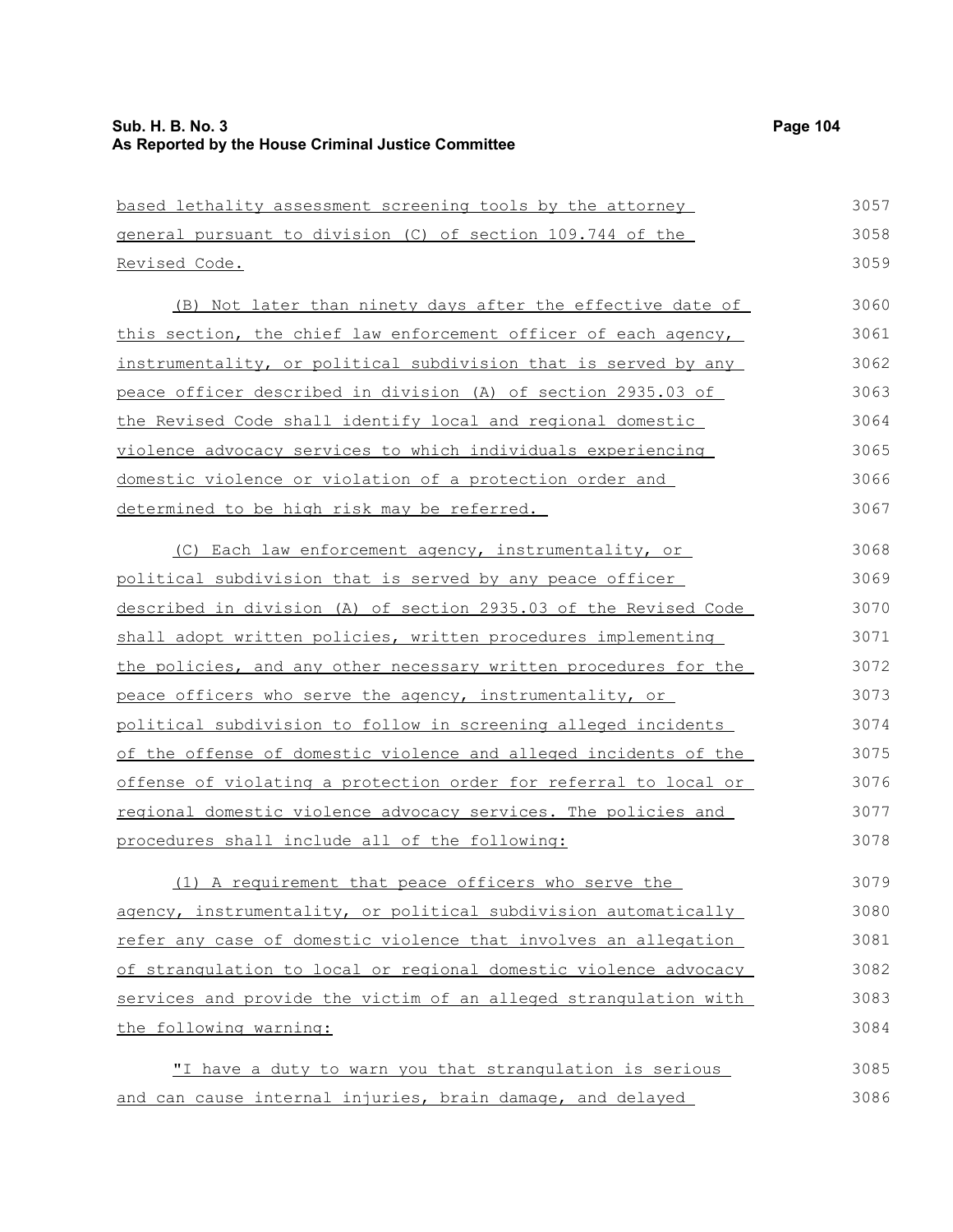# **Sub. H. B. No. 3 Page 105 As Reported by the House Criminal Justice Committee**

3115

| health consequences such as strokes, thyroid issues,             | 3087 |
|------------------------------------------------------------------|------|
| miscarriage, and death. Research shows that if you are strangled | 3088 |
| one time, you are more likely to be killed by your partner. I    | 3089 |
| strongly encourage you to seek immediate medical attention at an | 3090 |
| emergency department and to ask for support from an advocate."   | 3091 |
| (2) A lethality assessment screening tool, selected by the       | 3092 |
| law enforcement agency, instrumentality, or political            | 3093 |
| subdivision from those qualified by the attorney general under   | 3094 |
| division (C) of section 109.774 of the Revised Code, to be used  | 3095 |
| by peace officers to screen victims of alleged incidents of      | 3096 |
| domestic violence and alleged incidents of violating a           | 3097 |
| protection order for referral to local or regional domestic      | 3098 |
| violence advocacy services;                                      | 3099 |
| (3) Procedures for connecting high risk victims to               | 3100 |
| domestic violence advocacy programs, community and faith-based   | 3101 |
| programs, nonprofit mental health programs, and other programs   | 3102 |
| that may be able to assist high risk victims;                    | 3103 |
| (4) Procedures for local or regional domestic violence           | 3104 |
| advocacy services to consult with prosecutors on charges and     | 3105 |
| negotiated plea agreements in cases referred to the services.    | 3106 |
| Sec. 2935.0332935.034. (A) Any peace officer may render          | 3107 |
| assistance to any federal law enforcement officer who has arrest | 3108 |
| authority under the "Uniting and Strengthening America by        | 3109 |
| Providing Appropriate Tools Required to Intercept and Obstruct   | 3110 |
| Terrorism (USA Patriot Act) Act of 2001," Pub. L. No. 107-056,   | 3111 |
| 115 Stat. 272, as amended, if both of the following apply:       | 3112 |
| (1) There is a threat of imminent physical danger to the         | 3113 |
| federal law enforcement officer, a threat of physical harm to    | 3114 |

another person, or any other serious emergency situation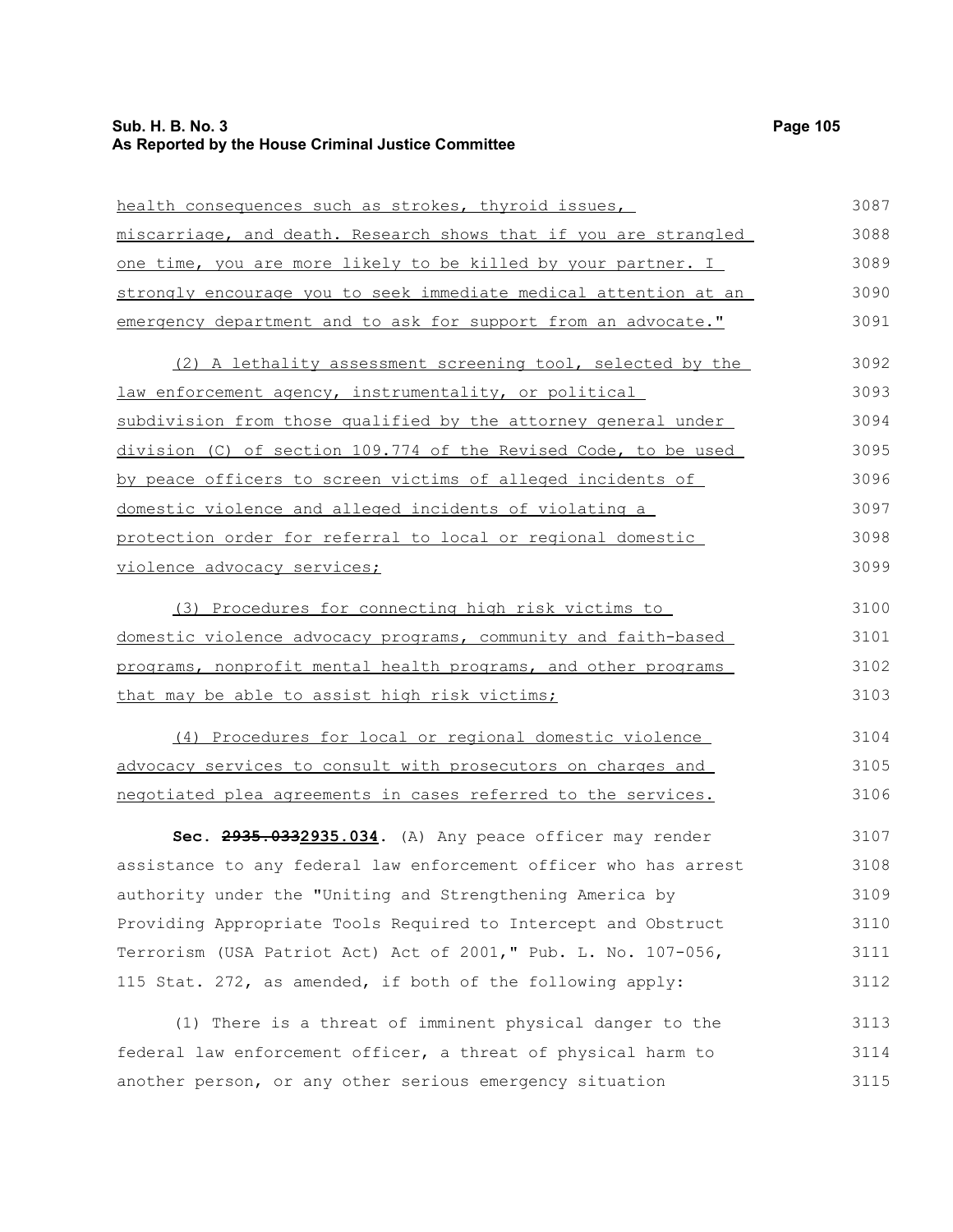# **Sub. H. B. No. 3 Page 106 As Reported by the House Criminal Justice Committee**

| present.                                                         | 3116 |
|------------------------------------------------------------------|------|
| (2) Either the federal law enforcement officer requests          | 3117 |
| emergency assistance or it appears that the federal law          | 3118 |
| enforcement officer is unable to request assistance, and the     | 3119 |
| circumstances reasonably indicate that assistance is             | 3120 |
| appropriate.                                                     | 3121 |
| (B) "Federal law enforcement officer" has the same meaning       | 3122 |
| as in section 9.88 of the Revised Code.                          | 3123 |
| Sec. 2937.23. (A) (1) In a case involving a felony or a          | 3124 |
| violation of section 2903.11, 2903.12, or 2903.13 of the Revised | 3125 |
| Code when the victim of the offense is a peace officer, the      | 3126 |
| judge or magistrate shall fix the amount of bail.                | 3127 |
| (2) In a case involving a misdemeanor or a violation of a        | 3128 |
| municipal ordinance and not involving a felony or a violation of | 3129 |
| section 2903.11, 2903.12, or 2903.13 of the Revised Code when    | 3130 |
| the victim of the offense is a peace officer, the judge,         | 3131 |
| magistrate, or clerk of the court may fix the amount of bail and | 3132 |
| may do so in accordance with a schedule previously fixed by the  | 3133 |
| judge or magistrate. If the judge, magistrate, or clerk of the   | 3134 |
| court is not readily available, the sheriff, deputy sheriff,     | 3135 |
| marshal, deputy marshal, police officer, or jailer having        | 3136 |
| custody of the person charged may fix the amount of bail in      | 3137 |
| accordance with a schedule previously fixed by the judge or      | 3138 |
| magistrate and shall take the bail only in the county            | 3139 |
| courthouse, the municipal or township building, or the county or | 3140 |
| municipal jail.                                                  | 3141 |
| (3) In all cases, the bail shall be fixed with                   | 3142 |
| consideration of the seriousness of the offense charged, the     | 3143 |

previous criminal record of the defendant, the results of any 3144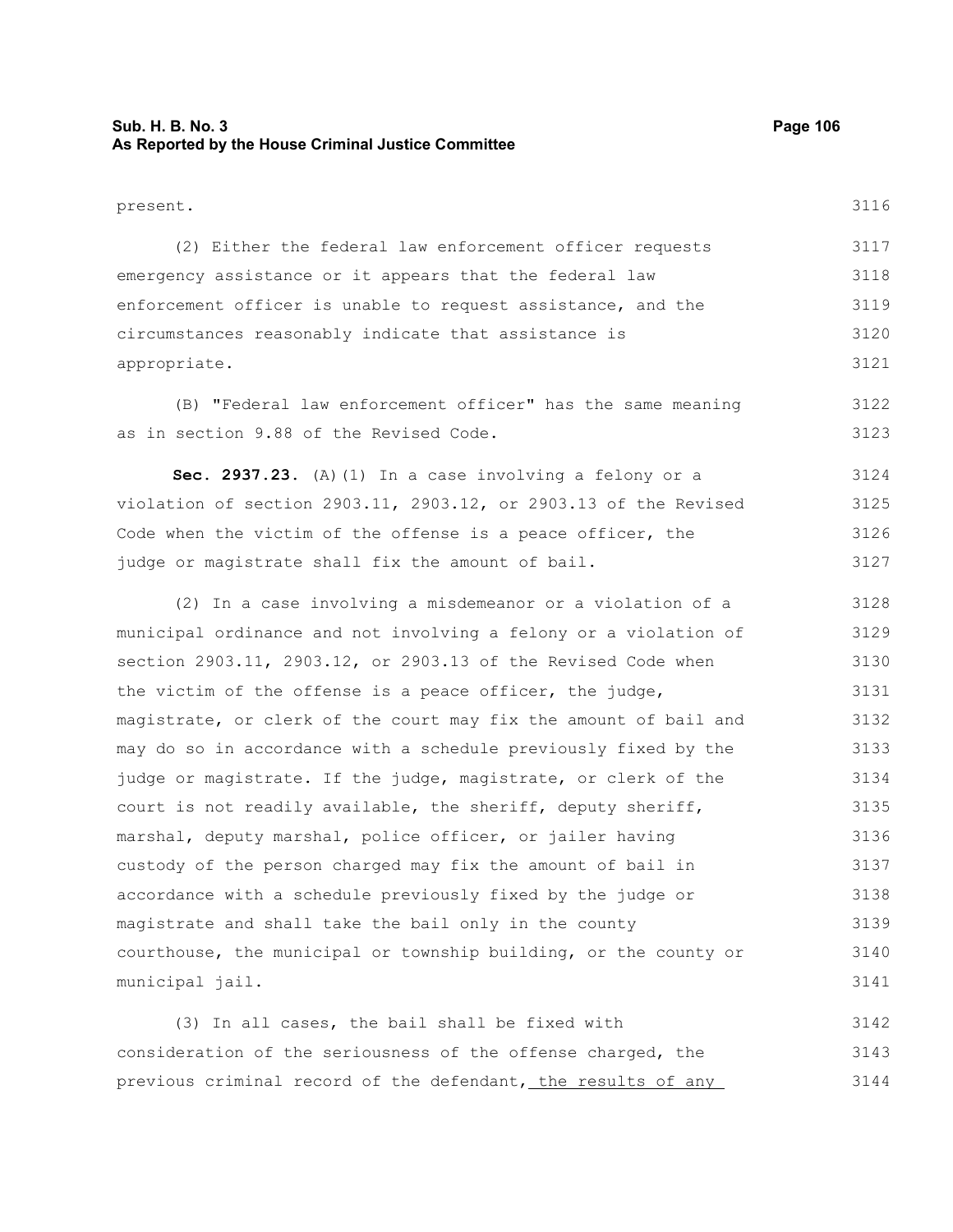## **Sub. H. B. No. 3 Page 107 As Reported by the House Criminal Justice Committee**

3174

| screening conducted in the case under division (A)(2)(e) of      | 3145 |
|------------------------------------------------------------------|------|
| section 2935.032 of the Revised Code, if any such results are    | 3146 |
| available, and the probability of the defendant appearing at the | 3147 |
| trial of the case.                                               | 3148 |

(B) In any case involving an alleged violation of section 2903.211 of the Revised Code or of a municipal ordinance that is substantially similar to that section, the court shall determine whether it will order an evaluation of the mental condition of the defendant pursuant to section 2919.271 of the Revised Code and, if it decides to so order, shall issue the order requiring the evaluation before it sets bail for the person charged with the violation. In any case involving an alleged violation of section 2919.27 of the Revised Code or of a municipal ordinance that is substantially similar to that section and in which the court finds that either of the following criteria applies, the court shall determine whether it will order an evaluation of the mental condition of the defendant pursuant to section 2919.271 of the Revised Code and, if it decides to so order, shall issue the order requiring that evaluation before it sets bail for the person charged with the violation: 3149 3150 3151 3152 3153 3154 3155 3156 3157 3158 3159 3160 3161 3162 3163 3164

(1) Regarding an alleged violation of a protection order issued or consent agreement approved pursuant to section 2919.26 or 3113.31 of the Revised Code, that the violation allegedly involves conduct by the defendant that caused physical harm to the person or property of a family or household member covered by the order or agreement or conduct by that defendant that caused a family or household member to believe that the defendant would cause physical harm to that member or that member's property; 3165 3166 3167 3168 3169 3170 3171 3172 3173

(2) Regarding an alleged violation of a protection order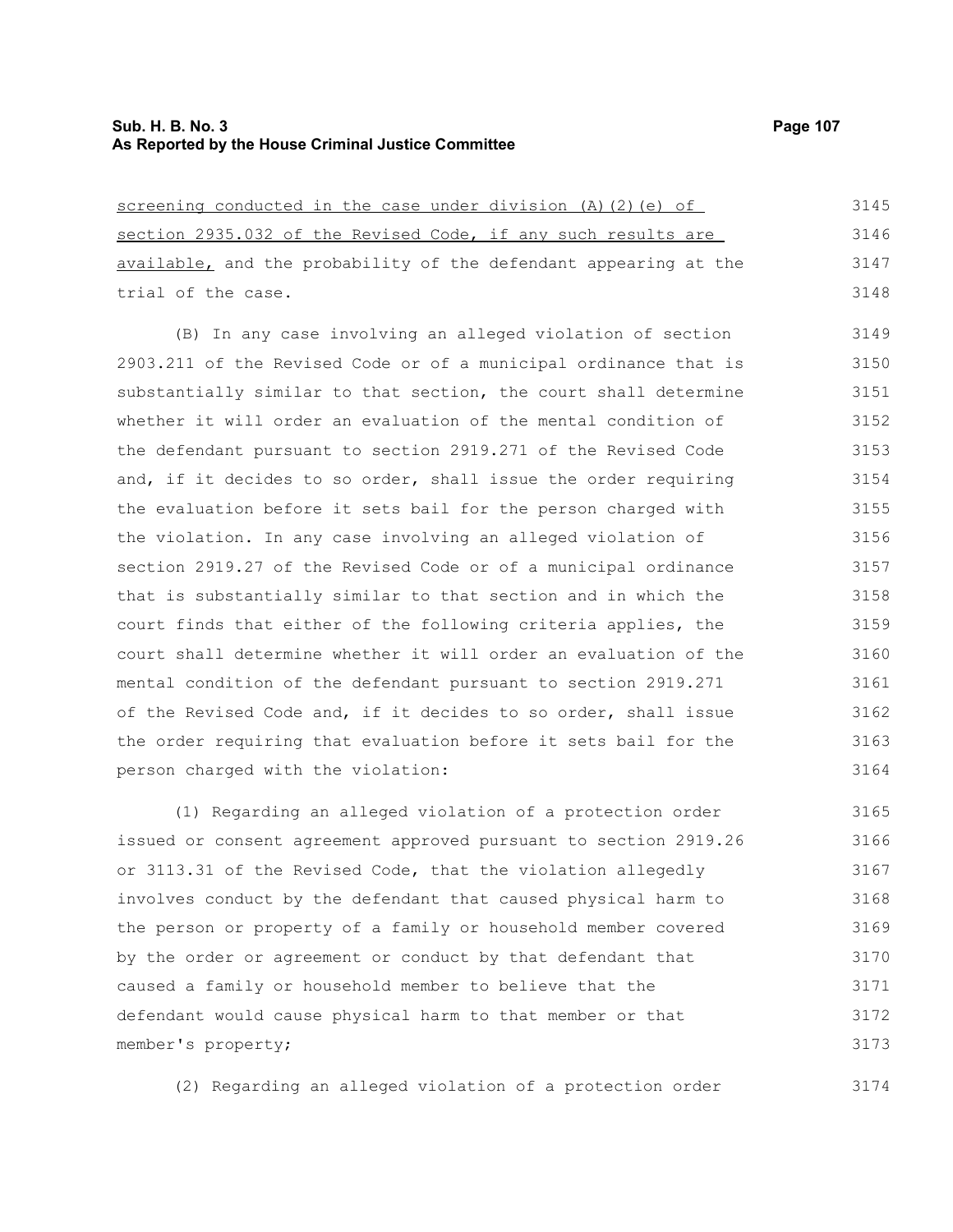## **Sub. H. B. No. 3 Page 108 As Reported by the House Criminal Justice Committee**

issued pursuant to section 2903.213 or 2903.214 of the Revised Code, or a protection order issued by a court of another state, as defined in section 2919.27 of the Revised Code, that the violation allegedly involves conduct by the defendant that

caused physical harm to the person or property of the person covered by the order or conduct by that defendant that caused the person covered by the order to believe that the defendant would cause physical harm to that person or that person's property. 3179 3180 3181 3182 3183

(C) As used in this section, "peace officer" has the same meaning as in section 2935.01 of the Revised Code. 3184 3185

**Sec. 3113.31.** (A) As used in this section: 3186

(1) "Domestic violence" means any of the following: 3187

(a) The occurrence of one or more of the following acts against a family or household member: 3188 3189

(i) Attempting to cause or recklessly causing bodily injury; 3190 3191

(ii) Placing another person by the threat of force in fear of imminent serious physical harm or committing a violation of section 2903.211 or 2911.211 of the Revised Code; 3192 3193 3194

(iii) Committing any act with respect to a child that would result in the child being an abused child, as defined in section 2151.031 of the Revised Code; 3195 3196 3197

(iv) Committing a sexually oriented offense.

(b) The occurrence of one or more of the acts identified in divisions (A)(1)(a)(i) to (iv) of this section against a person with whom the respondent is or was in a dating relationship. 3199 3200 3201 3202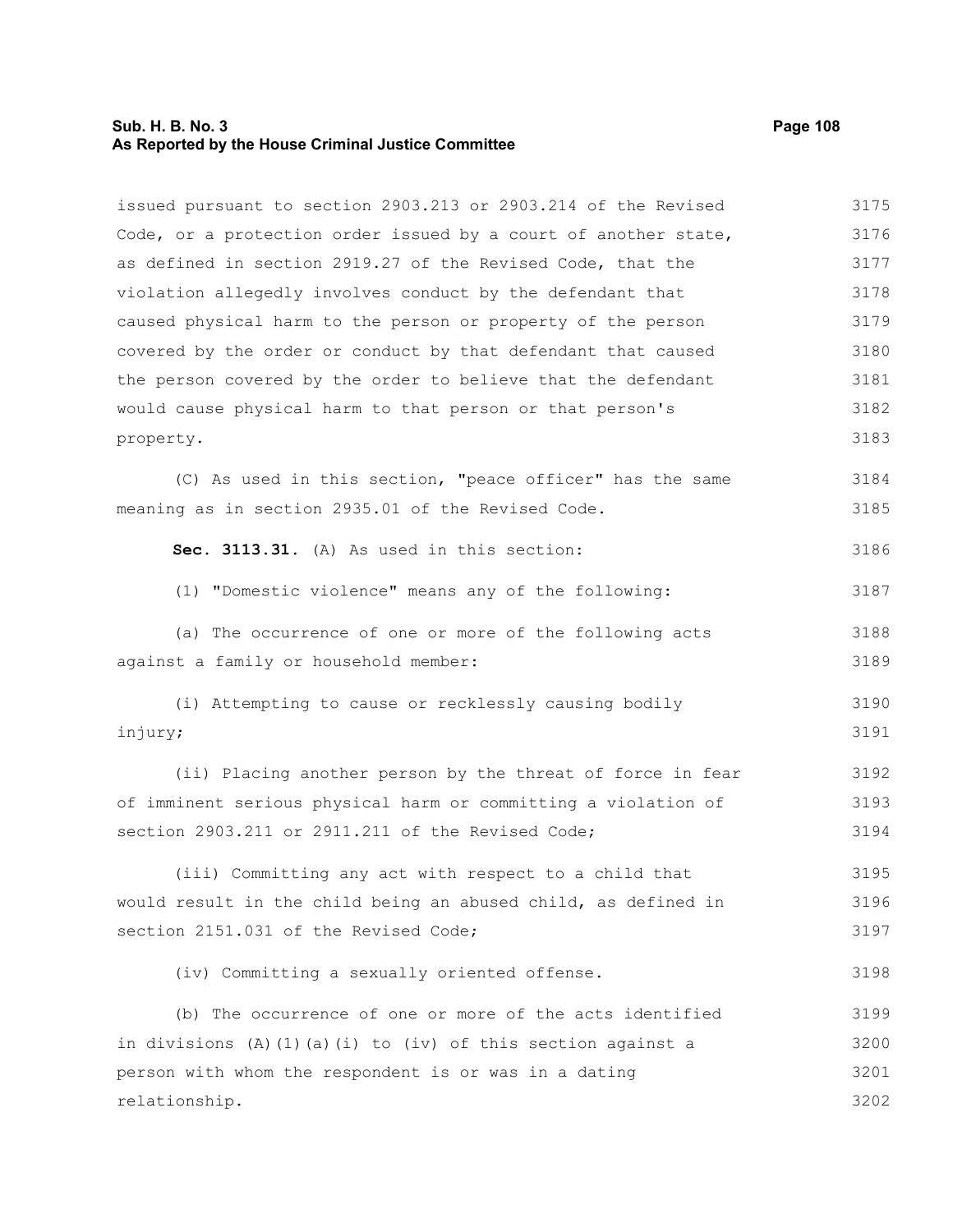## **Sub. H. B. No. 3 Page 109 As Reported by the House Criminal Justice Committee**

(2) "Court" means the domestic relations division of the court of common pleas in counties that have a domestic relations division and the court of common pleas in counties that do not have a domestic relations division, or the juvenile division of the court of common pleas of the county in which the person to be protected by a protection order issued or a consent agreement approved under this section resides if the respondent is less than eighteen years of age. 3203 3204 3205 3206 3207 3208 3209 3210

- (3) "Family or household member" means any of the following: 3211 3212
- (a) Any of the following who is residing with or has resided with the respondent: 3213 3214

(i) A spouse, a person living as a spouse, or a former spouse of the respondent;

(ii) A parent, a foster parent, or a child of the respondent, or another person related by consanguinity or affinity to the respondent; 3217 3218 3219

(iii) A parent or a child of a spouse, person living as a spouse, or former spouse of the respondent, or another person related by consanguinity or affinity to a spouse, person living as a spouse, or former spouse of the respondent; 3220 3221 3222 3223

```
(iv) A child whose guardian or custodian is a spouse,
person living as a spouse, or former spouse of the respondent.
                                                                           3224
                                                                           3225
```
(b) The natural parent of any child of whom the respondent is the other natural parent or is the putative other natural parent. 3226 3227 3228

(4) "Person living as a spouse" means a person who is living or has lived with the respondent in a common law marital 3229 3230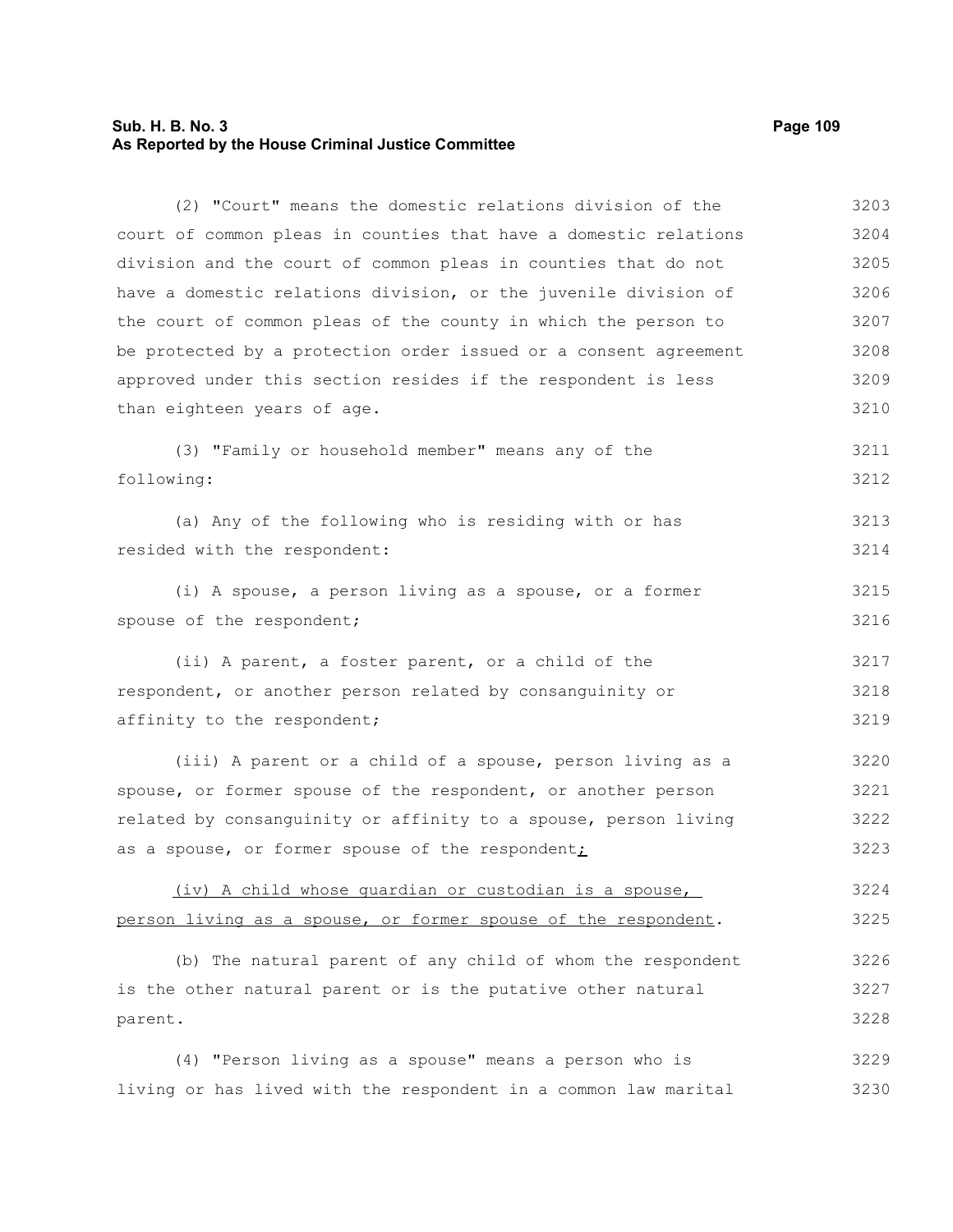## **Sub. H. B. No. 3 Page 110 As Reported by the House Criminal Justice Committee**

relationship, who otherwise is cohabiting with the respondent, or who otherwise has cohabited with the respondent within five years prior to the date of the alleged occurrence of the act in question. 3231 3232 3233 3234

(5) "Victim advocate" means a person who provides support and assistance for a person who files a petition under this section. 3235 3236 3237

(6) "Sexually oriented offense" has the same meaning as in section 2950.01 of the Revised Code. 3238 3239

(7) "Companion animal" has the same meaning as in section 959.131 of the Revised Code. 3240 3241

(8) "Dating relationship" means a relationship between individuals who have, or have had, a relationship of a romantic or intimate nature. "Dating relationship" does not include a casual acquaintanceship or ordinary fraternization in a business or social context. 3242 3243 3244 3245 3246

(9) "Person with whom the respondent is or was in a dating relationship" means an adult who, at the time of the conduct in question, is in a dating relationship with the respondent who also is an adult or who, within the twelve months preceding the conduct in question, has had a dating relationship with the respondent who also is an adult. 3247 3248 3249 3250 3251 3252

(10) "Child," "custodian," and "guardian" have the same meanings as in section 3109.51 of the Revised Code. 3253 3254

(B) The court has jurisdiction over all proceedings under this section. The petitioner's right to relief under this section is not affected by the petitioner's leaving the residence or household to avoid further domestic violence. 3255 3256 3257 3258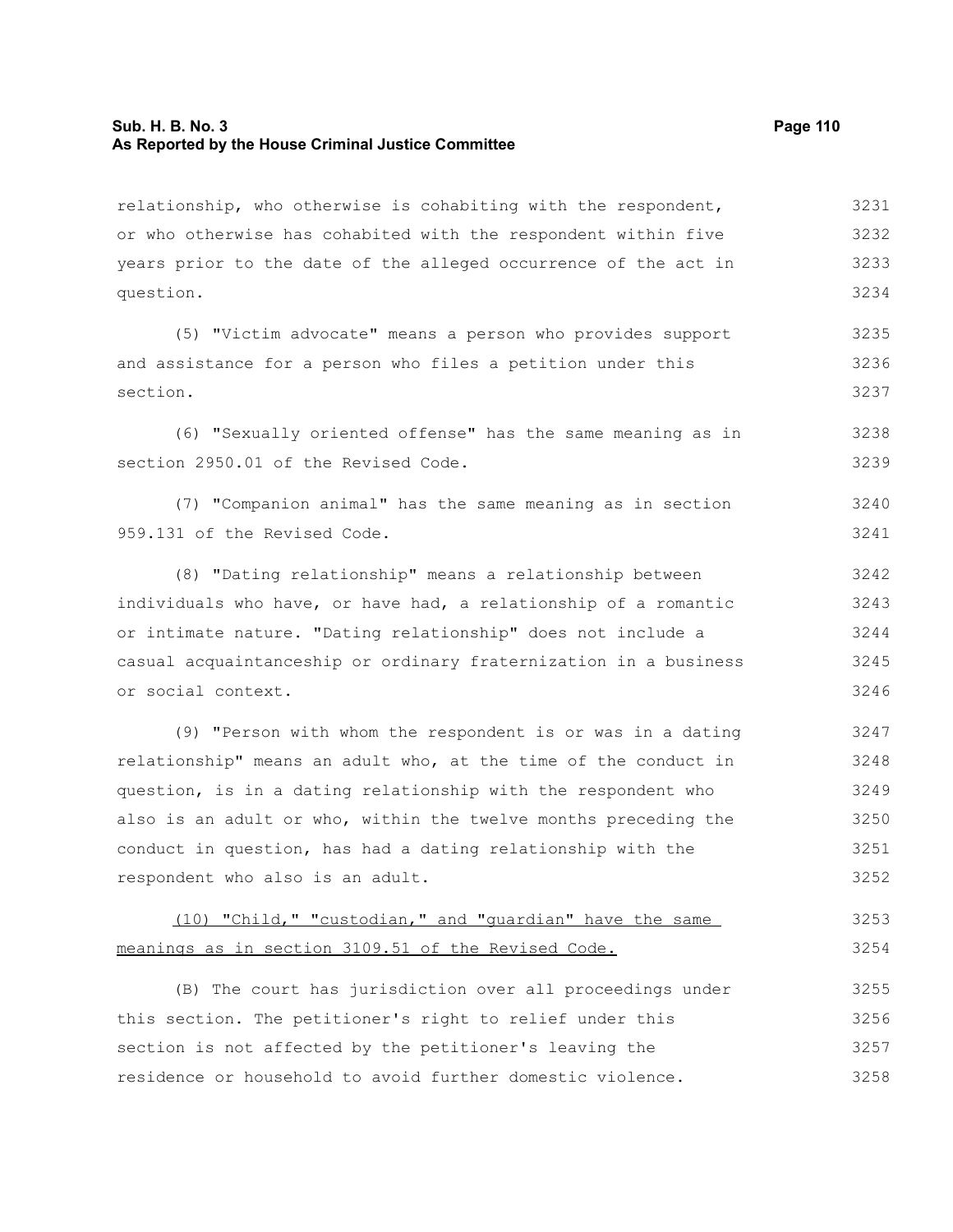## **Sub. H. B. No. 3 Page 111 As Reported by the House Criminal Justice Committee**

(C)(1) A person may seek relief under this section on the person's own behalf, or any parent or adult household member may seek relief under this section on behalf of any other family or household member, by filing a petition with the court. The petition shall contain or state: 3259 3260 3261 3262 3263

 $(1)$  (a) An allegation that the respondent engaged in domestic violence against a family or household member of the respondent or against a person with whom the respondent is or was in a dating relationship, including a description of the nature and extent of the domestic violence; 3264 3265 3266 3267 3268

 $(2)$  (b) The relationship of the respondent to the petitioner, and to the victim if other than the petitioner; 3269 3270

 $(3)$  (c) If the petition is for protection of a person with whom the respondent is or was in a dating relationship, the facts upon which the court may conclude that a dating relationship existed between the person to be protected and the respondent; 3271 3272 3273 3274 3275

 $(4)$  (d) A request for relief under this section.

(2) The petition may contain and the court shall consider any of the following: 3277 3278

(a) An allegation that the respondent has previously engaged in domestic violence against a person to be protected; 3279 3280

(b) Any previous conviction of or plea of guilty to the offense of domestic violence by the respondent where the victim was a person to be protected by the order. 3281 3282 3283

(D)(1) If a person who files a petition pursuant to this section requests an ex parte order, the court shall hold an ex parte hearing on the same day that the petition is filed. The 3284 3285 3286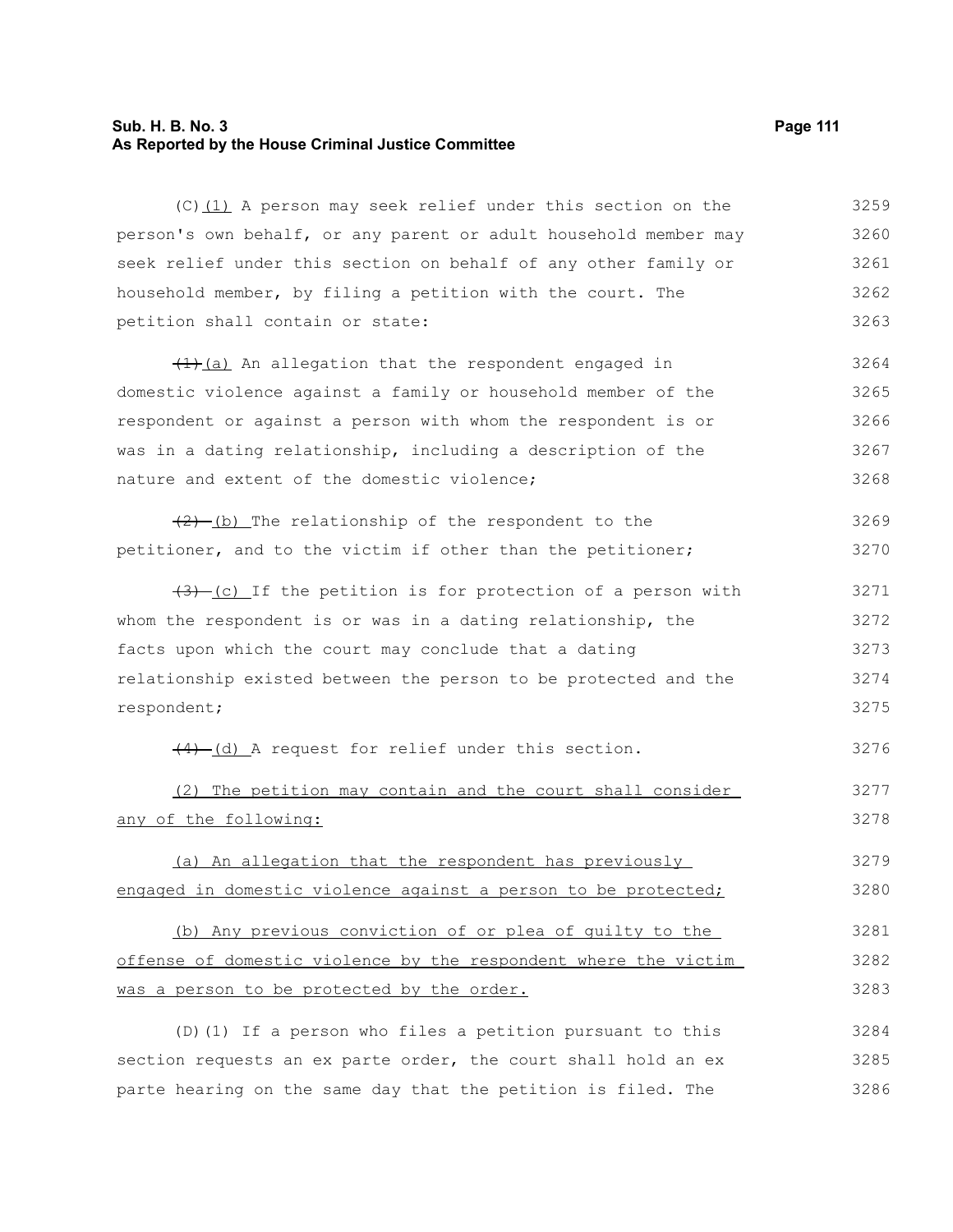## **Sub. H. B. No. 3 Page 112 As Reported by the House Criminal Justice Committee**

court, for good cause shown at the ex parte hearing, may enter any temporary orders, with or without bond, including, but not limited to, an order described in division  $(E)$  (1)(a),  $(b)$ , or (c) of this section, that the court finds necessary to protect the family or household member or the person with whom the respondent is or was in a dating relationship from domestic violence. Immediate and present danger of domestic violence to the family or household member or to the person with whom the respondent is or was in a dating relationship constitutes good cause for purposes of this section. Immediate and present danger includes, but is not limited to, situations in which the respondent has threatened the family or household member or person with whom the respondent is or was in a dating relationship with bodily harm, in which the respondent has threatened the family or household member or person with whom the respondent is or was in a dating relationship with a sexually oriented offense, or in which the respondent previously has been convicted of, pleaded guilty to, or been adjudicated a delinquent child for an offense that constitutes domestic violence against the family or household member or person with whom the respondent is or was in a dating relationship. 3287 3288 3289 3290 3291 3292 3293 3294 3295 3296 3297 3298 3299 3300 3301 3302 3303 3304 3305 3306 3307

(2)(a) If the court, after an ex parte hearing, issues an order described in division (E)(1)(b) or (c) of this section, the court shall schedule a full hearing for a date that is within seven court days after the ex parte hearing. If any other type of protection order that is authorized under division (E) of this section is issued by the court after an ex parte hearing, the court shall schedule a full hearing for a date that is within ten court days after the ex parte hearing. The court shall give the respondent notice of, and an opportunity to be heard at, the full hearing. The court shall hold the full 3308 3309 3310 3311 3312 3313 3314 3315 3316 3317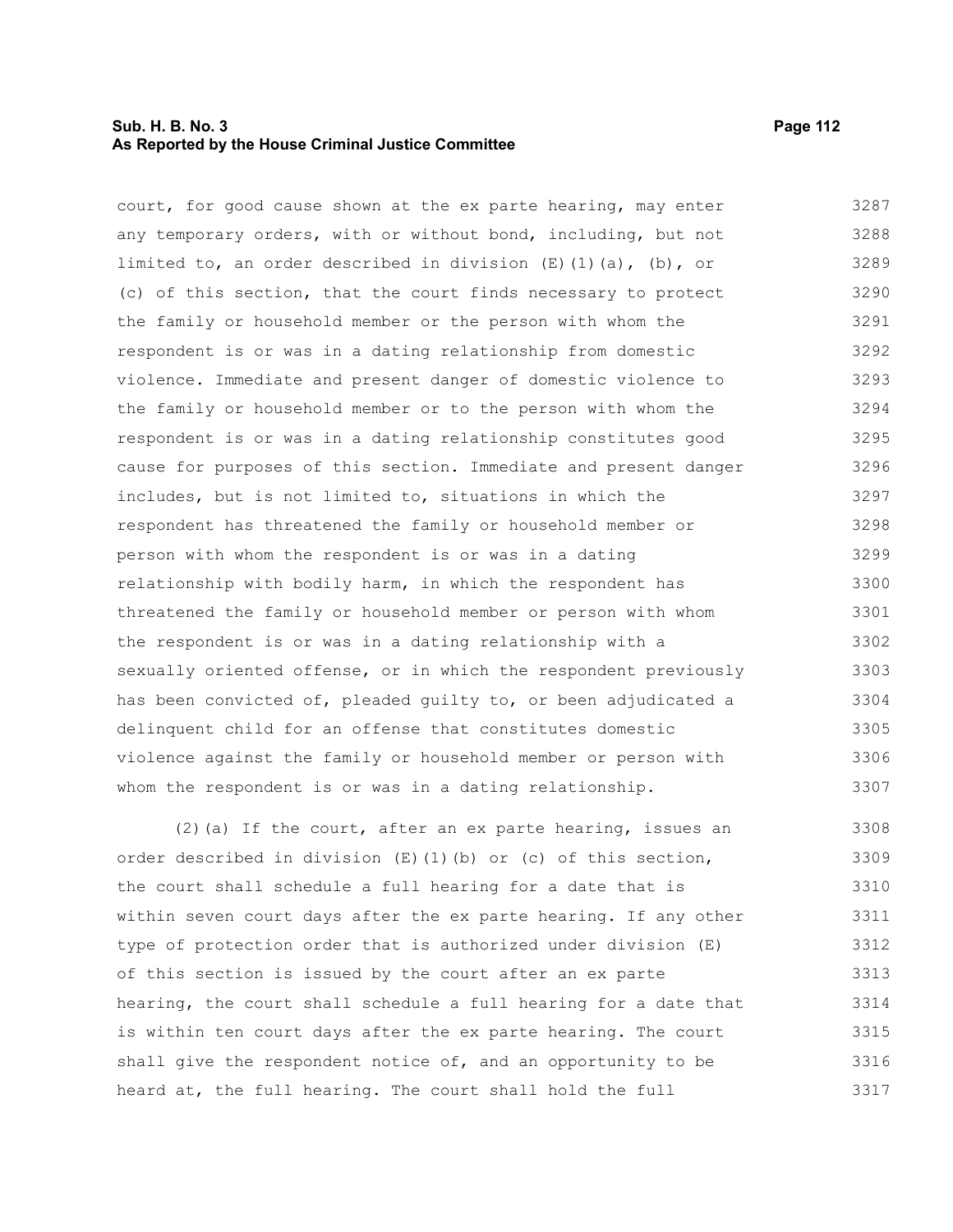## **Sub. H. B. No. 3 Page 113 As Reported by the House Criminal Justice Committee**

hearing on the date scheduled under this division unless the court grants a continuance of the hearing in accordance with this division. Under any of the following circumstances or for any of the following reasons, the court may grant a continuance of the full hearing to a reasonable time determined by the court: 3318 3319 3320 3321 3322 3323

(i) Prior to the date scheduled for the full hearing under this division, the respondent has not been served with the petition filed pursuant to this section and notice of the full hearing. 3324 3325 3326 3327

(ii) The parties consent to the continuance. 3328

(iii) The continuance is needed to allow a party to obtain counsel. 3329 3330

(iv) The continuance is needed for other good cause.

(b) An ex parte order issued under this section does not expire because of a failure to serve notice of the full hearing upon the respondent before the date set for the full hearing under division  $(D)(2)(a)$  of this section or because the court grants a continuance under that division.

(3) If a person who files a petition pursuant to this section does not request an ex parte order, or if a person requests an ex parte order but the court does not issue an ex parte order after an ex parte hearing, the court shall proceed as in a normal civil action and grant a full hearing on the matter. 3337 3338 3339 3340 3341 3342

(E)(1) After an ex parte or full hearing, the court may grant any protection order, with or without bond, or approve any consent agreement to bring about a cessation of domestic violence against the family or household members or persons with 3343 3344 3345 3346

3331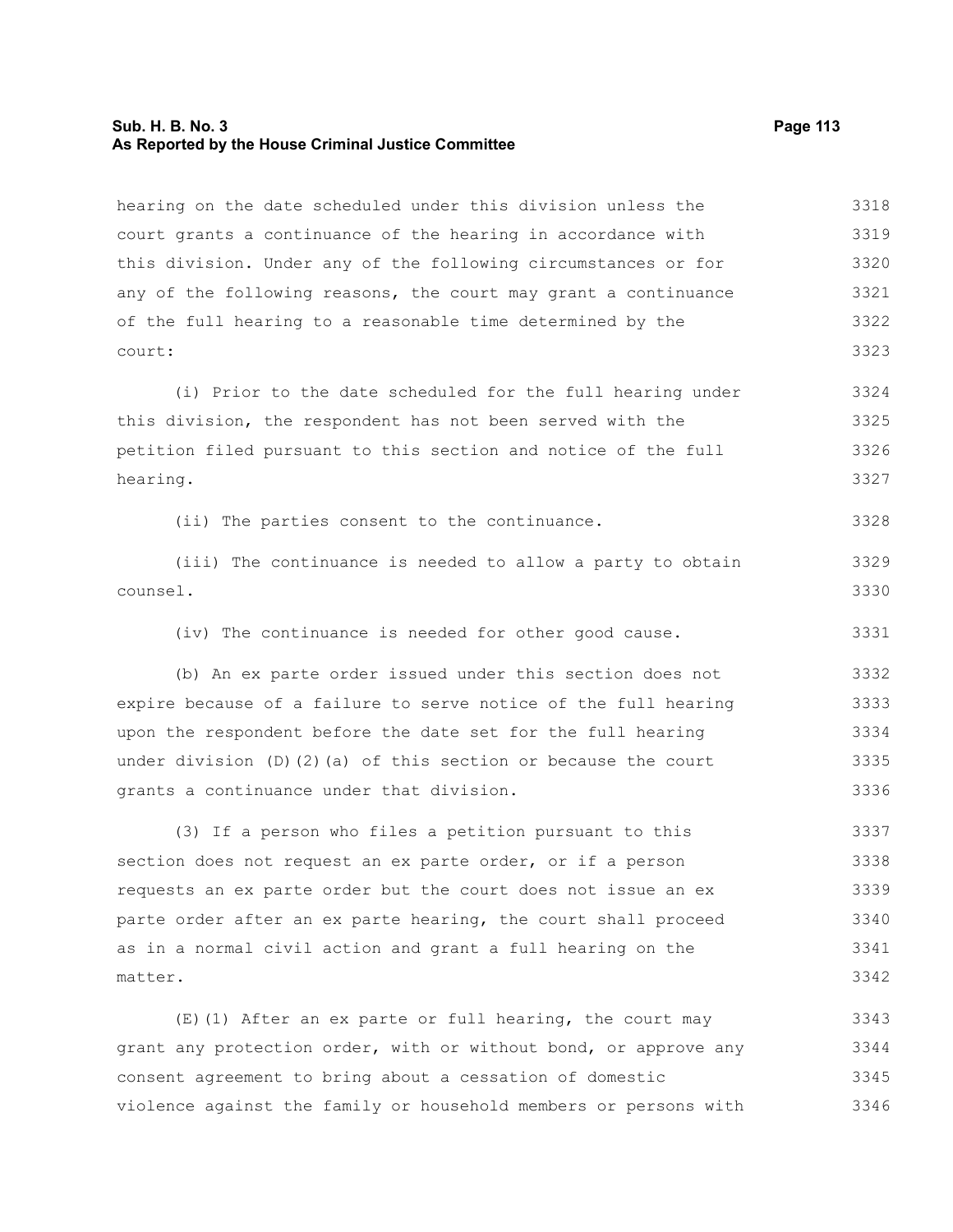## **Sub. H. B. No. 3 Page 114 As Reported by the House Criminal Justice Committee**

whom the respondent is or was in a dating relationship. The order or agreement may: (a) Direct the respondent to refrain from abusing or from committing sexually oriented offenses against the family or household members or persons with whom the respondent is or was in a dating relationship; (b) With respect to a petition involving family or household members, grant possession of the residence or household to the petitioner or other family or household member, to the exclusion of the respondent, by evicting the respondent, 3347 3348 3349 3350 3351 3352 3353 3354 3355 3356

when the residence or household is owned or leased solely by the petitioner or other family or household member, or by ordering the respondent to vacate the premises, when the residence or household is jointly owned or leased by the respondent, and the petitioner or other family or household member; 3357 3358 3359 3360 3361

(c) With respect to a petition involving family or household members, when the respondent has a duty to support the petitioner or other family or household member living in the residence or household and the respondent is the sole owner or lessee of the residence or household, grant possession of the residence or household to the petitioner or other family or household member, to the exclusion of the respondent, by ordering the respondent to vacate the premises, or, in the case of a consent agreement, allow the respondent to provide suitable, alternative housing; 3362 3363 3364 3365 3366 3367 3368 3369 3370 3371

(d) With respect to a petition involving family or household members, temporarily allocate parental rights and responsibilities for the care of, or establish temporary parenting time rights with regard to, minor children, if no other court has determined, or is determining, the allocation of 3372 3373 3374 3375 3376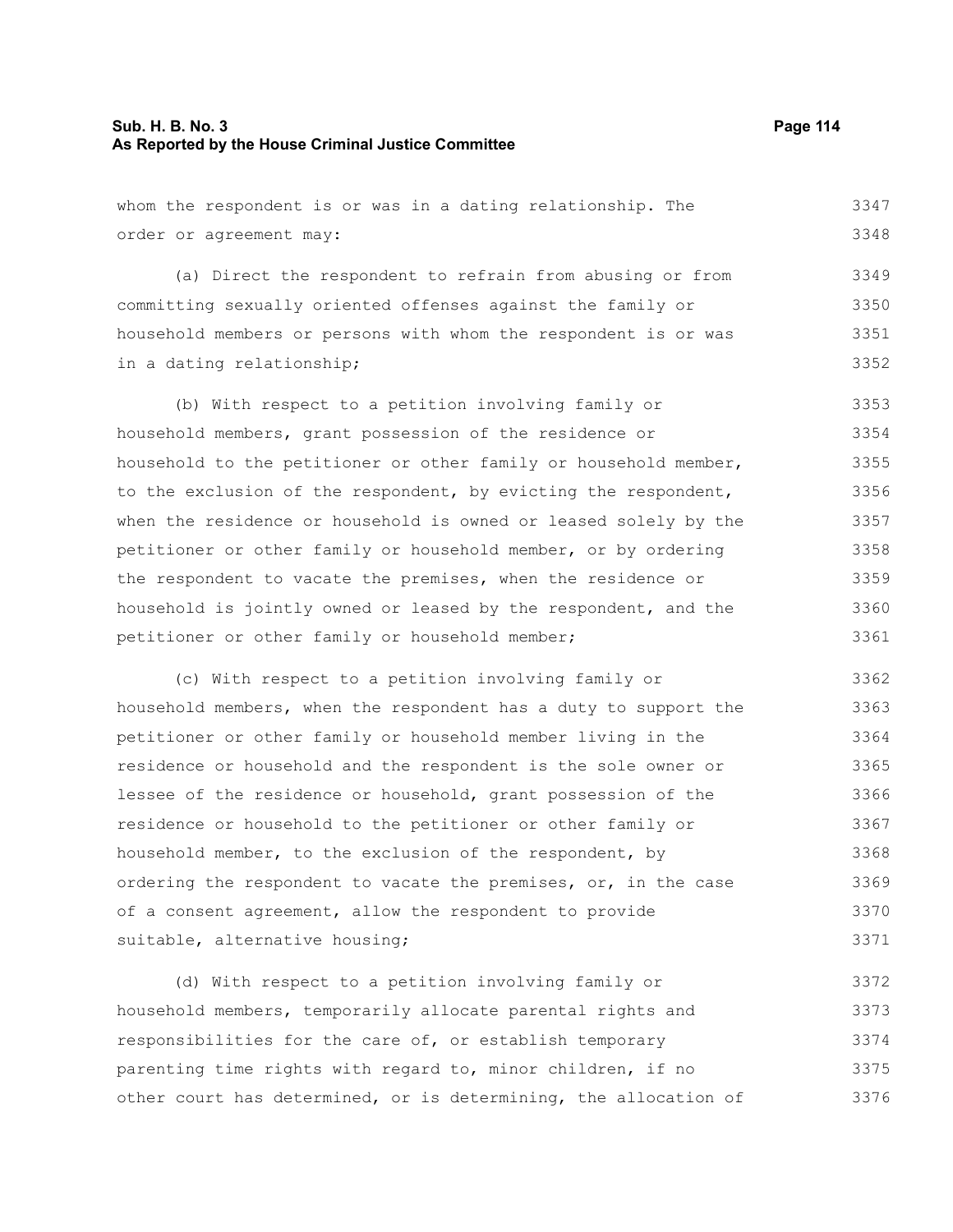## **Sub. H. B. No. 3 Page 115 As Reported by the House Criminal Justice Committee**

parental rights and responsibilities for the minor children or parenting time rights;

(e) With respect to a petition involving family or household members, require the respondent to maintain support, if the respondent customarily provides for or contributes to the support of the family or household member, or if the respondent has a duty to support the petitioner or family or household member; 3379 3380 3381 3382 3383 3384

(f) Require the respondent, petitioner, victim of domestic violence, or any combination of those persons, to seek counseling; 3385 3386 3387

(g) Require the respondent to refrain from entering the residence, school, business, or place of employment of the petitioner or, with respect to a petition involving family or household members, a family or household member; 3388 3389 3390 3391

(h) Grant other relief that the court considers equitable and fair, including, but not limited to, ordering the respondent to permit the use of a motor vehicle by the petitioner or, with respect to a petition involving family or household members, other family or household members and the apportionment of household and family personal property; 3392 3393 3394 3395 3396 3397

(i) Require that the respondent not remove, damage, hide, harm, or dispose of any companion animal owned or possessed by the petitioner; 3398 3399 3400

(j) Authorize the petitioner to remove a companion animal owned by the petitioner from the possession of the respondent; 3401 3402

(k) Require a wireless service transfer in accordance with sections 3113.45 to 3113.459 of the Revised Code. 3403 3404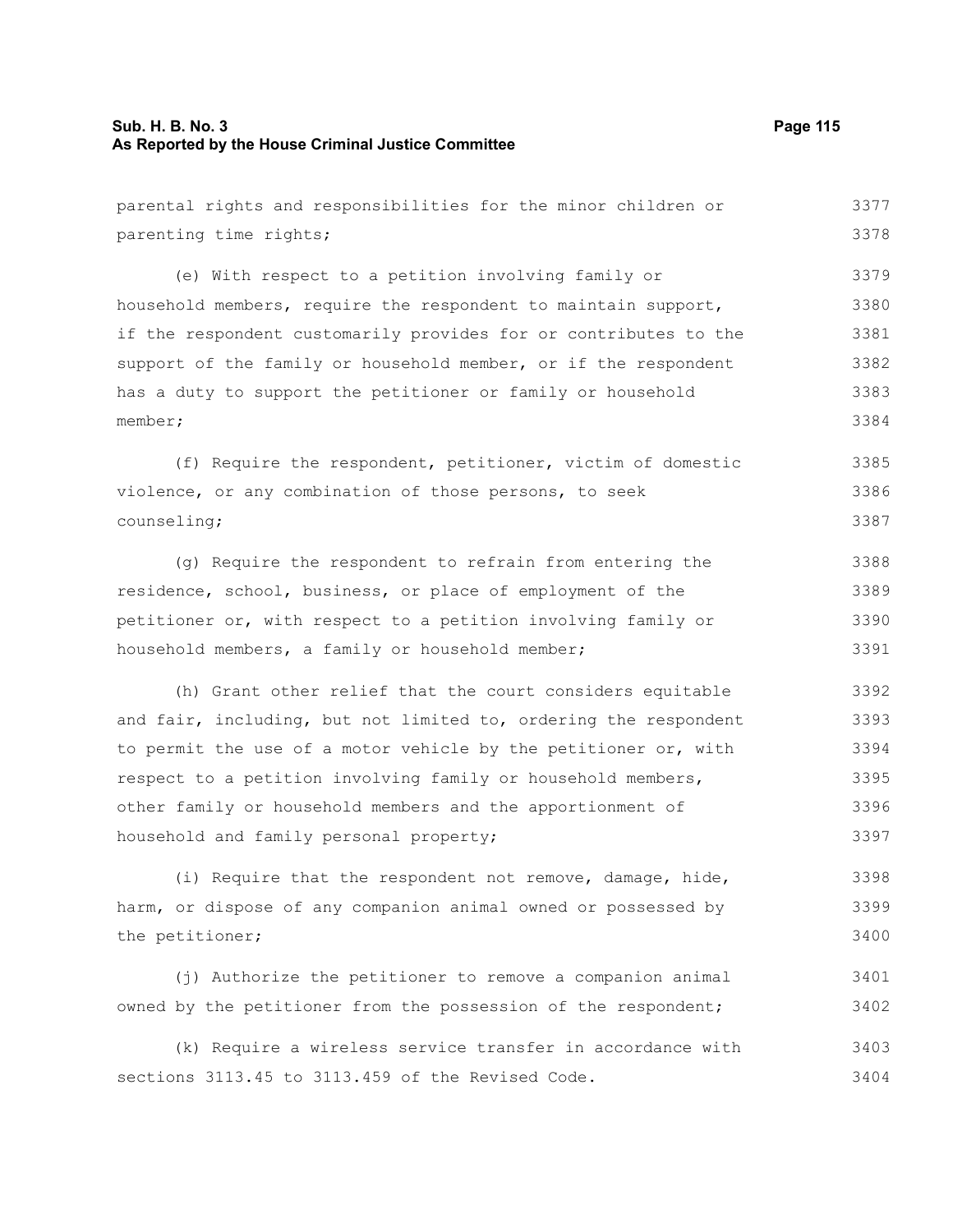## **Sub. H. B. No. 3 Page 116 As Reported by the House Criminal Justice Committee**

(2) If a protection order has been issued pursuant to this section in a prior action involving the respondent and the petitioner or, with respect to a petition involving family or household members, one or more of the family or household members or victims, the court may include in a protection order that it issues a prohibition against the respondent returning to the residence or household. If it includes a prohibition against the respondent returning to the residence or household in the order, it also shall include in the order provisions of the type described in division (E)(7) of this section. This division does not preclude the court from including in a protection order or consent agreement, in circumstances other than those described in this division, a requirement that the respondent be evicted from or vacate the residence or household or refrain from entering the residence, school, business, or place of employment of the petitioner or, with respect to a petition involving family or household members, a family or household member, and, if the court includes any requirement of that type in an order or agreement, the court also shall include in the order provisions of the type described in division (E)(7) of this section. 3405 3406 3407 3408 3409 3410 3411 3412 3413 3414 3415 3416 3417 3418 3419 3420 3421 3422 3423 3424 3425

(3)(a) Any protection order issued or consent agreement approved under this section shall be valid until a date certain, but not later than five years from the date of its issuance or approval, or not later than the date a respondent who is less than eighteen years of age attains nineteen years of age, unless modified or terminated as provided in division (E)(8) of this section. 3426 3427 3428 3429 3430 3431 3432

(b) With respect to an order involving family or household members, subject to the limitation on the duration of an order or agreement set forth in division  $(E)$  (3)(a) of this section, 3433 3434 3435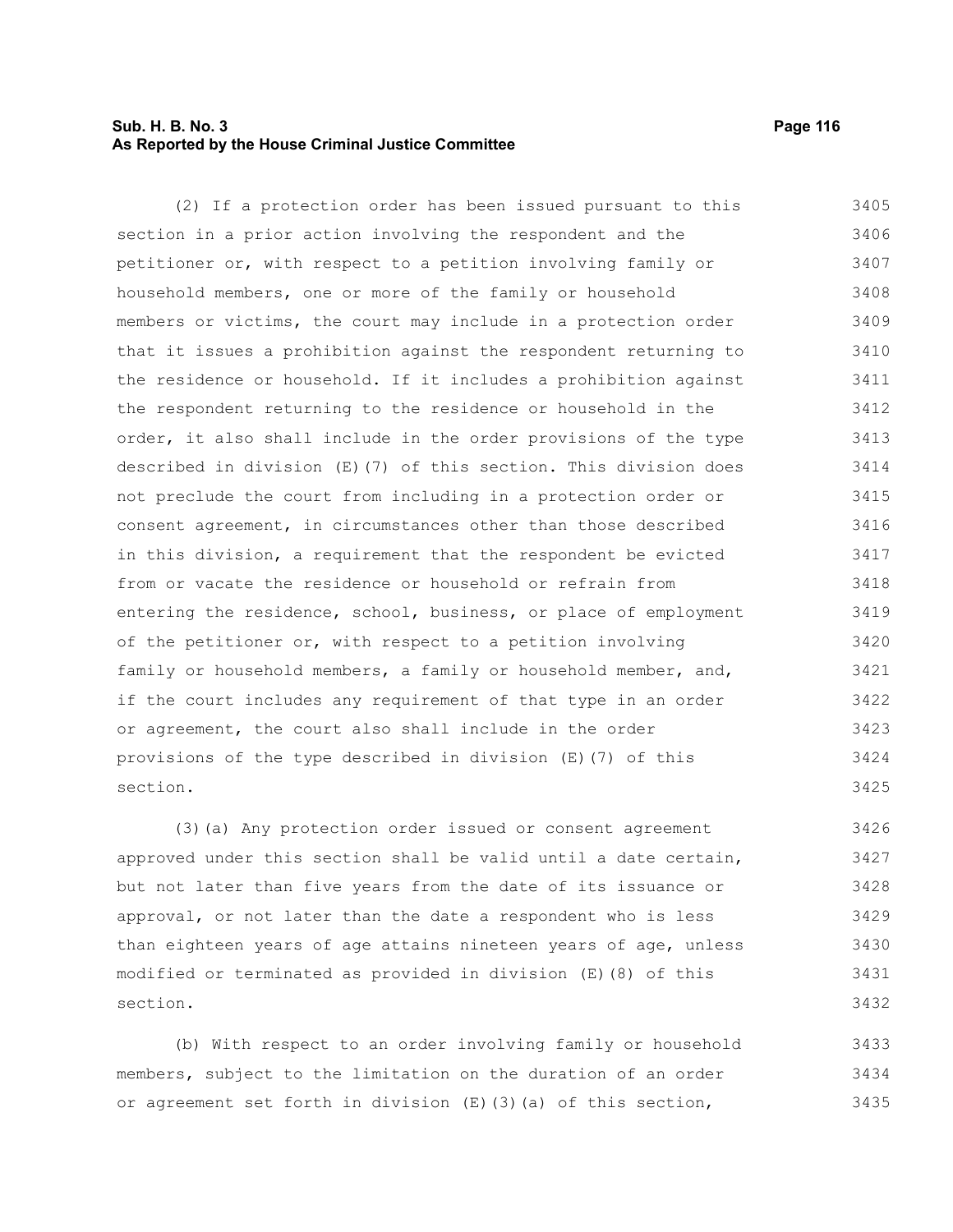## **Sub. H. B. No. 3 Page 117 As Reported by the House Criminal Justice Committee**

any order under division (E)(1)(d) of this section shall terminate on the date that a court in an action for divorce, dissolution of marriage, or legal separation brought by the petitioner or respondent issues an order allocating parental rights and responsibilities for the care of children or on the date that a juvenile court in an action brought by the petitioner or respondent issues an order awarding legal custody of minor children. Subject to the limitation on the duration of an order or agreement set forth in division  $(E)$  (3)(a) of this section, any order under division (E)(1)(e) of this section shall terminate on the date that a court in an action for divorce, dissolution of marriage, or legal separation brought by the petitioner or respondent issues a support order or on the date that a juvenile court in an action brought by the petitioner or respondent issues a support order. 3436 3437 3438 3439 3440 3441 3442 3443 3444 3445 3446 3447 3448 3449 3450

(c) Any protection order issued or consent agreement approved pursuant to this section may be renewed in the same manner as the original order or agreement was issued or approved. 3451 3452 3453 3454

(4) A court may not issue a protection order that requires a petitioner to do or to refrain from doing an act that the court may require a respondent to do or to refrain from doing under division  $(E)$   $(1)$   $(a)$ ,  $(b)$ ,  $(c)$ ,  $(d)$ ,  $(e)$ ,  $(g)$ , or  $(h)$  of this section unless all of the following apply: 3455 3456 3457 3458 3459

(a) The respondent files a separate petition for a protection order in accordance with this section. 3460 3461

(b) The petitioner is served notice of the respondent's petition at least forty-eight hours before the court holds a hearing with respect to the respondent's petition, or the petitioner waives the right to receive this notice. 3462 3463 3464 3465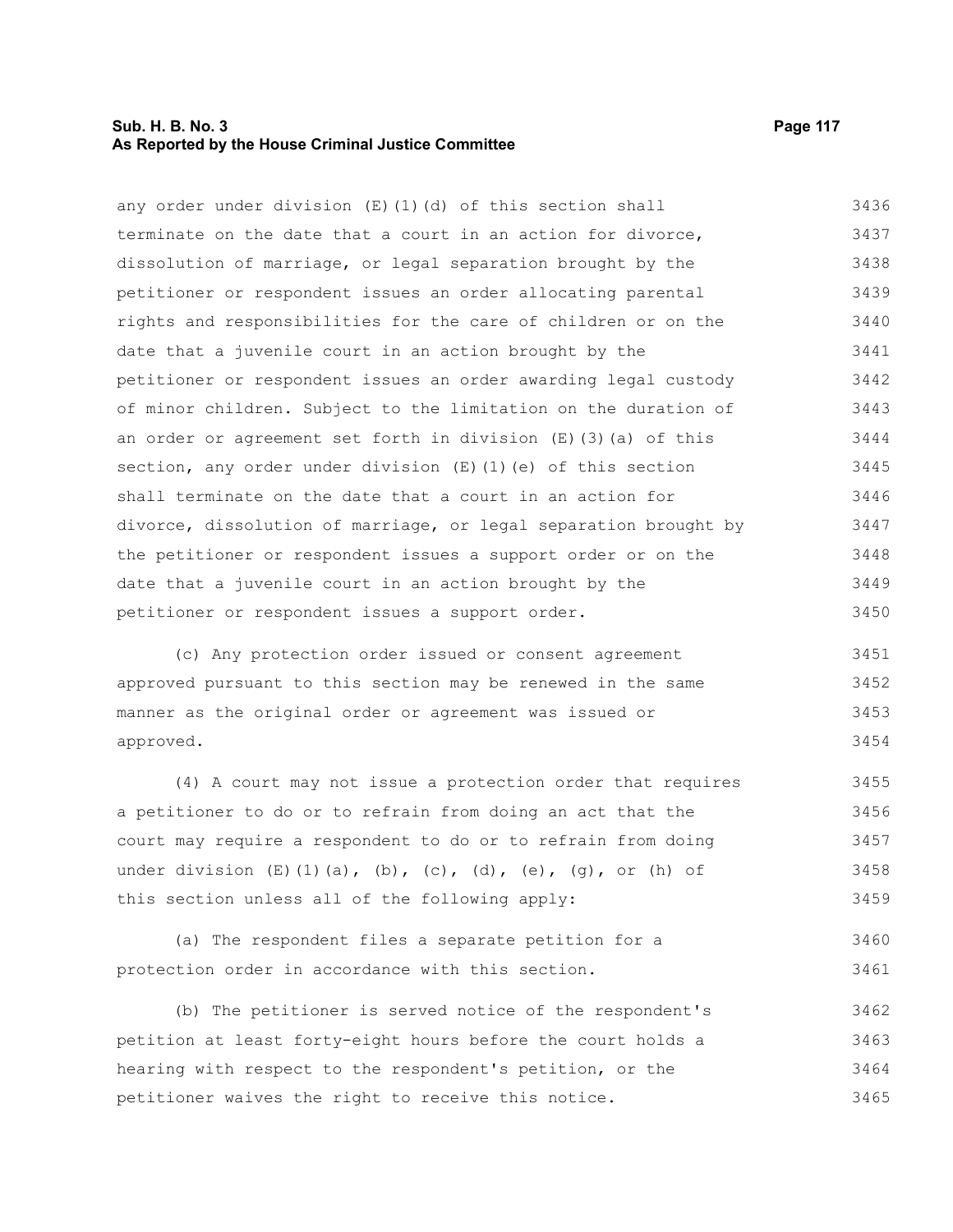## **Sub. H. B. No. 3 Page 118 As Reported by the House Criminal Justice Committee**

(c) If the petitioner has requested an ex parte order pursuant to division (D) of this section, the court does not delay any hearing required by that division beyond the time specified in that division in order to consolidate the hearing with a hearing on the petition filed by the respondent. 3466 3467 3468 3469 3470

(d) After a full hearing at which the respondent presents evidence in support of the request for a protection order and the petitioner is afforded an opportunity to defend against that evidence, the court determines that the petitioner has committed an act of domestic violence or has violated a temporary protection order issued pursuant to section 2919.26 of the Revised Code, that both the petitioner and the respondent acted primarily as aggressors, and that neither the petitioner nor the respondent acted primarily in self-defense. 3471 3472 3473 3474 3475 3476 3477 3478 3479

(5) No protection order issued or consent agreement approved under this section shall in any manner affect title to any real property. 3480 3481 3482

(6)(a) With respect to an order involving family or household members, if a petitioner, or the child of a petitioner, who obtains a protection order or consent agreement pursuant to division (E)(1) of this section or a temporary protection order pursuant to section 2919.26 of the Revised Code and is the subject of a parenting time order issued pursuant to section 3109.051 or 3109.12 of the Revised Code or a visitation or companionship order issued pursuant to section 3109.051,  $3109.11$ , or  $3109.12$  of the Revised Code or division (E)(1)(d) of this section granting parenting time rights to the respondent, the court may require the public children services agency of the county in which the court is located to provide supervision of the respondent's exercise of parenting time or visitation or 3483 3484 3485 3486 3487 3488 3489 3490 3491 3492 3493 3494 3495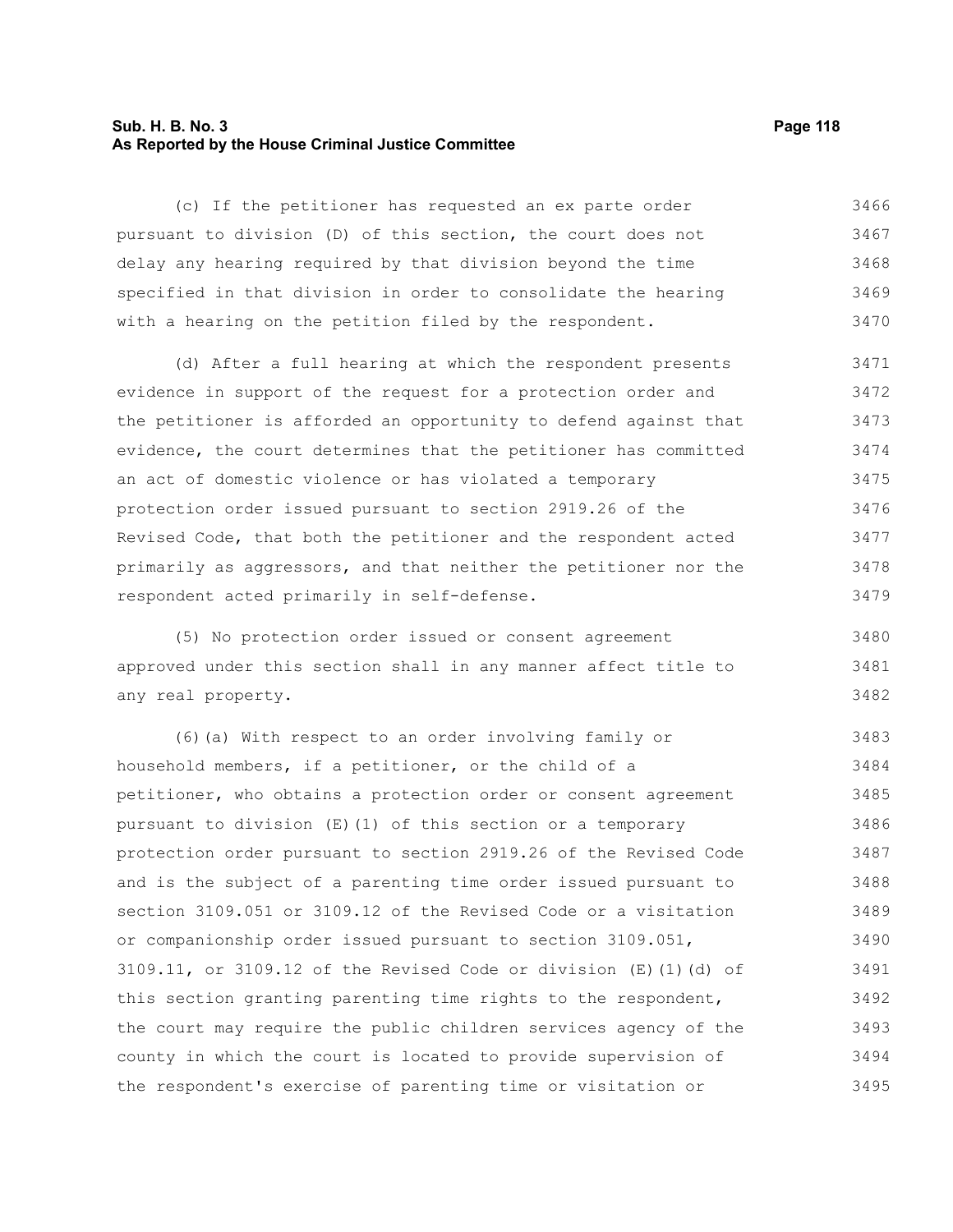companionship rights with respect to the child for a period not to exceed nine months, if the court makes the following findings of fact: 3496 3497 3498

(i) The child is in danger from the respondent;

(ii) No other person or agency is available to provide the supervision. 3500 3501

(b) A court that requires an agency to provide supervision pursuant to division  $(E)$  (6)(a) of this section shall order the respondent to reimburse the agency for the cost of providing the supervision, if it determines that the respondent has sufficient income or resources to pay that cost. 3502 3503 3504 3505 3506

(7)(a) If a protection order issued or consent agreement approved under this section includes a requirement that the respondent be evicted from or vacate the residence or household or refrain from entering the residence, school, business, or place of employment of the petitioner or, with respect to a petition involving family or household members, a family or household member, the order or agreement shall state clearly that the order or agreement cannot be waived or nullified by an invitation to the respondent from the petitioner or other family or household member to enter the residence, school, business, or place of employment or by the respondent's entry into one of those places otherwise upon the consent of the petitioner or other family or household member. 3507 3508 3509 3510 3511 3512 3513 3514 3515 3516 3517 3518 3519

(b) Division (E)(7)(a) of this section does not limit any discretion of a court to determine that a respondent charged with a violation of section 2919.27 of the Revised Code, with a violation of a municipal ordinance substantially equivalent to that section, or with contempt of court, which charge is based 3520 3521 3522 3523 3524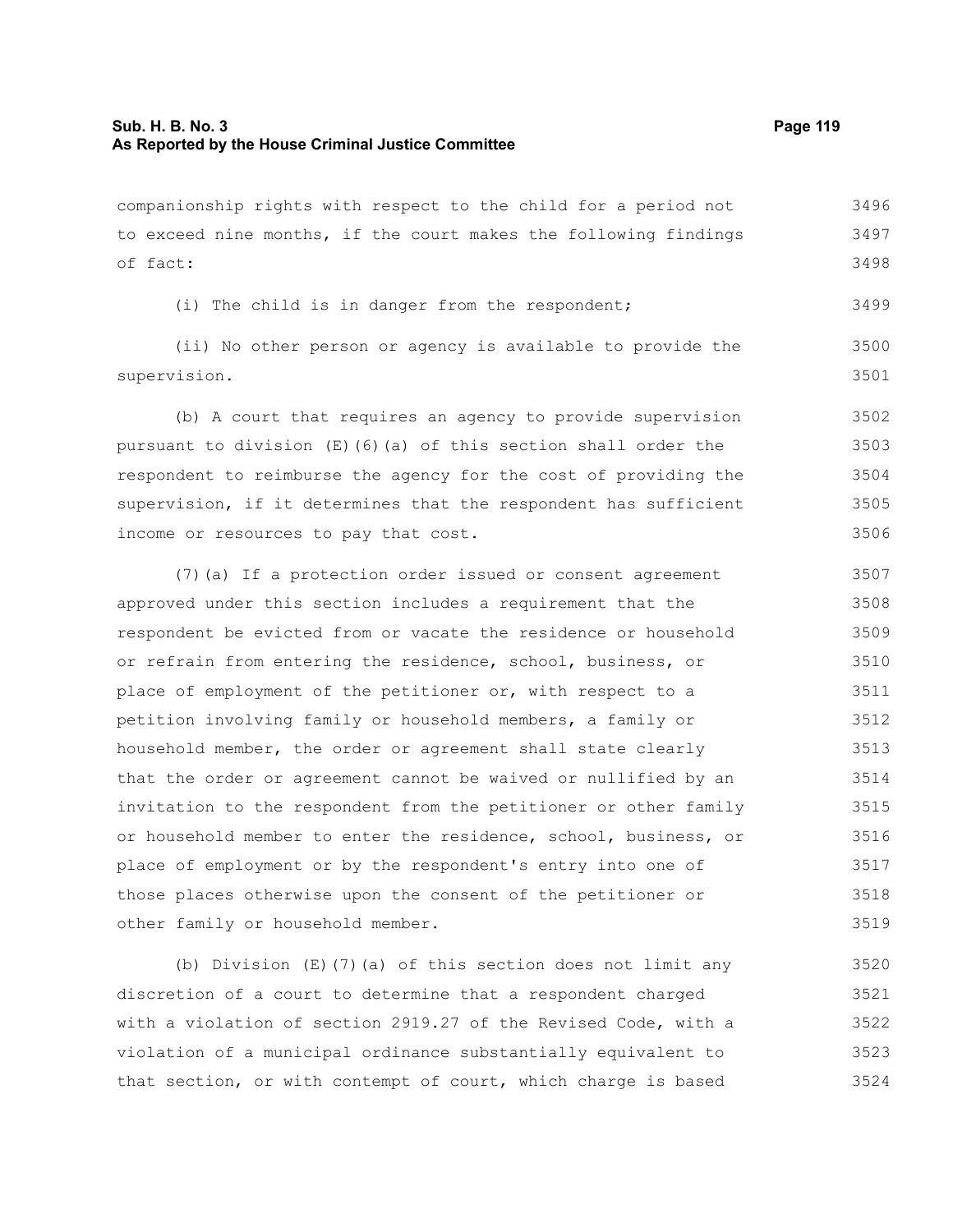## **Sub. H. B. No. 3 Page 120 As Reported by the House Criminal Justice Committee**

on an alleged violation of a protection order issued or consent agreement approved under this section, did not commit the violation or was not in contempt of court. 3525 3526 3527

(8)(a) The court may modify or terminate as provided in division (E)(8) of this section a protection order or consent agreement that was issued after a full hearing under this section. The court that issued the protection order or approved the consent agreement shall hear a motion for modification or termination of the protection order or consent agreement pursuant to division (E)(8) of this section. 3528 3529 3530 3531 3532 3533 3534

(b) Either the petitioner or the respondent of the original protection order or consent agreement may bring a motion for modification or termination of a protection order or consent agreement that was issued or approved after a full hearing. The court shall require notice of the motion to be made as provided by the Rules of Civil Procedure. If the petitioner for the original protection order or consent agreement has requested that the petitioner's address be kept confidential, the court shall not disclose the address to the respondent of the original protection order or consent agreement or any other person, except as otherwise required by law. The moving party has the burden of proof to show, by a preponderance of the evidence, that modification or termination of the protection order or consent agreement is appropriate because either the protection order or consent agreement is no longer needed or because the terms of the original protection order or consent agreement are no longer appropriate. 3535 3536 3537 3538 3539 3540 3541 3542 3543 3544 3545 3546 3547 3548 3549 3550 3551

(c) In considering whether to modify or terminate a protection order or consent agreement issued or approved under this section, the court shall consider all relevant factors, 3552 3553 3554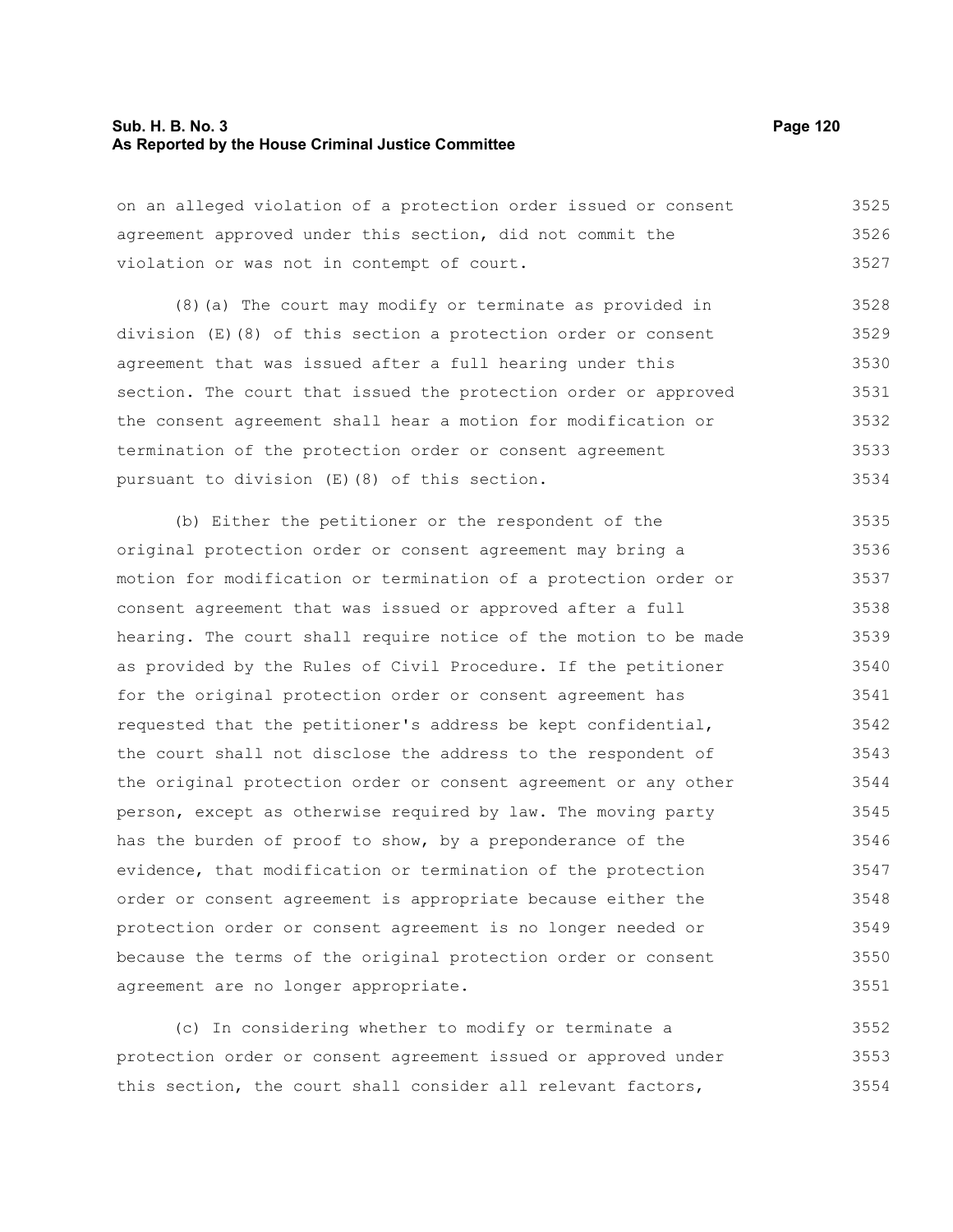| including, but not limited to, the following:                    | 3555 |  |  |  |  |  |
|------------------------------------------------------------------|------|--|--|--|--|--|
| (i) Whether the petitioner consents to modification or           | 3556 |  |  |  |  |  |
| termination of the protection order or consent agreement;        | 3557 |  |  |  |  |  |
| (ii) Whether the petitioner fears the respondent;                | 3558 |  |  |  |  |  |
| (iii) The current nature of the relationship between the         | 3559 |  |  |  |  |  |
| petitioner and the respondent;                                   | 3560 |  |  |  |  |  |
| (iv) The circumstances of the petitioner and respondent,         | 3561 |  |  |  |  |  |
| including the relative proximity of the petitioner's and         |      |  |  |  |  |  |
| respondent's workplaces and residences and whether the           |      |  |  |  |  |  |
| petitioner and respondent have minor children together;          | 3564 |  |  |  |  |  |
| (v) Whether the respondent has complied with the terms and       | 3565 |  |  |  |  |  |
| conditions of the original protection order or consent           | 3566 |  |  |  |  |  |
| agreement;                                                       | 3567 |  |  |  |  |  |
| (vi) Whether the respondent has a continuing involvement         | 3568 |  |  |  |  |  |
| with illegal drugs or alcohol;                                   | 3569 |  |  |  |  |  |
| (vii) Whether the respondent has been convicted of,              | 3570 |  |  |  |  |  |
| pleaded guilty to, or been adjudicated a delinquent child for an | 3571 |  |  |  |  |  |
| offense of violence since the issuance of the protection order   |      |  |  |  |  |  |
| or approval of the consent agreement;                            | 3573 |  |  |  |  |  |
| (viii) Whether any other protection orders, consent              | 3574 |  |  |  |  |  |
| agreements, restraining orders, or no contact orders have been   | 3575 |  |  |  |  |  |
| issued against the respondent pursuant to this section, section  | 3576 |  |  |  |  |  |
| 2919.26 of the Revised Code, any other provision of state law,   | 3577 |  |  |  |  |  |
| or the law of any other state;                                   | 3578 |  |  |  |  |  |
| (ix) Whether the respondent has participated in any              | 3579 |  |  |  |  |  |
| domestic violence treatment, intervention program, or other      | 3580 |  |  |  |  |  |
| counseling addressing domestic violence and whether the          |      |  |  |  |  |  |
| respondent has completed the treatment, program, or counseling;  | 3582 |  |  |  |  |  |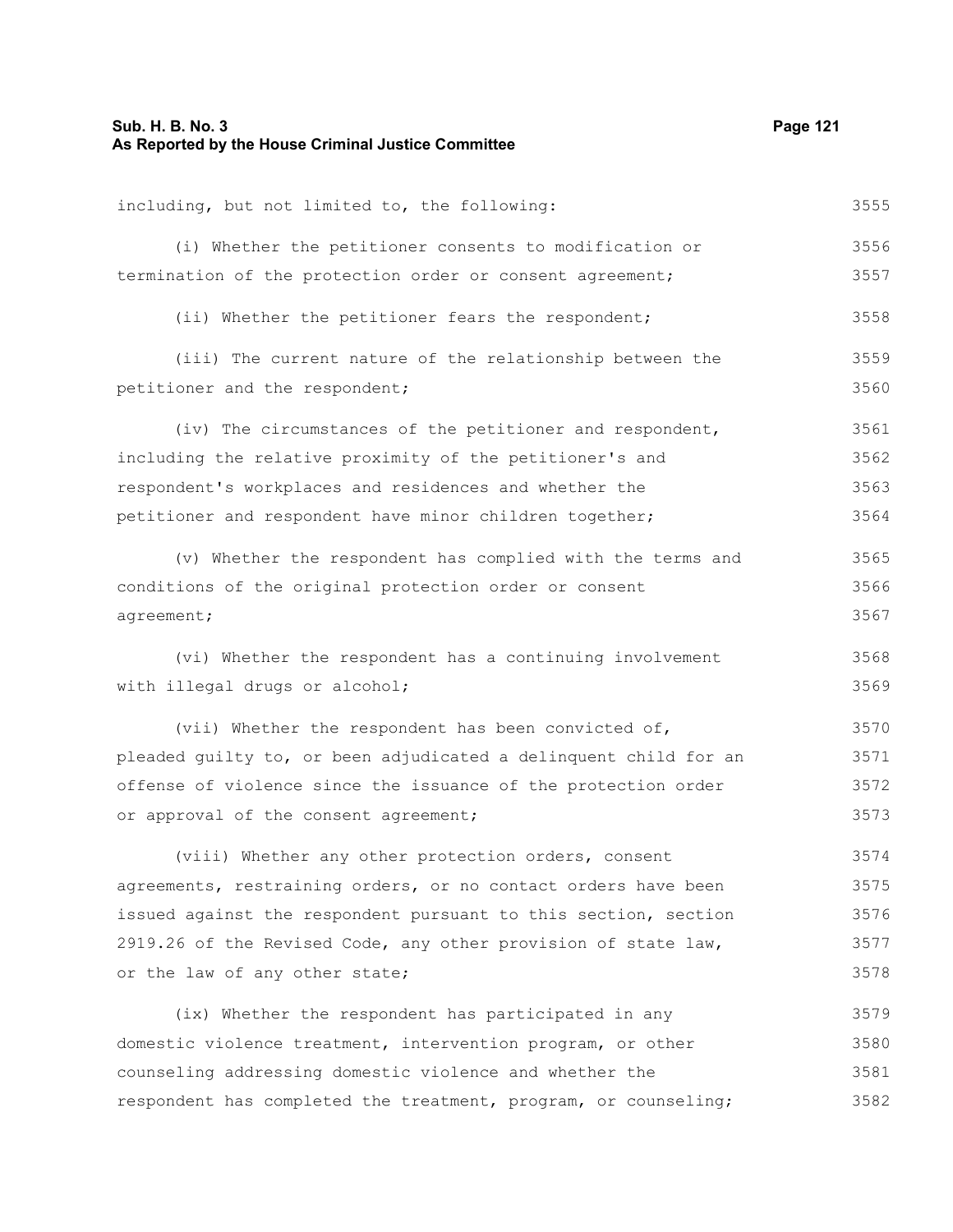# **Sub. H. B. No. 3 Page 122 As Reported by the House Criminal Justice Committee**

| (x) The time that has elapsed since the protection order         | 3583 |  |  |  |  |  |  |
|------------------------------------------------------------------|------|--|--|--|--|--|--|
| was issued or since the consent agreement was approved;          | 3584 |  |  |  |  |  |  |
| (xi) The age and health of the respondent;                       | 3585 |  |  |  |  |  |  |
| (xii) When the last incident of abuse, threat of harm, or        | 3586 |  |  |  |  |  |  |
| commission of a sexually oriented offense occurred or other      |      |  |  |  |  |  |  |
| relevant information concerning the safety and protection of the |      |  |  |  |  |  |  |
| petitioner or other protected parties.                           | 3589 |  |  |  |  |  |  |
| (d) If a protection order or consent agreement is modified       | 3590 |  |  |  |  |  |  |
| or terminated as provided in division (E) (8) of this section,   |      |  |  |  |  |  |  |
| the court shall issue copies of the modified or terminated order |      |  |  |  |  |  |  |
| or agreement as provided in division (F) of this section. A      |      |  |  |  |  |  |  |
| petitioner may also provide notice of the modification or        | 3594 |  |  |  |  |  |  |
| termination to the judicial and law enforcement officials in any | 3595 |  |  |  |  |  |  |
| county other than the county in which the order or agreement is  |      |  |  |  |  |  |  |
| modified or terminated as provided in division (N) of this       |      |  |  |  |  |  |  |
| section.                                                         | 3598 |  |  |  |  |  |  |
| (e) If the respondent moves for modification or                  | 3599 |  |  |  |  |  |  |
| termination of a protection order or consent agreement pursuant  | 3600 |  |  |  |  |  |  |
| to this section and the court denies the motion, the court may   | 3601 |  |  |  |  |  |  |
| assess costs against the respondent for the filing of the        | 3602 |  |  |  |  |  |  |
| motion.                                                          | 3603 |  |  |  |  |  |  |
| (9) Any protection order issued or any consent agreement         | 3604 |  |  |  |  |  |  |
| approved pursuant to this section shall include a provision that |      |  |  |  |  |  |  |
| the court will automatically seal all of the records of the      |      |  |  |  |  |  |  |
| proceeding in which the order is issued or agreement approved on |      |  |  |  |  |  |  |

the date the respondent attains the age of nineteen years unless the petitioner provides the court with evidence that the respondent has not complied with all of the terms of the protection order or consent agreement. The protection order or 3607 3608 3609 3610 3611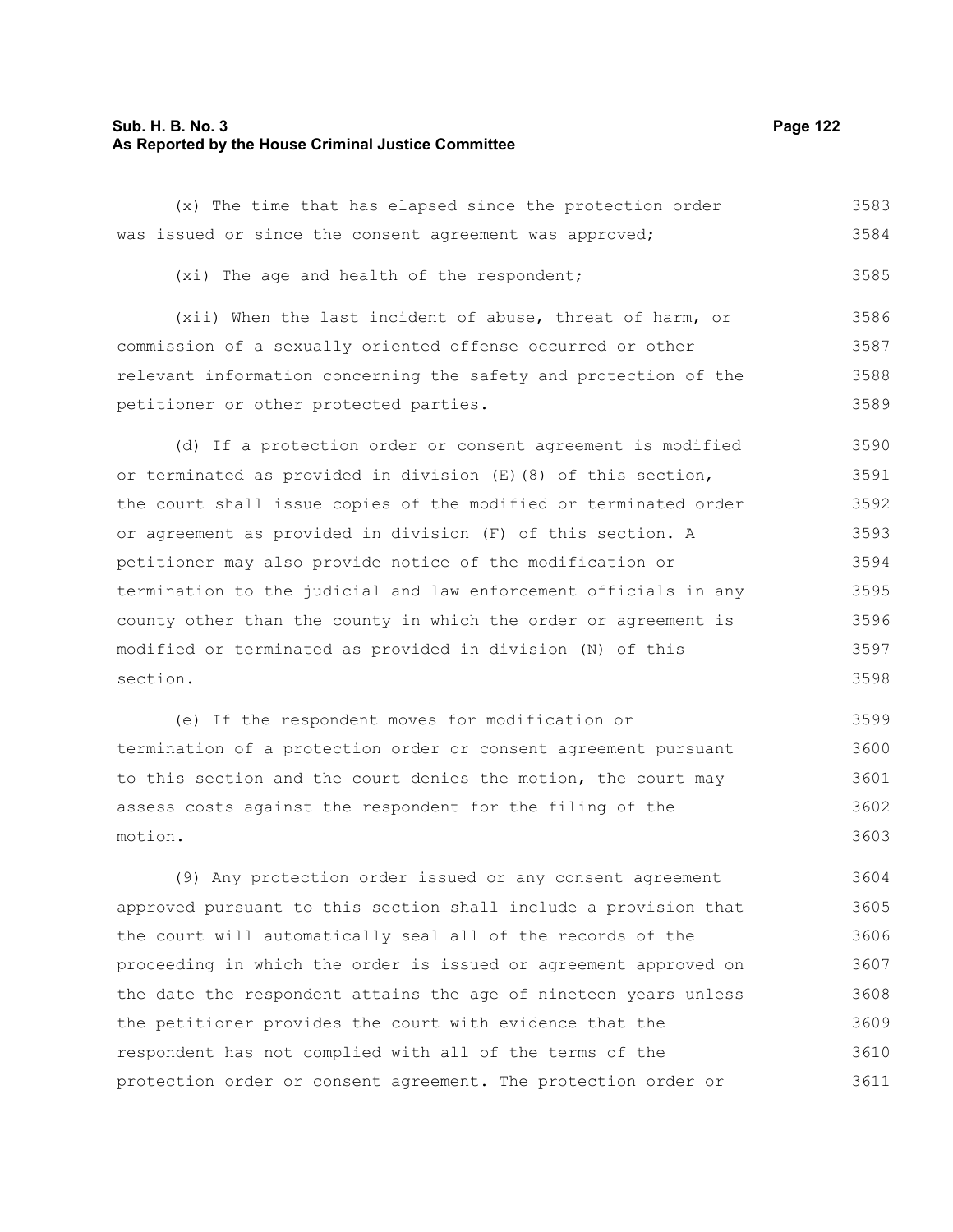## **Sub. H. B. No. 3 Page 123 As Reported by the House Criminal Justice Committee**

consent agreement shall specify the date when the respondent attains the age of nineteen years. (F)(1) A copy of any protection order, or consent agreement, that is issued, approved, modified, or terminated under this section shall be issued by the court to the petitioner, to the respondent, and to all law enforcement agencies that have jurisdiction to enforce the order or agreement. The court shall direct that a copy of an order be delivered to the respondent on the same day that the order is entered. 3612 3613 3614 3615 3616 3617 3618 3619 3620 3621

(2) Upon the issuance of a protection order or the approval of a consent agreement under this section, the court shall provide the parties to the order or agreement with the following notice orally or by form: 3622 3623 3624 3625

### "NOTICE

3626

As a result of this order or consent agreement, it may be unlawful for you to possess or purchase a firearm, including a rifle, pistol, or revolver, or ammunition pursuant to federal law under 18 U.S.C. 922(g)(8) for the duration of this order or consent agreement. If you have any questions whether this law makes it illegal for you to possess or purchase a firearm or ammunition, you should consult an attorney." 3627 3628 3629 3630 3631 3632 3633

(3) All law enforcement agencies shall establish and maintain an index for the protection orders and the approved consent agreements delivered to the agencies pursuant to division (F)(1) of this section. With respect to each order and consent agreement delivered, each agency shall note on the index the date and time that it received the order or consent agreement. 3634 3635 3636 3637 3638 3639 3640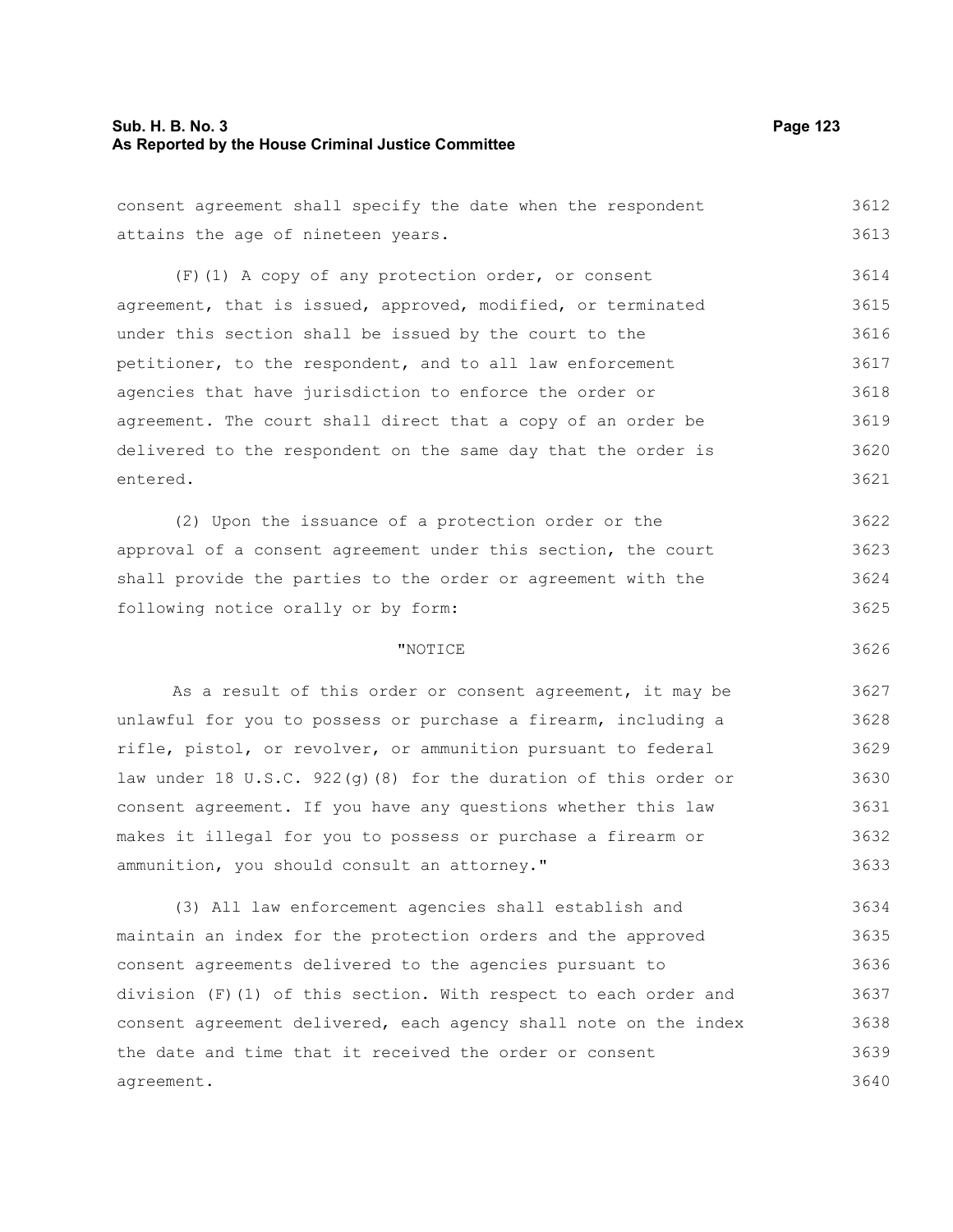## **Sub. H. B. No. 3 Page 124 As Reported by the House Criminal Justice Committee**

(4) Regardless of whether the petitioner has registered the order or agreement in the county in which the officer's agency has jurisdiction pursuant to division (N) of this section, any officer of a law enforcement agency shall enforce a protection order issued or consent agreement approved by any court in this state in accordance with the provisions of the order or agreement, including removing the respondent from the premises, if appropriate. 3641 3642 3643 3644 3645 3646 3647 3648

(G)(1) Any proceeding under this section shall be conducted in accordance with the Rules of Civil Procedure, except that an order under this section may be obtained with or without bond. An order issued under this section, other than an ex parte order, that grants a protection order or approves a consent agreement, that refuses to grant a protection order or approve a consent agreement that modifies or terminates a protection order or consent agreement, or that refuses to modify or terminate a protection order or consent agreement, is a final, appealable order. The remedies and procedures provided in this section are in addition to, and not in lieu of, any other available civil or criminal remedies. 3649 3650 3651 3652 3653 3654 3655 3656 3657 3658 3659 3660

(2) If as provided in division (G)(1) of this section an order issued under this section, other than an ex parte order, refuses to grant a protection order, the court, on its own motion, shall order that the ex parte order issued under this section and all of the records pertaining to that ex parte order be sealed after either of the following occurs: 3661 3662 3663 3664 3665 3666

(a) No party has exercised the right to appeal pursuant to Rule 4 of the Rules of Appellate Procedure. 3667 3668

(b) All appellate rights have been exhausted. 3669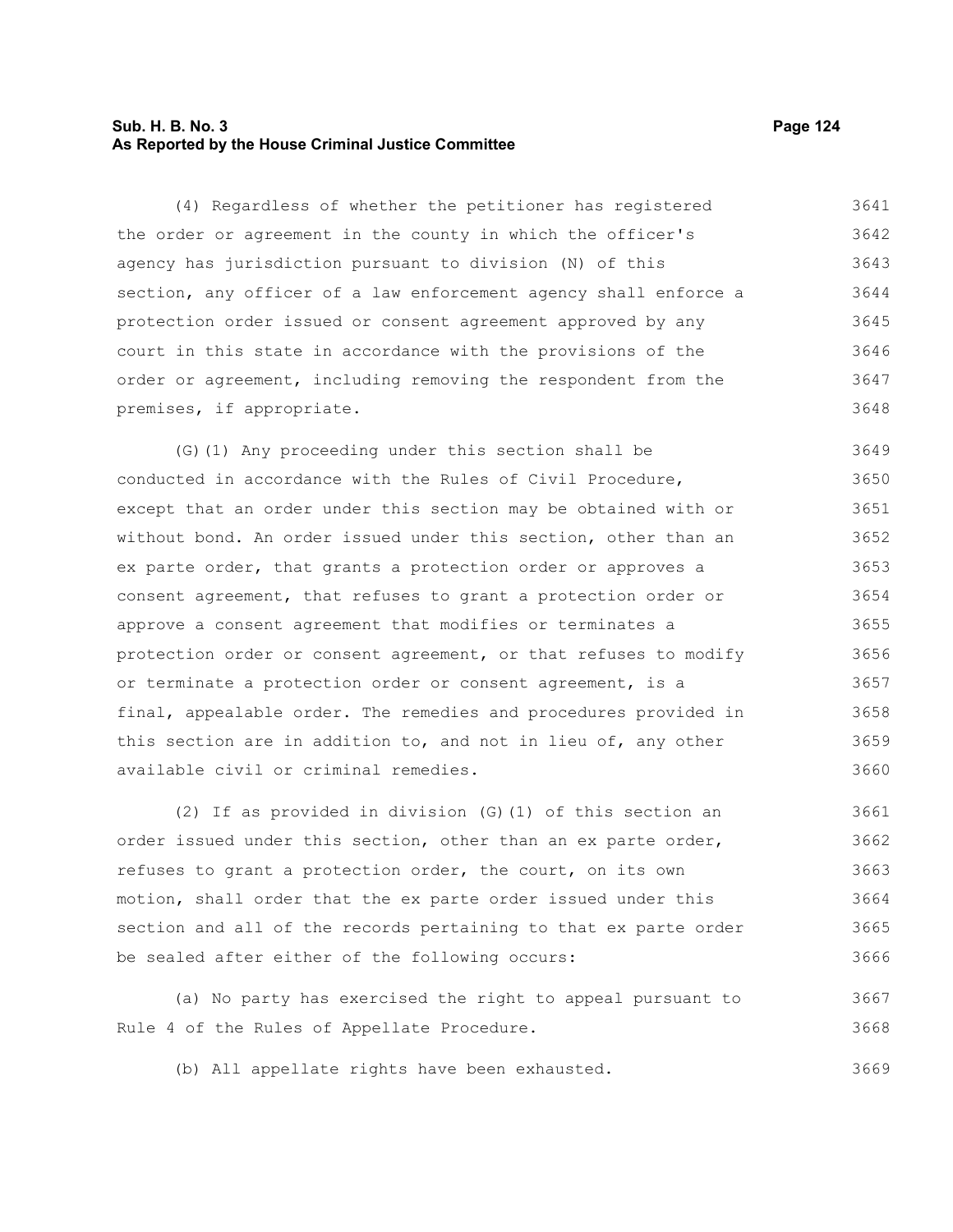## **Sub. H. B. No. 3 Page 125 As Reported by the House Criminal Justice Committee**

(H) The filing of proceedings under this section does not excuse a person from filing any report or giving any notice required by section 2151.421 of the Revised Code or by any other law. When a petition under this section alleges domestic violence against minor children, the court shall report the fact, or cause reports to be made, to a county, township, or municipal peace officer under section 2151.421 of the Revised Code. 3670 3671 3672 3673 3674 3675 3676 3677

(I) Any law enforcement agency that investigates a domestic dispute shall provide information to the family or household members involved, or the persons in the dating relationship who are involved, whichever is applicable regarding the relief available under this section and, for family or household members, section 2919.26 of the Revised Code. 3678 3679 3680 3681 3682 3683

(J)(1) Subject to divisions  $(E)$ (8)(e) and (J)(2) of this section and regardless of whether a protection order is issued or a consent agreement is approved by a court of another county or a court of another state, no court or unit of state or local government shall charge the petitioner any fee, cost, deposit, or money in connection with the filing of a petition pursuant to this section or in connection with the filing, issuance, registration, modification, enforcement, dismissal, withdrawal, or service of a protection order, consent agreement, or witness subpoena or for obtaining a certified copy of a protection order or consent agreement. 3684 3685 3686 3687 3688 3689 3690 3691 3692 3693 3694

(2) Regardless of whether a protection order is issued or a consent agreement is approved pursuant to this section, the court may assess costs against the respondent in connection with the filing, issuance, registration, modification, enforcement, dismissal, withdrawal, or service of a protection order, consent 3695 3696 3697 3698 3699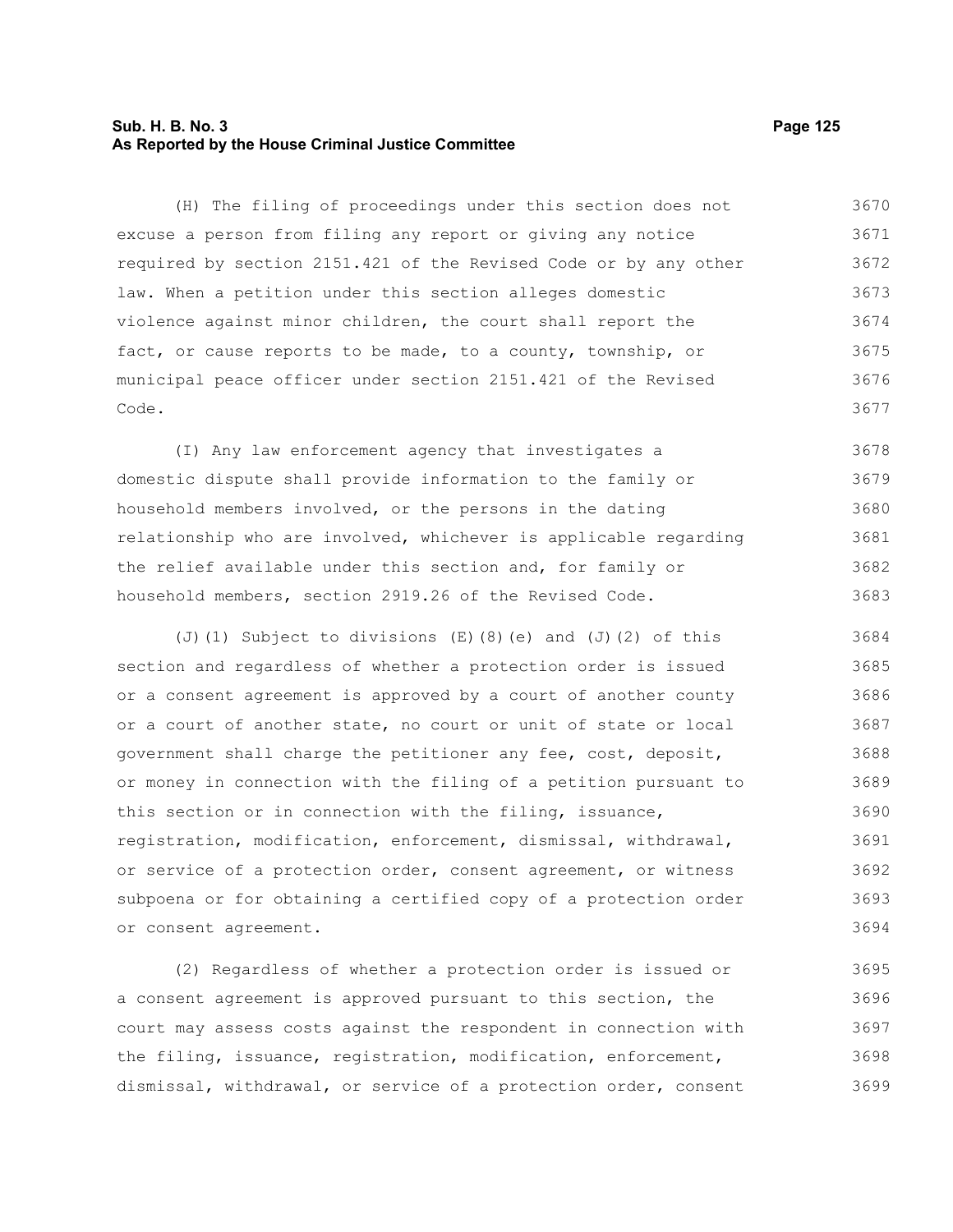## **Sub. H. B. No. 3 Page 126 As Reported by the House Criminal Justice Committee**

agreement, or witness subpoena or for obtaining a certified copy of a protection order or consent agreement. 3700 3701

(K)(1) The court shall comply with Chapters 3119., 3121., 3123., and 3125. of the Revised Code when it makes or modifies an order for child support under this section. 3702 3703 3704

(2) If any person required to pay child support under an order made under this section on or after April 15, 1985, or modified under this section on or after December 31, 1986, is found in contempt of court for failure to make support payments under the order, the court that makes the finding, in addition to any other penalty or remedy imposed, shall assess all court costs arising out of the contempt proceeding against the person and require the person to pay any reasonable attorney's fees of any adverse party, as determined by the court, that arose in relation to the act of contempt. 3705 3706 3707 3708 3709 3710 3711 3712 3713 3714

(L)(1) A person who violates a protection order issued or a consent agreement approved under this section is subject to the following sanctions: 3715 3716 3717

(a) Criminal prosecution or a delinquent child proceeding for a violation of section 2919.27 of the Revised Code, if the violation of the protection order or consent agreement constitutes a violation of that section; 3718 3719 3720 3721

(b) Punishment for contempt of court.

(2) The punishment of a person for contempt of court for violation of a protection order issued or a consent agreement approved under this section does not bar criminal prosecution of the person or a delinquent child proceeding concerning the person for a violation of section 2919.27 of the Revised Code. However, a person punished for contempt of court is entitled to 3723 3724 3725 3726 3727 3728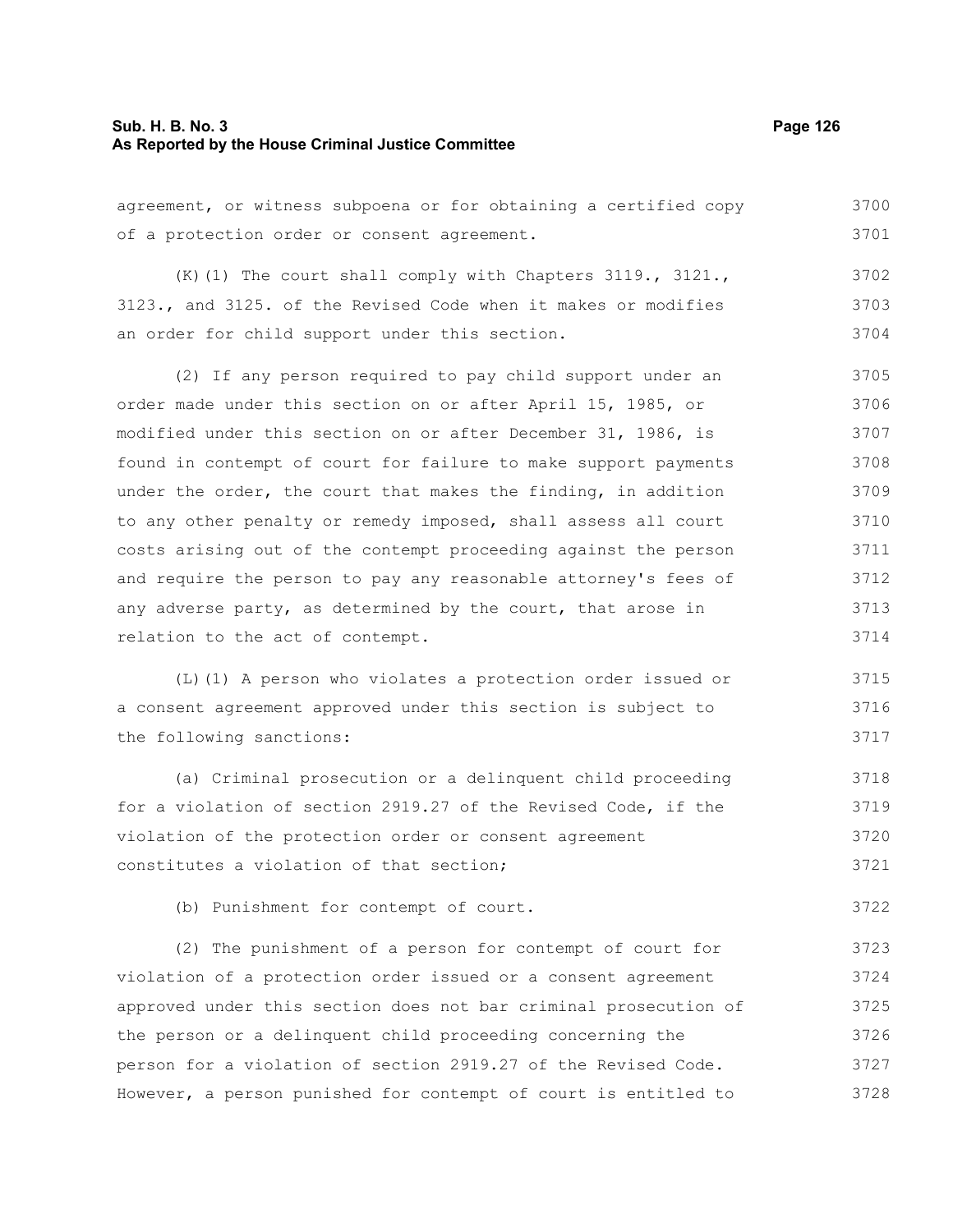## **Sub. H. B. No. 3 Page 127 As Reported by the House Criminal Justice Committee**

credit for the punishment imposed upon conviction of or adjudication as a delinquent child for a violation of that section, and a person convicted of or adjudicated a delinquent child for a violation of that section shall not subsequently be punished for contempt of court arising out of the same activity. 3729 3730 3731 3732 3733

(M) In all stages of a proceeding under this section, a petitioner may be accompanied by a victim advocate. 3734 3735

(N)(1) A petitioner who obtains a protection order or consent agreement under this section or a temporary protection order under section 2919.26 of the Revised Code may provide notice of the issuance or approval of the order or agreement to the judicial and law enforcement officials in any county other than the county in which the order is issued or the agreement is approved by registering that order or agreement in the other county pursuant to division  $(N)(2)$  of this section and filing a copy of the registered order or registered agreement with a law enforcement agency in the other county in accordance with that division. A person who obtains a protection order issued by a court of another state may provide notice of the issuance of the order to the judicial and law enforcement officials in any county of this state by registering the order in that county pursuant to section 2919.272 of the Revised Code and filing a copy of the registered order with a law enforcement agency in that county. 3736 3737 3738 3739 3740 3741 3742 3743 3744 3745 3746 3747 3748 3749 3750 3751 3752

(2) A petitioner may register a temporary protection order, protection order, or consent agreement in a county other than the county in which the court that issued the order or approved the agreement is located in the following manner: 3753 3754 3755 3756

(a) The petitioner shall obtain a certified copy of the order or agreement from the clerk of the court that issued the 3757 3758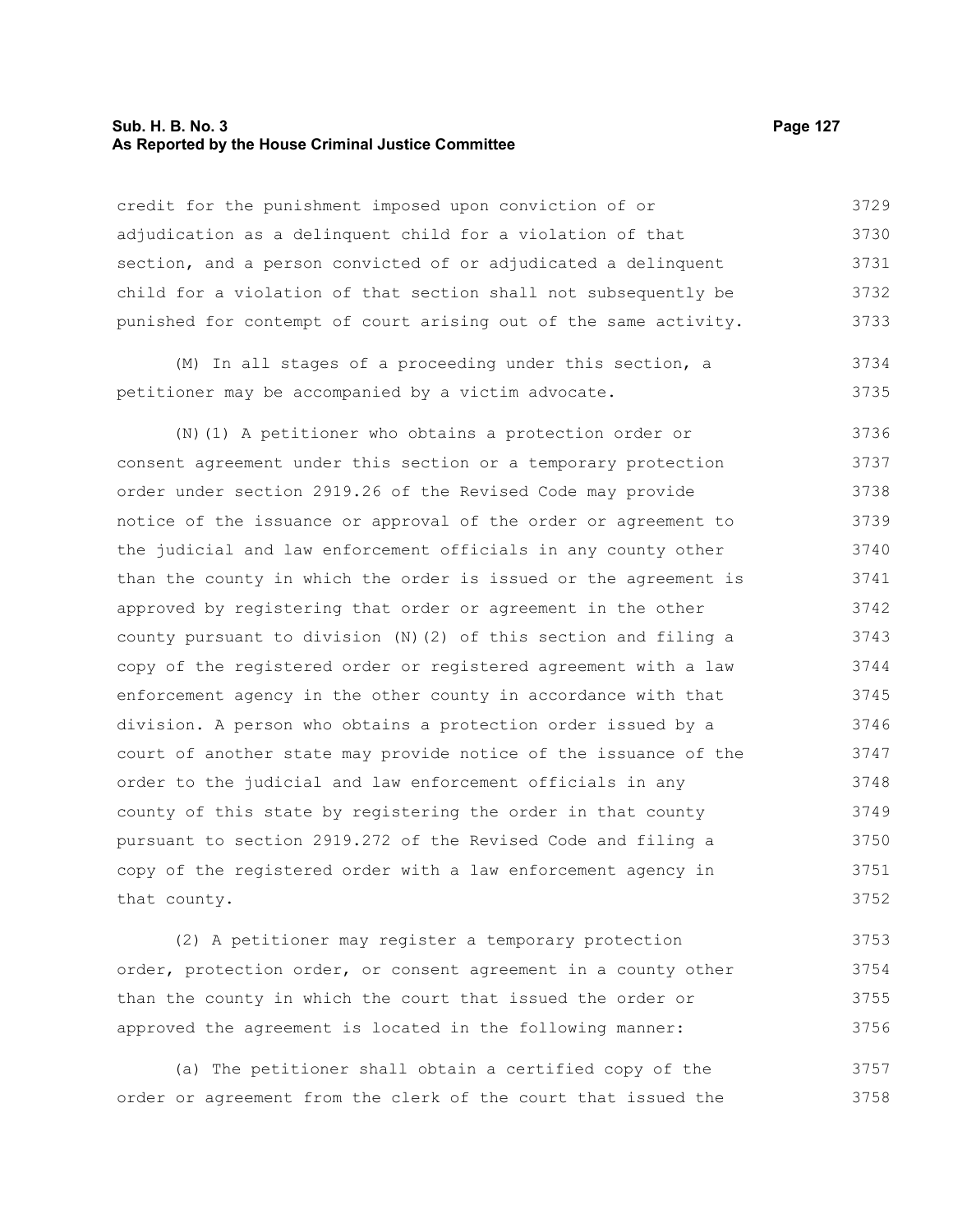## **Sub. H. B. No. 3 Page 128 As Reported by the House Criminal Justice Committee**

order or approved the agreement and present that certified copy to the clerk of the court of common pleas or the clerk of a municipal court or county court in the county in which the order or agreement is to be registered. 3759 3760 3761 3762

(b) Upon accepting the certified copy of the order or agreement for registration, the clerk of the court of common pleas, municipal court, or county court shall place an endorsement of registration on the order or agreement and give the petitioner a copy of the order or agreement that bears that proof of registration. 3763 3764 3765 3766 3767 3768

(3) The clerk of each court of common pleas, the clerk of each municipal court, and the clerk of each county court shall maintain a registry of certified copies of temporary protection orders, protection orders, or consent agreements that have been issued or approved by courts in other counties and that have been registered with the clerk. 3769 3770 3771 3772 3773 3774

(O) Nothing in this section prohibits the domestic relations division of a court of common pleas in counties that have a domestic relations division or a court of common pleas in counties that do not have a domestic relations division from designating a minor child as a protected party on a protection order or consent agreement. 3775 3776 3777 3778 3779 3780

**Section 2.** That existing sections 109.744, 109.803, 2903.01, 2919.25, 2919.27, 2929.12, 2929.13, 2929.14, 2929.22, 2935.03, 2935.032, 2937.23, 3113.31, and 2935.033 of the Revised Code are hereby repealed. 3781 3782 3783 3784

**Section 3.** The General Assembly, in enacting this act, encourages prosecuting attorneys, in cases related to an incident of domestic violence, to consider the totality of the 3785 3786 3787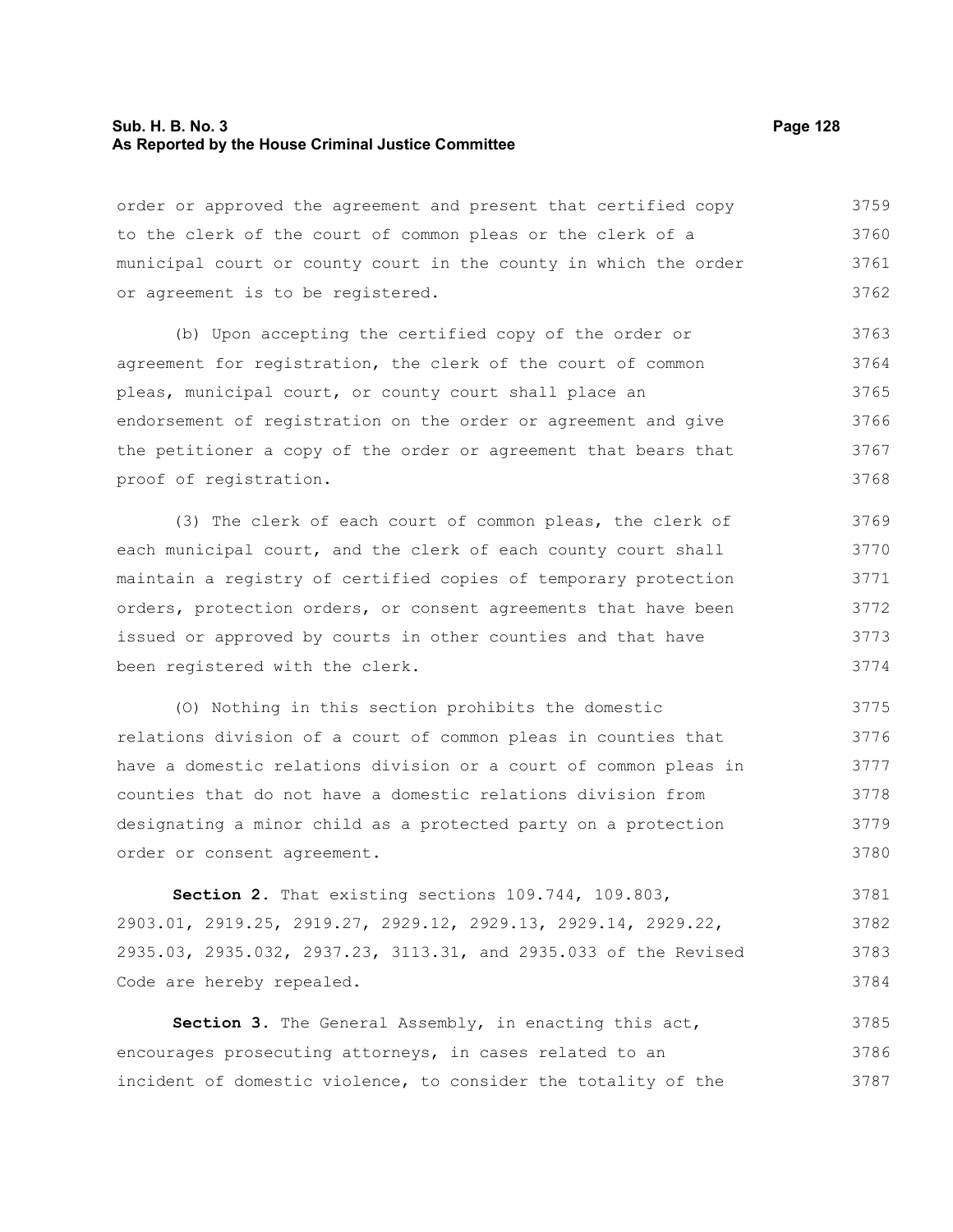## **Sub. H. B. No. 3 Page 129 As Reported by the House Criminal Justice Committee**

circumstances, to review all of the evidence in the case, and to resist seeking voluntary dismissal or an entry of nolle prosequi based solely on the victim's wishes, unless justice demands otherwise. 3788 3789 3790 3791

**Section 4.** The General Assembly respectfully requests the Ohio Supreme Court to review the Ohio Rules of Evidence to consider how the Rules may better aid victims of domestic violence without diminishing the fundamental fairness to alleged perpetrators of domestic violence. 3792 3793 3794 3795 3796

**Section 5.** This act shall be known as Aisha's Law.

**Section 6.** (A) There is hereby created the Domestic Violence Prosecution Study Committee consisting of the following ten members: 3798 3799 3800

(1) The following five members appointed by the Speaker of the House of Representatives: 3801 3802

(a) One member who is a domestic violence survivor; 3803

(b) One member who is a domestic violence advocate; 3804

```
(c) One member who is a prosecutor who handles domestic
violence cases;
                                                                            3805
                                                                            3806
```
(d) One member who is a member of the judiciary with experience handling domestic violence cases; 3807 3808

(e) One member who is a member of the House of Representatives. 3809 3810

(2) The following five members appointed by the Minority Leader of the House of Representatives: 3811 3812

(a) One member who is a domestic violence survivor; (b) One member who is a domestic violence advocate; 3813 3814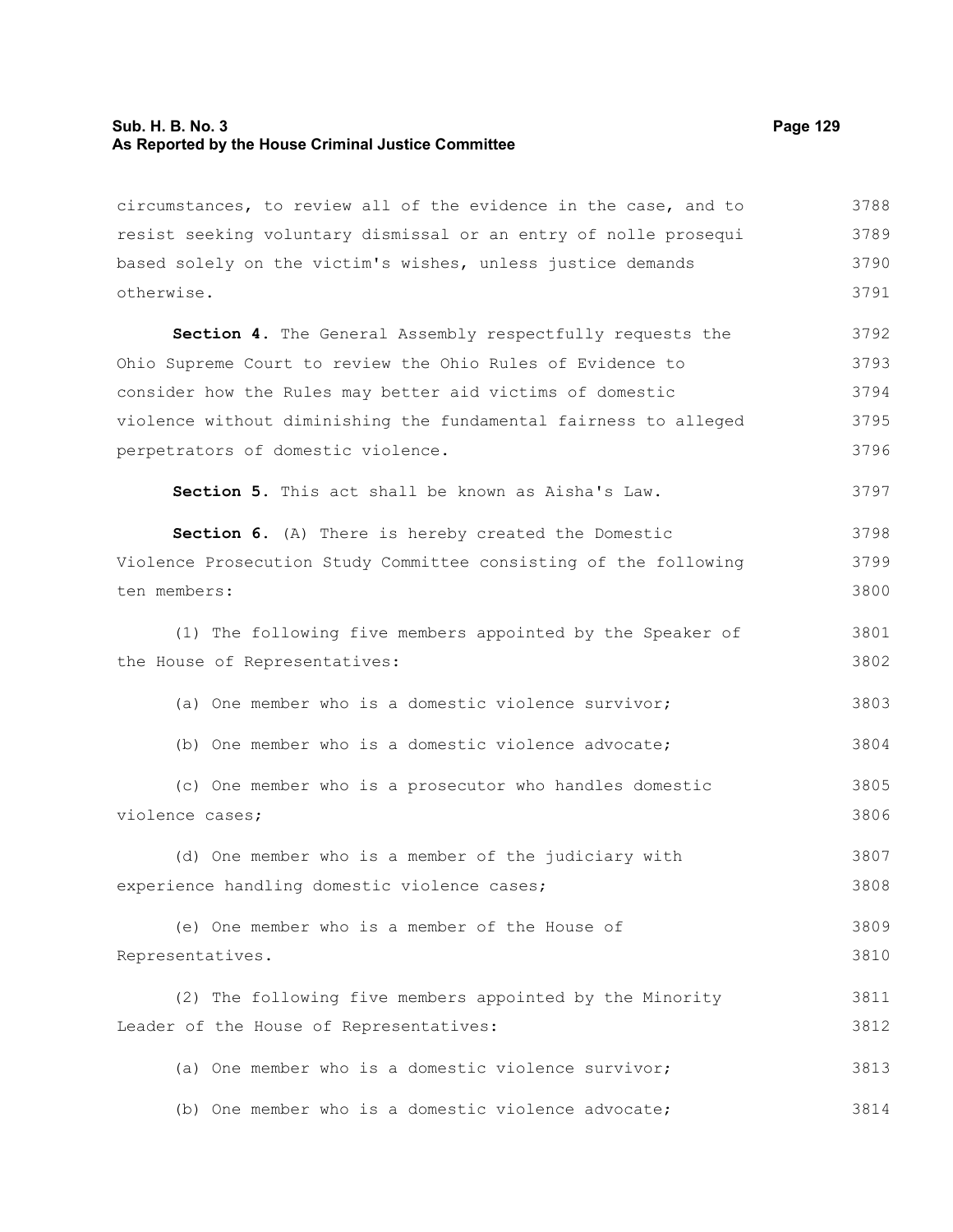## **Sub. H. B. No. 3 Page 130 As Reported by the House Criminal Justice Committee**

(c) One member who is a prosecutor who handles domestic violence cases; (d) One member who is a member of the judiciary with experience handling domestic violence cases; (e) One member who is a member of the House of Representatives. (B) The Study Committee shall examine policies to protect victims of domestic violence throughout the judicial process, including an investigation into the prevalence of dropped or amended domestic violence charges, and the cases in which a charge of domestic violence was dropped and the victim of domestic violence later became the victim of a homicide. (C) The Speaker and Minority Leader shall make appointments to the Study Committee as soon as practicable after the effective date of this section and the Study Committee shall produce a report of its findings not later than one year after the effective date of this section. The Study Committee shall submit that report to the Governor, the President of the Senate, the Speaker of the House of Representatives, the Minority Leader of the Senate, and the Minority Leader of the House of Representatives. Upon submission of the report, the Study Committee shall cease to exist. **Section 7.** All items in this section are hereby appropriated as designated out of any moneys in the state 3815 3816 3817 3818 3819 3820 3821 3822 3823 3824 3825 3826 3827 3828 3829 3830 3831 3832 3833 3834 3835 3836 3837 3838

treasury to the credit of the designated fund. For all appropriations made in this act, those in the first column are for fiscal year 2022 and those in the second column are for fiscal year 2023. The appropriations made in this act are in addition to any other appropriations made for the FY 2022-FY 3839 3840 3841 3842 3843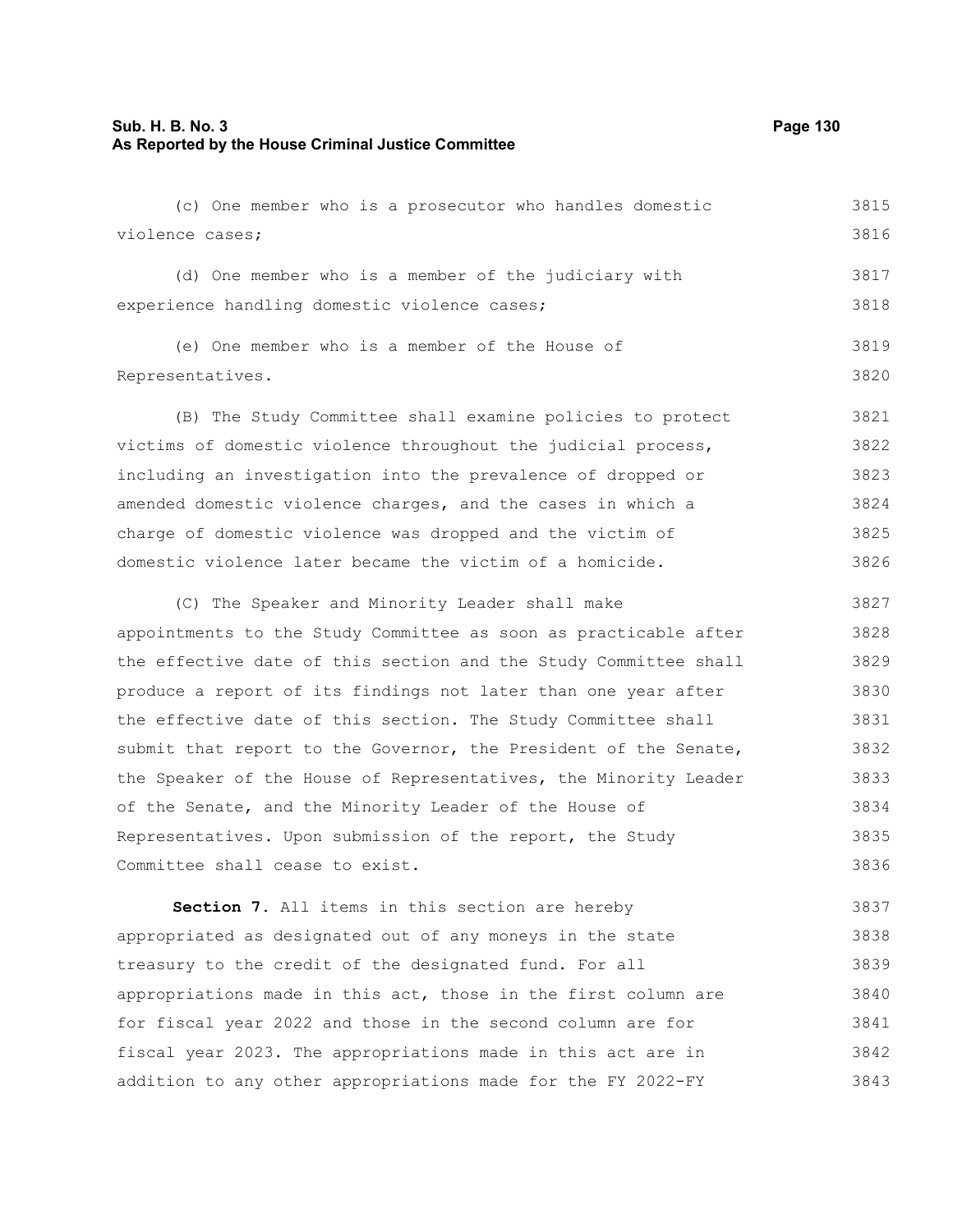| Sub. H. B. No. 3<br>As Reported by the House Criminal Justice Committee |                                  |                              |                                                         |                |       | <b>Page 131</b> |  |  |  |
|-------------------------------------------------------------------------|----------------------------------|------------------------------|---------------------------------------------------------|----------------|-------|-----------------|--|--|--|
| 2023 biennium.                                                          |                                  |                              |                                                         |                |       | 3844            |  |  |  |
|                                                                         |                                  |                              |                                                         |                |       |                 |  |  |  |
|                                                                         |                                  |                              |                                                         |                |       | 3845            |  |  |  |
|                                                                         | $\mathbf{1}$                     | 2                            | 3                                                       | $\overline{4}$ | 5     |                 |  |  |  |
| Α                                                                       | AGO ATTORNEY GENERAL             |                              |                                                         |                |       |                 |  |  |  |
| B                                                                       |                                  | Dedicated Purpose Fund Group |                                                         |                |       |                 |  |  |  |
| C                                                                       | 4210                             | 055617                       | Police                                                  | \$150,000      | \$0   |                 |  |  |  |
|                                                                         |                                  |                              | Officers'                                               |                |       |                 |  |  |  |
|                                                                         |                                  |                              | Training                                                |                |       |                 |  |  |  |
|                                                                         |                                  |                              | Academy Fee                                             |                |       |                 |  |  |  |
| D                                                                       | TOTAL DPF Dedicated Purpose Fund |                              |                                                         | \$150,000      | \$0\$ |                 |  |  |  |
|                                                                         | Group                            |                              |                                                         |                |       |                 |  |  |  |
| $\mathbf{E}% _{t}$                                                      |                                  | TOTAL ALL BUDGET FUND GROUPS |                                                         |                | \$0   |                 |  |  |  |
|                                                                         |                                  |                              | Section 8. Within the limits set forth in this act, the |                |       | 3846            |  |  |  |
| Director of Budget and Management shall establish accounts              |                                  |                              |                                                         |                |       | 3847            |  |  |  |

indicating the source and amount of funds for each appropriation made in this act, and shall determine the form and manner in which appropriation accounts shall be maintained. Expenditures from appropriations contained in this act shall be accounted for as though made in the main operating appropriations act of the 134th General Assembly. 3848 3849 3850 3851 3852 3853

The appropriations made in this act are subject to all provisions of the main operating appropriations act of the 134th General Assembly that are generally applicable to such appropriations. 3854 3855 3856 3857